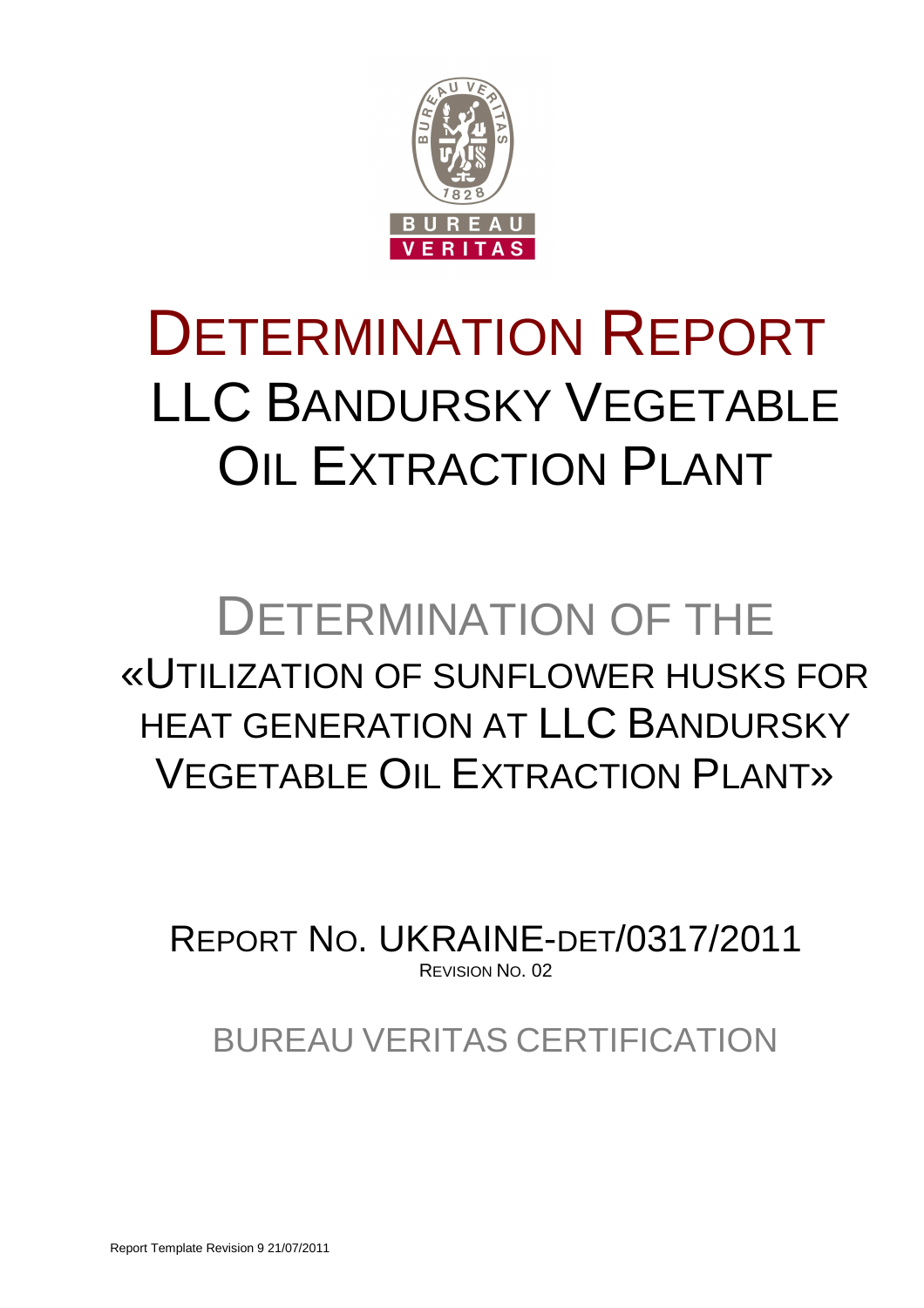| Date of first issue:<br>05/01/2012                                                                                                                                                                                                                                                                                                                                                                                                                                                                                                                                                                                                                               | Organizational unit:               | <b>Bureau Veritas Certification Holding SAS</b>         |  |  |  |  |  |
|------------------------------------------------------------------------------------------------------------------------------------------------------------------------------------------------------------------------------------------------------------------------------------------------------------------------------------------------------------------------------------------------------------------------------------------------------------------------------------------------------------------------------------------------------------------------------------------------------------------------------------------------------------------|------------------------------------|---------------------------------------------------------|--|--|--|--|--|
| Client:<br>LLC Bandursky Vegetable Oil Extraction<br>Plant                                                                                                                                                                                                                                                                                                                                                                                                                                                                                                                                                                                                       | Client ref.:<br>Mr. Yuriy Bulgakov |                                                         |  |  |  |  |  |
| Summary:<br>Bureau Veritas Certification has made the determination of the «Utilization of sunflower husks for heat<br>generation at LLC Bandursky Vegetable Oil Extraction Plant» project of LLC Bandursky Vegetable Oil<br>Extraction Plant located in the Pervomaisk district of Mykolaiiv region of Ukraine on the basis of UNFCCC<br>criteria for the JI, as well as criteria given to provide for consistent project operations, monitoring and reporting.<br>UNFCCC criteria refer to Article 6 of the Kyoto Protocol, the JI rules and modalities and the subsequent<br>decisions by the JI Supervisory Committee, as well as the host country criteria. |                                    |                                                         |  |  |  |  |  |
| The determination scope is defined as an independent and objective review of the project design document,<br>the project's baseline study, monitoring plan and other relevant documents, and consisted of the following<br>three phases: i) desk review of the project design and the baseline and monitoring plan; ii) follow-up interviews<br>with project stakeholders; iii) resolution of outstanding issues and the issuance of the final determination report<br>and opinion. The overall determination, from Contract Review to Determination Report & Opinion, was<br>conducted using Bureau Veritas Certification internal procedures.                  |                                    |                                                         |  |  |  |  |  |
| The first output of the determination process is a list of Clarification Requests, Corrective Actions Requests<br>and Forward Action Requests (CL, CAR and FAR), presented in Appendix A. Taking into account this output,<br>the project proponent revised its project design document.<br>In summary, it is Bureau Veritas Certification's opinion that the project correctly applies Guidance on criteria for<br>baseline setting and monitoring and meets the relevant UNFCCC requirements for the JI and the relevant host<br>country criteria.                                                                                                             |                                    |                                                         |  |  |  |  |  |
| Report No.:<br>Subject Group:<br>UKRAINE-det/0317/2011<br>JI<br>Project title:                                                                                                                                                                                                                                                                                                                                                                                                                                                                                                                                                                                   |                                    |                                                         |  |  |  |  |  |
| «Utilization of sunflower husks for heat generation at                                                                                                                                                                                                                                                                                                                                                                                                                                                                                                                                                                                                           |                                    |                                                         |  |  |  |  |  |
| LLC Bandursky Vegetable Oil Extraction Planty<br>Work carried out by:                                                                                                                                                                                                                                                                                                                                                                                                                                                                                                                                                                                            | sice                               |                                                         |  |  |  |  |  |
| Svitlana Gariyenchyk - Team Leader, Lead Verifier                                                                                                                                                                                                                                                                                                                                                                                                                                                                                                                                                                                                                |                                    | $\times$<br>No distribution without permission from the |  |  |  |  |  |
| Olena Manziuk - Team Member, Verifier<br>Kareryna Zinevych - Team Member, Lead Verifier                                                                                                                                                                                                                                                                                                                                                                                                                                                                                                                                                                          |                                    | Client or responsible organizational unit               |  |  |  |  |  |
| Denis Pishchalov - Financial Specialist                                                                                                                                                                                                                                                                                                                                                                                                                                                                                                                                                                                                                          |                                    |                                                         |  |  |  |  |  |
| Work reviewed by:<br>Ivan Sokolov - Internal Technical Reviewer,                                                                                                                                                                                                                                                                                                                                                                                                                                                                                                                                                                                                 |                                    |                                                         |  |  |  |  |  |
| Limited distribution<br>Oleg Skoblyk- Technical Specialist                                                                                                                                                                                                                                                                                                                                                                                                                                                                                                                                                                                                       |                                    |                                                         |  |  |  |  |  |
| ification<br>Work approved by:                                                                                                                                                                                                                                                                                                                                                                                                                                                                                                                                                                                                                                   |                                    |                                                         |  |  |  |  |  |
| Flavio Gomes - Operational Manager                                                                                                                                                                                                                                                                                                                                                                                                                                                                                                                                                                                                                               |                                    | Unrestricted distribution                               |  |  |  |  |  |
| Date of this revision:<br>Rev. No.:<br>20/01/2012<br>02<br>75                                                                                                                                                                                                                                                                                                                                                                                                                                                                                                                                                                                                    | Number of pages:                   |                                                         |  |  |  |  |  |

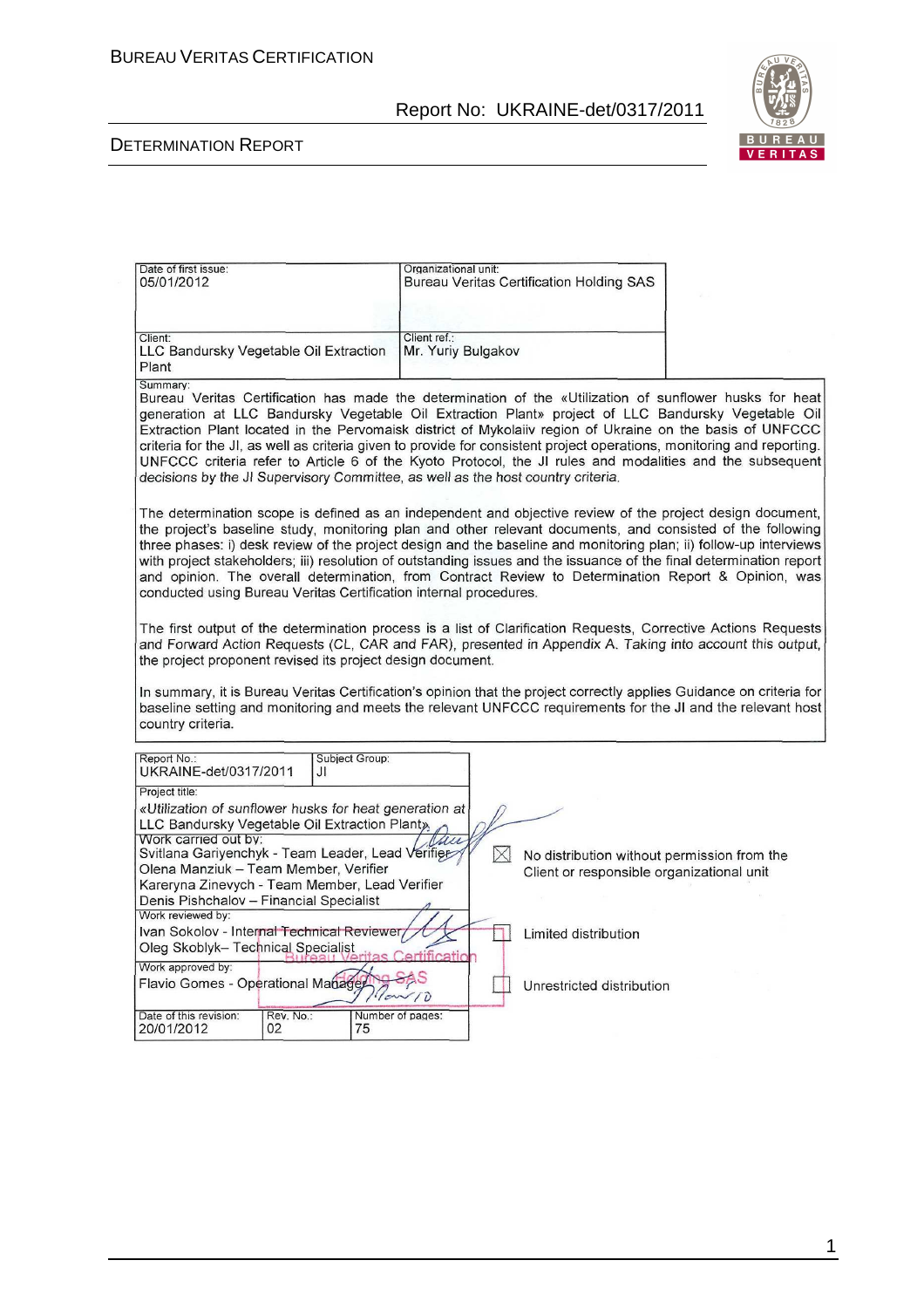2

# **Table of Contents Page 2014**

| $\mathbf{1}$<br>1.1<br>1.2<br>1.3                               | Objective<br>Scope<br>Determination team                                                                                                                                                                                                                                                                  | 3<br>3<br>3                         |
|-----------------------------------------------------------------|-----------------------------------------------------------------------------------------------------------------------------------------------------------------------------------------------------------------------------------------------------------------------------------------------------------|-------------------------------------|
| $\overline{2}$<br>2.1<br>2.2<br>2.3                             | <b>Review of Documents</b><br>Follow-up Interviews<br><b>Resolution of Clarification and Corrective Action Requests</b>                                                                                                                                                                                   | $\overline{4}$<br>5<br>6            |
| 3                                                               |                                                                                                                                                                                                                                                                                                           |                                     |
| $\overline{4}$<br>4.1<br>4.2<br>4.3<br>4.4<br>4.5<br>4.6<br>4.7 | Project approvals by Parties involved (19-20)<br>Authorization of project participants by Parties involved (21)<br>Baseline setting (22-26)<br>Additionality (27-31)<br>Project boundary (32-33)<br>Crediting period (34)<br>Monitoring plan (35-39)                                                      | 8<br>8<br>9<br>11<br>11<br>12<br>12 |
| 4.8<br>4.9                                                      | Leakage (40-41)<br>Estimation of emission reductions or enhancements of net                                                                                                                                                                                                                               | 15                                  |
| 4.10<br>4.11<br>4.12<br>4.13                                    | removals $(42-47)$<br>Environmental impacts (48)<br>Stakeholder consultation (49)<br>Determination regarding small scale projects (50-57)<br>Determination regarding land use, land-use change and<br>forestry (LULUCF) projects (58-64)<br>4.14 Determination regarding programmes of activities (65-73) | 16<br>17<br>18<br>18<br>18<br>18    |
| 5                                                               | Summary and report of how due account was taken of<br>comments received pursuant to paragraph 32 of the JI                                                                                                                                                                                                |                                     |
| 6                                                               |                                                                                                                                                                                                                                                                                                           |                                     |
| $\overline{7}$                                                  |                                                                                                                                                                                                                                                                                                           |                                     |
|                                                                 |                                                                                                                                                                                                                                                                                                           |                                     |

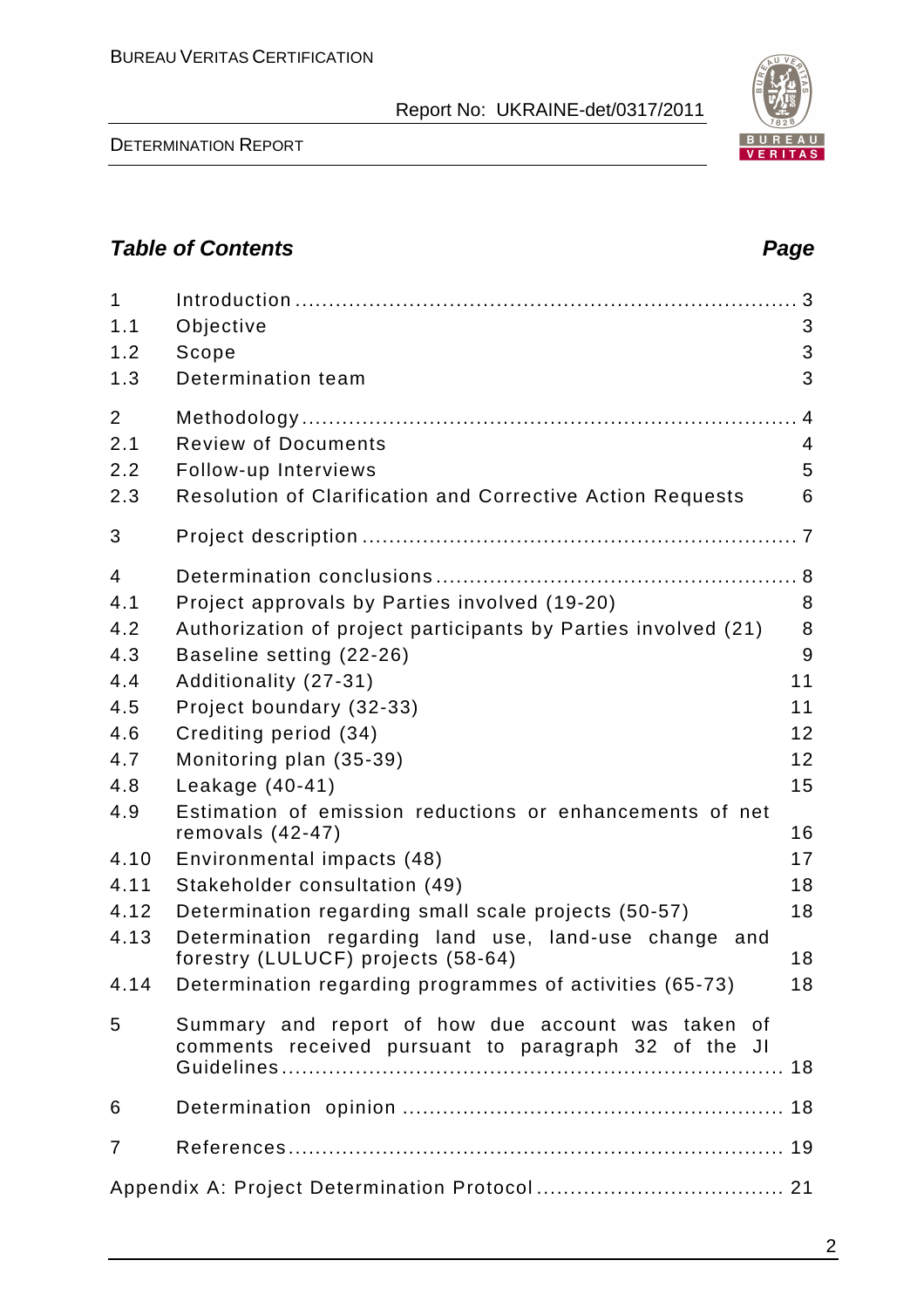

DETERMINATION REPORT

#### **1 INTRODUCTION**

LLC Bandursky Vegetable Oil Extraction Plant has commissioned Bureau Veritas Certification (BVC) to determine its JI project «Utilization of sunflower husks for heat generation at LLC Bandursky Vegetable Oil Extraction Plant» (hereafter called "the project") in the Pervomaisk district of Mykolaiiv region of Ukraine.

This report summarizes the findings of the determination of the project, performed on the basis of UNFCCC criteria, as well as criteria given to provide for consistent project operations, monitoring and reporting.

#### **1.1 Objective**

The determination serves as project design verification and is a requirement of all projects. The determination is an independent third party assessment of the project design. In particular, the project's baseline, the monitoring plan (MP), and the project's compliance with relevant UNFCCC and host country criteria are determined in order to confirm that the project design, as documented, is sound and reasonable, and meets the stated requirements and identified criteria. Determination is a requirement for all JI projects and is seen as necessary to provide assurance to stakeholders of the quality of the project and its intended generation of emissions reductions units (ERUs).

UNFCCC criteria refer to Article 6 of the Kyoto Protocol, the JI rules and modalities and the subsequent decisions by the JI Supervisory Committee, as well as the host country criteria.

#### **1.2 Scope**

The determination scope is defined as an independent and objective review of the project design document, the project's baseline study and monitoring plan and other relevant documents. The information in these documents is reviewed against Kyoto Protocol requirements, UNFCCC rules and associated interpretations.

The determination is not meant to provide any consulting towards the Client. However, stated requests for clarifications and/or corrective actions may provide input for improvement of the project design.

#### **1.3 Determination team**

The determination team consists of the following personnel:

#### Svitlana Gariyenchyk

Bureau Veritas Certification Team Leader, Climate Change Lead Verifier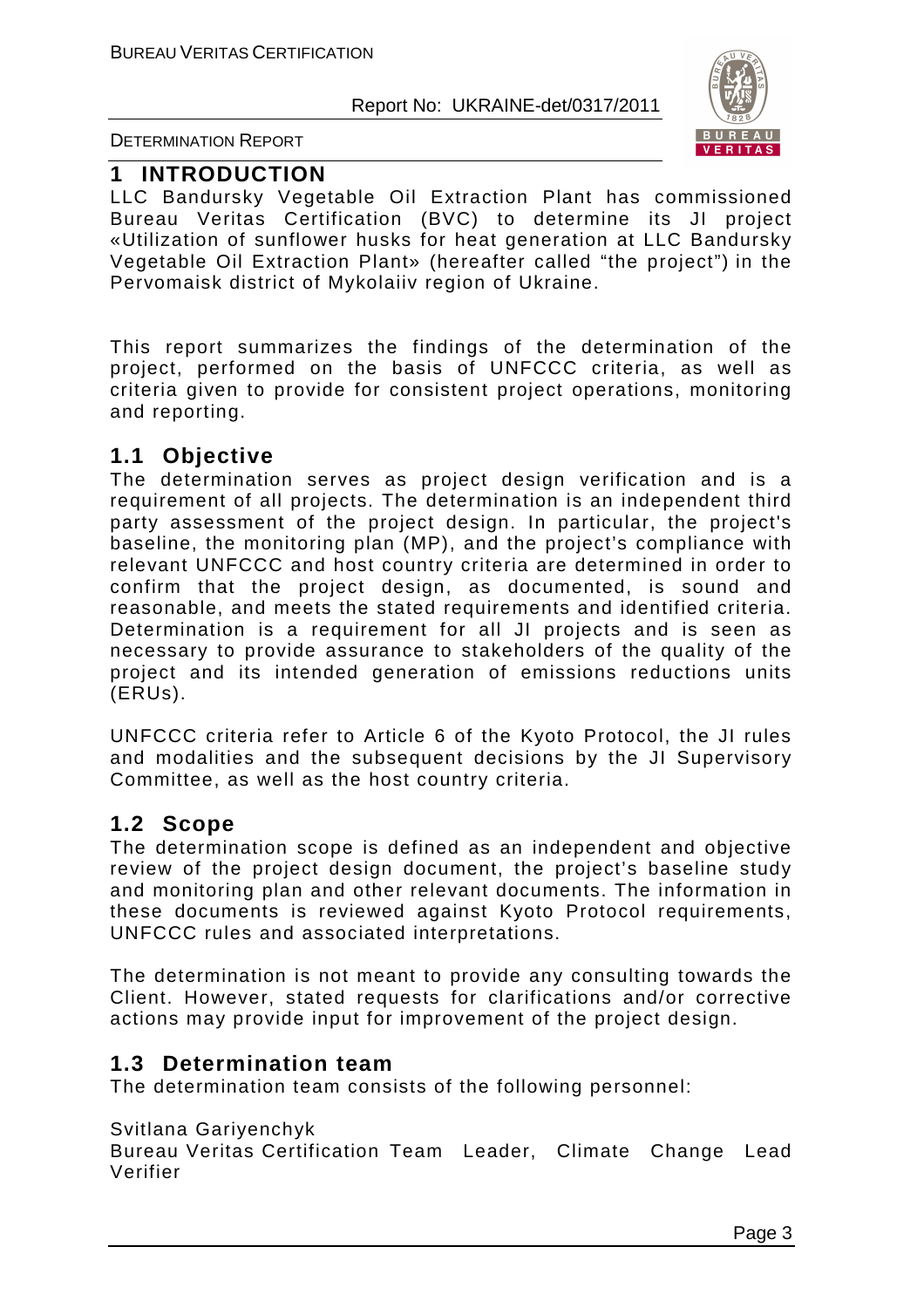

Kateryna Zynevich Bureau Veritas Certification Team Member, Climate Change Lead Verifier

Olena Manziuk Bureau Veritas Certification Team Member, Climate Change Verifier

Denis Pishchalov Bureau Veritas Certification Team Member, Financial Specialist

This determination report was reviewed by:

Ivan Sokolov Bureau Veritas Certification, Internal technical reviewer

Oleg Skoblyk Bureau Veritas Certification, Technical Specialist

#### **2 METHODOLOGY**

The overall determination, from Contract Review to Determination Report & Opinion, was conducted using Bureau Veritas Certification internal procedures.

In order to ensure transparency, a determination protocol was customized for the project, according to the version 01 of the Joint Implementation Determination and Verification Manual, issued by the Joint Implementation Supervisory Committee at its 19 meeting on 04/12/2009. The protocol shows, in a transparent manner, criteria (requirements), means of determination and the results from determining the identified criteria. The determination protocol serves the following purposes:

- It organizes, details and clarifies the requirements a JI project is expected to meet;
- It ensures a transparent determination process where the determiner will document how a particular requirement has been determined and the result of the determination.

The completed determination protocol is enclosed in Appendix A to this report.

#### **2.1 Review of Documents**

The Project Design Document (PDD) version 01 submitted by LLC Bandursky Vegetable Oil Extraction Plant on 14/09/2011 and additional background documents related to the project design and baseline, i.e. country Law, Guidelines for users of the joint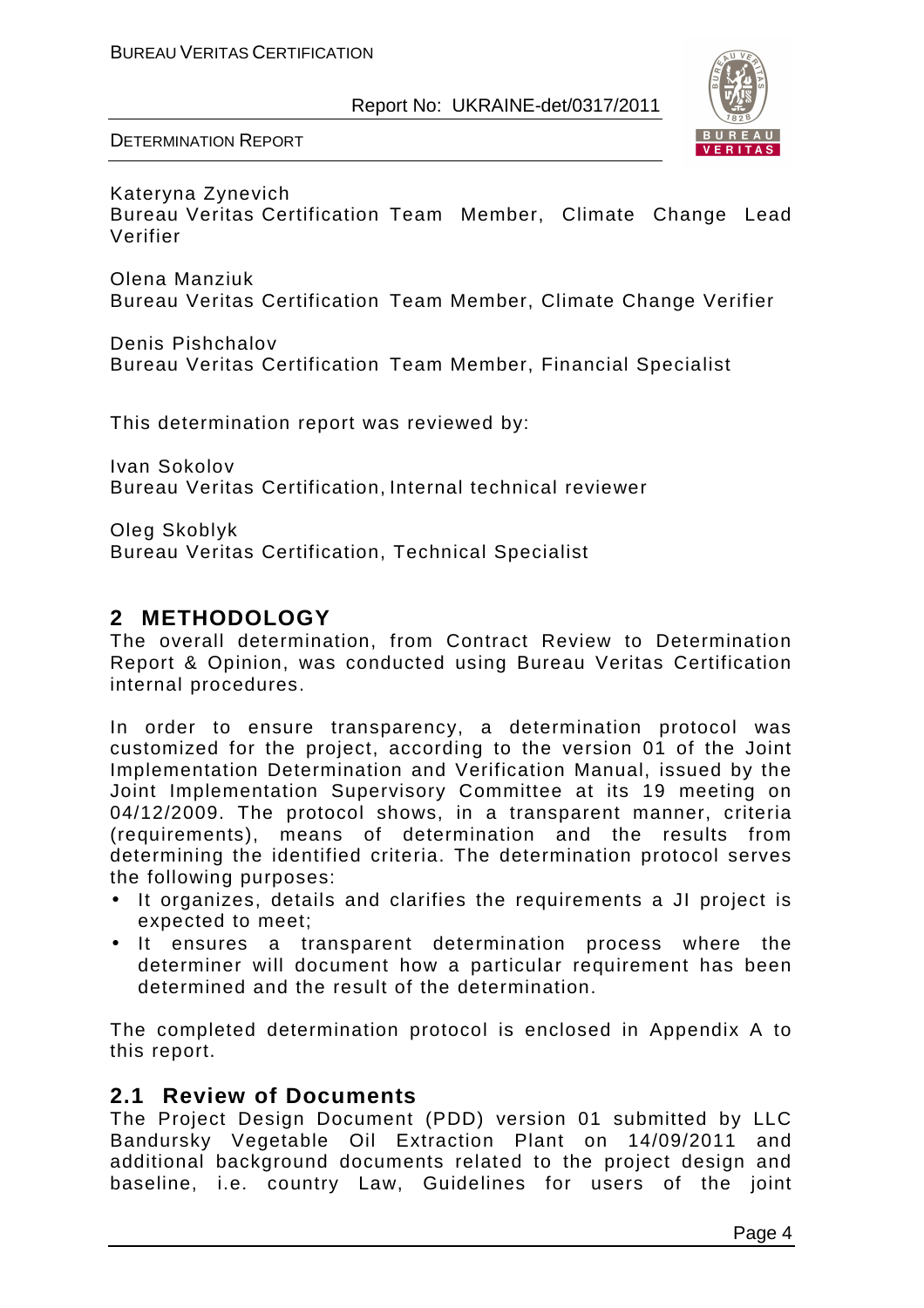

DETERMINATION REPORT

implementation project design document form, Approved CDM methodology and Guidance on criteria for baseline setting and monitoring, Kyoto Protocol, Clarifications on Determination Requirements to be сhecked by an Accredited Independent Entity were reviewed.

To address Bureau Veritas Certification corrective action and clarification requests, LLC Bandursky Vegetable Oil Extraction Plant revised the PDD and resubmitted it on 26/10/2011 as version 02, on 17/11/2011 as version 03 and on 26/12/2011as version 04, the former is deemed final.

The determination findings presented in this report relate to the project as described in the PDD version 04.

#### **2.2 Follow-up Interviews**

On 03/11/2011 Bureau Veritas Certification performed on-site interviews with project stakeholders to confirm selected information and to resolve issues identified in the document review. Representatives of LLC Bandursky Vegetable Oil Extraction Plant and Climate Protection Bureau LLP Company were interviewed (see References). The main topics of the interviews are summarized in Table 1.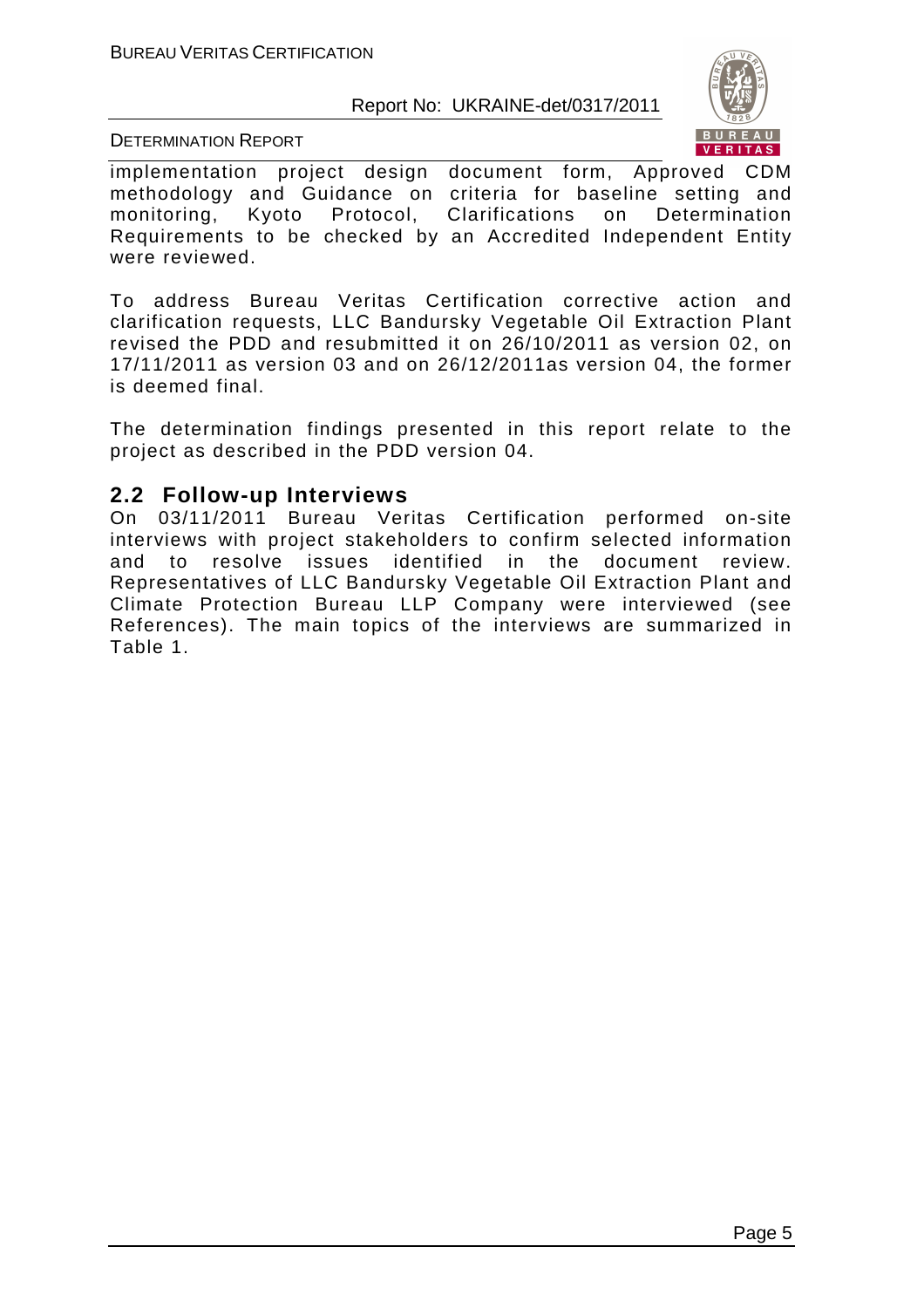

DETERMINATION REPORT

| Table 1 Interview topics                                                   |                                                                                                                                                                                                                                                                                                                                                                                                                                                                                |  |  |  |
|----------------------------------------------------------------------------|--------------------------------------------------------------------------------------------------------------------------------------------------------------------------------------------------------------------------------------------------------------------------------------------------------------------------------------------------------------------------------------------------------------------------------------------------------------------------------|--|--|--|
| <b>Interviewed</b>                                                         | <b>Interview topics</b>                                                                                                                                                                                                                                                                                                                                                                                                                                                        |  |  |  |
| organization                                                               |                                                                                                                                                                                                                                                                                                                                                                                                                                                                                |  |  |  |
| <b>LLC Bandursky</b><br>Vegetable Oil<br><b>Extraction Plant</b>           | Implementation schedule<br>➤<br>Project management organization<br>➤<br>Evidence and records on reconstruction and new<br>$\blacktriangleright$<br>equipment and its operation<br><b>Environmental Impact Assessment</b><br>➤<br>Project monitoring responsibilities<br>➤<br>Monitoring equipment<br>➤<br>Personnel training<br>➤<br>Quality control and quality assurance procedures<br>➤<br>Environmental impacts affected<br>➤<br>Local authorities and public opinion<br>➤ |  |  |  |
| <b>CONSULTANT</b><br>Climate<br>Protection<br><b>Bureau LLP</b><br>Company | Applicability of methodology<br>➤<br><b>Baseline and Project scenarios</b><br>➤<br>Additionality justification<br>➤<br>Common practice analysis<br>➤<br>Monitoring plan<br>➤<br>Conformity of PDD to JI requirements<br>➤                                                                                                                                                                                                                                                      |  |  |  |
| <b>Stakeholders</b><br>Sofia-Village<br>Council                            | Local stakeholders' opinion on the implementation<br>➤<br>of the project and its possible impacts                                                                                                                                                                                                                                                                                                                                                                              |  |  |  |

#### **2.3 Resolution of Clarification and Corrective Action Requests**

The objective of this phase of the determination is to raise the requests for corrective actions and clarification and any other outstanding issues that needed to be clarified for Bureau Veritas Certification positive conclusion on the project design.

If the determination team, in assessing the PDD and supporting documents, identifies issues that need to be corrected, clarified or improved with regard to JI project requirements, it will raise these issues and inform the project participants of these issues in the form of:

(a) Corrective action request (CAR), requesting the project participants to correct a mistake in the published PDD that is not in accordance with the (technical) process used for the project or relevant JI project requirement or that shows any other logical flaw;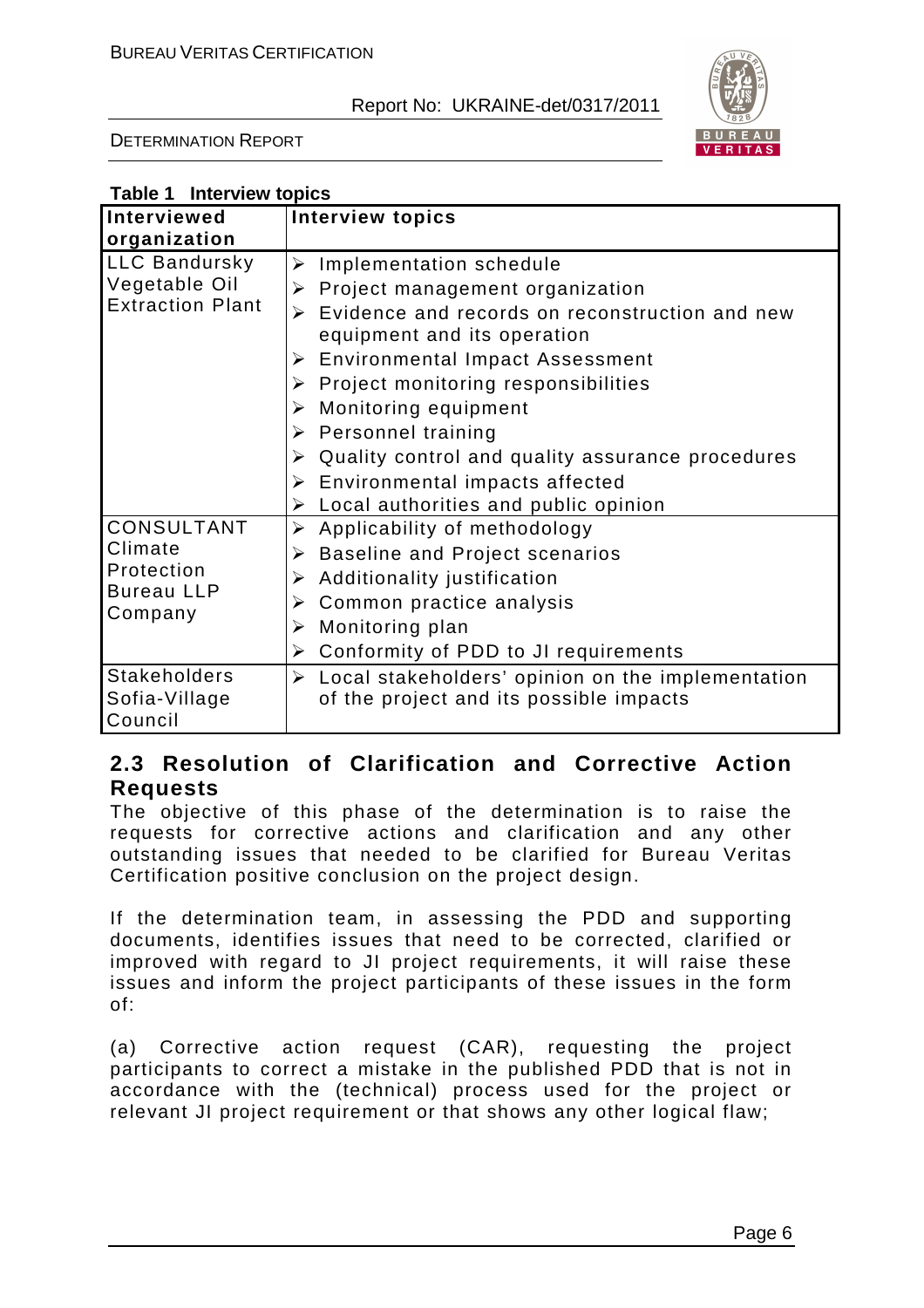

DETERMINATION REPORT

(b) Clarification request (CL), requesting the project participants to provide additional information for the determination team to assess compliance with the JI project requirement in question;

(c) Forward action request (FAR), informing the project participants of an issue, relating to project implementation but not project design, that needs to be reviewed during the first verification of the project.

The determination team will make an objective assessment as to whether the actions taken by the project participants, if any, satisfactorily resolve the issues raised, if any, and should conclude its findings of the determination.

To guarantee the transparency of the verification process, the concerns raised are documented in more detail in the verification protocol in Appendix A.

#### **3 PROJECT DESCRIPTION**

The main aim of the present project is to decrease greenhouse gas emissions by utilization of sunflower husk (biofuel) as fuel for boiler instead of fossil fuel, which is the most commonly used fuel in Ukraine, and also to decrease methane emission by preventing storage of sunflower husk at the disposal site and respectively its anaerobic decay.

Prior to joint implementation project activity, the baseline scenario for Bandursky VOEP LLC was heat generation for the enterprise production and heating needs from fossil (diesel) fuel and transportation of waste biomass (sunflower husks) to disposal site for its anaerobic decay. In accordance with the baseline scenario greenhouse gases emissions were caused by fossil fuel combustion for heat energy generation and methane emission occurred due to anaerobic decay of sunflower husk on the disposal site.

History of the project started when considering the possibility of investments attraction through Kyoto mechanisms, specialists of Kernel Group decided to construct a boiler, which will process sunflower husk for heat generation, what will provide the reduction of greenhouse gases emission into the environment, in comparison with heat generation from fossil fuel, and decrease of methane emissions by preventing sunflower husks disposal at the landfill site and its anaerobic decay.

The identified areas of concern as to the project description, project participants' response and BVC's conclusion are described in Appendix A, Table 2 (refer to CAR 17, CAR 18, CAR 19, CAR 29, CAR 30).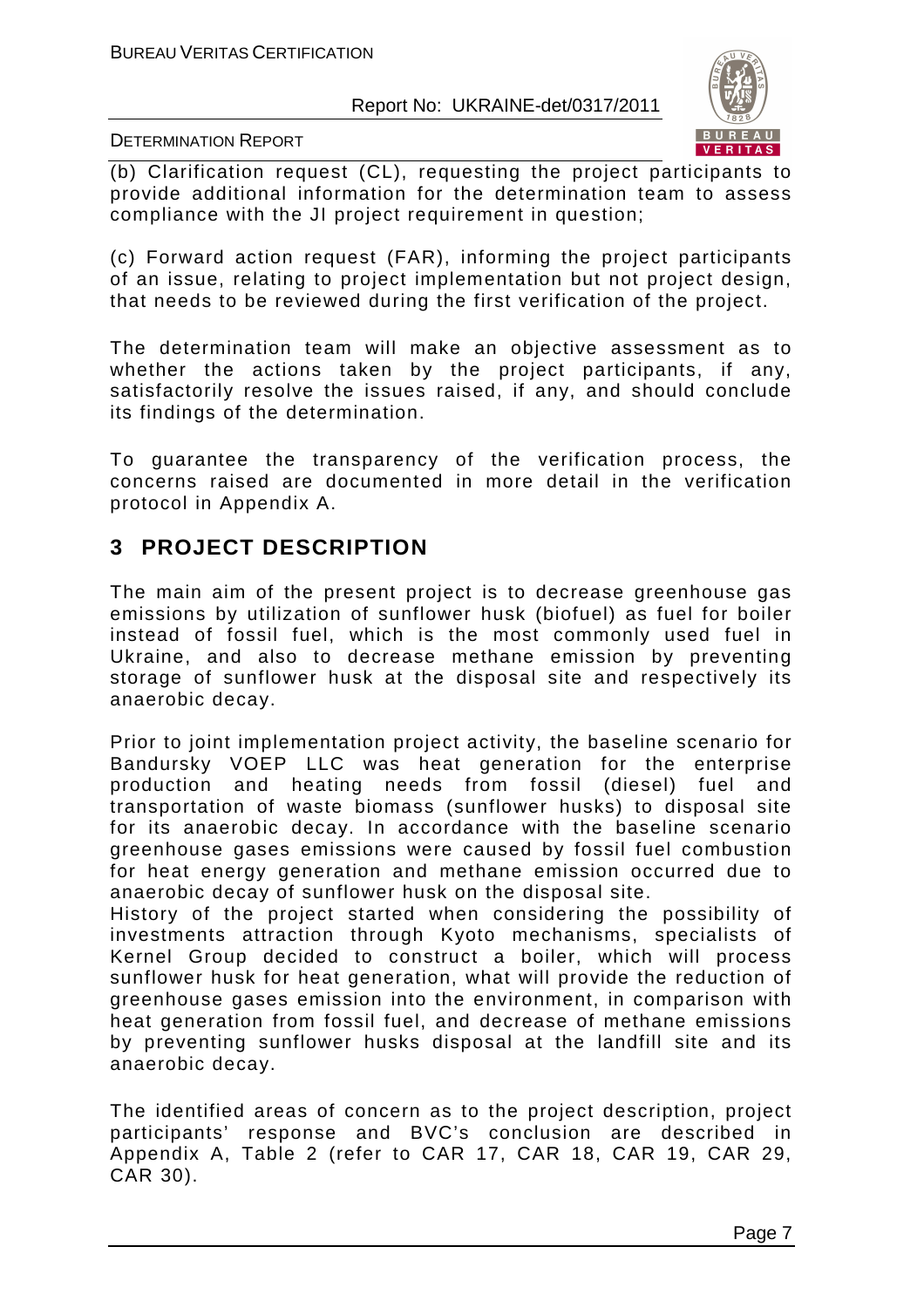

DETERMINATION REPORT

#### **4 DETERMINATION CONCLUSIONS**

In the following sections, the conclusions of the determination are stated.

The findings from the desk review of the original project design documents and the findings from interviews during the follow up visit are described in the Determination Protocol in Appendix A.

The Clarification and Corrective Action Requests are stated, where applicable, in the following sections and are further documented in the Determination Protocol in Appendix A. The determination of the Project resulted in 32 Corrective Action Requests and 20 Clarification Requests.

The number between brackets at the end of each section corresponds to the DVM paragraph.

#### **4.1 Project approvals by Parties involved (19-20)**

After finishing JI project determination report, the PDD and Determination Report will be presented to State Environmental Investments Agency of Ukraine (SEIA) for receiving the Letter of Approval (LoA).

The identified areas of concern as to project approvals by Parties involved, project participants' response and BVC's conclusion are described in Appendix A, Table 2 (refer to CAR 01).

#### **4.2 Authorization of project participants by Parties involved (21)**

The participation of each project participant listed in the PDD will be authorized by Letter of Approval from appropriate party explicitly stating the name of the legal entity.

The identified areas of concern as to the authorization of project participants by Parties involved, project participants' response and BVC's conclusion are described in Appendix A, Table 2 (refer to CAR 01).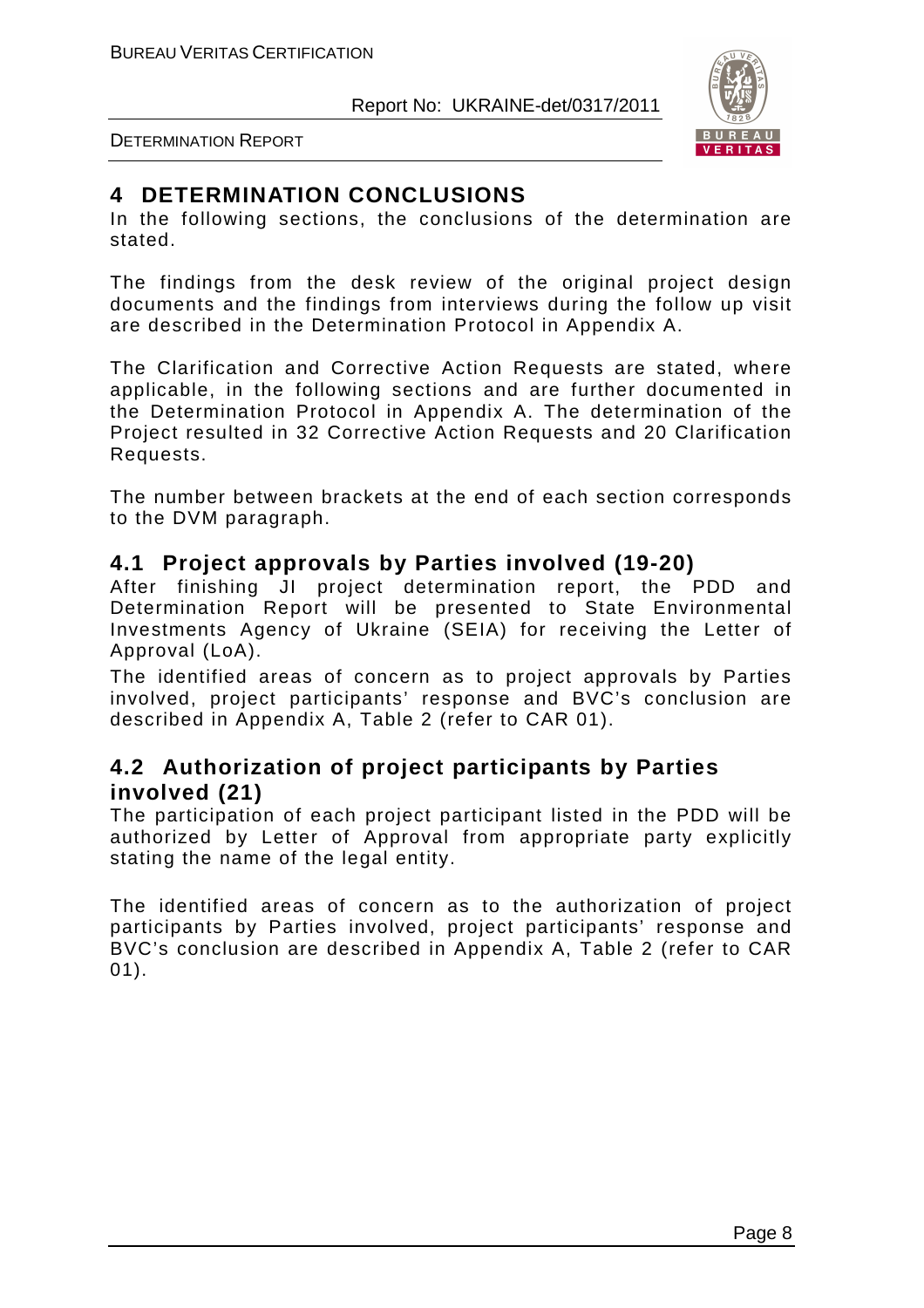

DETERMINATION REPORT

#### **4.3 Baseline setting (22-26)**

The PDD indicates that a baseline for the JI project is set in accordance with Guidance on Criteria for Baseline Setting and Monitoring (version 03) (hereinafter referred to as Guidance) as well as the use of the elements of the approved methodology for baseline setting and monitoring ACM0006 "Consolidated methodology for electricity and heat generation from biomass residues" (Version 11.2.0) which is the latest version at the time of setting the baseline for this project.

The use of the elements of the ACM0006 methodology is justified through the assessment of the methodology's applicability criteria.

The PDD provides a detailed theoretical description in a complete and transparent manner, as well as justification, that the baseline is established:

- (a) By listing and describing the following plausible future scenarios on the basis of conservative assumptions and selecting the most plausible one. The assessment of alternatives to the baseline is made separately for the energy and waste management components of the project. Considering the heat energy generation, the following scenarios were taken into account:
	- a. The proposed project activity undertaken without being registered as a JI project activity;
	- b. Continuation of the current situation, that is production of heat energy from fossil fuel (diesel fuel);
	- c. Production of heat energy from fossil fuel (natural gas);
	- d. Purchase of heat energy from local heating supply company.

With regards to the biomass residues treatment, the chosen alternative scenarios are the following:

- a. Transportation of biomass residues to landfill site for anaerobic decay
- b. Biomass residues are burnt in an uncontrolled manner without utilizing it for energy purposes
- c. Biomass residues are used for heat energy generation on project plant
- d. Biomass residues are used for heat generation at the plants which are not undertaken as a JI project activity
- (b) Taking into account relevant national and/or sectoral policies and circumstances, such as sectoral reform initiatives, local fuel availability, power sector expansion plans, and the economic situation in the project sector. In this context, the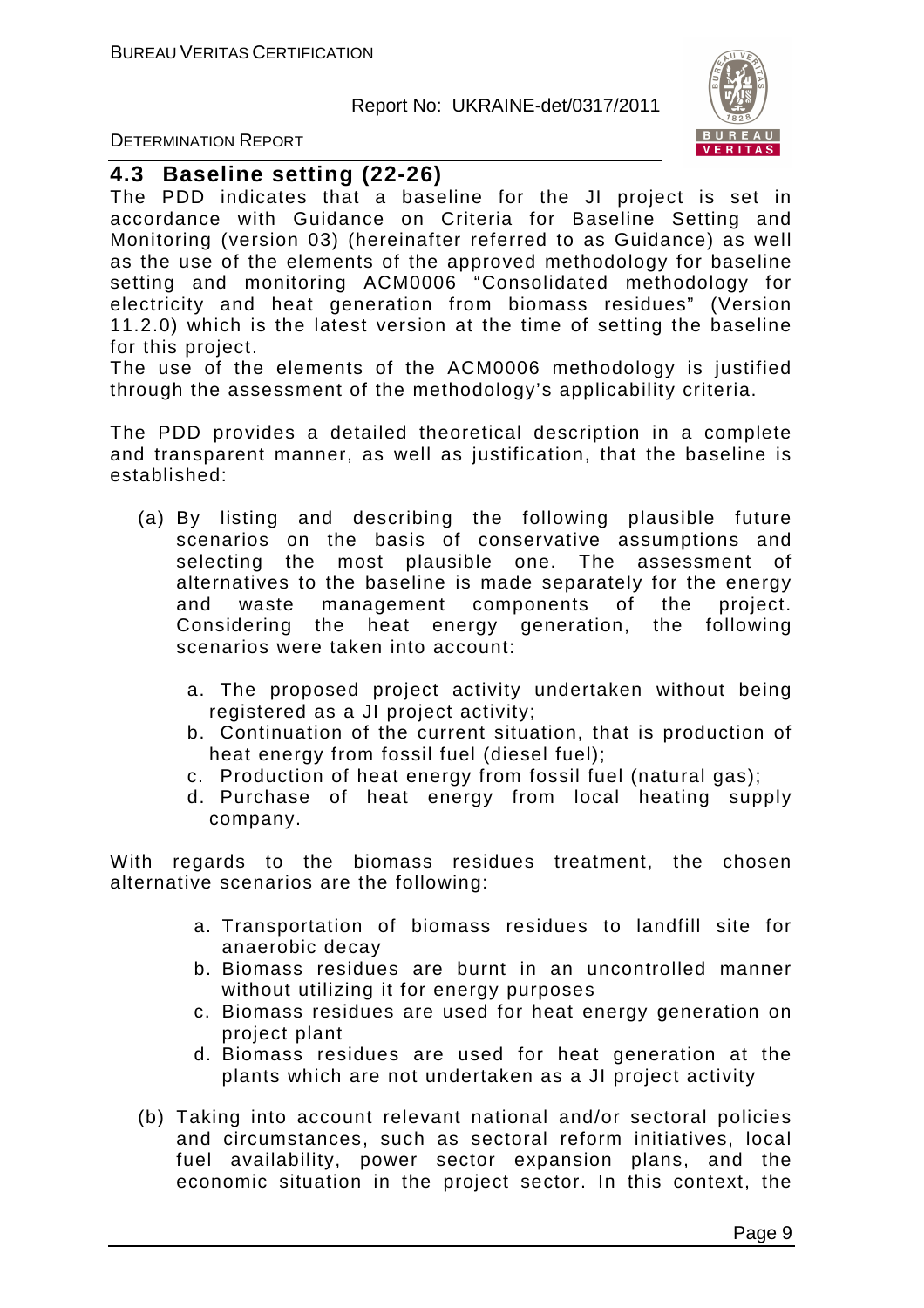

following key factors that affect a baseline are taken into account:

- a. Analysis and description of the sectoral policies and legislation concerning the Ukrainian energy sector and waste management;
- b. Describing economic situation in sectors mentioned above, the project participants state that a common practice in Ukraine is usage of fossil fuel for heat energy generation and dumping biomass residues into landfill sites. Regarding other alternative scenarios for the sunflower husks utilization, it is stated that open uncontrolled biomass combustion is legally forbidden; sunflower husks are not applicable for use as fertilizer or feedstock;
- c. As far as availability of capital, it is stated that usage of sunflower husks as biofuel for heating purposes is directly related to sunflower crop in Ukraine. In case of its failure, biomass residues may not be enough to meet heating and production needs of the enterprise. This requires construction of an extra boiler house operating on diesel fuel and, thus, additional investments;
- d. As far as the applied technology is concerned, it is admitted that there is lack of studies on usage of sunflower husks for heat energy generation in Ukraine; it also requires highly qualified personnel. Besides, the design of biofuel fired boilers is specially tailored for specific technological norms of an enterprise which is more sophisticated and in its turn, more expensive;
- e. As for the fuels availability and their prices, it is stated in the PDD that the consumption of fossil fuels for heat energy generation has been a common practice in Ukraine because of their availability in contrast to the biofuel that is directly related to the sunflower corps.
- f.

The PDD Section B.1. and B.2. contain further more detailed information on key factors influencing a baseline.

As a baseline scenario the one assuming heat energy generation for production and heating needs of the enterprise from fossil fuel, and biomass residues to be transported to the landfill site was selected.

The identified areas of concern as to the baseline setting, project participants' response and BVC's conclusion are described in Appendix A, Table 2 (refer to CAR 05, CAR 20, CAR 25, CAR 32, CL 07)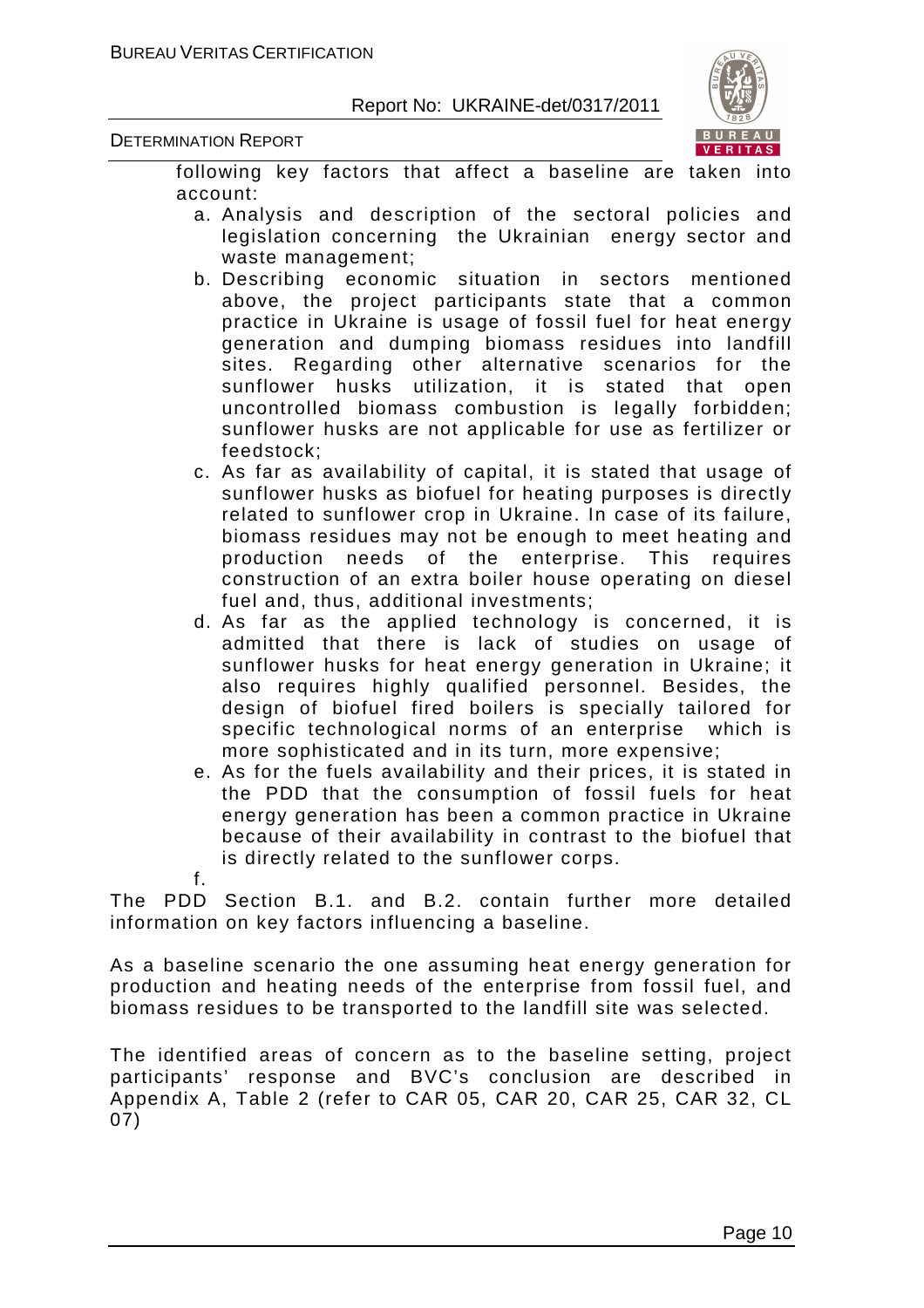

### **4.4 Additionality (27-31)**

Additionality of the proposed JI project was assessed according to "Tool for the demonstration and assessment of additionality" (version  $(05.2)^1$ .

To prove additionality the following step-by-step approach was applied:

- Investment analysis of the project activity with and without JI registration, based on the calculations of NPV and IRR for both variants;
- Barrier analysis including financial and technical barriers, and
- Common practice analysis

Additionality is demonstrated appropriately as a result of the analysis using the approach chosen.

The identified areas of concern as to additionality, project participants' response and BVC's conclusion are described in Appendix A, Table 2 (refer to CAR 13, CAR 14, CAR 15, CAR 16, CAR 16, CL 14, CL 15, CL 16, CL 17, CL 18).

#### **4.5 Project boundary (32-33)**

Project boundaries of this project were estimated in accordance with requirements of АСМ0006 "Consolidated methodology for electricity and heat generation from biomass residues" (version 11.2.0).

Description of the emission sources under the baseline and project scenarios is given in a tabular format in Section B.3. of the PDD.

Emissions under the project scenario are associated with energy consumption from Ukrainian Energy Transmission Grid (hereinafter UETG), what is essential for boiler operational modes support and methane emission which is associated with burning of sunflower husk in the boiler for heat energy generation.

Emissions under the baseline scenario are associated with fossil fuel combustion for heat energy generation without project activity and methane emission which is associated with anaerobic decay of the sunflower husk on the landfill site without project activity.

In accordance with the requirements of the approved methodology for baseline setting and monitoring АСМ0006 "Consolidated methodology for electricity and heat generation from biomass residues" (version 11.2.0) leakages for this project are not calculated.

The identified areas of concern as toproject boundary, project participants' response and BVC's conclusion are described in Appendix A, Table 2 (refer to CL 01, CL 02).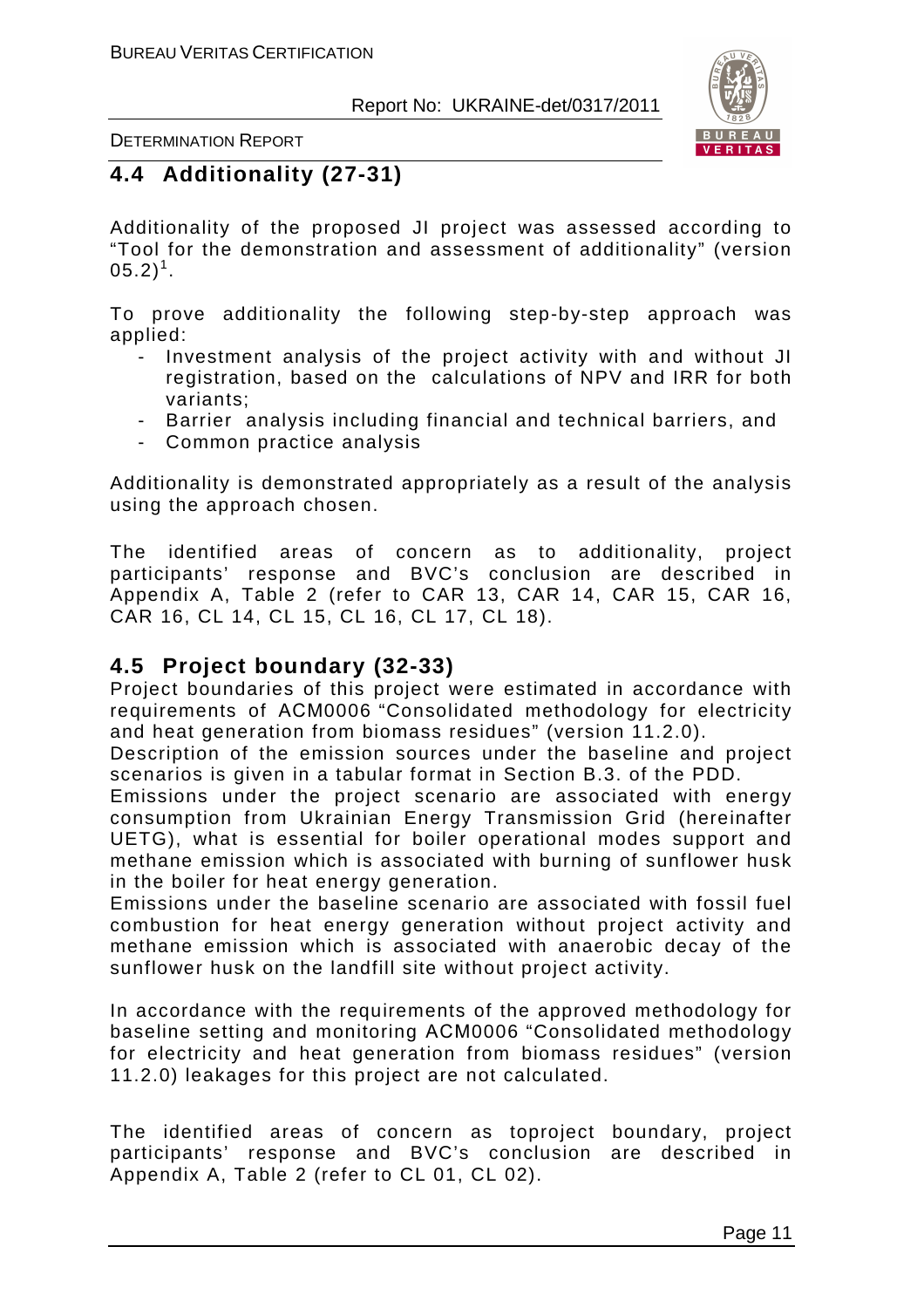

DETERMINATION REPORT

#### **4.6 Crediting period (34)**

The PDD states the starting date of the project as the date on which the implementation or construction or real action of the project will begin or began, and the starting date is 11/11/2010, which is after the beginning of 2000. The Starting date is confirmed by the Order #116 dated 11/11/2010 on conducting of organizational measures on Bandursky VOEP commissioning (listed as Category 2 Documents #95 in the References section of the present Determination report).

The PDD states the expected operational lifetime of the project in years and months, which is 15 years or 180 months.

The PDD states the length of the crediting period in years, months and days, which is 15 years or 180 months and 17 days, and its starting date as 15/12/2010 which is the date after the first emission reductions were generated by the project.

The PDD states that the crediting period for the issuance of ERUs starts only after the beginning of 2008 and does not extend beyond the operational lifetime of the project.

The PDD states that the extension of its crediting period beyond 2012 is subject to the host Party approval, and the estimates of emission reductions are presented separately for those after 2012 in all relevant sections of the PDD.

The identified areas of concern as to the crediting period, project participants' response and BVC's conclusion are described in Appendix A, Table 2 (refer to CAR 02, CAR 26).

#### **4.7 Monitoring plan (35-39)**

The PDD, in its monitoring plan section, explicitly indicates that the monitoring plan is established in accordance with "Guidance on criteria for baseline setting and monitoring" (version 3) developed by the JISC applying certain elements defined in the approved methodology for baseline setting and monitoring ACM0006 "Consolidated methodology for electricity and heat generation from biomass residues" (Version 11.2.0).

The choice of certain elements of the applied methodology is based on the assessment of its applicability to the JI project under consideration that is provided in Section D. of the PDD.

The monitoring plan describes all relevant factors and key characteristics that will be monitored, and the period in which they will be monitored, in particular also all decisive factors for the control and reporting of project performance, such as: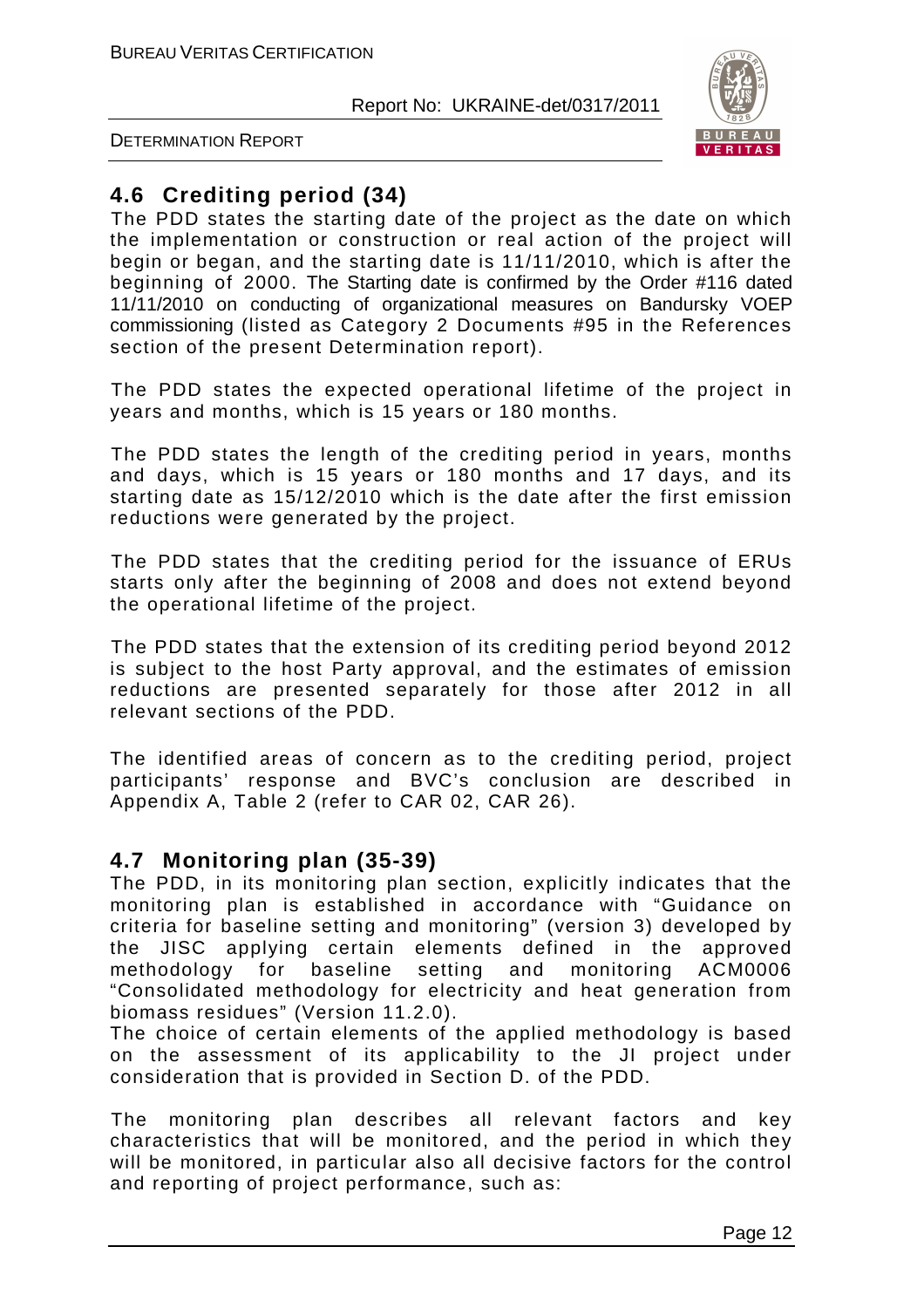

DETERMINATION REPORT

- data to be monitored in the project scenario:

- amount of electricity consumed by the boiler from UETG during a year;
- total amount of husks to be combusted in dry weight of a substance in a year;
- husk net calorific value in dry weight of a substance; as well as
- related variables and default values, such as Carbon emission factor for UETG, Global Warming Potential of methane, methane emission factor for husk defined in the recognized national and international sources which are considered reliable and credible;

- data to be monitored in the baseline scenario:

- fraction of methane captured at the SWDS and flared, combusted or used in another manner;
- total amount of husks to be transported to disposal site in a year x without project activity;
- amount of heat energy produced by the enterprise boiler house per year, as well as
- related variables and default values determined by the tools applicable to the chosen methodology and corresponding national inventory reports of anthropogenic emissions by sources and removals by sinks of GHG's in Ukraine that are presented in Section D.1.1.3. of the PDD

- the period in which they will be monitored: annually or monthly;

- all decisive factors for the control and reporting of project performance: production and statistic reports provided by the plant; state laboratory research reports; quality control (QC) and quality assurance (QA) procedures; the operational and management structure that will be applied in implementing the monitoring plan.

The monitoring plan specifies the indicators, constants and variables that are reliable (i.e. provide consistent and accurate values), valid (i.e. be clearly connected with the effect to be measured), and that provide a transparent picture of the emission reductions to be monitored such as:  $CO<sub>2</sub>$  emission factor for grid connected power generation;

- Global Warming Potential of methane;
- Methane emission factor for husk;
- Fraction of methane captured at the SWDS gas;
- Fraction of degradable organic carbon (DOC) that can decompose;
- Methane correction factor;
- Fraction of sunflower husk in degradable organic carbon;
- Decay rate for husk;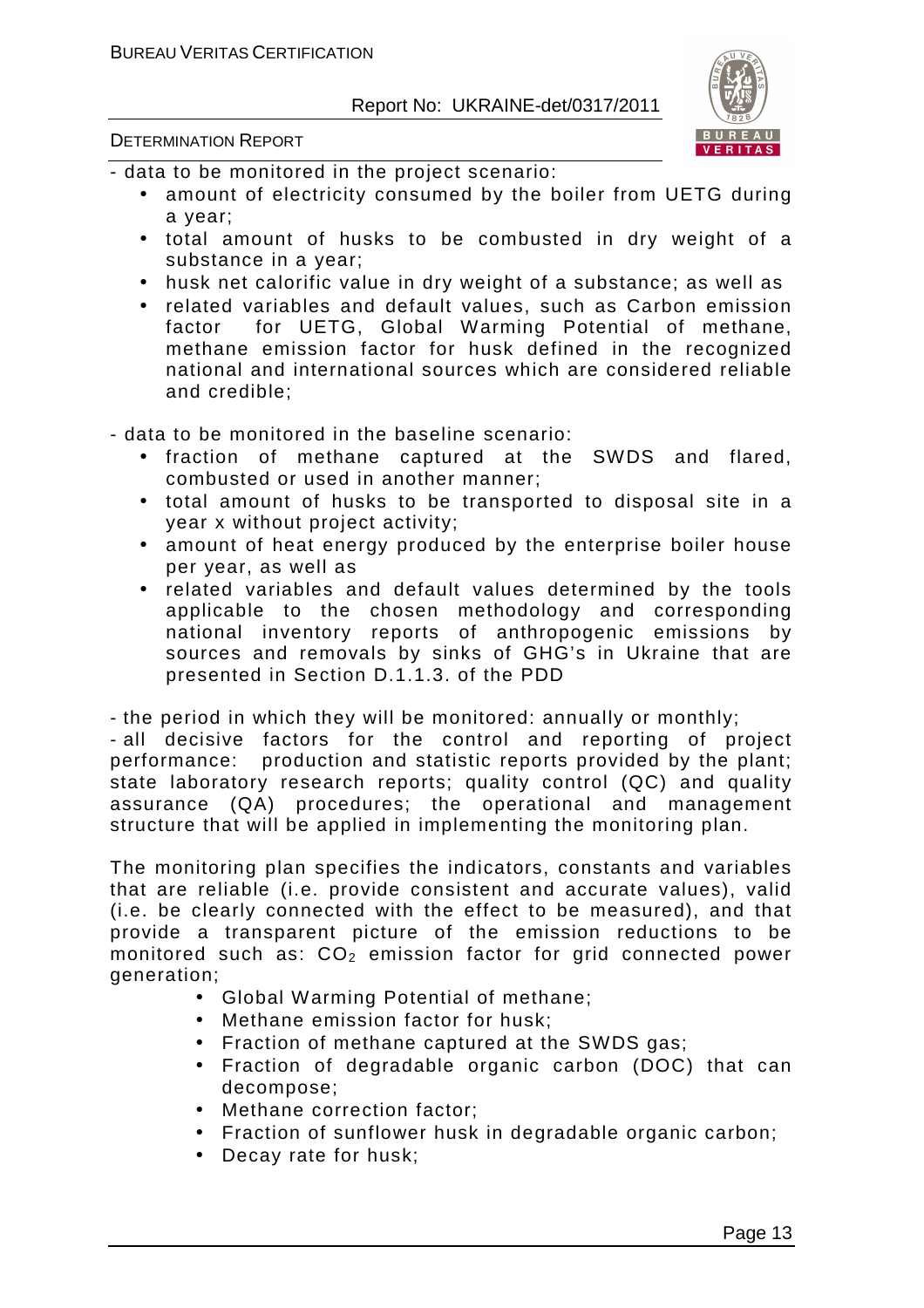

DETERMINATION REPORT

- Energy efficiency (KPI) of boiler house under the baseline;
- Diesel fuel combustion oxidation factor;
- Amount of carbon in diesel fuel.

The monitoring plan draws on the list of standard variables contained in appendix B of "Guidance on criteria for baseline setting and monitoring" developed by the JISC, such as baseline emissions ( $BE<sub>v</sub>$ ), project emissions ( $PE<sub>x</sub>$ ), year (y), specific  $CO<sub>2</sub>$  emission factor for power generation at Ukrainian grid connected thermal power plants in year y  $(EF_{grid, produced, y})$ , NPV, IRR.

The monitoring plan explicitly and clearly states that all monitoring parameters provided in section D.2 are subject to monitoring during the whole crediting period.

The monitoring plan describes the methods employed for data, such as electricity meters within the automated system for electricity metering, heat meters, weight measuring equipment, laboratory analyses, as well as data collection frequency (annually or monthly) and recording (electronic/paper).

The monitoring plan also provides delineation of the electricity, heat and weight measuring equipment presented in Figures 5, 6 and 7 of the PDD Section D.3.

The monitoring plan provides, in tabular form, a complete compilation of the data that need to be collected for its application.

The monitoring plan elaborates all algorithms and formulae used for the estimation/calculation of baseline emissions and project emissions from the project, as appropriate, such as

#### **Baseline emissions:**

 $BE_v = BE_{heat,v} + BE_{biomass.v}$ 

Where:

 $BE_v$  – baseline emissions in a year y, t  $CO_{2e}$ ;

 $BE<sub>heat,v</sub>$  – emissions from diesel fuel combustion for heat generation in a year y, t  $CO<sub>2</sub>$ :

 $BE_{\text{biomass.v}}$  – emission from anaerobic decay of biomass residues on landfill sites in a year  $v, t$  CO<sub>2e</sub>;

 $y -$  year for which calculations are made.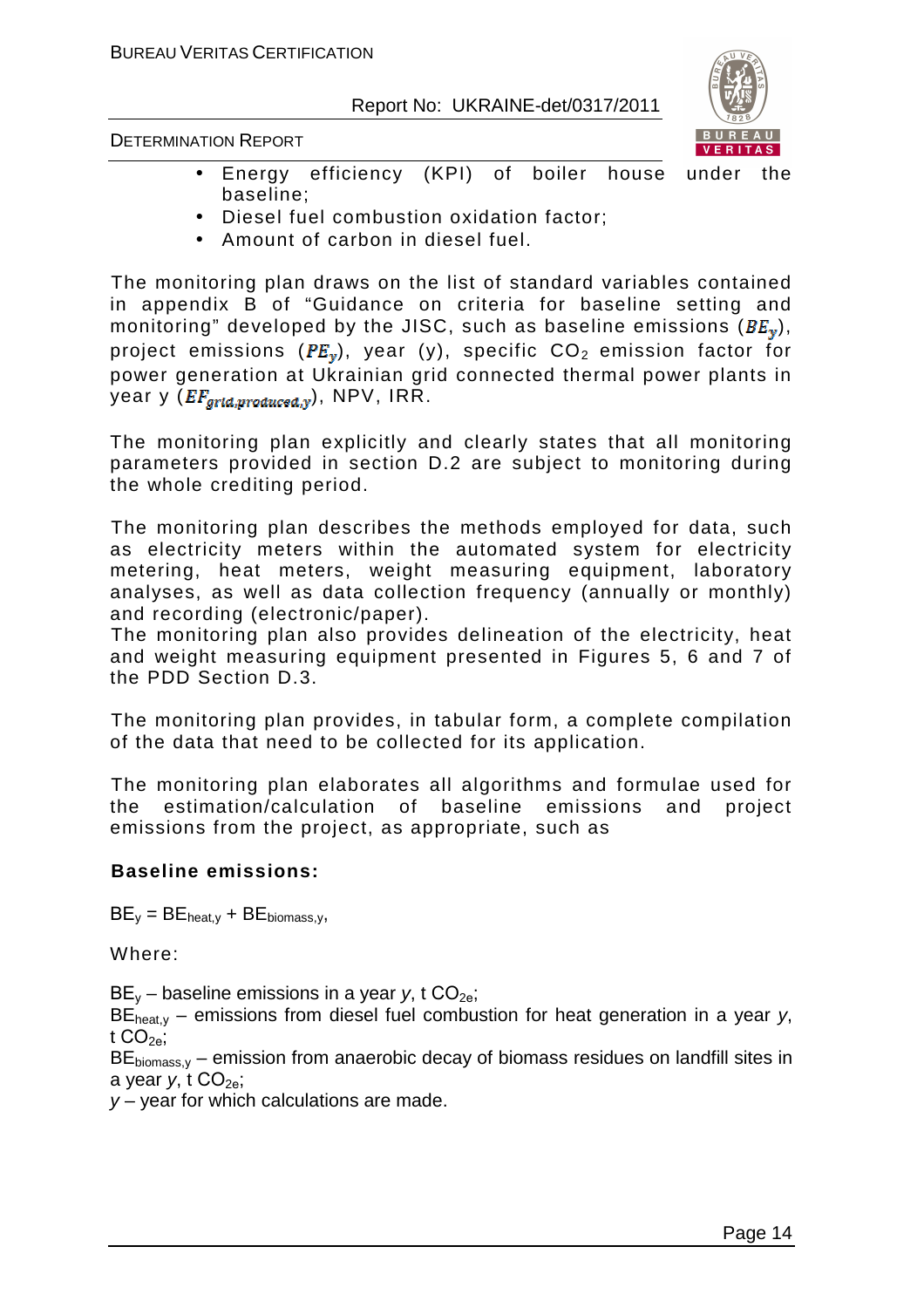

#### **Project emissions:**

 $PE_v = PE_{\text{energy},v} + PE_{\text{biomass},v}$ 

Where:

 $PE_v$  – project emissions in year y, tCO<sub>2e</sub>;

 $PE<sub>energy</sub>$  – emissions from energy consumption for boiler house activity in year y,  $tCO<sub>2e</sub>$ :

 $PE_{\text{biomass } y}$  – emissions from the combustion of biomass residues during the year y, tCO $_{2e}$ ;

 $y -$  year for which calculations are made.

#### . **Emission reduction:**

 $ER_v = BE_v - PE_v$ ,

Where:

 $ER_v$  – emissions reduction during a year y due to project activities, t  $CO_{2e}$ ;  $PE<sub>v</sub>$  – emissions during a year y according to the project scenario, t CO<sub>2e</sub>;  $BE<sub>v</sub>$  – emissions during a year y according to the baseline, t CO<sub>2e</sub>.  $y -$  year for which calculations are made.

The monitoring plan presents the quality assurance and control procedures for the monitoring process.

It is indicated in the monitoring plan that data monitored and required for verification to be kept for two years after the last transfer of ERUs for the project.

The monitoring plan clearly identifies the responsibilities and the authority regarding the monitoring activities; they are presented in sufficient detail in PDD Section D.3 and accompanied by the figure describing the management structure for conducting monitoring.

On the whole, the monitoring plan reflects good monitoring practices appropriate to the project type.

The identified areas of concern as to monitoring plan, project participants' response and BVC's conclusion are described in Appendix A, Table 2 (refer to CAR 21, CAR 22, CAR 23, CAR 27, CAR 28, CL 03, CL 19, CL 20).

#### **4.8 Leakage (40-41)**

In accordance with the requirements of the approved methodology for baseline setting and monitoring АСМ0006 "Consolidated methodology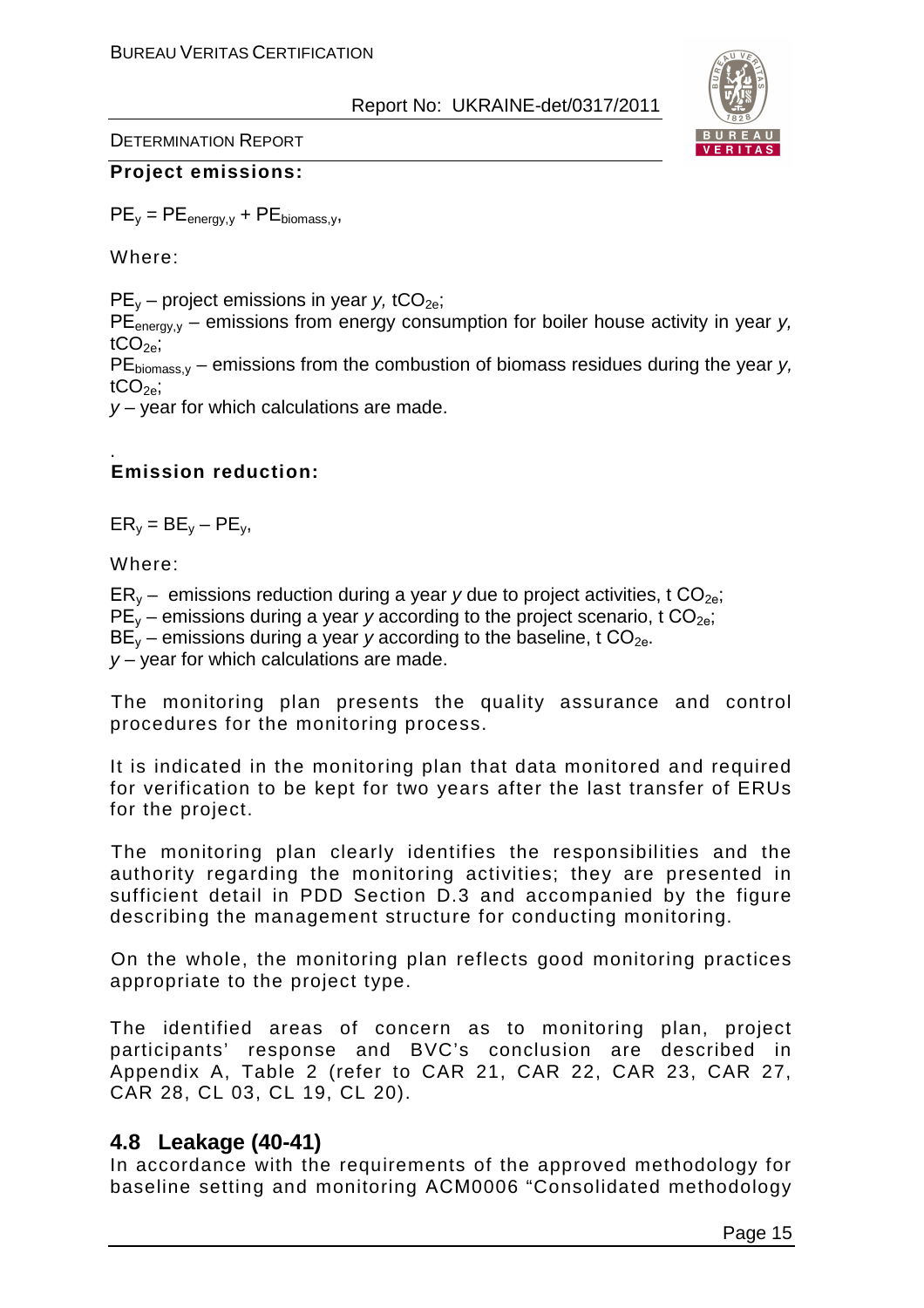

DETERMINATION REPORT

for electricity and heat generation from biomass residues" (version 11.2.0) leakages for this project are not calculated.

The identified areas of concern as to leakage, project participants' response and BVC's conclusion are described in Appendix A, Table 2 (refer to CAR 24).

#### **4.9 Estimation of emission reductions or enhancements of net removals (42-47)**

The PDD indicates assessment of emissions in the baseline scenario and in the project scenario as the approach chosen to estimate the emission reductions generated by the project.

The calculations of emission reductions were made based on the actual data of the plant operation for 11 months from December, 2010 till October, 2011(listed as Category 2 Documents ## 3-13 in the References section of the present Determination report).

The PDD provides the ex-post estimates of:

(a) Emissions for the project scenario (within the project boundary), which are 2 341 tonnes  $CO_{2e}$  for the period 2010-2012; 15 691 tonnes  $CO_{2e}$  for the period 2013-2025.

(b) Leakages for this project are not calculated.

(c) Emissions for the baseline scenario (within the project boundary), which are 47 723 tonnes  $CO_{2e}$  for the period 2010-2012; 487 915 tonnes  $CO_{2e}$  for the period 2013-2025.

(d) Emission reductions adjusted by leakage (based on (a)-(c) above), which are 45 382 tonnes  $CO_{2e}$  for the period 2010-2012; 472 224 tonnes  $CO_{2e}$  for the period 2013-2025.

The estimates referred to above are given:

(a) On an annual basis;

(b) From 15/12/2010 to 31/12/2025, covering the whole crediting period;

- (c) On a source-by-source basis;
- (d) For each GHG gas;
- (e) In tonnes of  $CO_{2e}$ .

The formula used for calculating the estimates referred above, which are provided in section 4.7 above are consistent throughout the PDD.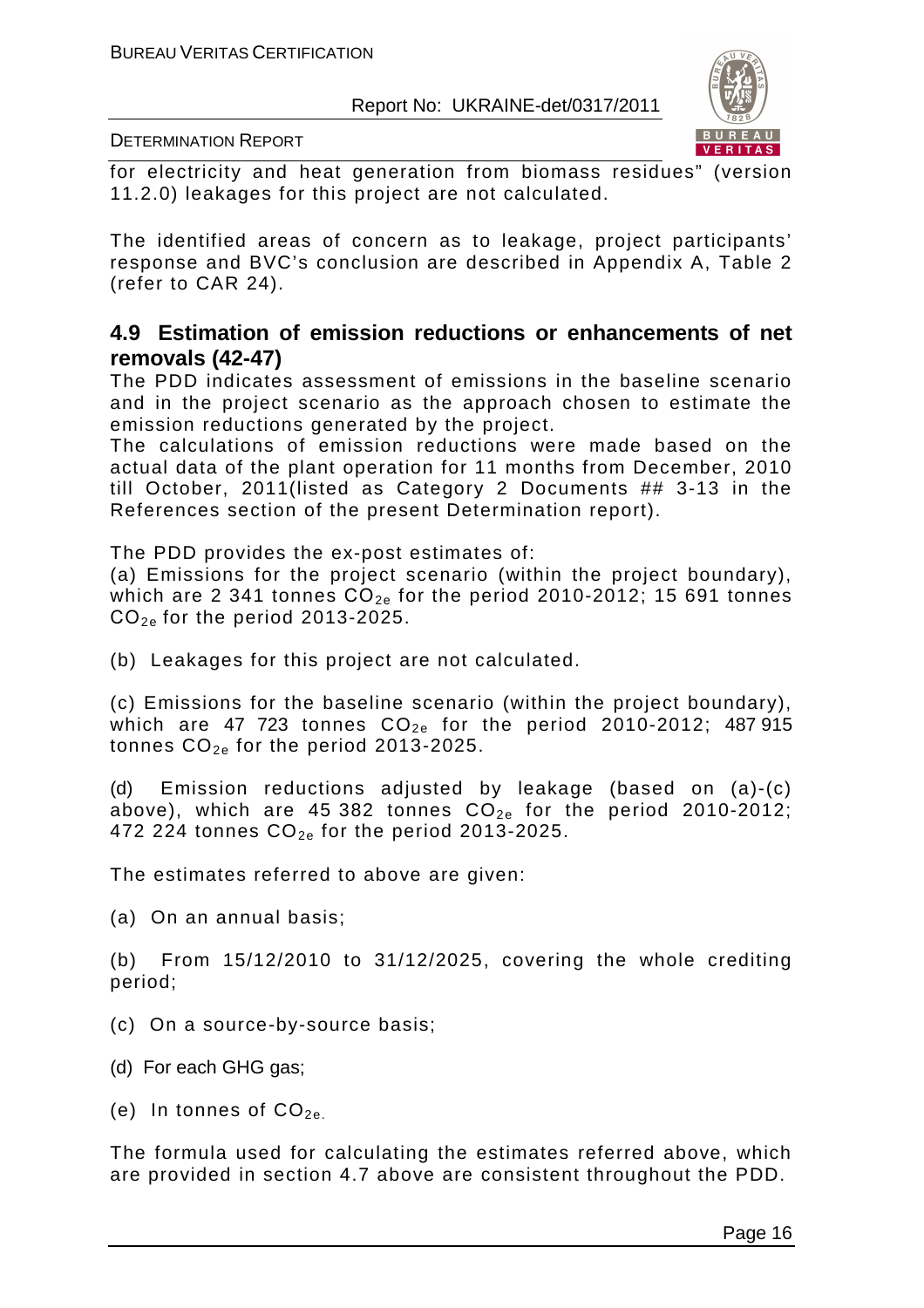

DETERMINATION REPORT

Data sources used for calculating the estimates referred to above are clearly identified, reliable and transparent.

For calculating the estimates referred to above, key factors mentioned in Section 4.3. of the present report as well as in Section B.1. of the PDD influencing the baseline emissions and the activity level of the project and the emissions as well as risks associated with the project were taken into account, as appropriate.

Data sources used for calculating the estimates referred to above, such as the State Environmental Investment Agency of Ukraine, national inventory reports of anthropogenic emissions by sources and removals by sinks of GHG's in Ukraine, approved methodology АСМ0006 "Consolidated methodology for electricity and heat generation from biomass residues" (version 11.2.0) and applicable tools, IPCC data, production and statistic reports of Bandursky VOEP LLC are clearly identified, reliable and transparent.

Specific grid emission factors as well as other variables were selected by carefully balancing accuracy and reasonableness, and appropriately justified of the choice.

The estimation referred to above is based on conservative assumptions and the most plausible scenarios in a transparent manner and are consistent throughout the PDD.

The annual average of estimated emission reductions over the crediting period is calculated by dividing the total estimated emission reductions or enhancements of net removals over the crediting period by the total months of the crediting period, and multiplying by twelve.

The identified areas of concern as to estimation of emission reductions or enhancements of net removals, project participants' response and BVC's conclusion are described in Appendix A, Table 2 (refer to CAR 06, CAR 07, CAR 08, CAR 09, CAR 31, CL 04, CL 05, CL 08, CL 09, CL 10, CL 11, CL 12).

#### **4.10 Environmental impacts (48)**

The PDD lists and attaches documentation on the analysis of the environmental impacts of the project, including transboundary impacts, in accordance with procedures as determined by the host Party, such as State Construction Standard DBN A.2.2.-1-2003: "Structure and Contents of the Environmental Impact Assessment Report (EIA) for Designing and Construction of Production Facilities, Buildings and Structures" State Committee Of Ukraine On Construction And Architecture, 2004; Order of Ministry of Environmental Protection of Ukraine # 108 dated 09.03.2006.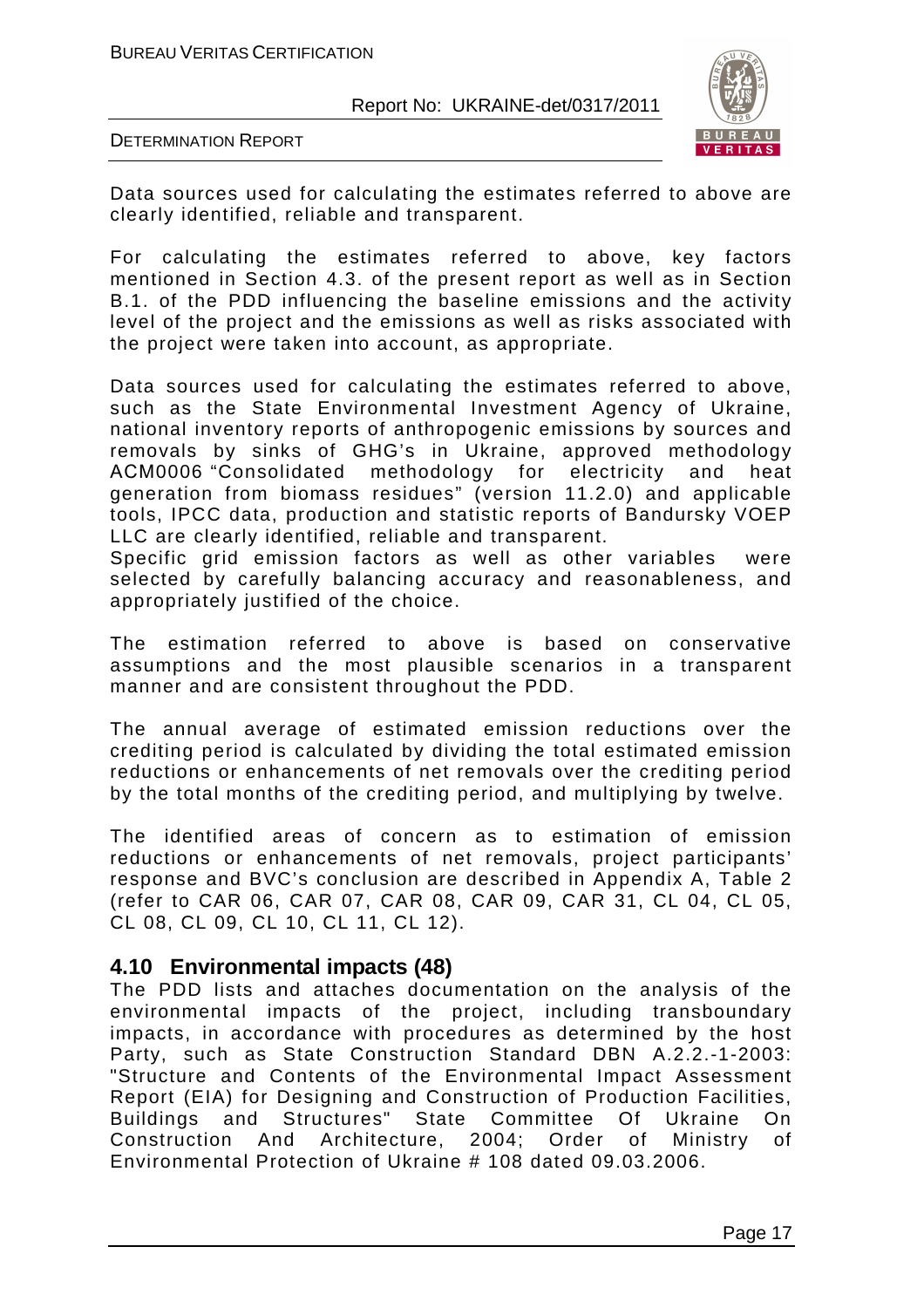

DETERMINATION REPORT

The PDD provides conclusion and all references to supporting documentation of an environmental impact assessment undertaken in accordance with the procedures as required by the host Party.

In accordance with the requirements of the Host Party, Bandursky VOEP LLC holds valid permits on pollutant emissions into atmosphere issued by the State Administration of Natural Recourses in Mykolaiiv region, as well as required statistic reports that were presented to the determination team. (listed as Category 2 Documents #94, #109, #110 in the References section of the present Determination report).

It is stated in the PDD that realization of the proposed project gave the possibility to reduce emission of pollutants from stationary sources. In respect with permissions issued by State Administration of Natural Recourses in Mykolaiiv region impact on the environment is not significant, but in general it is positive.

The project has no transboundary impacts.

The identified areas of concern as to environmental impacts, project participants' response and BVC's conclusion are described in Appendix A, Table 2 (refer to CAR 03).

#### **4.11 Stakeholder consultation (49)**

The project activities were published in mass media. No negative stakeholders' comments or responses were received.

# **4.12 Determination regarding small scale projects (50-57)**

Not applicable.

# **4.13 Determination regarding land use, land-use change and forestry (LULUCF) projects (58-64)**

Not applicable.

#### **4.14 Determination regarding programmes of activities (65-73)**  Not applicable.

#### **5 SUMMARY AND REPORT OF HOW DUE ACCOUNT WAS TAKEN OF COMMENTS RECEIVED PURSUANT TO PARAGRAPH 32 OF THE JI GUIDELINES**

No comments, pursuant to paragraph 32 of the JI Guidelines, were received.

#### **6 DETERMINATION OPINION**

Bureau Veritas Certification has performed a determination of «Utilization of sunflower husks for heat generation at LLC Bandursky Vegetable Oil Extraction Plant» Project. The determination was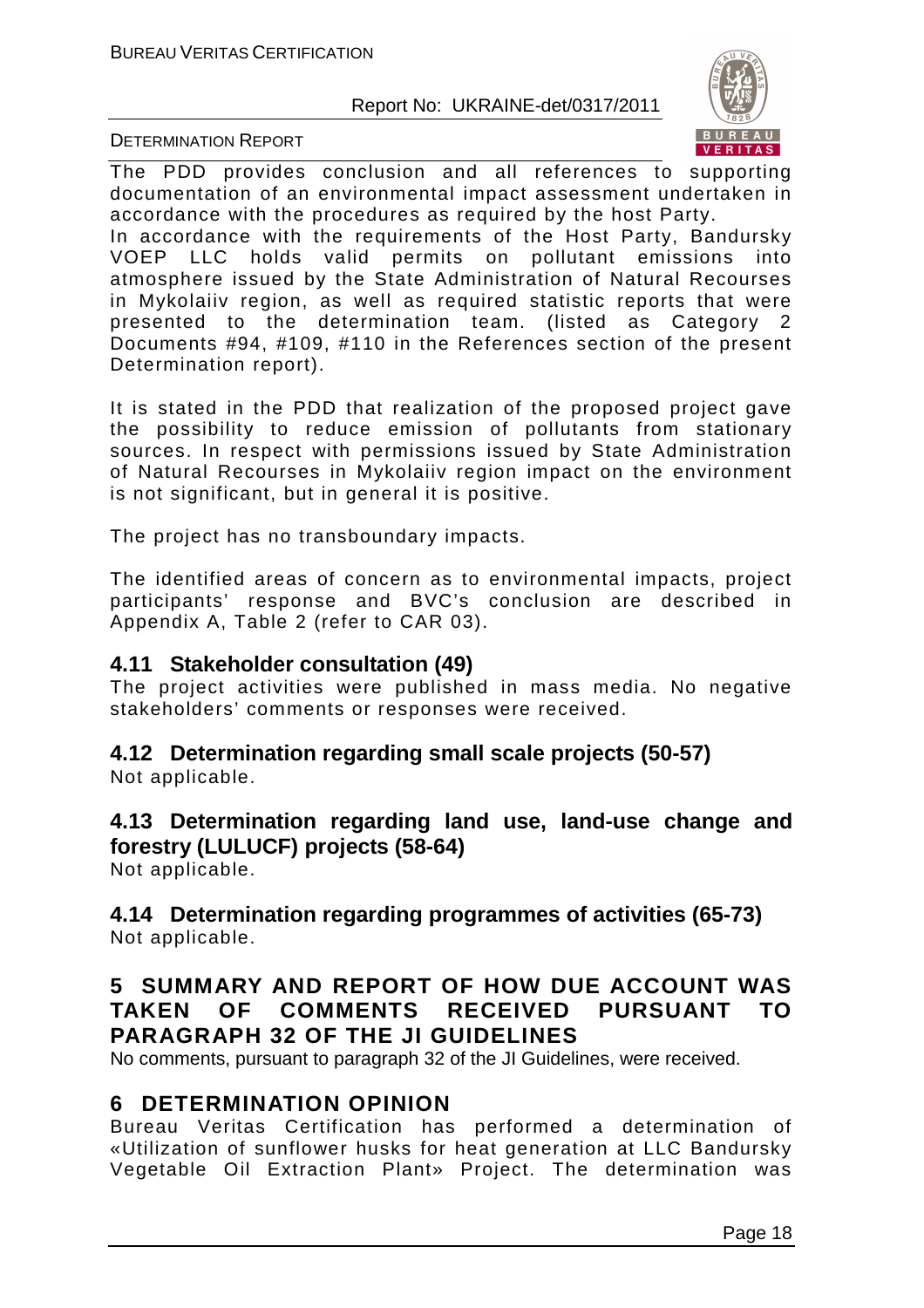

DETERMINATION REPORT

performed on the basis of UNFCCC criteria and host country criteria and also on the criteria given to provide for consistent project operations, monitoring and reporting.

The determination consisted of the following three phases: i) a desk review of the project design and the baseline and monitoring plan; ii) follow-up interviews with project stakeholders; iii) the resolution of outstanding issues and the issuance of the final determination report and opinion.

Project participants used the latest tool for demonstration of the additionality. In line with this tool, the PDD provides investment, barrier and common practice analyses to determine that the project activity itself is not the baseline scenario.

Emission reductions attributable to the project are hence additional to any that would occur in the absence of the project activity. Given that the project is implemented and maintained as designed, the project is likely to achieve the estimated amount of emission reductions.

The determination revealed two pending issues related to the current determination stage of the project: the issue of the written approval of the project and the authorization of the project participant by the host Party. If the written approval and the authorization by the host Party are awarded, it is our opinion that the project as described in the Project Design Document, version 04 meets all the relevant UNFCCC requirements for the determination stage and the relevant host Party criteria.

The review of the project design documentation version 04 and the subsequent follow-up interviews have provided Bureau Veritas Certification with sufficient evidence to determine the fulfillment of stated criteria. In our opinion, the project correctly applies and meets the relevant UNFCCC requirements for the JI and the relevant host country criteria.

The determination is based on the information made available to us and the engagement conditions detailed in this report.

#### **7 REFERENCES**

#### **Category 1 Documents:**

Documents provided by LLC Bandursky Vegetable Oil Extraction Plant that relate directly to the GHG components of the project.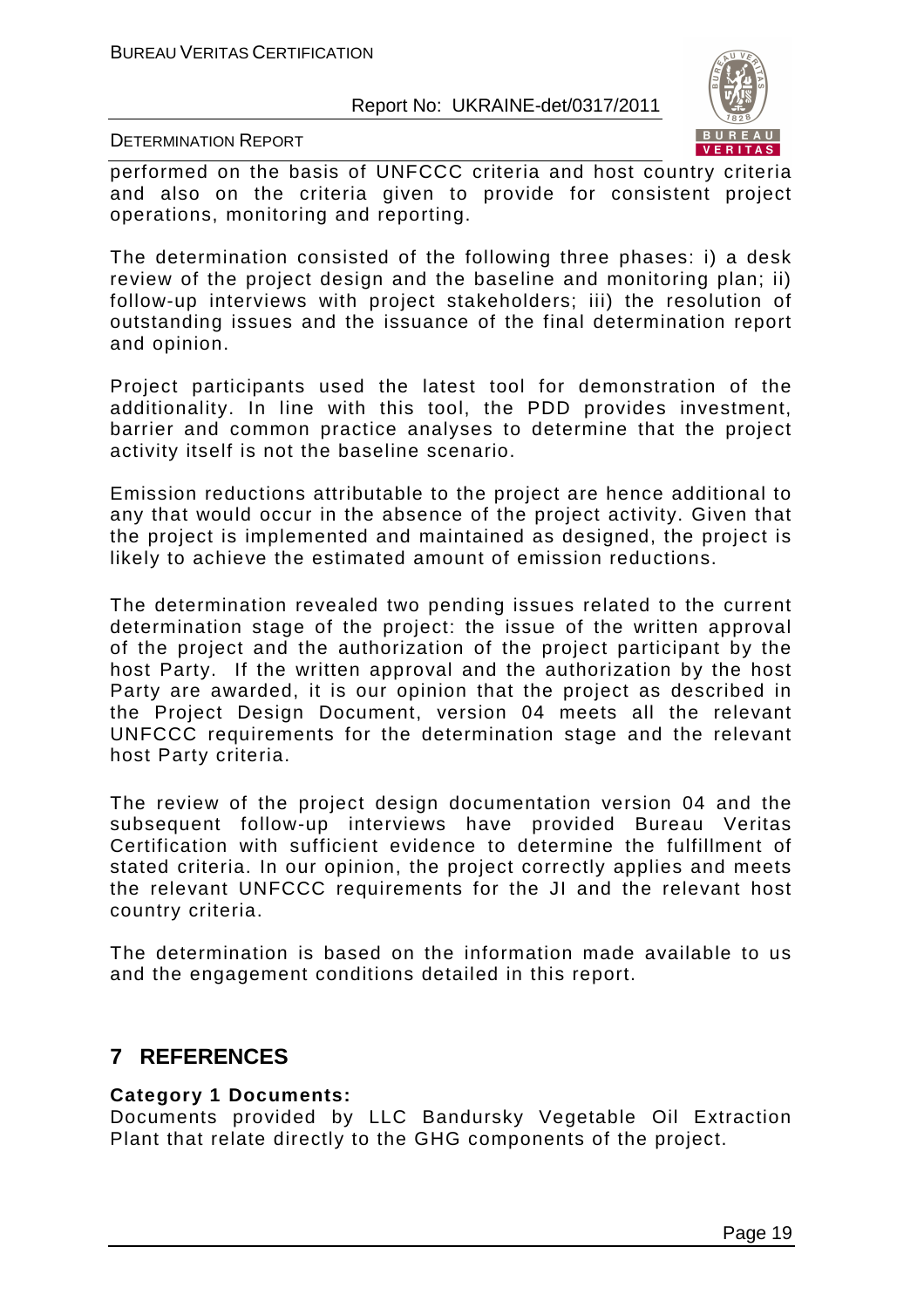

DETERMINATION REPORT

| /1/  | «Utilization of sunflower husks for heat generation at LLC<br>Bandursky Vegetable Oil Extraction Plant», version 01 dated<br>14/09/2011          |
|------|--------------------------------------------------------------------------------------------------------------------------------------------------|
| /2/  | «Utilization of sunflower husks for heat generation at LLC<br>Bandursky Vegetable Oil Extraction Plant», version 02 dated<br>26/10/2011          |
| /3/  | «Utilization of sunflower husks for heat generation at LLC<br>Bandursky Vegetable Oil Extraction Plant», version 03 dated<br>17/11/2011          |
| /4/  | «Utilization of sunflower husks for heat generation at LLC<br>Bandursky Vegetable Oil Extraction Plant», version 04 dated<br>26/12/2011          |
| /5/  | Emission reductions calculation<br>spreadsheet excel file<br>dated<br>26/10/2011                                                                 |
| /6/  | Emission reductions calculation spreadsheet excel file dated<br>17/11/2011                                                                       |
| 7    | Emission reductions calculation<br>spreadsheet excel file dated<br>26/12/2011                                                                    |
| /8/  | "Guidance on criteria for baseline setting and monitoring" (version<br>3)                                                                        |
| /9/  | ACM0006 "Consolidated methodology for electricity and heat<br>generation from biomass residues" (Version 11.2.0)                                 |
| /10/ | "Tool to determine methane emissions avoided from disposal of<br>waste at a solid waste disposal site" (version 05.1.0)                          |
| /11/ | "Tool to determine the baseline efficiency of thermal or electric<br>energy generation systems"" (version 01)                                    |
| /12/ | "Tool for the demonstration and assessment of additionality"<br>(version 05.2)                                                                   |
|      | $/13/$ "Guidelines on the assessment of investment analysis" (Version 5)                                                                         |
|      | /14/ Tevised Guidelines for national inventories of greenhouse gases<br><b>IPCC, 1996"</b>                                                       |
| /15/ | "National inventory report of anthropogenic emissions by sources<br>and removals by sinks of GHG's in Ukraine for 1999-2009" dated<br>06.07.2011 |

#### **Category 2 Documents:**

Background documents related to the design and/or methodologies employed in the design or other reference documents.

| /1/ | Certificate #2162 dated 12/08/2011 on state metrological attestation of heat |  |  |  |
|-----|------------------------------------------------------------------------------|--|--|--|
|     | meter on the basis of OE-32AM <sup>iz</sup> computing machine, issued by the |  |  |  |
|     | Mykolaivstandartmetrolohia State Enterprise                                  |  |  |  |
| /2/ | Agreement #325 dated 30/11/2010 on metrology works (services) execution      |  |  |  |
| /3/ | Production report for December 2011 of LLC Bandursky Vegetable Oil           |  |  |  |
|     | Extraction Plant boiler house operation                                      |  |  |  |
| /4/ | Production report for January 2011 of LLC Bandursky Vegetable Oil Extraction |  |  |  |
|     | Plant boiler house operation                                                 |  |  |  |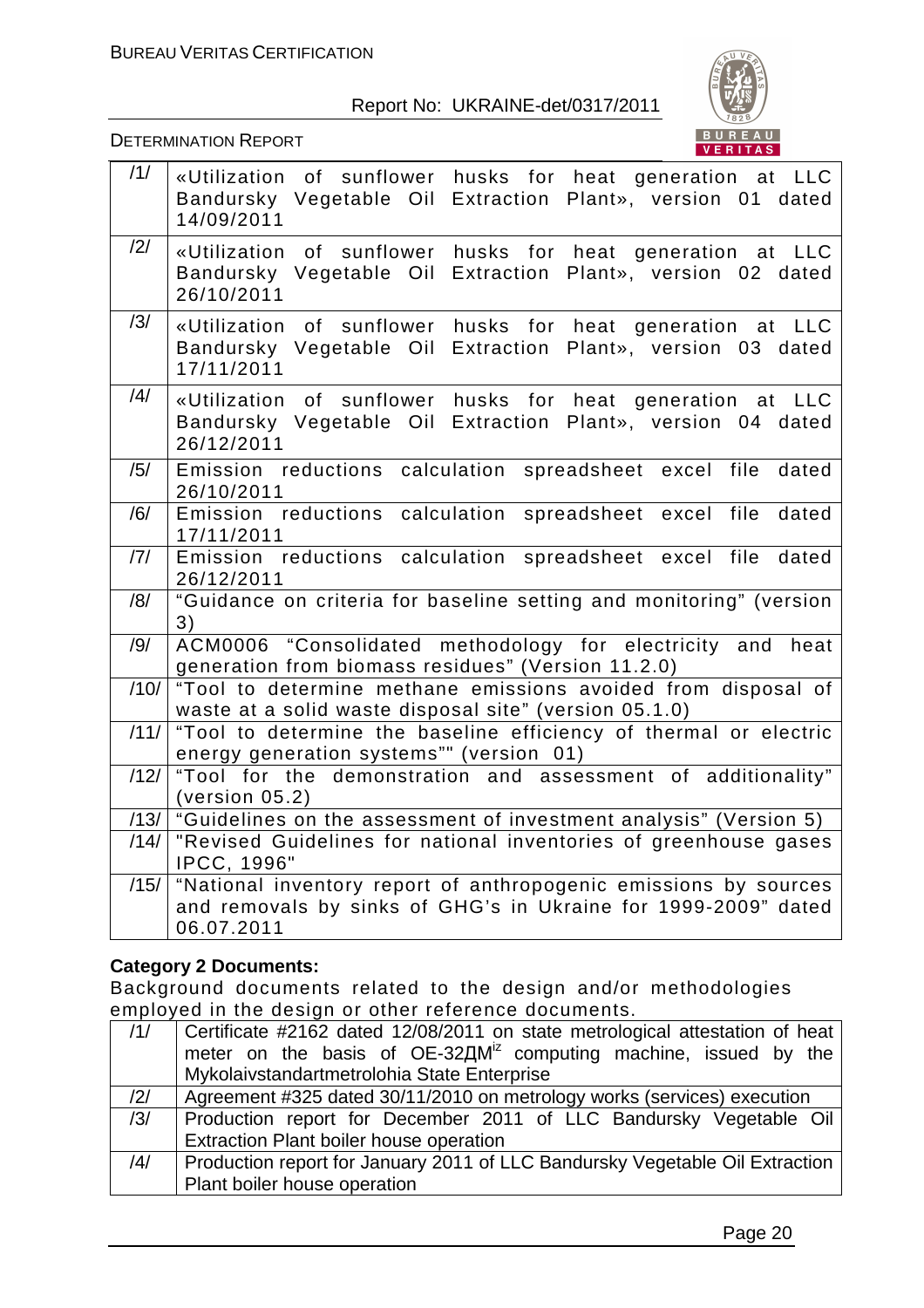

| /5/               | Production report for February 2011 of LLC Bandursky Vegetable Oil           |
|-------------------|------------------------------------------------------------------------------|
|                   | Extraction Plant boiler house operation                                      |
| /6/               | Production report for March 2011 of LLC Bandursky Vegetable Oil Extraction   |
|                   | Plant boiler house operation                                                 |
| 7                 | Production report for April 2011 of LLC Bandursky Vegetable Oil Extraction   |
|                   | Plant boiler house operation                                                 |
| /8/               | Production report for May 2011 of LLC Bandursky Vegetable Oil Extraction     |
|                   | Plant boiler house operation                                                 |
| /9/               | Production report for June 2011 of LLC Bandursky Vegetable Oil Extraction    |
|                   | Plant boiler house operation                                                 |
| /10/              | Production report for July 2011 of LLC Bandursky Vegetable Oil Extraction    |
|                   | Plant boiler house operation                                                 |
| /11/              | Production report for August 2011 of LLC Bandursky Vegetable Oil Extraction  |
|                   | Plant boiler house operation                                                 |
| /12/              | Production report for September 2011 of LLC Bandursky Vegetable Oil          |
|                   | Extraction Plant boiler house operation                                      |
| /13/              | Production report for October 2011 of LLC Bandursky Vegetable Oil Extraction |
|                   | Plant boiler house operation                                                 |
| /14/              | Heat generation record for December 2010                                     |
| /15/              | Steam generation record for December 2011                                    |
| /16/              | Heat generation record for January2011                                       |
| /17/              | Steam generation record for January 2011                                     |
| /18/              | Heat generation record for February 2011                                     |
| /19/              | Steam generation record for February 2011                                    |
| /20/              | Heat generation record for March 2011                                        |
| /21/              | Steam generation record for March 2011                                       |
| /22/              | Heat generation record for April 2011                                        |
| /23/              | Steam generation record for April 2011                                       |
| $\overline{1}/24$ | Heat generation record for May 2011                                          |
| /25/              | Steam generation record for May 2011                                         |
| /26/              | Heat generation record for June 2011                                         |
| $\overline{27/}$  | Steam generation record for June 2011                                        |
| /28/              | Heat generation record for July 2011                                         |
| /29/              | Steam generation record for July 2011                                        |
| /30/              | Heat generation record for August 2011                                       |
| /31/              | Steam generation record for August 2011                                      |
| /32/              | Heat generation record for September 2011                                    |
| /33/              | Steam generation record for September 2011                                   |
| /34/              | Daily average values of conditions from 13/09/2011 till 30/09/2011           |
| /35/              | Daily average values of conditions from 01/10/2011 till 31/10/2011           |
| /36/              | Passport dated 28/03/2011 on electricity meter type HIK 2301 AK1, serial     |
|                   | #0496713 (last calibration date 28/03/2011)                                  |
| /37/              | Passport dated 28/03/2011 on electricity meter type HIK 2301 AK1, serial     |
|                   | #0496709 (last calibration date 28/03/2011)                                  |
| /38/              | Passport dated 28/03/2011 on electricity meter type HIK 2301 AK1, serial     |
|                   | #0496709 (last calibration date 28/03/2011)                                  |
| /39/              | Passport dated 28/03/2011 on electricity meter type HIK 2301 AK1, serial     |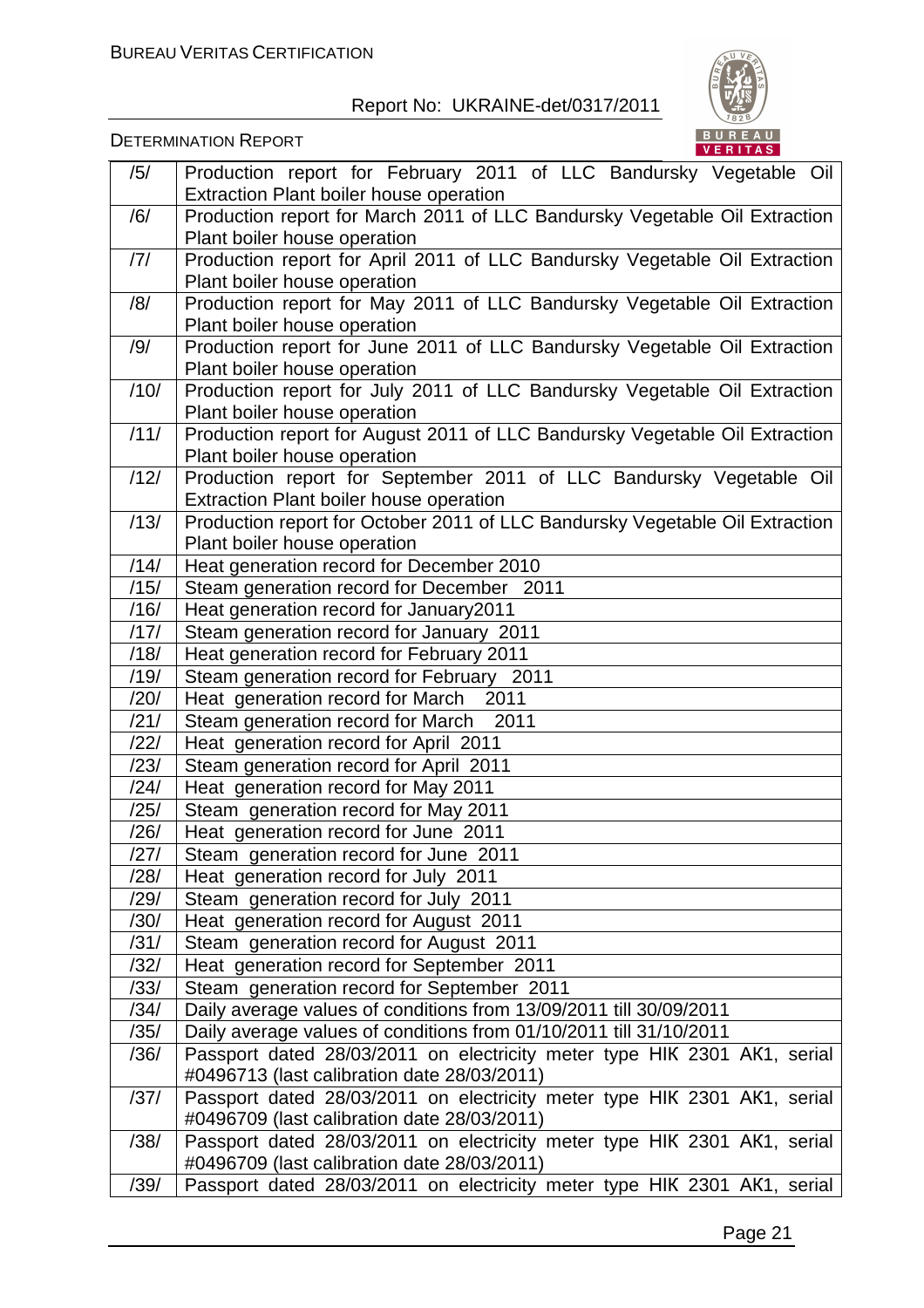

|      | #0496745 (last calibration date 28/03/2011)                                                                  |
|------|--------------------------------------------------------------------------------------------------------------|
| /40/ | Passport dated 28/03/2011 on electricity meter type HIK 2301 AK1, serial                                     |
|      | #0496750 (last calibration date 28/03/2011)                                                                  |
| /41/ | Guide for operation of resistance temperature detector type: TCN-1088, TCM-                                  |
|      | 1088, TCM-1188, TCN-1188-01, TCM-1188-01                                                                     |
| /42/ | Passport dated 11/11/2010 on resistance temperature detector type TCN-                                       |
|      | 1187, serial #631                                                                                            |
| /43/ | Passport dated 11/11/2010 on resistance temperature detector type TCN-                                       |
|      | 1187, serial #632                                                                                            |
| /44/ | Certificate #240 dated 28/10/2011 of verification on measuring equipment of                                  |
|      | rail-weight unit, serial #172                                                                                |
| /45/ | Certificate #241 dated 28/10/2011 of verification on measuring equipment of                                  |
|      | rail-weight unit, serial #174                                                                                |
| /46/ | Certificate #242 dated 28/10/2011 of verification on measuring equipment of                                  |
|      | rail-weight unit, serial #175                                                                                |
| /47/ | Certificate #128 dated 25/05/2011 of verification on measuring equipment of<br>rail-weight unit, serial #109 |
| /48/ | Certificate #129 dated 25/05/2011 of verification on measuring equipment of                                  |
|      | rail-weight unit, serial #109                                                                                |
| /49/ | Passport dated 08.2011 on resistance temperature detector type TCN-1088,                                     |
|      | serial #398                                                                                                  |
| /50/ | Passport dated 08.2011 on resistance temperature detector type TCN-1088,                                     |
|      | serial #397                                                                                                  |
| /51/ | Measuring equipment passport dated 08/08/2011 on converter of measuring                                      |
|      | model type 3095FB2, serial #0264726                                                                          |
| /52/ | Measuring equipment passport dated 08/08/2011 on converter of measuring                                      |
|      | model 3095FB2, serial #0276347                                                                               |
| /53/ | Verification certificate #23-18/0001362 dated 25/07/2011 for working                                         |
|      | measuring equipment on ultrasonic level meter type FMU 95 (detector type                                     |
| /54/ | FDU 95), serial # D1001D010EB<br>25/07/2011<br>certificate<br>#23-18/0001363 dated<br>Verification<br>for    |
|      | working<br>measuring equipment on ultrasonic level meter type FMU 95(detector type                           |
|      | FDU 95), serial # D1001B010EB                                                                                |
| /55/ | #23-18/0001364 dated 25/07/2011 for working<br>Verification certificate                                      |
|      | measuring equipment on ultrasonic level meter type FMU 95(detector type                                      |
|      | FDU 95), serial # D1001A010EB                                                                                |
| /56/ | Verification certificate #23-18/0001357 dated 25/07/2011 for working                                         |
|      | measuring equipment on ultrasonic level meter type FMU 95 (detector type                                     |
|      | FDU 95), serial # D10018010EB                                                                                |
| /57/ | Verification certificate #23-18/0001358 dated 25/07/2011 for working                                         |
|      | measuring equipment on ultrasonic level meter type FMU 95(detector type                                      |
|      | FDU 95), serial # D10019010EB                                                                                |
| /58/ | Verification certificate #23-18/0001359 dated 25/07/2011 for working                                         |
|      | measuring equipment on ultrasonic level meter type FMU 95 (detector type                                     |
|      | FDU 95), serial # D1001E010EB                                                                                |
| /59/ | Verification certificate #23-18/0001360 dated<br>25/07/2011 for working                                      |
|      | measuring equipment on ultrasonic level meter type FMU 95 (detector type                                     |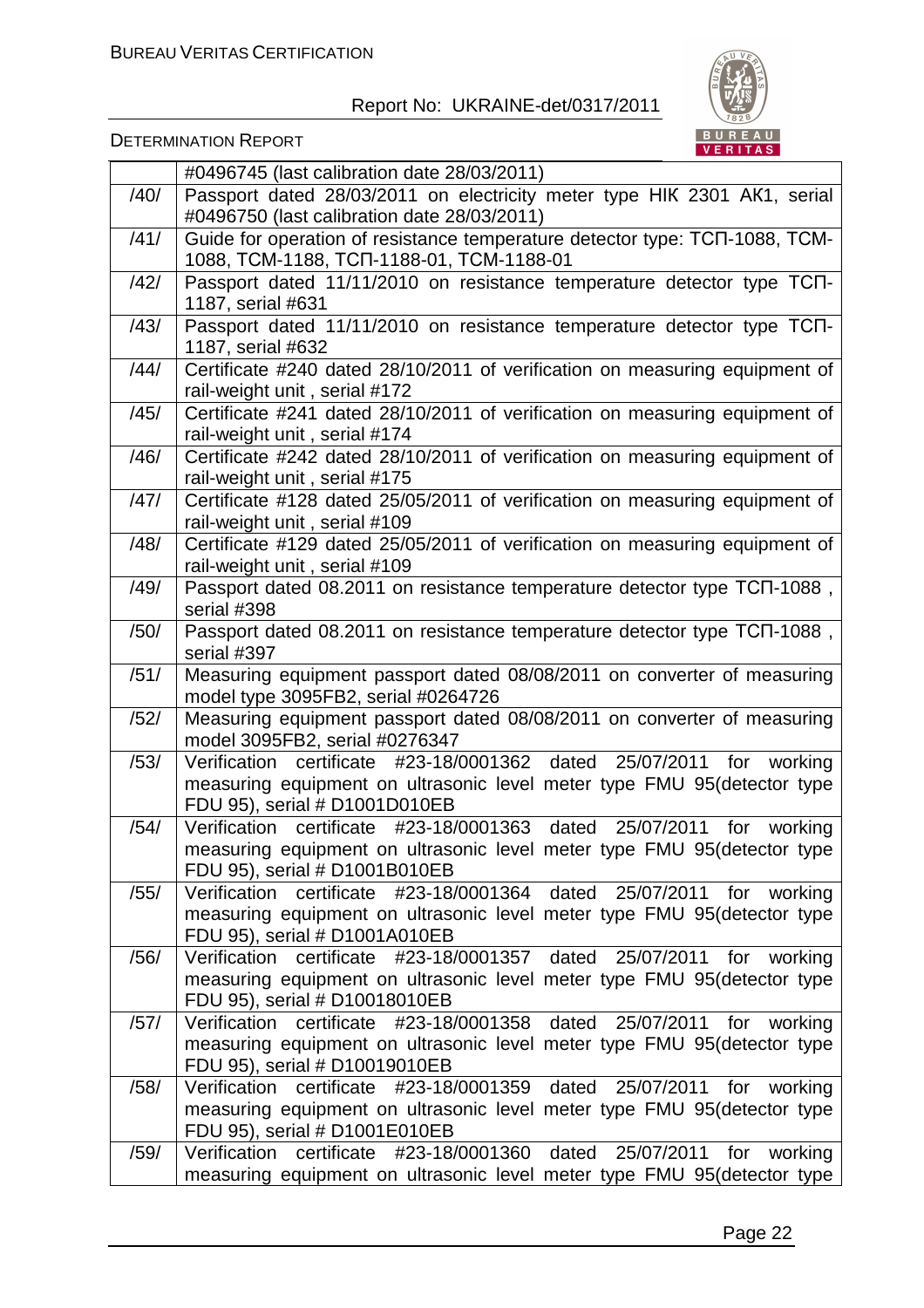

|              | FDU 95), serial # D1001F010EB                                                    |  |  |  |  |  |
|--------------|----------------------------------------------------------------------------------|--|--|--|--|--|
| /60/         | Verification certificate #23-18/0001361 dated 25/07/2011 for working             |  |  |  |  |  |
|              | measuring equipment on ultrasonic level meter type FMU 95(detector type          |  |  |  |  |  |
|              | FDU 95), serial # D1001C010EB                                                    |  |  |  |  |  |
| 761/         | Passport dated 07.2011 on heat meter type OE-32 AM, serial #0622                 |  |  |  |  |  |
| /62/         | Certificate of state ecological certification #33 dated 18/08/2011 on automatic  |  |  |  |  |  |
|              | hopper scales type BY-120, serial #907055                                        |  |  |  |  |  |
| /63/         | Photo - automobile scales type BTA-60.03, serial #109                            |  |  |  |  |  |
| /64/         | Photo - automobile scales type BTA-60.03, serial #110                            |  |  |  |  |  |
| /65/         | Forecast indicators on heat production generated by WINKER boiler                |  |  |  |  |  |
| /66/         | Photo - electricity meter type HIK 2301 AK1, serial #0496709                     |  |  |  |  |  |
| /67/         | Photo - electricity meter type HIK 2301 AK1, serial #0496745                     |  |  |  |  |  |
| /68/         | Photo - electricity meter type HIK 2301 AK1, serial #0496750                     |  |  |  |  |  |
| /69/         | Photo - electricity meter type HIK 2301 AK1, serial #0496799                     |  |  |  |  |  |
| /70/         | Photo - electricity meter type HIK 2301 AK1, serial #0496713                     |  |  |  |  |  |
| /71/         | Photo $-$ Fire-tube boiler type JNO-HD, serial #                                 |  |  |  |  |  |
| /72/         | Photo – heat meter type OE-32ДМ                                                  |  |  |  |  |  |
| /73/         | Operative journal of duty shift dated at 01/06/2011                              |  |  |  |  |  |
| /74/         | Thermal energy register dated 14/12/2010                                         |  |  |  |  |  |
| /75/         | Steam production register dated 13/12/2010                                       |  |  |  |  |  |
| /76/         | License certificate # 1078592 represents a license to use software               |  |  |  |  |  |
| /77/         | Indicators journal of electricity meters at switchgear- 0.4 kV "Bandursky        |  |  |  |  |  |
|              | Vegetable Oil Extraction Plant boiler house operation"                           |  |  |  |  |  |
| /78/         | Electric energy consumption logbook #1                                           |  |  |  |  |  |
| /79/         | Electric energy consumption logbook #2                                           |  |  |  |  |  |
| /80/         | Photo - Bunker scales BY                                                         |  |  |  |  |  |
| /81/         | Photo - Track scales 1                                                           |  |  |  |  |  |
| /82/<br>/83/ | Photo - Track scales 2                                                           |  |  |  |  |  |
| /84/         | Steam generation logbook 1                                                       |  |  |  |  |  |
| /85/         | Steam generation logbook 2<br>Photo - Track scales control center                |  |  |  |  |  |
| /86/         | Photo - Main boiler 1                                                            |  |  |  |  |  |
| /87/         | Photo - Main boiler 2                                                            |  |  |  |  |  |
| /88/         | Photo - Back-up boiler 1                                                         |  |  |  |  |  |
| /89/         | Photo - Back-up boiler 2                                                         |  |  |  |  |  |
| /90/         | Photo - Boiler house electric filter                                             |  |  |  |  |  |
| /91/         | Statement on object readiness for commissioning #2 dated 14/10/2010              |  |  |  |  |  |
| /92/         | Monitoring parameters calculation algorithm                                      |  |  |  |  |  |
| /93/         | Agreement #21/07 dated 08/02/2011 on charged ecological services provided        |  |  |  |  |  |
|              | by the Ministry of Ecology and Natural Sources of Ukraine local bodies           |  |  |  |  |  |
| /94/         | Permit #4825486702-2 on air pollution dated 12/05/2010, valid till 12/05/2015    |  |  |  |  |  |
| /95/         | Order #116 dated 11/11/2010 on conducting of organizational measures on          |  |  |  |  |  |
|              | Bandursky VOEP commissioning                                                     |  |  |  |  |  |
| /96/         | Letter of conformity of Bandursky Vegetable Oil Extraction Plant LLC             |  |  |  |  |  |
|              | ownership of production objects that are involved in the JI project "Utilization |  |  |  |  |  |
|              | of sunflower husks for heat generation at Bandursky Vegetable Oil Extraction     |  |  |  |  |  |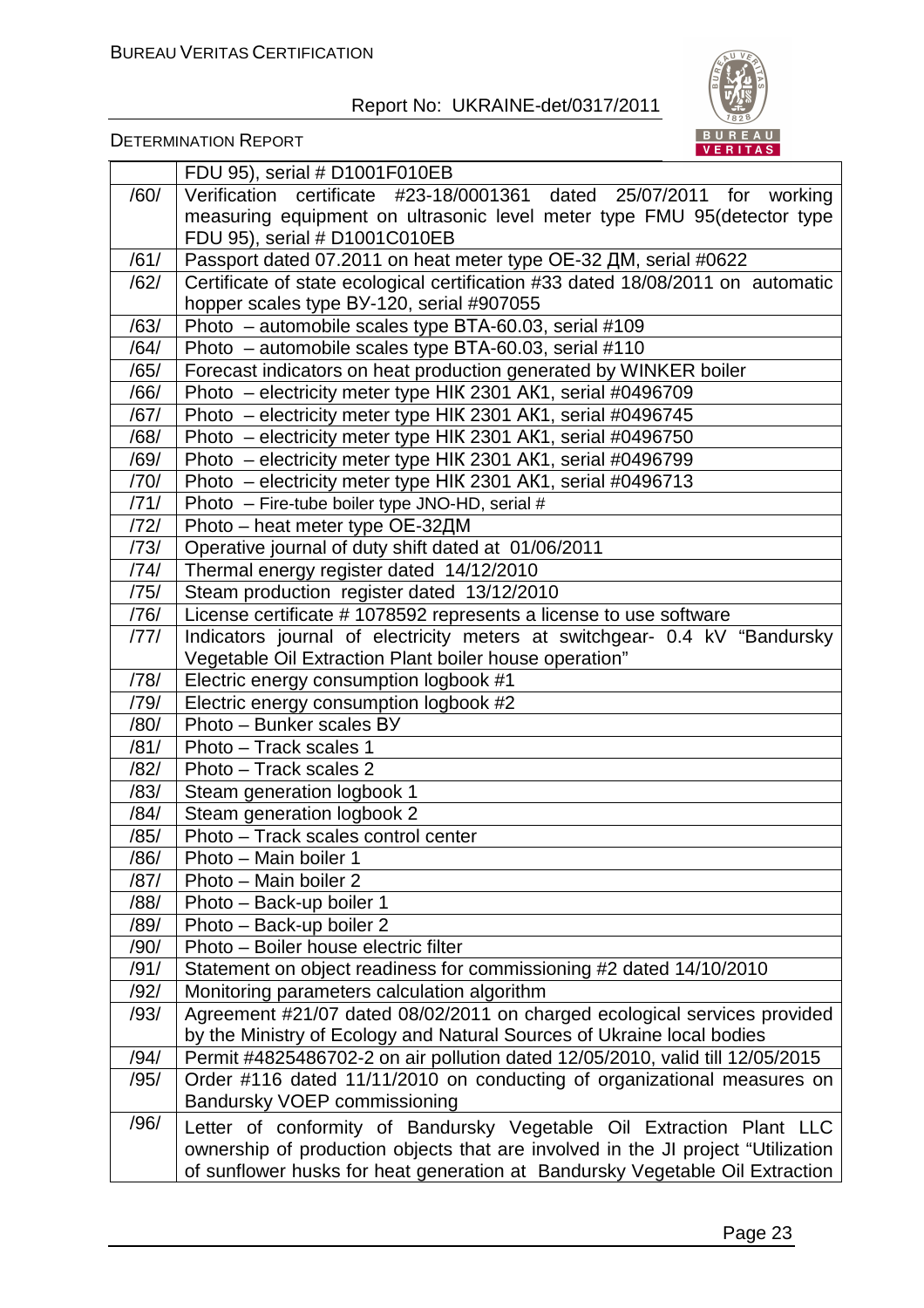



|       | Plant LLC"                                                                                                       |  |  |  |  |
|-------|------------------------------------------------------------------------------------------------------------------|--|--|--|--|
| /97/  | Certificate #028927 dated 27/10/2010 Series CAE on assets ownership                                              |  |  |  |  |
| /98/  | Annex #2 to the agreement #56/27 dated 25/03/2010. List of consumption                                           |  |  |  |  |
|       | objects (justification of voltage class in point of sale)                                                        |  |  |  |  |
| /99/  | Order #26 dated 14/03/2011 on monitoring team organization                                                       |  |  |  |  |
|       | /100/ Environmental Impact Assessment, Book 1                                                                    |  |  |  |  |
| /101/ | Environmental Impact Assessment, Book 2                                                                          |  |  |  |  |
|       | /102/ Passport on main boiler                                                                                    |  |  |  |  |
|       | /103/ Passport on back-up boiler                                                                                 |  |  |  |  |
| /104/ | GHG emissions monitoring plan within JI project "Utilization of sunflower husks                                  |  |  |  |  |
|       | for heat generation at Bandursky Vegetable Oil Extraction Plant LLC",                                            |  |  |  |  |
|       | developed 14/03/2011                                                                                             |  |  |  |  |
|       | /105/ Certificates on personnel training                                                                         |  |  |  |  |
|       | /106/ Article in the Vsesvit newspaper #115(547) dated 14/04/2011                                                |  |  |  |  |
| /107/ | Attestation scope and certificate #49/09 dated 18/06/2009, valid<br>till                                         |  |  |  |  |
|       | 18/06/2014, of Mykolaiiv Region State Ecological Inspection Instrumental and                                     |  |  |  |  |
|       | <b>Laboratory Control Department</b>                                                                             |  |  |  |  |
| /108/ | Article in the Prybuzkyi Visnyk newspaper #18-19 dated 06/03/2010                                                |  |  |  |  |
|       | $/109/$ Form 2TN – air for 2010                                                                                  |  |  |  |  |
|       | /110/ Form 4 MTN for January-December 2010                                                                       |  |  |  |  |
| /111/ | Passport on scales BOB-1 BY-120 #907055 and results of state metrological<br>attestation dated 28/07/2010        |  |  |  |  |
|       | /112/   Passport on track strain-gauge scales BOB-2 BTB-1CT5 HNB 150 #174                                        |  |  |  |  |
|       | /113/   Passport on track strain-gauge scales BOB-3 BTB-1CT5 HNB 150 #175                                        |  |  |  |  |
|       | /114/   Passport on track strain-gauge scales BOB-4 BTB-1CT5 HNB 150 #172                                        |  |  |  |  |
|       | /115/   Passport on track strain-gauge scales BOB-5 BTA-60.3 #110                                                |  |  |  |  |
|       | /116/ Passport on track strain-gauge scales BOB-6 BTA-60.3 #109                                                  |  |  |  |  |
|       | /117/ Final expert report on Prosonic ultrasound level dated 17/01/2010                                          |  |  |  |  |
| /118/ | Confirmation of measuring equipment type certificate #UA-MI/1p-839-2010                                          |  |  |  |  |
|       | dated 03/03/2010 on Prosonic ultrasound level issued by the State Committee                                      |  |  |  |  |
|       | on Technical Regulation and Consumer Policy                                                                      |  |  |  |  |
| /119/ | Confirmation of measuring equipment type certificate #UA-MI/2p-3207-2010                                         |  |  |  |  |
|       | dated 03/03/2010 on Prosonic ultrasound level issued by the State Committee                                      |  |  |  |  |
|       | on Technical Regulation and Consumer Policy                                                                      |  |  |  |  |
| /120/ | Letter #2138 dated 15/06/2011, valid till 23/11/2012. The dates of husk level                                    |  |  |  |  |
|       | sensors manufacturing issued by the Fotonika LLC                                                                 |  |  |  |  |
| /121/ | Weight measuring units scheme                                                                                    |  |  |  |  |
| /122/ | BOE-1: Calibration certificate #99 dated 15/04/2011, valid till 15/04/2017 on<br>power meter MIK2301AKI #0496799 |  |  |  |  |
| /123/ | BOE-1: Calibration certificate #1199-1195 dated 31/05/2011, valid till                                           |  |  |  |  |
|       | 31/05/2017 on current transformers TAT061800X05 #0829-1, #0829-2,                                                |  |  |  |  |
|       | #0829-3                                                                                                          |  |  |  |  |
| /124/ | BOE-2: Calibration certificate #98 dated 15/04/2011, valid till 15/04/2017 on                                    |  |  |  |  |
|       | power meter MIK2301AKI #0496750                                                                                  |  |  |  |  |
| /125/ | BOE-2: Calibration certificate #1202-1204 dated 31/05/2011, valid till                                           |  |  |  |  |
|       | 31/05/2017 on current transformers TAC032600X05 #0829-1, #0829-2,                                                |  |  |  |  |
|       | #0829-3                                                                                                          |  |  |  |  |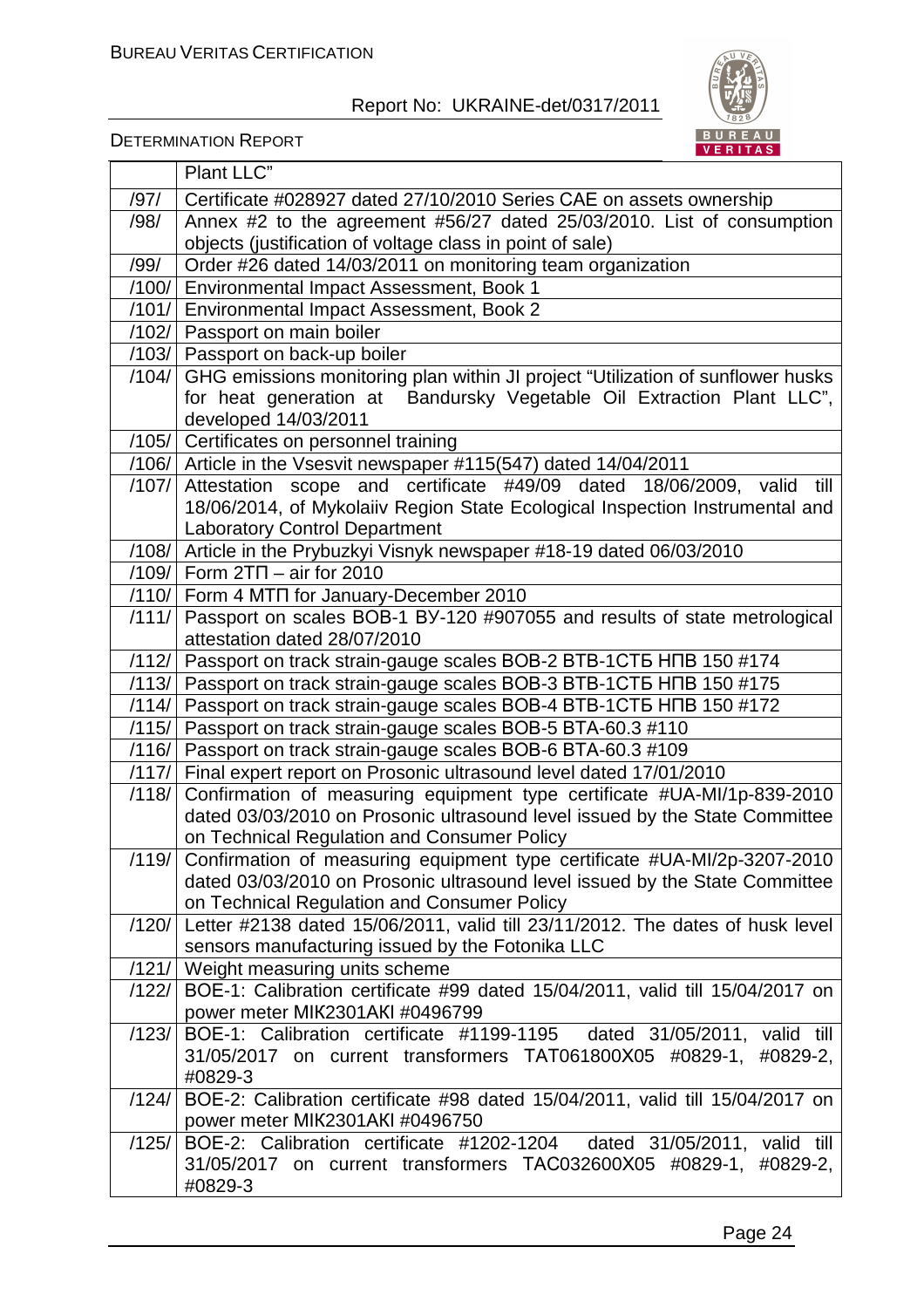

| /126/ | BOE-3: Calibration certificate #97 dated 15/04/2011, valid till 15/04/2017 on        |  |  |  |
|-------|--------------------------------------------------------------------------------------|--|--|--|
|       |                                                                                      |  |  |  |
|       | power meter HIK2001AKI #0496745                                                      |  |  |  |
| /127/ | BOE-3: Calibration certificate #1196-1198 dated 31/05/2011,<br>valid till            |  |  |  |
|       | 31/05/2017 on current transformers TAT022150X05 #0845-1,<br>#0845-2,                 |  |  |  |
|       | #0845-3                                                                              |  |  |  |
|       |                                                                                      |  |  |  |
| /128/ | BOE-4: Calibration certificate #95 dated 15/04/2011, valid till 15/04/2017 on        |  |  |  |
|       | power meter HIK2001AKI #0496713                                                      |  |  |  |
| /129/ | BOE-4: Calibration certificate #1205-1207 dated 31/05/2011, valid till               |  |  |  |
|       | 31/05/2017 on current transformers TAC032600X05 #0905-1, #0905-1, #095-              |  |  |  |
|       | Ш                                                                                    |  |  |  |
|       |                                                                                      |  |  |  |
| /130/ | Location scheme of the sections of heat measurement (SHM) involved in the            |  |  |  |
|       | project                                                                              |  |  |  |
|       | $/131/$ "Beginning of the investment stage of the project – permit on building works |  |  |  |
|       |                                                                                      |  |  |  |
|       | conduction at BVOEP" - date of the beginning of the investment stage of the          |  |  |  |
|       | project/permit on building works 30/07/2009                                          |  |  |  |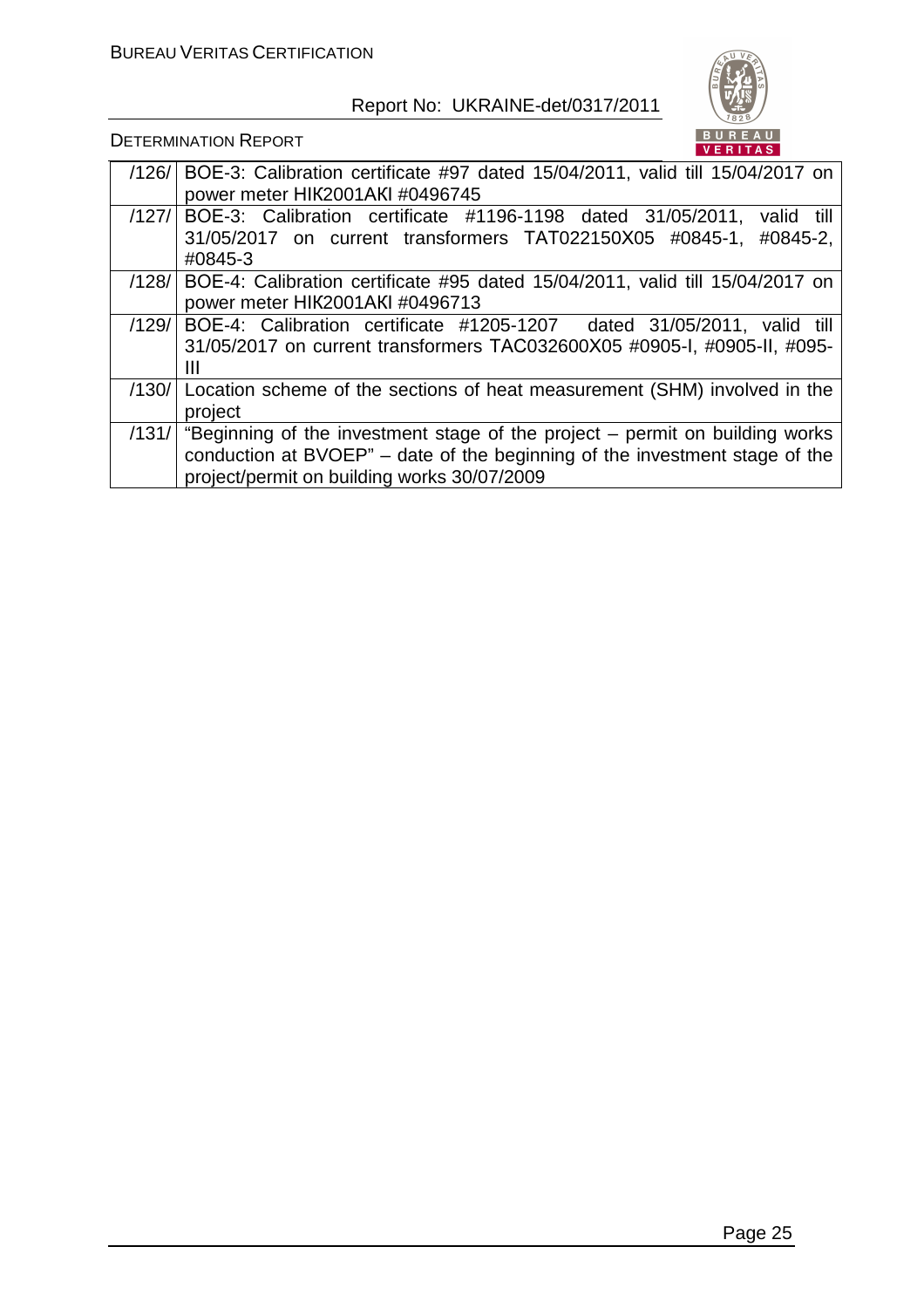

DETERMINATION REPORT

#### **Persons interviewed:**

List persons interviewed during the determination or persons that contributed with other information that are not included in the documents listed above.

| /1/ | Kapustian Grigory - Production Deputy Director                            |
|-----|---------------------------------------------------------------------------|
| /2/ | Kirilyuk Igor - Maintenance Deputy Director                               |
| /3/ | Kachurka Valentina - Personnel Department Specialist                      |
| /4/ | Huminski Vladimir - Electrical Department Head                            |
| /5/ | Zaitsev Nikolai - Steam Power Department Head                             |
| /6/ | Kirilyuk Oleg - Electrical Power and Control Equipment Department Foreman |
| 7   | Belova Tatiana - Environment Control Department Engineer                  |
| /8/ | Teljatnik Nadezhda - Sofia-Village Council Chairman                       |
| /9/ | Khalabuzar Viktor – Managing Partner of "Climate Protection Bureau LLP"   |

1. o0o -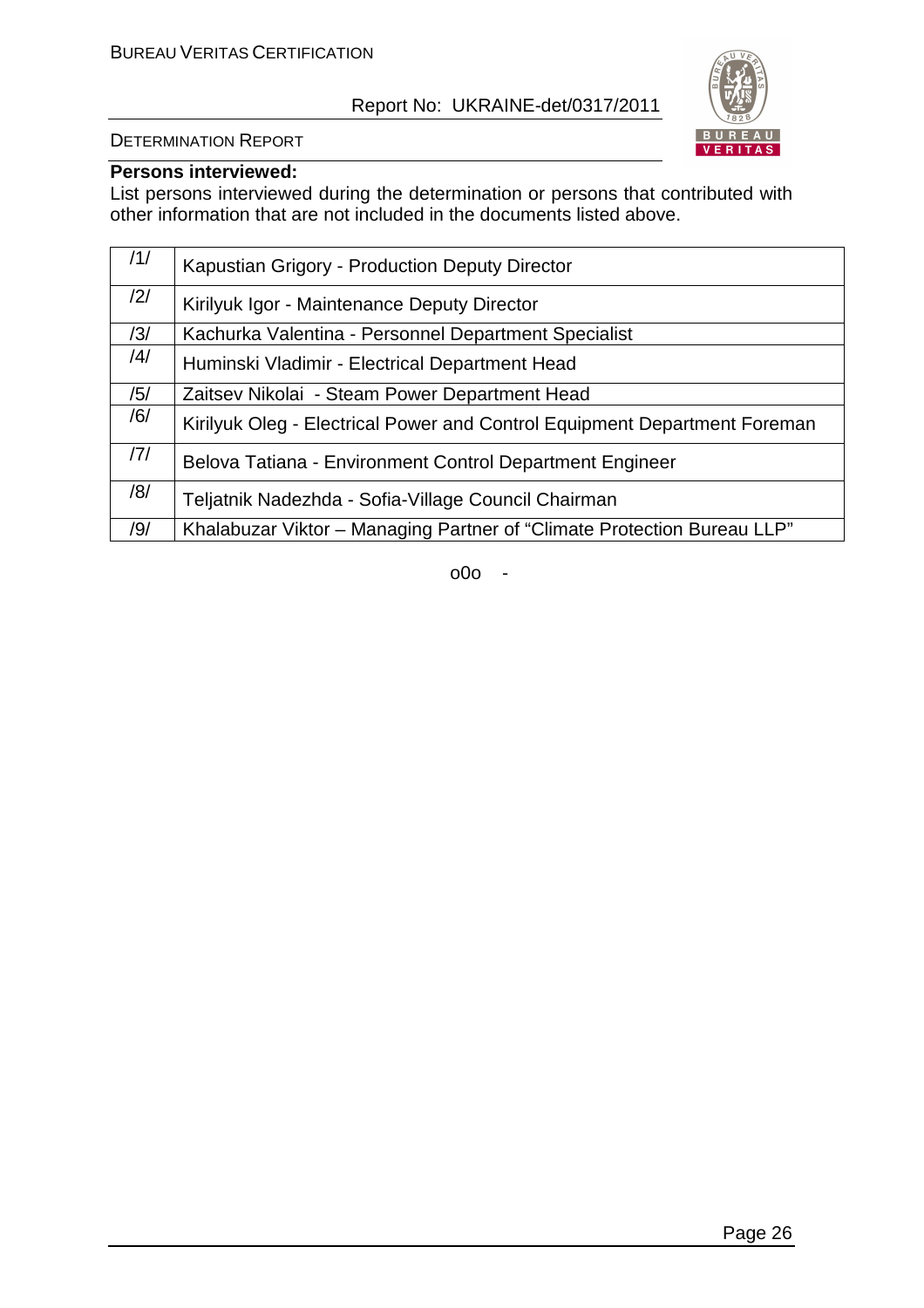

#### DETERMINATION REPORT

#### **BUREAU VERITAS CERTIFICATION HOLDING SAS**

#### **DETERMINATION PROTOCOL**

#### **Check list for determination, according JOINT IMPLEMENTATION DETERMINATION AND VERIFICATION MANUAL (Version 01)**

| <b>DVM</b><br>Paragrap<br>h | <b>Check Item</b>                         | <b>Initial finding</b>                                                                                                                                                                                                                                                                                                                                                                                                                                                                                                                                                                                                                                                                                                                     | <b>Draft</b><br><b>Conclusion</b>                                    | <b>Final</b><br><b>Conclusion</b>         |
|-----------------------------|-------------------------------------------|--------------------------------------------------------------------------------------------------------------------------------------------------------------------------------------------------------------------------------------------------------------------------------------------------------------------------------------------------------------------------------------------------------------------------------------------------------------------------------------------------------------------------------------------------------------------------------------------------------------------------------------------------------------------------------------------------------------------------------------------|----------------------------------------------------------------------|-------------------------------------------|
|                             | <b>General description of the project</b> |                                                                                                                                                                                                                                                                                                                                                                                                                                                                                                                                                                                                                                                                                                                                            |                                                                      |                                           |
| Title of the project        |                                           |                                                                                                                                                                                                                                                                                                                                                                                                                                                                                                                                                                                                                                                                                                                                            |                                                                      |                                           |
|                             | Is the title of the project presented?    | The title of the project is:<br>«Utilization of sunflower husks for heat generation at<br>LLC Bandursky Vegetable Oil Extraction Plant»<br><b>CAR 18.</b> Please, provide the names for all submitted<br>excel files.<br><b>CAR 19.</b> Please, indicate from the very outset of the<br>PDD that VOEP stands for Vegetable Oil Extraction<br>Plant.<br><b>CAR 29.</b> In accordance with the JI guidelines, JI PDD<br>form shall be completed and submitted in English.<br>Please make translations for the Figures 5, 6 and 7 and<br>provide explanation as for what the abbreviations stand<br>for.<br><b>CAR 30.</b> The format of the table in Section E.6. is<br>altered. Please, correct it in accordance with the<br>required form. | CAR <sub>18</sub><br>CAR <sub>19</sub><br>CAR <sub>29</sub><br>CAR30 | OK<br><b>Ok</b><br><b>OK</b><br><b>OK</b> |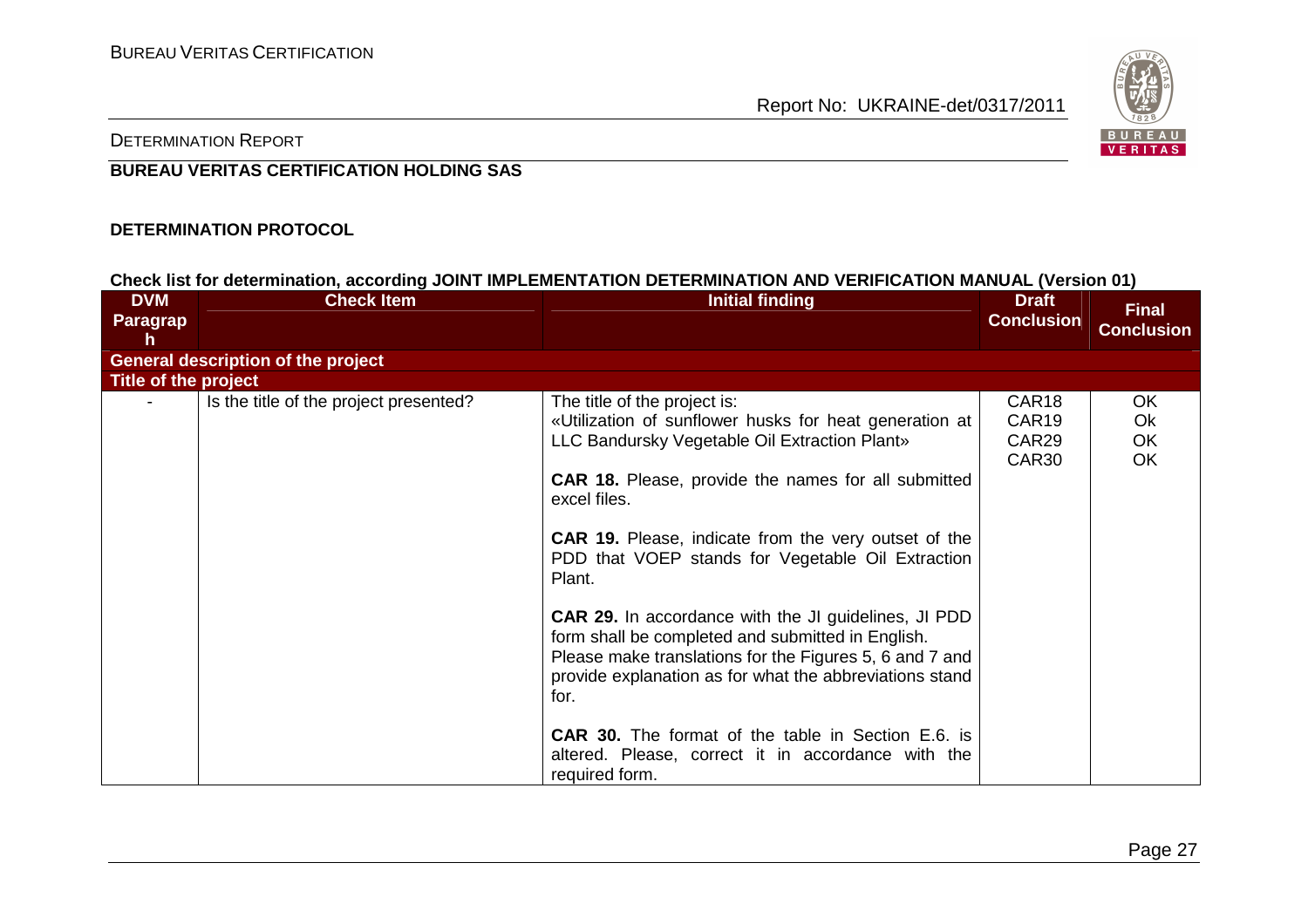

| <b>DVM</b><br><b>Paragrap</b><br>h | <b>Check Item</b>                                                                                                                                                                                                                                                                                  | Initial finding                                                                                                                                                                                                                                                                                                                                                                                                                             | <b>Draft</b><br><b>Conclusion</b> | <b>Final</b><br><b>Conclusion</b> |
|------------------------------------|----------------------------------------------------------------------------------------------------------------------------------------------------------------------------------------------------------------------------------------------------------------------------------------------------|---------------------------------------------------------------------------------------------------------------------------------------------------------------------------------------------------------------------------------------------------------------------------------------------------------------------------------------------------------------------------------------------------------------------------------------------|-----------------------------------|-----------------------------------|
|                                    | Is the sectoral scope to which the project<br>pertains presented?                                                                                                                                                                                                                                  | The sectoral scope is:<br>non-renewable<br>Energy<br>industries<br>(renewable/<br>sources)                                                                                                                                                                                                                                                                                                                                                  | OK                                | OK                                |
|                                    | Is the current version number of the<br>document presented?                                                                                                                                                                                                                                        | PDD Version 04<br><b>CAR 17.</b> The current version of the PDD should be 04.<br>Please, change it respectively.                                                                                                                                                                                                                                                                                                                            | CAR17                             | OK                                |
| $\blacksquare$                     | Is the date when the document was<br>completed presented?                                                                                                                                                                                                                                          | PDD dated 26/12/2011                                                                                                                                                                                                                                                                                                                                                                                                                        | <b>OK</b>                         | OK                                |
|                                    | <b>Description of the project</b>                                                                                                                                                                                                                                                                  |                                                                                                                                                                                                                                                                                                                                                                                                                                             |                                   |                                   |
|                                    | Is the purpose of the project included with<br>a concise, summarizing explanation (max.<br>1-2 pages) of the:<br>a) Situation existing prior to the starting<br>date of the project;<br>b) Baseline scenario; and<br>c) Project scenario (expected outcome,<br>including a technical description)? | The main aim of this project is to decrease greenhouse<br>gas emissions by utilization of sunflower husk (biofuel)<br>as fuel for boiler instead of fossil fuel, which is the most<br>commonly used fuel in Ukraine, and also to decrease<br>methane emission by preventing storage of sunflower<br>husk at the disposal site and respectively its anaerobic<br>decay.<br>Requirements a), b), c) to the content of Section A.2<br>are met. | OK                                | OK                                |
|                                    | Is the history of the project (incl. its JI<br>component) briefly summarized?                                                                                                                                                                                                                      | The history of the project (incl. its JI component) is<br>briefly summarized in Section A.2. of the PDD.                                                                                                                                                                                                                                                                                                                                    | OK                                | OK                                |
| <b>Project participants</b>        |                                                                                                                                                                                                                                                                                                    |                                                                                                                                                                                                                                                                                                                                                                                                                                             |                                   |                                   |
|                                    | Are project participants and Party(ies)<br>involved in the project listed?                                                                                                                                                                                                                         | Party(ies) and project participants involved in the<br>project are listed as follows:<br>Party A: Ukraine and its legal entity Bandursky VOEP<br>LLC;                                                                                                                                                                                                                                                                                       | OK                                | OK                                |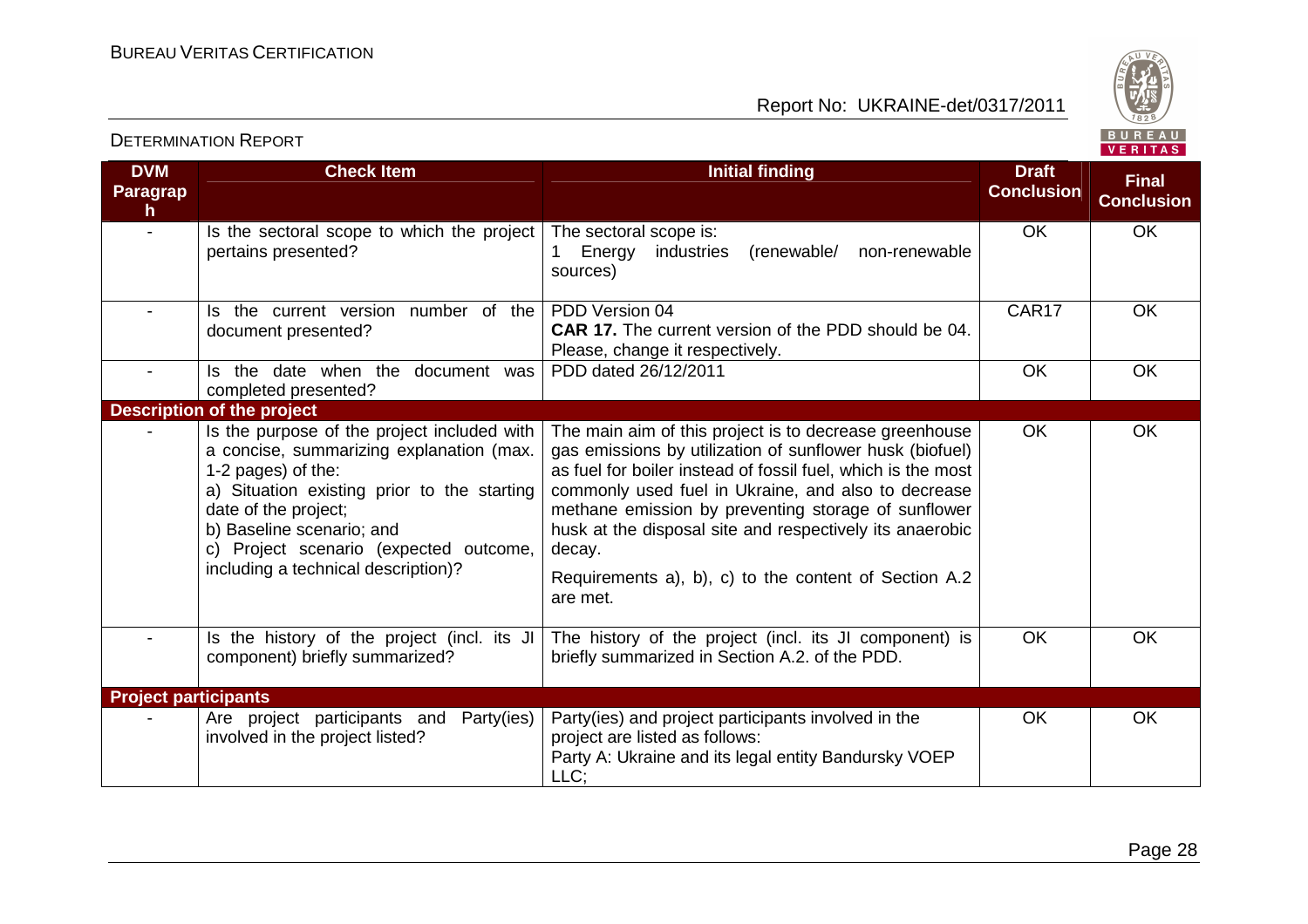Report No: UKRAINE-det/0317/2011



#### **DVM Paragraph Check Item Initial finding Check Item Initial finding Check Item Initial finding Check Item Initial finding Check Item Initial finding Check Item Initial finding Check Item Initial finding Check Item Initial finding Check Conclusion Final Conclusion**- Party B: Great Britain and its legal entity Climate Protection Bureau LLP Company - Is the data of the project participants presented in tabular format? - | Is contact information provided in Annex 1 The data of the project participants are presented in due tabular format. Contact information is provided in Annex 1 of the PDD. | OK | OK OK OK of the PDD? - | Is it indicated, if it is the case, if the Party involved is a host Party? **Technical description of the project** Ukraine is indicated as Host Party. **Location of the project** - Host Party(ies) Ukraine OK OK  $\overline{OK}$ - Region/State/Province etc. Mykolaiiv region, Pervomaisk district CK CK  $\overline{OK}$ City/Town/Community etc.<br>
Detail of the physical location, including Geographic coordinates of Bandursky VOEP LLC: OK  $\overline{OK}$ - **Detail of the physical location, including** information allowing the unique identification of the project. (This section should not exceed one page) Geographic coordinates of Bandursky VOEP LLC: OK OK<br>- 48º07' 30'' North latitude; <br>- 31º 02' 00'' East longitude. 48º07' 30'' North latitude; -**Technologies to be employed, or measures, operations or actions to be implemented by the project** - Are the technology(ies) to be employed, or measures, operations or actions to be implemented by the project, including all the relevant technical data and implementation schedule described? **Brief explanation of how the anthropogenic emissions of greenhouse gases by sources are to be reduced by the proposed JI project,** PDD Section A.4.3 provides some relevant technical data of main equipment installed and actions to be implemented by the project as well as the project implementation schedule. OK OK **including why the emission reductions would not occur in the absence of the proposed project, taking into account national and/or sectoral policies and circumstances** - | Is it stated how anthropogenic GHG Anthropogenic GHG emission reductions are to be | OK | OK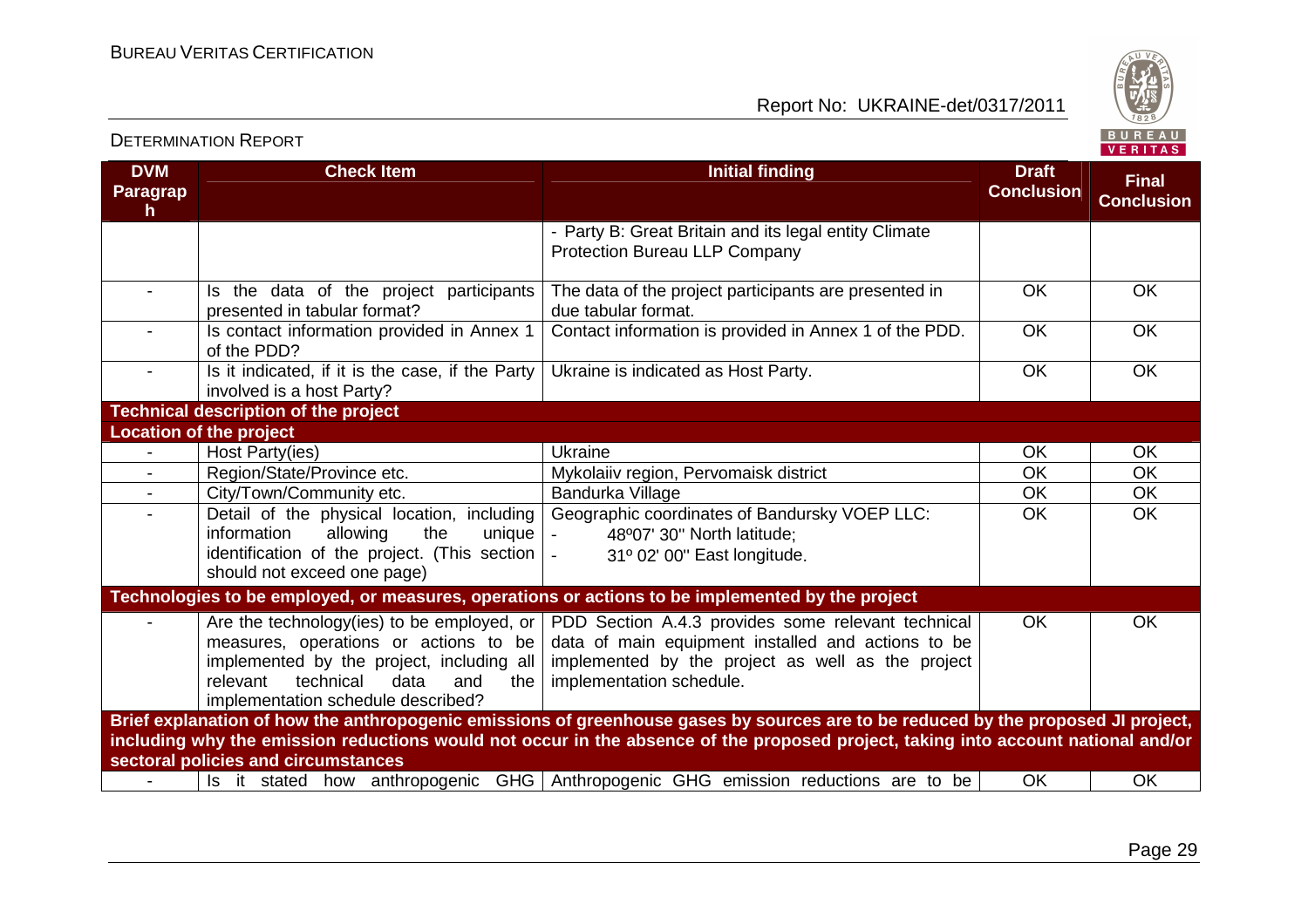

| <b>DVM</b>      | <b>Check Item</b>                                                    | <b>Initial finding</b>                                                                        | <b>Draft</b>      | <b>Final</b>      |
|-----------------|----------------------------------------------------------------------|-----------------------------------------------------------------------------------------------|-------------------|-------------------|
| <b>Paragrap</b> |                                                                      |                                                                                               | <b>Conclusion</b> | <b>Conclusion</b> |
| h               | emission reductions are to be achieved?                              | achieved:                                                                                     |                   |                   |
|                 | (This section should not exceed one page)                            | by use of biofuel (sunflower husk) instead of fossil                                          |                   |                   |
|                 |                                                                      | fuel (diesel) for heat energy generation,                                                     |                   |                   |
|                 |                                                                      | due to elimination of methane emission caused by                                              |                   |                   |
|                 |                                                                      | sunflower husk anaerobic decay.                                                               |                   |                   |
|                 | Is it provided the estimation of emission                            | The estimation of emission reductions over the                                                | <b>OK</b>         | <b>OK</b>         |
|                 | reductions over the crediting period?                                | crediting period is provided separately for the first                                         |                   |                   |
|                 |                                                                      | commitment period and post-Kyoto period.                                                      |                   |                   |
|                 | it provided the estimated annual<br>Is.                              | The estimated annual reduction for the chosen credit                                          | $\overline{OK}$   | OK                |
|                 | reduction for the chosen credit period in                            | period is provided in tCO2e separately for the first                                          |                   |                   |
|                 | tCO <sub>2e</sub> ?<br>Are the                                       | commitment period and post-Kyoto period.                                                      | OK                | OK                |
|                 | data from questions above<br>presented in tabular format?            | The data from questions above are presented in<br>tabular format                              |                   |                   |
|                 | Estimated amount of emission reductions over the crediting period    |                                                                                               |                   |                   |
|                 | Is the length of the crediting period                                | The length of the crediting period is 15 years and 17                                         |                   |                   |
|                 | Indicated?                                                           | days, what equals to 180 months and 17 days.                                                  |                   |                   |
|                 |                                                                      |                                                                                               |                   |                   |
|                 | Are estimates of total as well as annual                             | Total as well as annual and average annual emission                                           | <b>OK</b>         | OK                |
|                 | and average annual emission reductions in                            | reductions in tonnes of CO2 equivalent are provided in                                        |                   |                   |
|                 | tonnes of CO2 equivalent provided?                                   | accordance with the calculated values in the                                                  |                   |                   |
|                 |                                                                      | spreadsheet provided to the verifiers.                                                        |                   |                   |
|                 | <b>Project approvals by Parties</b>                                  |                                                                                               |                   |                   |
| 19              | Have the DFPs of all Parties listed as                               | The project approval by the Host Party will be provided                                       | OK                | OK                |
|                 | "Parties involved" in the PDD provided<br>written project approvals? | after the determination statement is issued by the AIE.                                       |                   |                   |
| 19              | Does the PDD identify at least the host                              |                                                                                               | <b>OK</b>         | OK                |
|                 | Party as a "Party involved"?                                         | Neither of two Parties is identified as a "Party involved".                                   |                   |                   |
| 19              |                                                                      | Has the DFP of the host Party issued a $ $ CAR 01. There's no written project approval by the |                   | Pending           |
|                 |                                                                      |                                                                                               |                   |                   |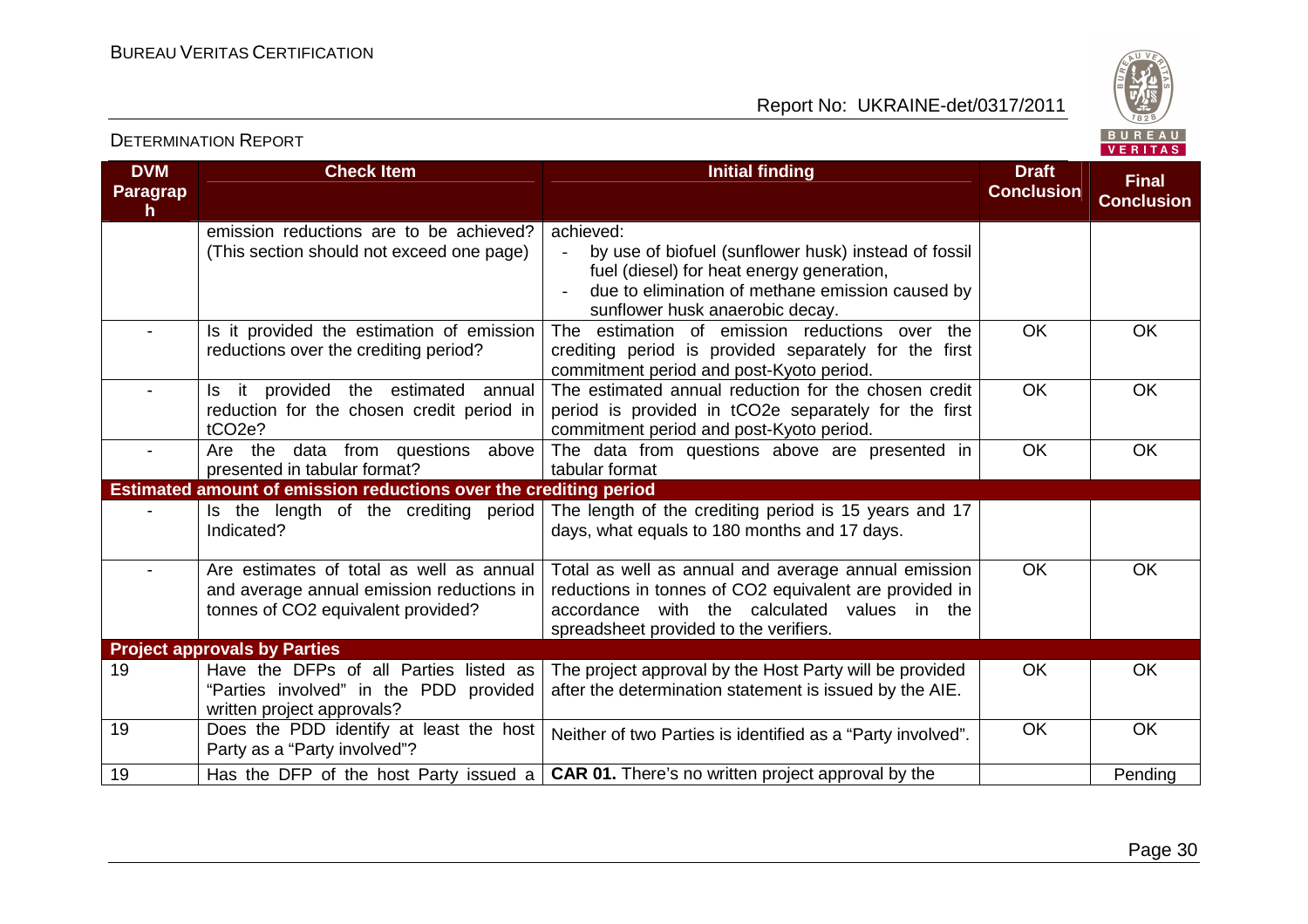Report No: UKRAINE-det/0317/2011



#### **DVM Paragraph Check Item Initial finding Check Item Initial finding Check Item Initial finding Initial finding Draft Conclusion Final Conclusion**written project approval? The written project approvals by Parties involved are 20 Are all the written project approvals by Parties involved unconditional? **Authorization of project participants by Parties involved** unconditional. OK OK The project participants are not authorized by the 21 Is each of the legal entities listed as project participants in the PDD authorized by a Party involved, which is also listed in the PDD, through: − A written project approval by a Party involved, explicitly indicating the name of the legal entity? or − Any other form of project participant authorization in writing, explicitly indicating the name of the legal entity? Parties involved in the project. The project participants will likely be authorized with the issue of the relevant project approvals. Please, refer to CAR01. OK OK **Baseline setting**<br>22 **Does**  22 Does the PDD explicitly indicate which of the following approaches is used for identifying the baseline? − JI specific approach − Approved CDM methodology approach The PDD indicates that in accordance with "Guidance on criteria for baseline setting and monitoring" (version 03) for setting the baseline for this project JI approach specific was chosen with the combination of some elements and principles defined in the approved methodology for baseline setting and monitoring ACM0006 "Consolidated methodology for electricity and heat generation from biomass residues" (Version11.2.0). **CAR 05.** According to the Guidance on criteria for baseline setting and monitoring as well as the CAR05 CAR20 CAR25 OK OK OK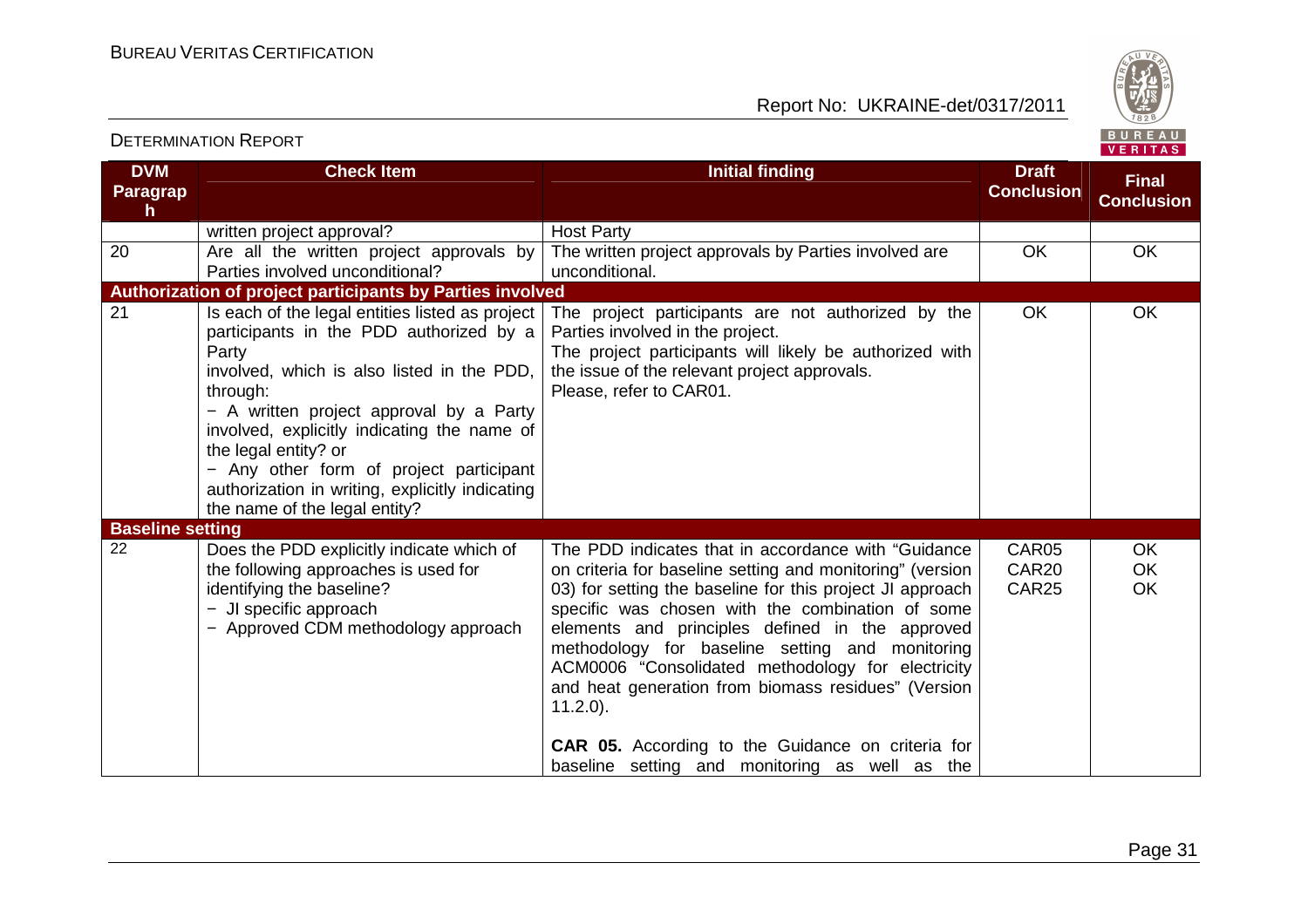

| <b>DETERMINATION REPORT</b>            |                                                                                                                                         |                                                                                                                                                                                                                                                                                                                                                                                                                                                                                                                                                                                                                                                                                                                                                                                                                                                                                                              |                                   | BUREAU<br>VERITAS                 |
|----------------------------------------|-----------------------------------------------------------------------------------------------------------------------------------------|--------------------------------------------------------------------------------------------------------------------------------------------------------------------------------------------------------------------------------------------------------------------------------------------------------------------------------------------------------------------------------------------------------------------------------------------------------------------------------------------------------------------------------------------------------------------------------------------------------------------------------------------------------------------------------------------------------------------------------------------------------------------------------------------------------------------------------------------------------------------------------------------------------------|-----------------------------------|-----------------------------------|
| <b>DVM</b><br>Paragrap<br>$\mathsf{h}$ | <b>Check Item</b>                                                                                                                       | <b>Initial finding</b>                                                                                                                                                                                                                                                                                                                                                                                                                                                                                                                                                                                                                                                                                                                                                                                                                                                                                       | <b>Draft</b><br><b>Conclusion</b> | <b>Final</b><br><b>Conclusion</b> |
|                                        |                                                                                                                                         | Guidelines for users of the JI PDD form the choice of<br>approach used by the project participants for a baseline<br>setting, demonstration of additionality and establishing<br>a monitoring plan should be explicitly indicated.<br><b>CAR 20.</b> It's not clear from the PDD which approach for<br>baseline setting, additionality demonstration and<br>monitoring was chosen by the project participants.<br>Please, specify it in accordance with the requirements<br>of the applied "Guidance on criteria for baseline setting<br>and monitoring" (version 3) as well as Guidelines for<br>users of the JI PDD form version 04.<br><b>CAR 25.</b> Pay your attention that the methodologies<br>applied for baseline setting, additionality demonstration<br>and monitoring are approved by the CDM Executive<br>Board. Please, make appropriate corrections to the<br>respective sections of the PDD. |                                   |                                   |
| 23                                     | <b>JI specific approach only</b><br>Does the PDD provide a detailed<br>theoretical description in a complete and<br>transparent manner? | A detailed theoretical description in a complete and<br>transparent manner is provided for the applied JI<br>specific approach. It includes:<br>- an in-depth justification of the baseline chosen in<br>accordance with the Guidance on Criteria for Baseline<br>Setting and Monitoring (version 03), as well as of the<br>approved methodology for baseline setting and<br>monitoring ACM0006 "Consolidated methodology for<br>electricity and heat generation from biomass residues"                                                                                                                                                                                                                                                                                                                                                                                                                      | <b>OK</b>                         | <b>OK</b>                         |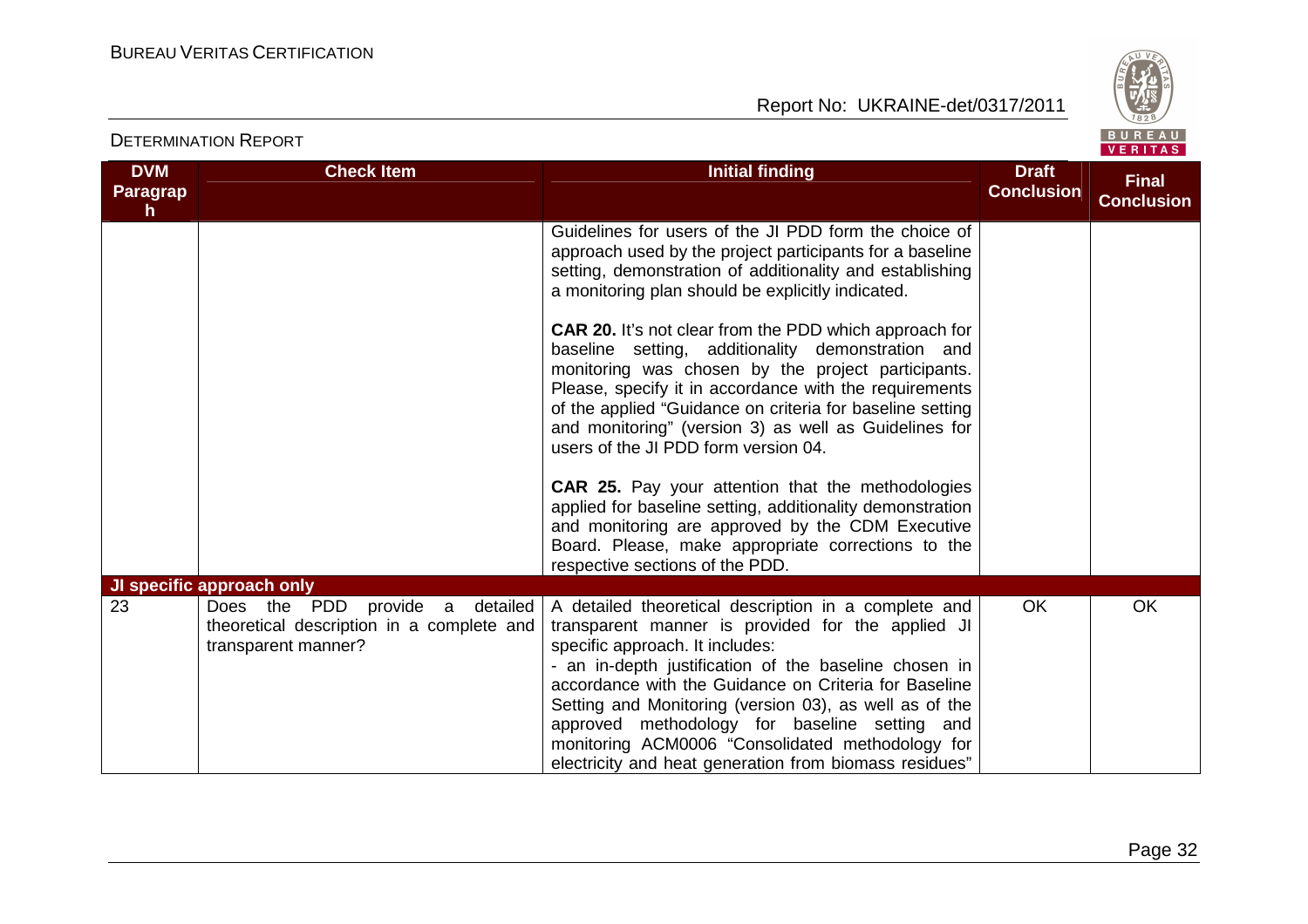

#### **DVM Paragraph Check Item Initial finding Check Item Initial finding Check Item Initial finding Check Item Initial finding Check Item Initial finding Check Item Initial finding Check Item Initial finding Check Item Initial finding Check Conclusion Final Conclusion**(Version 11.2.0); - an assessment of applicability of the approach chosen for the baseline setting; - Identification and listing of the likely future baseline scenarios and selection of the baseline scenario separately for heat generation (H-alternatives) andbiomass residues treatment (B-alternatives); - Description of the situation prior to the projectimplementation; - Provision of data on power and heat generation, amount of husk, in 2010-2011; - Identification and listing key factors for baseline setting. Baseline is established: 23 Does the PDD provide justification that the baseline is established: (a) By listing and describing plausible future scenarios on the basis of conservative assumptions and selecting the most plausible one? (b) Taking into account relevant national and/or sectoral policies and circumstance? − Are key factors that affect a baseline taken into account? (c) In a transparent manner with regard to the choice of approaches, assumptions, methodologies, parameters, date sources and key factors? (d) Taking into account of uncertainties and (a) By listing and describing likely future scenarios available for the project owner Bandursky VOEP LLC and selecting the most plausible one. Four Halternatives for heat generation and six B-alternatives for biomass residues treatment were listed, and assessed. Based on the alternatives analysis taking into account the results of the investment analyses presented in Section B.2, a conclusion is made thatcombination of alternatives B1 and H2 namely "heat generation from fossil fuel (diesel fuel) and transportation of biomass residues to landfill site for anaerobic decay " is the most likely baseline scenario. (b) Taking into account relevant national and/or sectoral policies and circumstance regarding waste CAR32 OK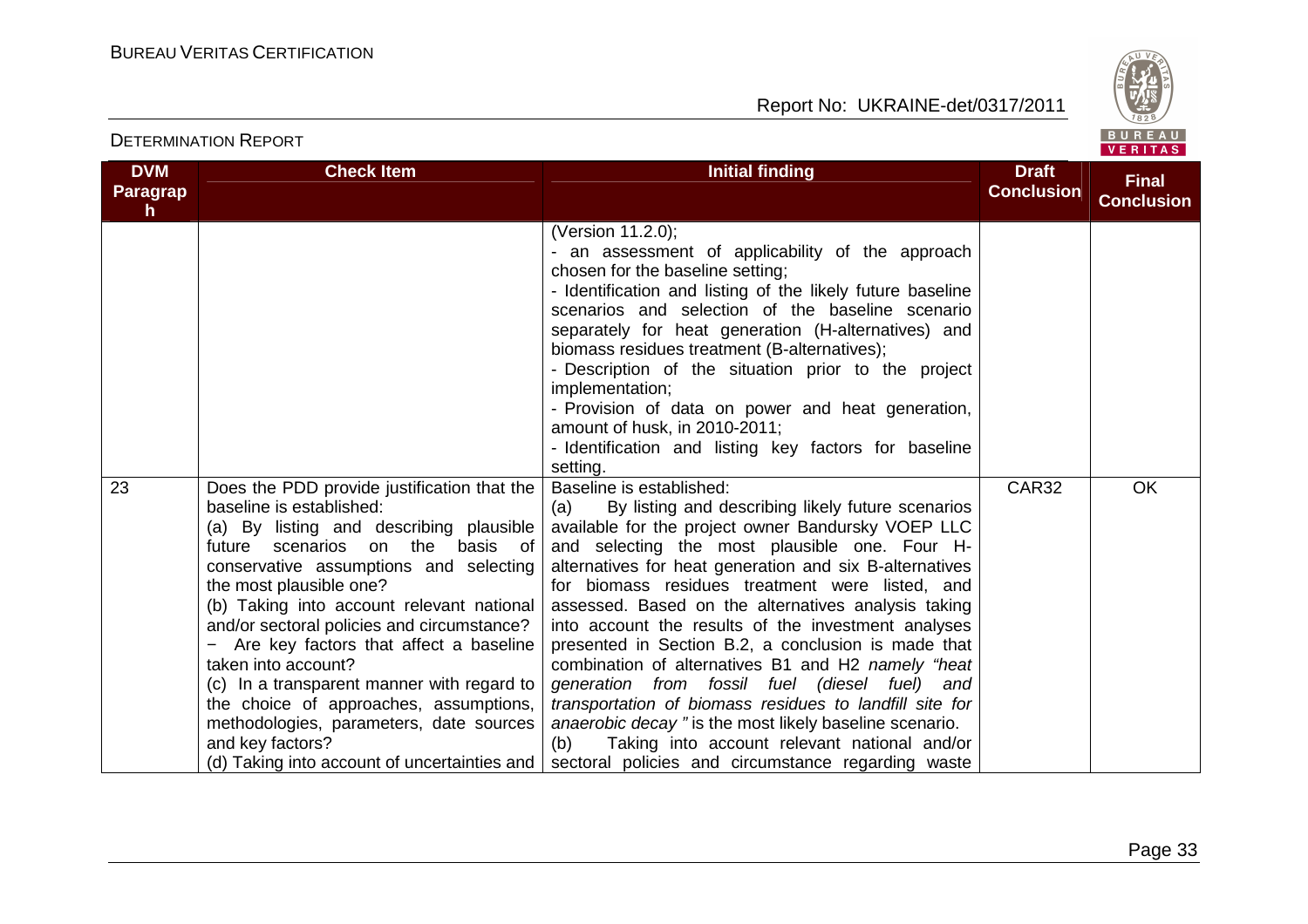Report No: UKRAINE-det/0317/2011



| <b>DVM</b><br>Paragrap<br>h. | <b>Check Item</b>                                                                                                                                                                                                                                                                                                                             | <b>Initial finding</b>                                                                                                                                                                                                                                                                                                                                                                                                                                                                                                                                                                                                                                                                                                                                                                                                                                                                                                                                               | <b>Draft</b><br><b>Conclusion</b> | <b>Final</b><br><b>Conclusion</b> |
|------------------------------|-----------------------------------------------------------------------------------------------------------------------------------------------------------------------------------------------------------------------------------------------------------------------------------------------------------------------------------------------|----------------------------------------------------------------------------------------------------------------------------------------------------------------------------------------------------------------------------------------------------------------------------------------------------------------------------------------------------------------------------------------------------------------------------------------------------------------------------------------------------------------------------------------------------------------------------------------------------------------------------------------------------------------------------------------------------------------------------------------------------------------------------------------------------------------------------------------------------------------------------------------------------------------------------------------------------------------------|-----------------------------------|-----------------------------------|
|                              | using conservative assumptions?<br>(e) In such a way that ERUs cannot be<br>earned for decreases in activity levels<br>outside the project or due to force<br>majeure?<br>By drawing on the list of standard<br>(f)<br>variables contained in appendix B to<br>"Guidance on criteria for baseline setting<br>and monitoring", as appropriate? | treatment and atmospheric air protection (refer to<br>Section B.1., footnote 3, and Section B.2 footnotes 1,<br>2) as well as key appropriate factors that affect a<br>baseline, such as availability of capital for the project<br>implementation; local availability of project technologies<br>and techniques, skilled personnel<br>In a generally transparent manner with regard<br>(C)<br>to the choice of the JI specific approach and related<br>assumptions, parameters, data sources and key factors<br>for baseline setting, which are listed in tabular format in<br>Section B.1<br>Taking into account of the uncertainty and using<br>(d)<br>a conservative.<br>In such a way that ERUs cannot be earned for<br>(e)<br>decreases in activity levels outside the project or due to<br>force majeure.<br>By drawing on the list of standard variables<br>(f)<br>contained in appendix B to "Guidance on criteria for<br>baseline setting and monitoring". |                                   |                                   |
|                              |                                                                                                                                                                                                                                                                                                                                               | <b>CAR 32.</b> In accordance with paragraph 25 of<br>GUIDANCE ON CRITERIA FOR BASELINE SETTING<br>AND MONITORING version 03 used by the PPs for the<br>baseline setting, a baseline shall be established taking<br>into account relevant national and/or sectoral policies<br>andcircumstances, such as sectoral reform initiatives,<br>local fuel availability, power sector expansion plans,<br>and the economic situation in the project sector.<br>Please, provide description of the key factors that affect                                                                                                                                                                                                                                                                                                                                                                                                                                                    |                                   |                                   |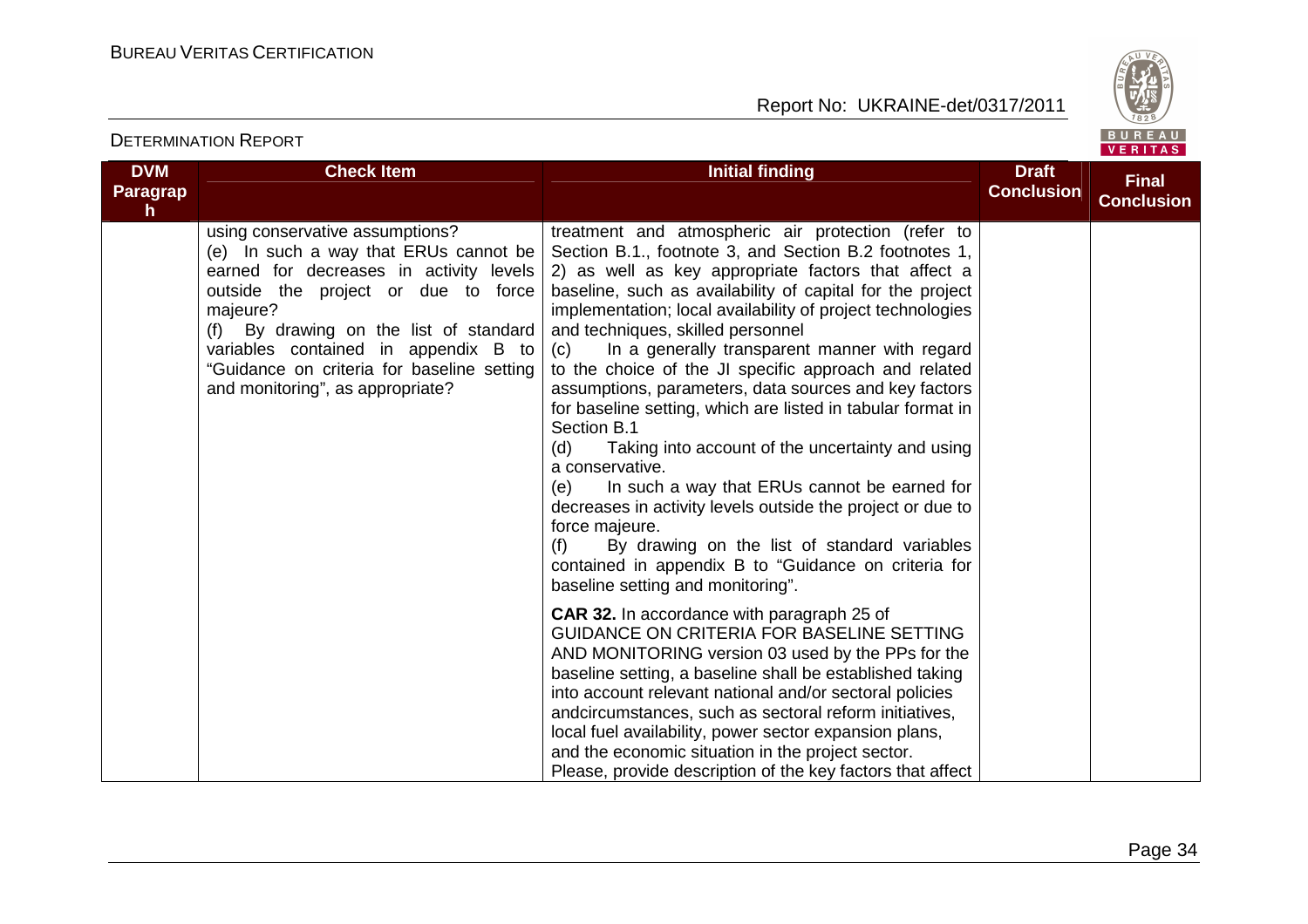Report No: UKRAINE-det/0317/2011



#### **DVM Paragraph Check Item Initial finding Check Item Initial finding Check Item Initial finding Initial finding Draft Conclusion Final Conclusion**a baseline and shall be taken into account in accordance with the requirements of the GUIDANCE. Selected elements of the approved methodology for 24 If selected elements or combinations of approved CDM methodologies or methodological tools for baseline setting are used, are the selected elements or combinations together with the elements supplementary developed by the project participants in line with 23 above? ACM0006 baseline setting and monitoring "Consolidated methodology for electricity and heat generation from biomass residues" (Version 11.2.0) together with the elements supplementary developed by the project participants are in line with 23 above. **CL 07.** Please, explain why the among the options for estimation the efficiency of the energy generated system provided by the "Tool to determine the baseline efficiency of thermal or electric energy generation systems" version 01, the project participants chose the use of a default value (90%) whereas there's another option suggested by the Tool, namely option a) use of the manufacturer's load efficiency function that implies using the more specific values provided in the reserve boiler and, thus, to a more accurate value of the boiler efficiency The following two multi-project emission factors are CL07 OK 25 If a multi-project emission factor is used, does the PDD provide appropriate iustification? used: - Carbon emission factor for UETG, the use of which is stipulated by the respective Orders of the National Environmental Investment Agency of Ukraine; and - Methane emission factor for husk, the use of which is justified by the АСМ0006 "Consolidated methodology for electricity and heat generation from biomass OK OK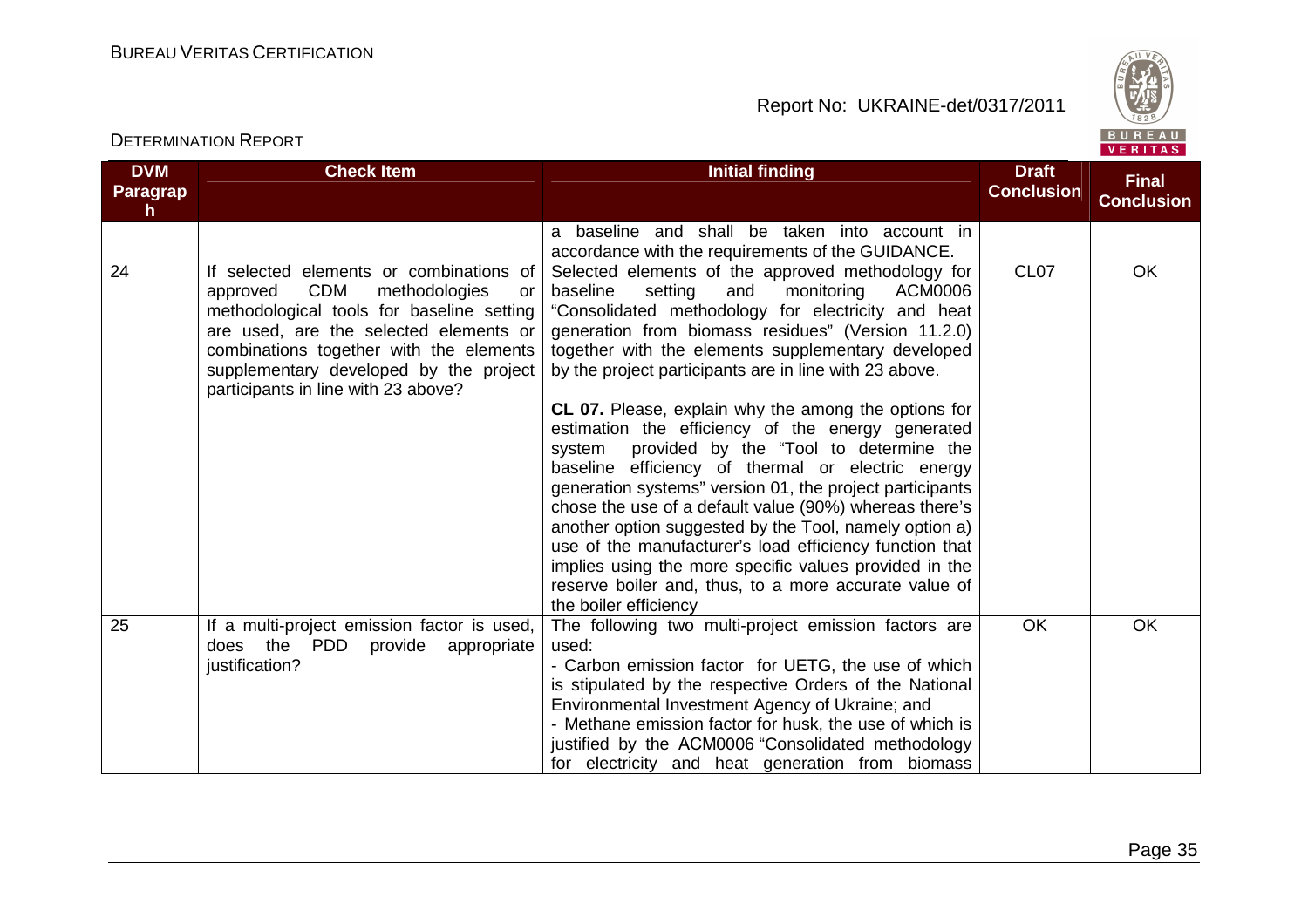

| <b>DETERMINATION REPORT</b>         |                                                                                                                                                                                                                                                                                                                                                                                                                                                                                                                                                                                                                                                                                                                                                                                                                                                                                                                         |                                                                                                                                                                                                                                                                                        |                                   | BUREAU<br><b>VERITAS</b>          |
|-------------------------------------|-------------------------------------------------------------------------------------------------------------------------------------------------------------------------------------------------------------------------------------------------------------------------------------------------------------------------------------------------------------------------------------------------------------------------------------------------------------------------------------------------------------------------------------------------------------------------------------------------------------------------------------------------------------------------------------------------------------------------------------------------------------------------------------------------------------------------------------------------------------------------------------------------------------------------|----------------------------------------------------------------------------------------------------------------------------------------------------------------------------------------------------------------------------------------------------------------------------------------|-----------------------------------|-----------------------------------|
| <b>DVM</b><br><b>Paragrap</b><br>h. | <b>Check Item</b>                                                                                                                                                                                                                                                                                                                                                                                                                                                                                                                                                                                                                                                                                                                                                                                                                                                                                                       | <b>Initial finding</b>                                                                                                                                                                                                                                                                 | <b>Draft</b><br><b>Conclusion</b> | <b>Final</b><br><b>Conclusion</b> |
|                                     |                                                                                                                                                                                                                                                                                                                                                                                                                                                                                                                                                                                                                                                                                                                                                                                                                                                                                                                         | residues" (version 11.2.0)                                                                                                                                                                                                                                                             |                                   |                                   |
|                                     | Approved CDM methodology approach only Paragraphs 26(a) – 26(d) Not applicable                                                                                                                                                                                                                                                                                                                                                                                                                                                                                                                                                                                                                                                                                                                                                                                                                                          |                                                                                                                                                                                                                                                                                        |                                   |                                   |
| <b>Additionality</b>                |                                                                                                                                                                                                                                                                                                                                                                                                                                                                                                                                                                                                                                                                                                                                                                                                                                                                                                                         |                                                                                                                                                                                                                                                                                        |                                   |                                   |
|                                     | JI specific approach only                                                                                                                                                                                                                                                                                                                                                                                                                                                                                                                                                                                                                                                                                                                                                                                                                                                                                               |                                                                                                                                                                                                                                                                                        |                                   |                                   |
| 28                                  | Does the PDD indicate which of the<br>following approaches for demonstrating<br>additionality is used?<br>(a) Provision of traceable and transparent<br>information showing the baseline was<br>identified on the basis of conservative<br>assumptions, that the project scenario is<br>not part of the identified baseline scenario<br>and that the project will lead to emission<br>reductions or enhancements of removals;<br>(b) Provision of traceable and transparent<br>information that an AIE has already<br>positively determined that a comparable<br>project (to be) implemented under<br>comparable<br>circumstances<br>has<br>additionality;<br>(c) Application of the most recent version<br>of the "Tool for the demonstration and<br>assessment of additionality. (allowing for a<br>two-month grace period) or any other<br>method for proving additionality approved<br>by the CDM Executive Board". | The analysis of alternatives, investment and barrier<br>analyses and common practice analysis were<br>undertaken to demonstrate additionality of the project.<br>In accordance with the "Tool for the demonstration and<br>assessment of additionality" (version $05.2$ ) <sup>1</sup> | <b>OK</b>                         | <b>OK</b>                         |
| 29(a)                               | applicability of the approach with a clear                                                                                                                                                                                                                                                                                                                                                                                                                                                                                                                                                                                                                                                                                                                                                                                                                                                                              | Does the PDD provide a justification of the $\vert$ Justification of the applicability of the approach is<br>provided by the application of "Guidance on criteria for                                                                                                                  | OK                                | OK                                |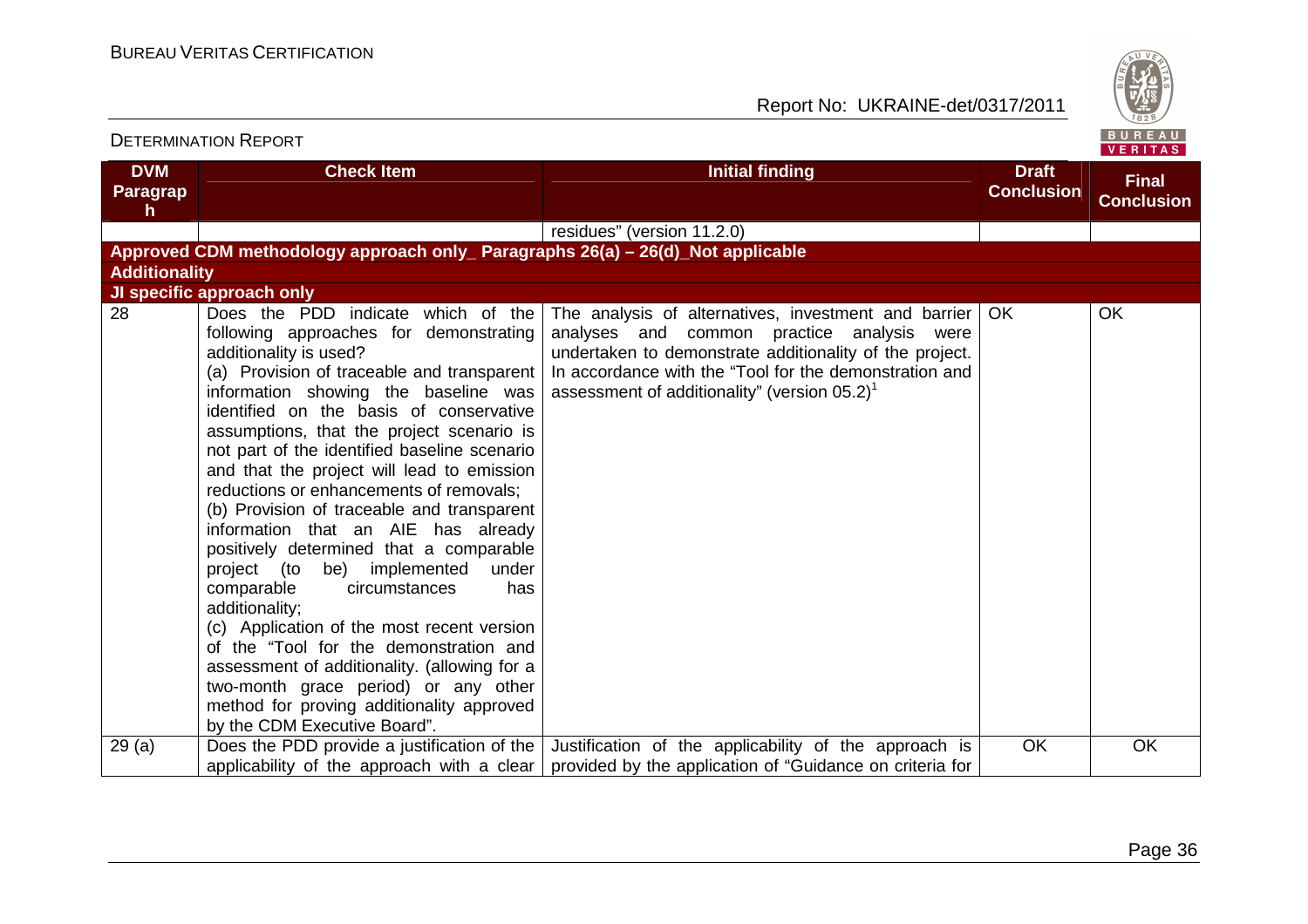

|  |  | <b>P</b> |  |  |  |
|--|--|----------|--|--|--|
|  |  | FRIT     |  |  |  |

| <b>DVM</b>        | <b>Check Item</b>                                                                                                                               | <b>Initial finding</b>                                                                                                                                                                                                                                                                                                                                                                                                        | <b>Draft</b>                                                                                                            | <b>Final</b>                                              |
|-------------------|-------------------------------------------------------------------------------------------------------------------------------------------------|-------------------------------------------------------------------------------------------------------------------------------------------------------------------------------------------------------------------------------------------------------------------------------------------------------------------------------------------------------------------------------------------------------------------------------|-------------------------------------------------------------------------------------------------------------------------|-----------------------------------------------------------|
| <b>Paragrap</b>   |                                                                                                                                                 |                                                                                                                                                                                                                                                                                                                                                                                                                               | <b>Conclusion</b>                                                                                                       | <b>Conclusion</b>                                         |
| h.                | and transparent description?                                                                                                                    | baseline setting and monitoring" (version 3). In                                                                                                                                                                                                                                                                                                                                                                              |                                                                                                                         |                                                           |
|                   |                                                                                                                                                 | accordance with JI specific approach, additionality of<br>the proposed JI project was assessed according to the<br>"Tool for the demonstration and assessment of<br>additionality" (version 05.2)                                                                                                                                                                                                                             |                                                                                                                         |                                                           |
| 29(b)             | Are additionality proofs provided?                                                                                                              | Additionality proofs are provided by applying a step-by-<br>step analysis in accordance with the Tool, mentioned in<br>the above section.                                                                                                                                                                                                                                                                                     | <b>OK</b>                                                                                                               | OK                                                        |
| 29 <sub>(c)</sub> | additionality<br>demonstrated<br>the<br>ls.<br>appropriately as a result?                                                                       | The additionality is demonstrated appropriately by<br>performing the following steps as defined by the "Tool<br>for the demonstration and assessment of additionality"<br>(version $05.2$ ):<br>Identifying project activity alternatives;<br>$\bullet$<br>Investment analysis;<br>$\bullet$<br>Barrier analysis<br>Common practice analysis.                                                                                 | OK                                                                                                                      | OK                                                        |
| 30                | If the approach 28 (c) is chosen, are all<br>explanations, descriptions and analyses<br>made in accordance with the selected tool<br>or method? | Yes. All explanations, descriptions and analyses are<br>made in accordance with the selected tool chosen<br>(option c).<br><b>CAR 13.</b> Please indicate in the sub-step 2b the period<br>during which the annual credit rate in foreign currency<br>according to the National Bank of Ukraine was taken.<br><b>CL 14.</b> It is possible, where applicable, to use less<br>conservative benchmark assessed according to the | CAR13<br><b>CL14</b><br><b>CL15</b><br><b>CL16</b><br><b>CL17</b><br>CAR14<br>CAR <sub>15</sub><br><b>CL18</b><br>CAR16 | OK<br>OK<br>OK<br>OK<br>OK<br>OK<br><b>OK</b><br>OK<br>OK |
|                   |                                                                                                                                                 | requirements of GUIDELINES ON THE ASSESSMENT                                                                                                                                                                                                                                                                                                                                                                                  |                                                                                                                         |                                                           |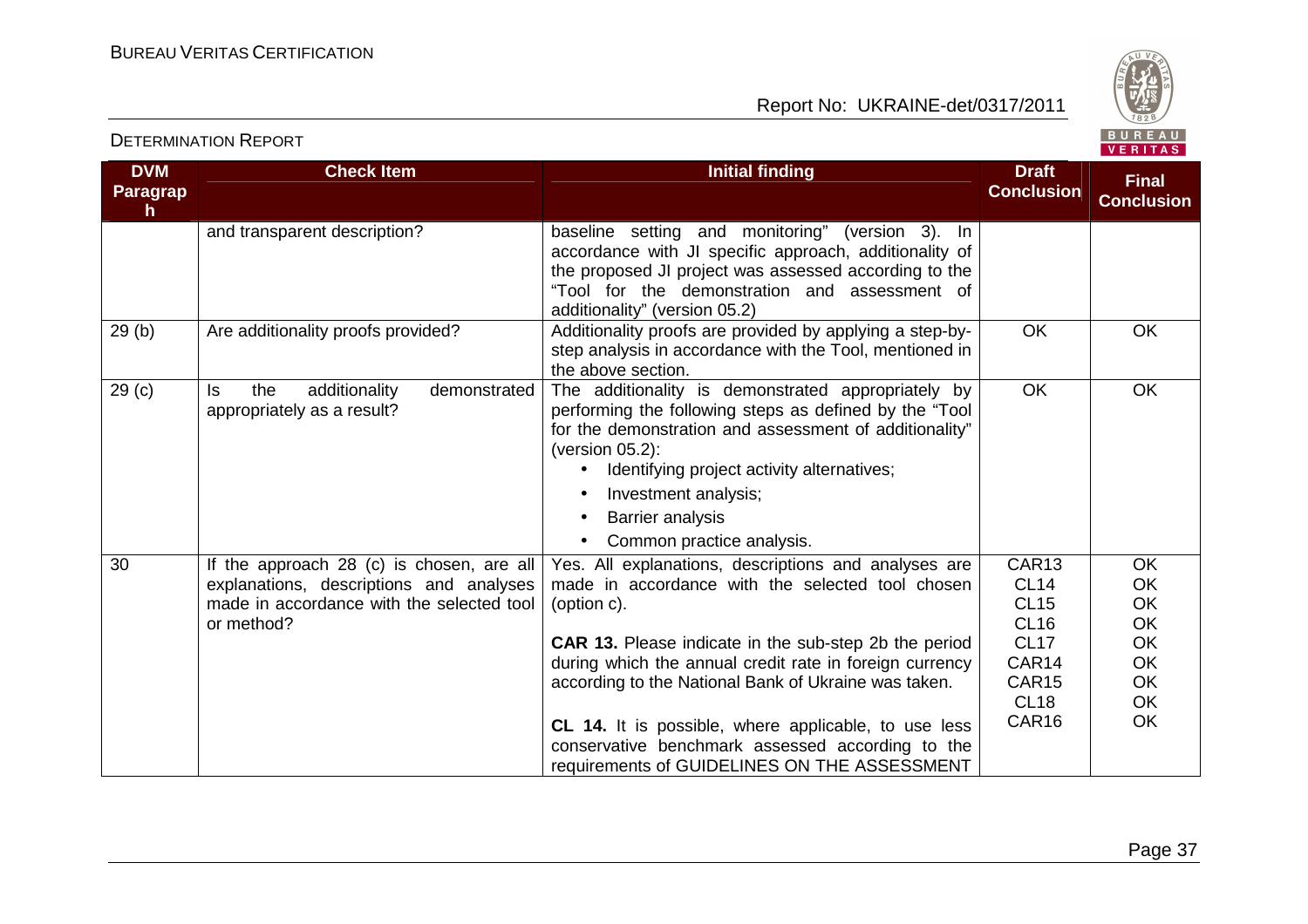

| <b>DVM</b><br>Paragrap<br>h. | <b>Check Item</b> | <b>Initial finding</b>                                                                                                                                                                                                                                                                                                                                                                                                                                                                                                                                                                                                                                                                                                                                     | <b>Draft</b><br><b>Conclusion</b> | <b>Final</b><br><b>Conclusion</b> |
|------------------------------|-------------------|------------------------------------------------------------------------------------------------------------------------------------------------------------------------------------------------------------------------------------------------------------------------------------------------------------------------------------------------------------------------------------------------------------------------------------------------------------------------------------------------------------------------------------------------------------------------------------------------------------------------------------------------------------------------------------------------------------------------------------------------------------|-----------------------------------|-----------------------------------|
|                              |                   | OF INVESTMENT ANALYSIS version 5. According to<br>this document in case when the precise financial<br>structure is unknown the average annual financial<br>resources cost might be calculated as arithmetical<br>value of the shareholder's equity and debt. According<br>to the data used by the developer, the cost of debt<br>makes up 10,5%. As to the document algorithm the<br>cost of equity equals to risk free rate, equity risk<br>premium, and risk premium for the host country; $=$<br>$3,0+6,5+7,5 = 17\%$ , correspondingly. Risk premium for<br>the<br>host<br>country<br>source<br>İS<br>http://www.stern.nyu.edu/~adamodar/pc/datasets/ctrypr<br>em.xls.<br>The benchmark will correspondingly make up:<br>$10,5*0,5+17*0,5 = 13,75\%$ . |                                   |                                   |
|                              |                   | CL 15. Please explain the origin (the value for which<br>currency/country and period was taken) and provide<br>the source of inflation rate in the financial model and/or<br>in the PDD.                                                                                                                                                                                                                                                                                                                                                                                                                                                                                                                                                                   |                                   |                                   |
|                              |                   | <b>CL 16.</b> Diesel fuel is indicated in the PDD as the<br>alternative for the project. Diesel fuel consumption at<br>boiler houses is not a common practice because of the<br>high price on fuel. Besides the indicated fuel prices are<br>much lower than real ones. Maybe heavy fuel oil or any<br>other heavy fuel was meant?<br>CL 17. Please explain the operational costs on the<br>boiler house and back-up fuel storage system.                                                                                                                                                                                                                                                                                                                  |                                   |                                   |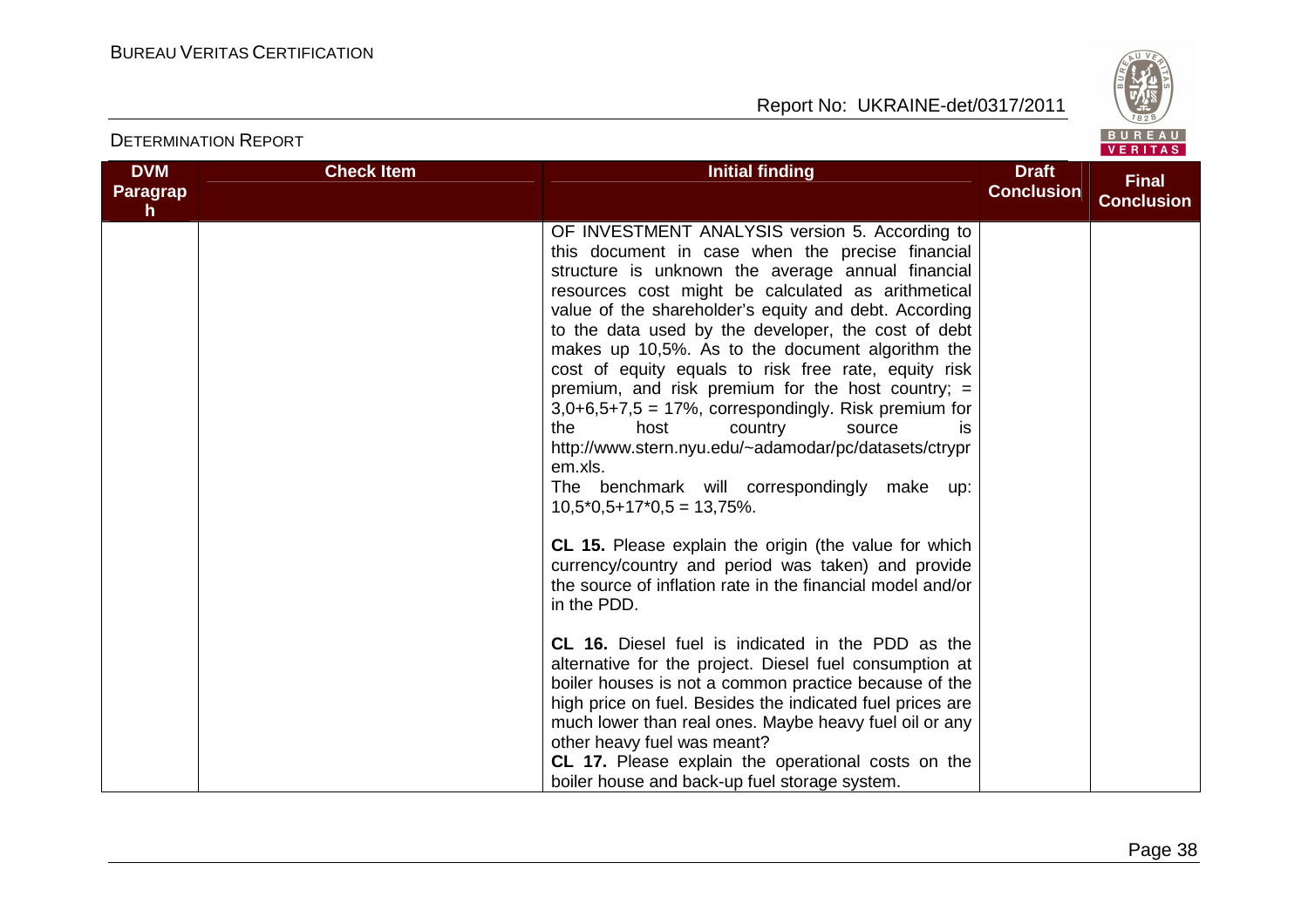

| BUREAU<br><b>DETERMINATION REPORT</b><br><b>VERITAS</b> |                   |                                                                                                                                                                                                                                                                                                                                                                                                                                                                                                                                                                                                                                                                                                                                                                        |                                   |                                   |
|---------------------------------------------------------|-------------------|------------------------------------------------------------------------------------------------------------------------------------------------------------------------------------------------------------------------------------------------------------------------------------------------------------------------------------------------------------------------------------------------------------------------------------------------------------------------------------------------------------------------------------------------------------------------------------------------------------------------------------------------------------------------------------------------------------------------------------------------------------------------|-----------------------------------|-----------------------------------|
| <b>DVM</b><br><b>Paragrap</b><br>h                      | <b>Check Item</b> | <b>Initial finding</b>                                                                                                                                                                                                                                                                                                                                                                                                                                                                                                                                                                                                                                                                                                                                                 | <b>Draft</b><br><b>Conclusion</b> | <b>Final</b><br><b>Conclusion</b> |
|                                                         |                   | <b>CAR 14.</b> The equipment was commissioned in<br>November or December 2010, i. e. being in operation<br>only for a month this year but the operational costs for<br>2010 are accepted on the same level as for the<br>following years, that can not be true. Please correct.<br><b>CAR 15.</b> Please include project assets residual value.<br>For this project it can possibly be the cost of equipment<br>according to the metal scrap (in case the operational<br>lifetime does not exceed 15 years), and also back-up<br>fuel cost. Please take into account that the residual<br>value must be calculated including inflation rate.<br><b>CL 18.</b> Please indicate whether all tariffs, investment<br>articles and operational costs are indicated with VAT |                                   |                                   |
|                                                         |                   | included or not<br><b>CAR 16.</b> The factor 0,75 was used while calculating the<br>value "income from diesel fuel economy". If the tax on<br>income is also included, than two aspects are needed<br>to be taken into account: 1. Income tax rate for 2011<br>according to the acting tax legislation makes up 23%,<br>for 2012 - 21%, for 2013 - 19%, for 2014 and<br>subsequent years $-16\%$ . 2. According to the Annex 3<br>to the Tax Code the base for income tax calculation is<br>the value that equals to gross revenues-gross<br>expenses-depreciation. Income tax calculation under<br>the project has to be made taking into account                                                                                                                     |                                   |                                   |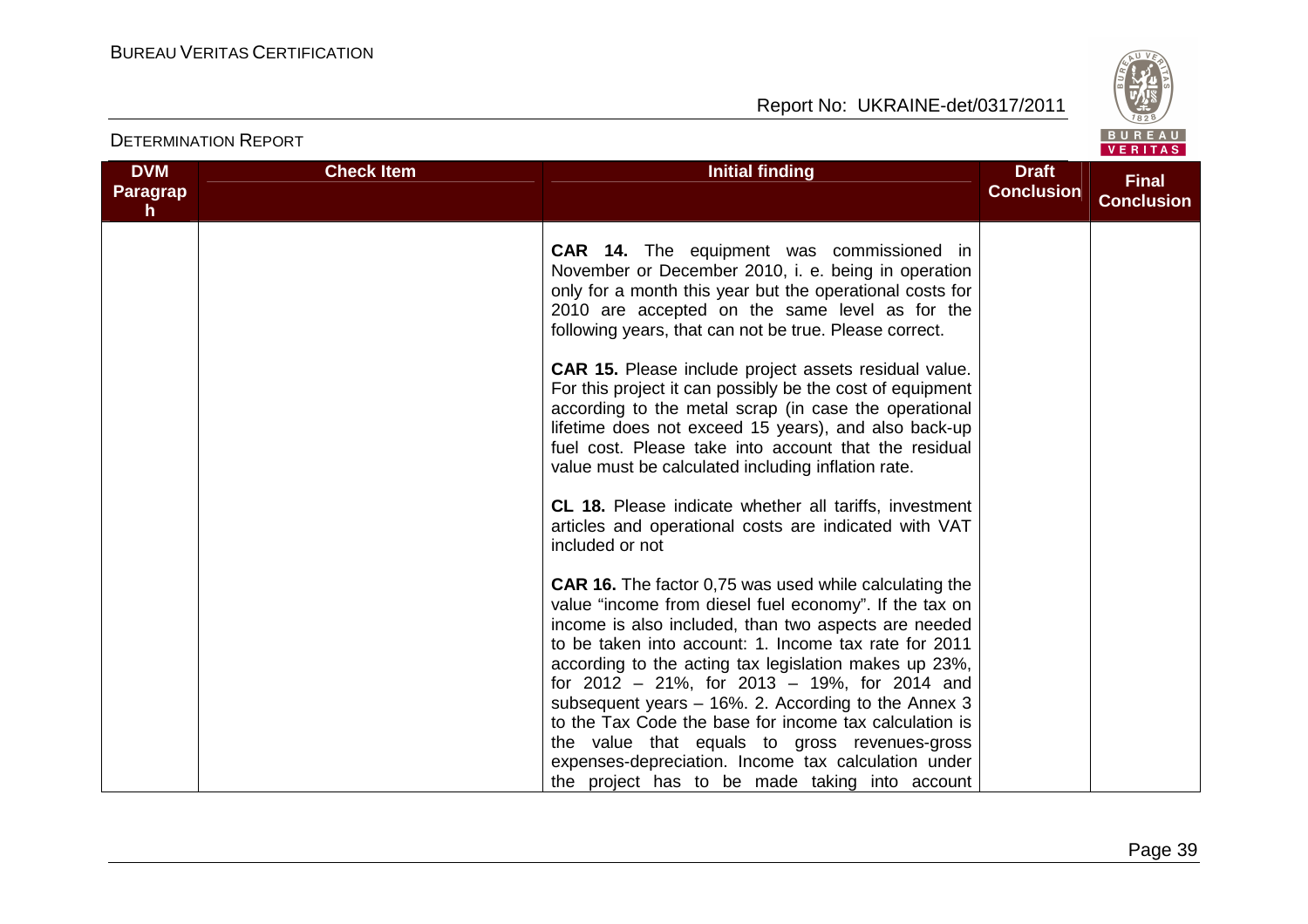

| <b>DETERMINATION REPORT</b>                                                     |                                                                                                                                                                                                                                                                      |                                                                                                                                                                                                                                                                                                                                                                                                                                                                                                                                                                                                                                                                                                                                                                                                                                                                                |                                   | BUREAU<br><b>VERITAS</b>          |  |
|---------------------------------------------------------------------------------|----------------------------------------------------------------------------------------------------------------------------------------------------------------------------------------------------------------------------------------------------------------------|--------------------------------------------------------------------------------------------------------------------------------------------------------------------------------------------------------------------------------------------------------------------------------------------------------------------------------------------------------------------------------------------------------------------------------------------------------------------------------------------------------------------------------------------------------------------------------------------------------------------------------------------------------------------------------------------------------------------------------------------------------------------------------------------------------------------------------------------------------------------------------|-----------------------------------|-----------------------------------|--|
| <b>DVM</b><br>Paragrap<br>$\mathsf{h}$                                          | <b>Check Item</b>                                                                                                                                                                                                                                                    | <b>Initial finding</b>                                                                                                                                                                                                                                                                                                                                                                                                                                                                                                                                                                                                                                                                                                                                                                                                                                                         | <b>Draft</b><br><b>Conclusion</b> | <b>Final</b><br><b>Conclusion</b> |  |
|                                                                                 |                                                                                                                                                                                                                                                                      | Ukrainian tax legislation.                                                                                                                                                                                                                                                                                                                                                                                                                                                                                                                                                                                                                                                                                                                                                                                                                                                     |                                   |                                   |  |
| Approved CDM methodology approach only_ Paragraphs 31(a) - 31(e)_Not applicable |                                                                                                                                                                                                                                                                      |                                                                                                                                                                                                                                                                                                                                                                                                                                                                                                                                                                                                                                                                                                                                                                                                                                                                                |                                   |                                   |  |
|                                                                                 | Project boundary (applicable except for JI LULUCF projects                                                                                                                                                                                                           |                                                                                                                                                                                                                                                                                                                                                                                                                                                                                                                                                                                                                                                                                                                                                                                                                                                                                |                                   |                                   |  |
|                                                                                 | JI specific approach only                                                                                                                                                                                                                                            |                                                                                                                                                                                                                                                                                                                                                                                                                                                                                                                                                                                                                                                                                                                                                                                                                                                                                |                                   |                                   |  |
| 32(a)                                                                           | Does the project boundary defined in the<br>encompass all anthropogenic<br><b>PDD</b><br>emissions<br>by sources of GHGs that are:<br>Under the control of the project<br>(i)<br>participants?<br>(ii) Reasonably attributable to the project?<br>(iii) Significant? | The project boundary defined in the PDD encompasses<br>all anthropogenic emissions by sources of GHGs that<br>are (i) under the control of the project participants, (ii)<br>reasonably attributable to the project, and (iii)<br>significant.<br>These are:<br>- Baseline $CO2$ emissions from diesel fuel combustion<br>for heat energy generation;<br>- Baseline CH4 emissions from anaerobic decay of<br>sunflower husks on landfill site;<br>- Project CO2 emissions due to the energy<br>consumption from the UETG;<br>- Project CH4 emissions due to the burning of<br>sunflower husks for heat energy generation<br>In accordance with the approved methodology for<br>baseline<br>setting<br>monitoring<br>and<br>ACM0006<br>"Consolidated methodology for electricity and heat<br>generation from biomass residues" (Version 11.2.0)<br>leakages are not calculated. | <b>OK</b>                         | <b>OK</b>                         |  |
| 32(b)                                                                           | Is the project boundary defined on the<br>basis of a case-by-case assessment with<br>regard to the criteria referred to in 32 (a)<br>above?                                                                                                                          | Project boundary is defined on the basis of case-by-<br>case assessment of different emission sources.                                                                                                                                                                                                                                                                                                                                                                                                                                                                                                                                                                                                                                                                                                                                                                         | <b>OK</b>                         | <b>OK</b>                         |  |
| 32 <sub>(c)</sub>                                                               | Are the delineation of the project boundary                                                                                                                                                                                                                          | Description of the project boundary and the gases and                                                                                                                                                                                                                                                                                                                                                                                                                                                                                                                                                                                                                                                                                                                                                                                                                          | OK                                | <b>OK</b>                         |  |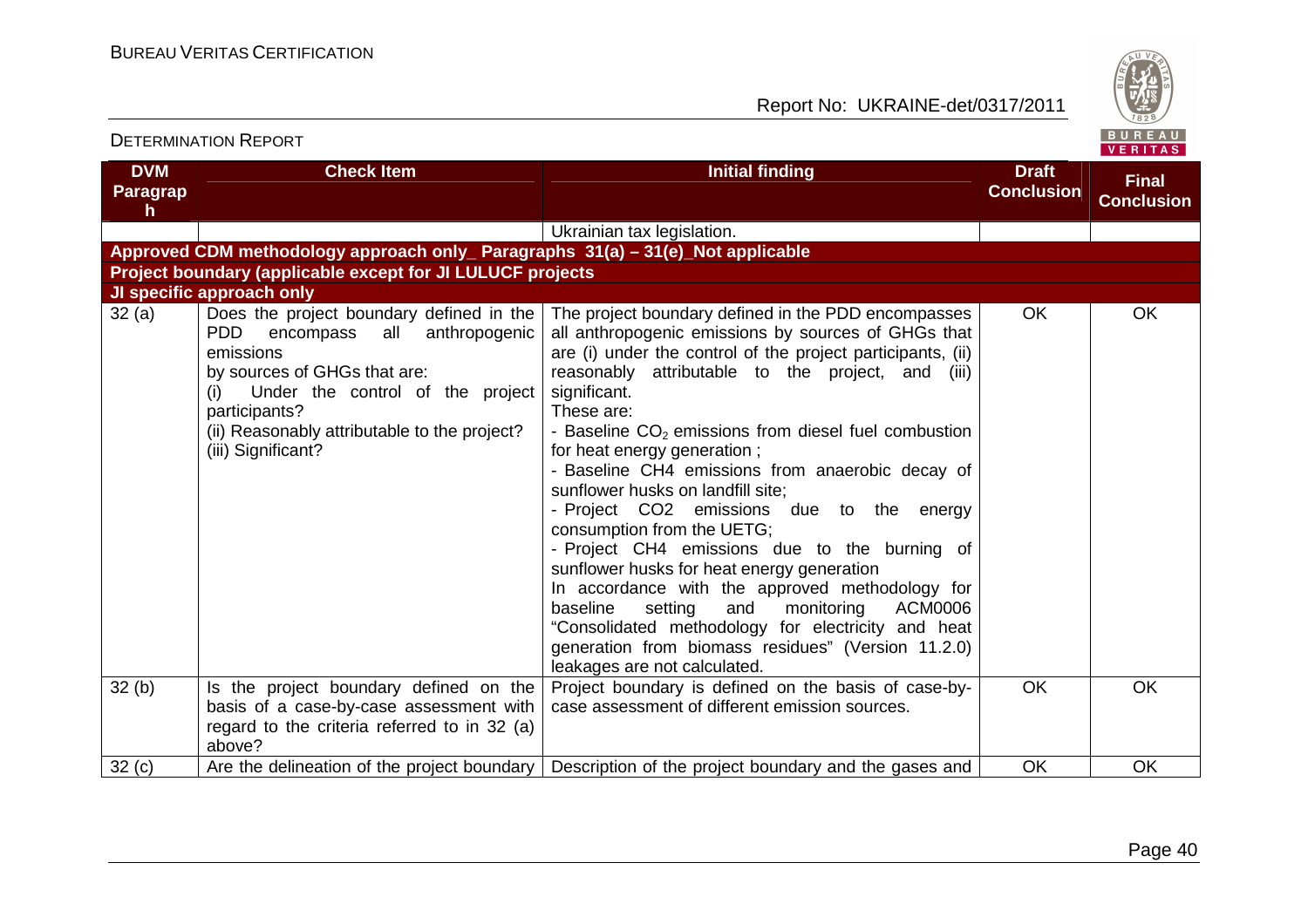Report No: UKRAINE-det/0317/2011



### **DVM Paragraph Check Item Initial finding Check Item Initial finding Check Item Initial finding Check Item Initial finding Check Item Initial finding Check Item Initial finding Check Item Initial finding Check Item Initial finding Check Conclusion Final Conclusion**and the gases and sources included appropriately described and justified in the PDD by using a figure or flow chart as appropriate? 32 (d) | Are all gases and sources included sources included are appropriately described and justified in a tabular form Section B.3 of the PDD. explicitly stated, and the exclusions of any sources related to the baseline or the project are appropriately justified? All gases and sources included are explicitly stated; refer to 32 (a) above. All exclusions made are appropriate as a conservative or logic assumption. **CL 01.** Please, explain why emissions from the consumption of electricity from the national grid for own needs are excluded from the baseline scenario? **CL 02.** It is stated in Section A.1. of the PDD that the enterprise is forced to build a back-up boiler house which will operate on fossil fuel. The necessity of a back-up boiler house construction may be explained by the fact that the boiler house operating on biofuel largely depends on sunflowers harvest in Ukraine. Bad sunflowers harvest may cause a lack of biofuel to satisfy production and heating needs of Bandursky VOEP LLC. In addition to this monthly reports on the boiler house operation submitted to the verifiers demonstrate that the substantive quantities of fossil fuel were consumed for a back-up boiler operation. Please, explain why the emissions from the consumption of fossil fuel are not included in the project scenario? CL01 CL02 **OK** OK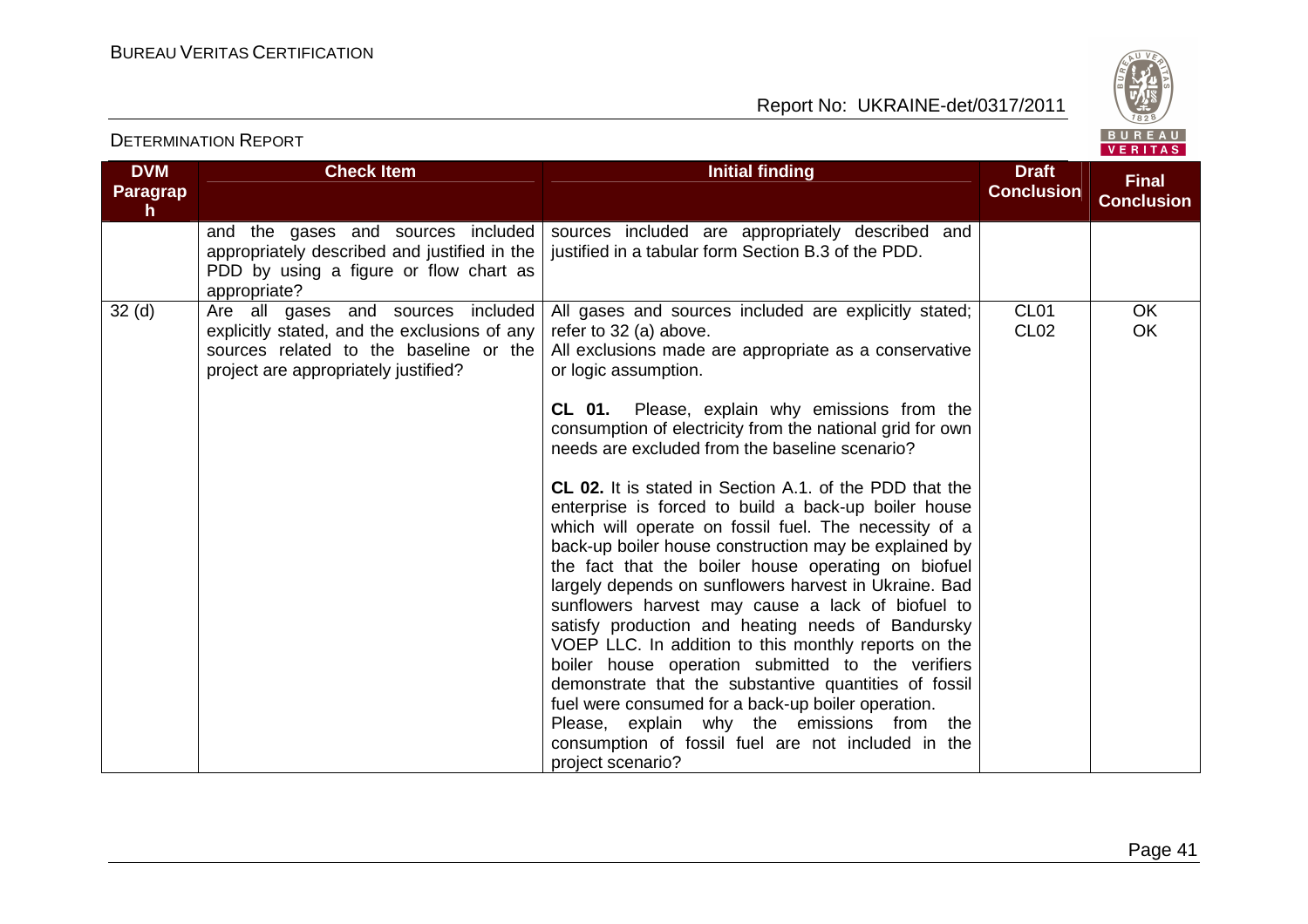

| <b>DVM</b><br>Paragrap<br>h | <b>Check Item</b>                                                                                                                                                       | <b>Initial finding</b>                                                                                                                                                                                                                                                                                                                                                                                                                                                                                                                                                                                                                                                                                                                                                                                           | <b>Draft</b><br><b>Conclusion</b> | <b>Final</b><br><b>Conclusion</b> |
|-----------------------------|-------------------------------------------------------------------------------------------------------------------------------------------------------------------------|------------------------------------------------------------------------------------------------------------------------------------------------------------------------------------------------------------------------------------------------------------------------------------------------------------------------------------------------------------------------------------------------------------------------------------------------------------------------------------------------------------------------------------------------------------------------------------------------------------------------------------------------------------------------------------------------------------------------------------------------------------------------------------------------------------------|-----------------------------------|-----------------------------------|
|                             | Approved CDM methodology approach only_Paragraph 33_ Not applicable                                                                                                     |                                                                                                                                                                                                                                                                                                                                                                                                                                                                                                                                                                                                                                                                                                                                                                                                                  |                                   |                                   |
| <b>Crediting period</b>     |                                                                                                                                                                         |                                                                                                                                                                                                                                                                                                                                                                                                                                                                                                                                                                                                                                                                                                                                                                                                                  |                                   |                                   |
| 34(a)                       | Does the PDD state the starting date of the<br>project as the date on which the<br>implementation or construction or real<br>action of the project will begin or began? | November 11, 2010 being the date of Order #116 on<br>putting Bandursky VOEP LLC to operation                                                                                                                                                                                                                                                                                                                                                                                                                                                                                                                                                                                                                                                                                                                     | <b>OK</b>                         | <b>OK</b>                         |
| 34(a)                       | Is the starting date after the beginning of<br>2000?                                                                                                                    | Refer to 34 (a).                                                                                                                                                                                                                                                                                                                                                                                                                                                                                                                                                                                                                                                                                                                                                                                                 | <b>OK</b>                         | <b>OK</b>                         |
| 34(b)                       | the<br>PDD<br><b>Does</b><br>state<br>the expected<br>operational lifetime of the project in years<br>and months?                                                       | Operational lifetime is defined as 15 years<br>(180<br>months).                                                                                                                                                                                                                                                                                                                                                                                                                                                                                                                                                                                                                                                                                                                                                  | <b>OK</b>                         | OK                                |
| 34(c)                       | Does the PDD state the length of the<br>crediting period in years and months?                                                                                           | The length of crediting period is defined as 15 years<br>and 17 days, what equals to 180 months and 17 days.<br>The length of the crediting period referring to the first<br>commitment period is 2 years and 17 days (24 months<br>and 17 days)<br>The crediting period starts on December 15, 2010.<br>It is also stated that if it is prolonged after the first<br>commitment period of Kyoto Protocol crediting period<br>may be prolonged until the end of expected operational<br>lifetime of the project.<br><b>CAR 26.</b> There is a mistake in defining the length of the<br>crediting period. As it is considered to start on the 15 <sup>th</sup><br>of December, then the PPs should specify it taking in<br>consideration years, months and days as well. Please,<br>make appropriate corrections. | CAR <sub>26</sub>                 | <b>OK</b>                         |
| 34(c)                       | Is the starting date of the crediting period                                                                                                                            | Start of the crediting period: 15/12/2010 which is the                                                                                                                                                                                                                                                                                                                                                                                                                                                                                                                                                                                                                                                                                                                                                           | CAR02                             | <b>OK</b>                         |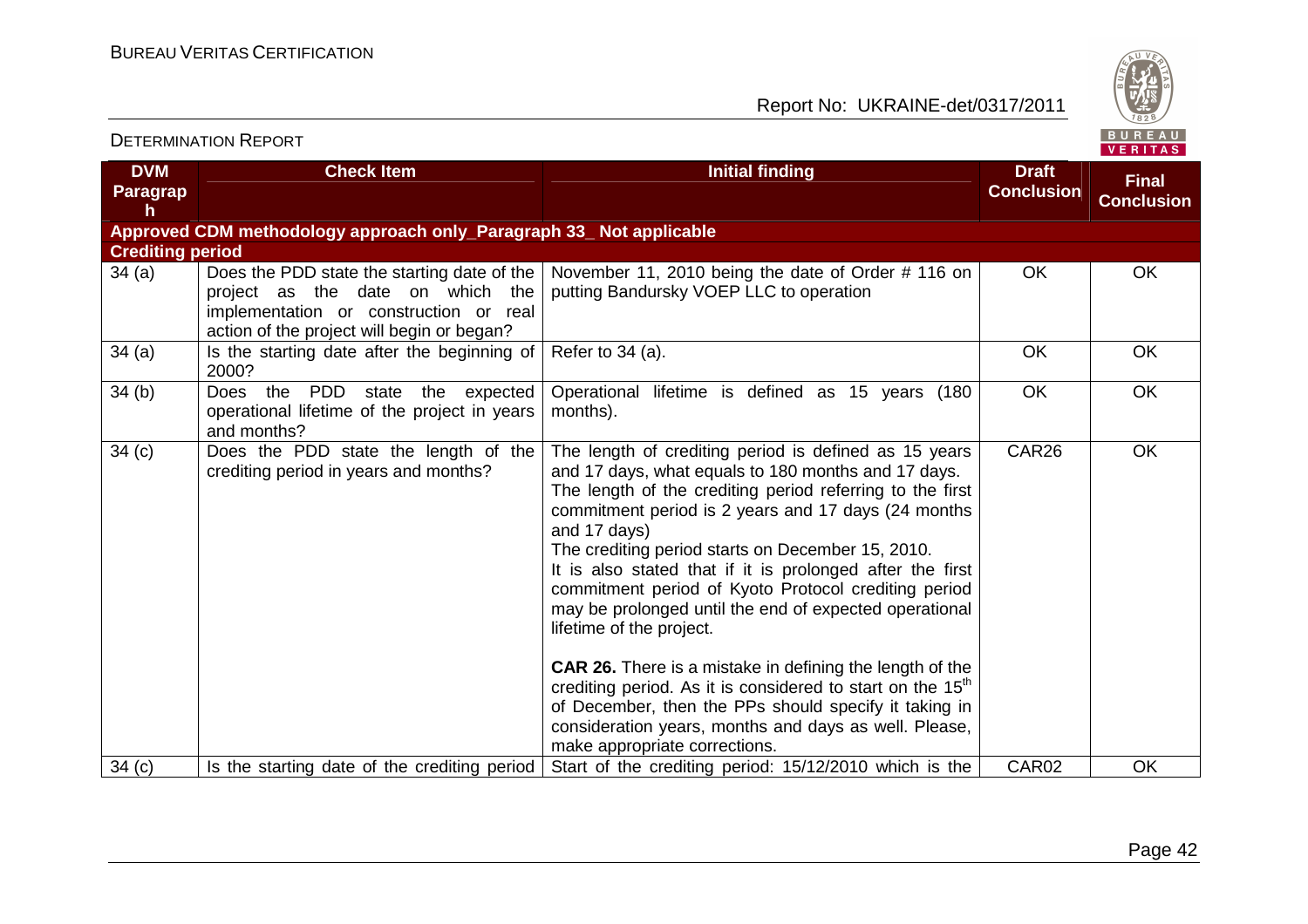Report No: UKRAINE-det/0317/2011



#### **DVM Paragraph Check Item Initial finding Check Item Initial finding Check Item Initial finding Initial finding Draft Conclusion Final Conclusion**on or after the date of the first emission reductions or enhancements of net removals generated by the project? date after the first emission reductions were generated by the project **CAR 02.** Please, bring in line the data relating to the length of the crediting period and the start date of the crediting period. 34 (d) Does the PDD state that the crediting period for issuance of ERUs starts only after the beginning of 2008 and does not extend beyond the operational lifetime of the project? 34 (d) If the crediting period extends beyond The crediting period for issuance of ERUs starts only after the beginning of 2008 and does not extend beyond the operational lifetime of the project. OK OK 2012, does the PDD state that the extension is subject to the host Party approval? Are the estimates of emission reductions or enhancements of net removals presented separately for those until 2012 and those after 2012? The status of emission reductions or enhancements of net removals generated by JI projects after the end of the first commitment period of the Kyoto Protocol may be determined by any relevant agreement under the UNFCCC. The estimates of emission reductions are presented separately for those until 2012 and those after 2012. OK OK **Monitoring plan**  35 Does the PDD explicitly indicate which of the following approaches is used? − JI specific approach − Approved CDM methodology approach It is explicitly indicated that a JI specific approach is chosen. OK OK **JI specific approach only**  36 (a) Does the monitoring plan describe: and − All relevant factors and key The monitoring plan describes: - data to be monitored in the project and baseline OK OK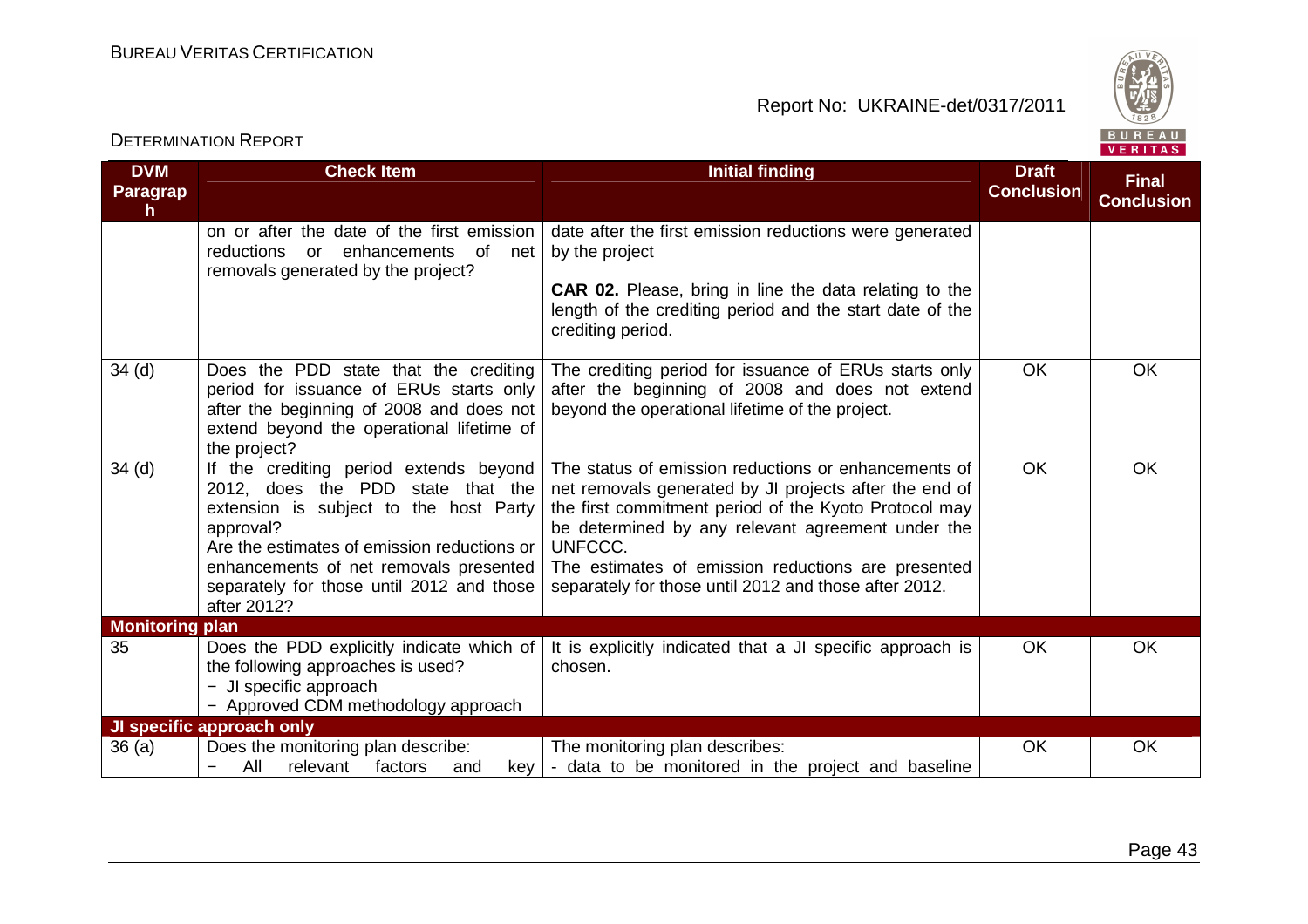

#### **DVM Paragraph Check Item Initial finding Check Item Initial finding Check Item Initial finding Check Item Initial finding Check Item Initial finding Check Item Initial finding Check Item Initial finding Check Item Initial finding Check Conclusion Final Conclusion**characteristics that will be monitored? − The period in which they will be monitored? − All decisive factors for the control and reporting of project performance? scenarios that are provided in Section D.1. 1.1. and D.1.1.3. - the period in which they will be monitored: monthly/annually; - all decisive factors for the control and reporting of project performance: quality control (QC) and quality assurance (QA) procedures; the operational and management structure that will be applied in implementing the monitoring plan. 36 (b) Does the monitoring plan specify the indicators, constants and variables used that are reliable, valid and provide transparent picture of the emission reductions or enhancements of net removals to be monitored? The constants and variables used are reliable, valid and provide transparent picture of the emission reductions, as they are taken from the recognized and reliable sources, such as the approved Methodology ACM0006 and applicable tools, IPCC and National legislative documents. Constants used are the default values of the OK OK 36 (b) If default values are used: − Are accuracy and reasonableness carefully balanced in their selection? −Do the default values originate from recognized sources? − Are the default values supported by statistical analyses providing reasonable confidence levels? − Are the default values presented in a transparent manner? parameters as follows: carbon emission factor for UETG, Global Warming Potential of methane, methane emission factor for husk, husk net calorific value in dry weight of a substance, fraction of methane captured at the SWDS gas, fraction of degradable organic carbon (DOC) that can decompose, methane correction factor, fraction of sunflower husk in degradable organic carbon, decay rate for husk, diesel fuel combustionoxidation factor, amount of carbon in diesel fuel The default values originate from recognized sources and are presented in a transparent manner. OK OK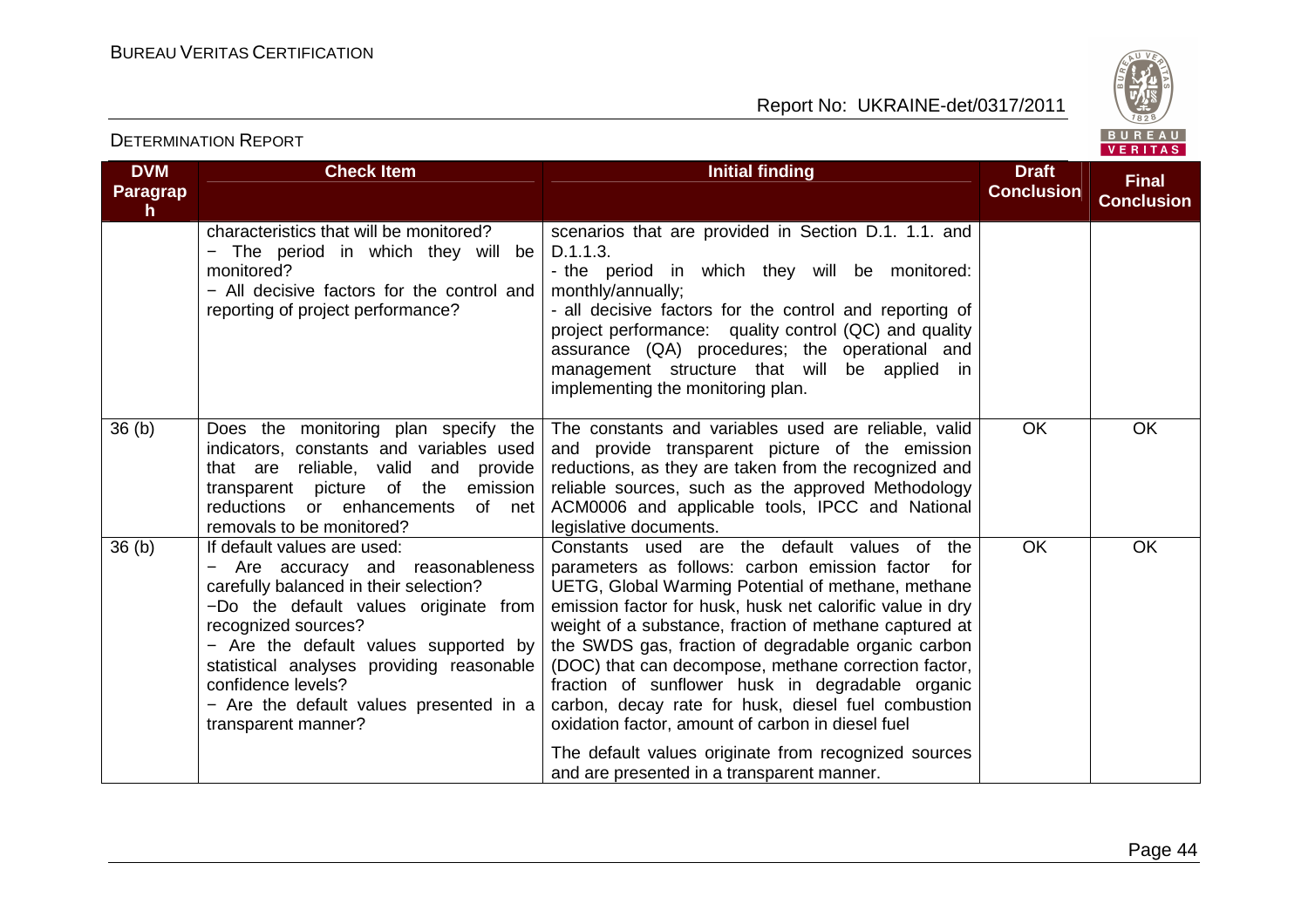

| <b>DVM</b>                       | <b>Check Item</b>                                                                                                                                                                                  | <b>Initial finding</b>                                                                                                                                                                                                                                                                                                                                                                                                             | <b>Draft</b>      | <b>Final</b>           |
|----------------------------------|----------------------------------------------------------------------------------------------------------------------------------------------------------------------------------------------------|------------------------------------------------------------------------------------------------------------------------------------------------------------------------------------------------------------------------------------------------------------------------------------------------------------------------------------------------------------------------------------------------------------------------------------|-------------------|------------------------|
| <b>Paragrap</b><br>h.            |                                                                                                                                                                                                    |                                                                                                                                                                                                                                                                                                                                                                                                                                    | <b>Conclusion</b> | <b>Conclusion</b>      |
|                                  |                                                                                                                                                                                                    | Husks net calorific value in dry weight of a substance is<br>determined according state laboratory researches                                                                                                                                                                                                                                                                                                                      |                   |                        |
| $36$ (b) (i)                     | For those values that are to be provided by<br>project<br>participants,<br>does<br>the<br>the<br>monitoring plan clearly indicate how the<br>values are to be selected and justified?              | - Husks net calorific value in dry weight of a substance<br>is determined according state laboratory researches<br>- Fraction of methane captured at the SWDS and<br>flared, combusted or used in another manner is a fixed<br>value and is determined by collection of statistic data<br>on landfill site operation, where husk to be stored<br>without project activity                                                          | OK                | <b>OK</b>              |
| 36 (b) (ii)                      | For other values,<br>- Does the monitoring plan clearly indicate<br>the precise references from which these<br>values are taken?<br>- Is the conservativeness of the values<br>provided justified? | The monitoring plan clearly indicates the precise<br>references from which these default values are taken<br>CAR 22. Please, make it clear what in respect of the<br>parameter W <sub>diesel</sub> the following statement mean<br>"Defined parameter is within the uncertainty range of<br><b>IPCC</b> default value"<br><b>CAR 23.</b> Please, provide the explanation in the PDD<br>text what the abbreviation SWDS stands for. | CAR22<br>CAR23    | <b>OK</b><br><b>OK</b> |
| 36 (b) (iii)                     | For all data sources, does the monitoring<br>plan specify the procedures to be followed<br>if expected data are unavailable?                                                                       | For the present project all data sources are expected to<br>be available.                                                                                                                                                                                                                                                                                                                                                          | <b>OK</b>         | <b>OK</b>              |
| $36$ (b) (iv)                    | Are International System Unit (SI units)<br>used?                                                                                                                                                  | International System Units (SI units) are used.                                                                                                                                                                                                                                                                                                                                                                                    | <b>OK</b>         | OK                     |
| 36 <sub>(b)</sub> <sub>(v)</sub> | Does the monitoring plan note<br>any<br>parameters, coefficients, variables, etc.<br>that are used to calculate<br>baseline<br>emissions or net removals but are obtained                          | The monitoring plan notes parameters, coefficients,<br>variables, etc. that are used to calculate baseline<br>emissions based on monitored data of:<br>- the amount of electricity consumed by the boiler;                                                                                                                                                                                                                         | <b>OK</b>         | <b>OK</b>              |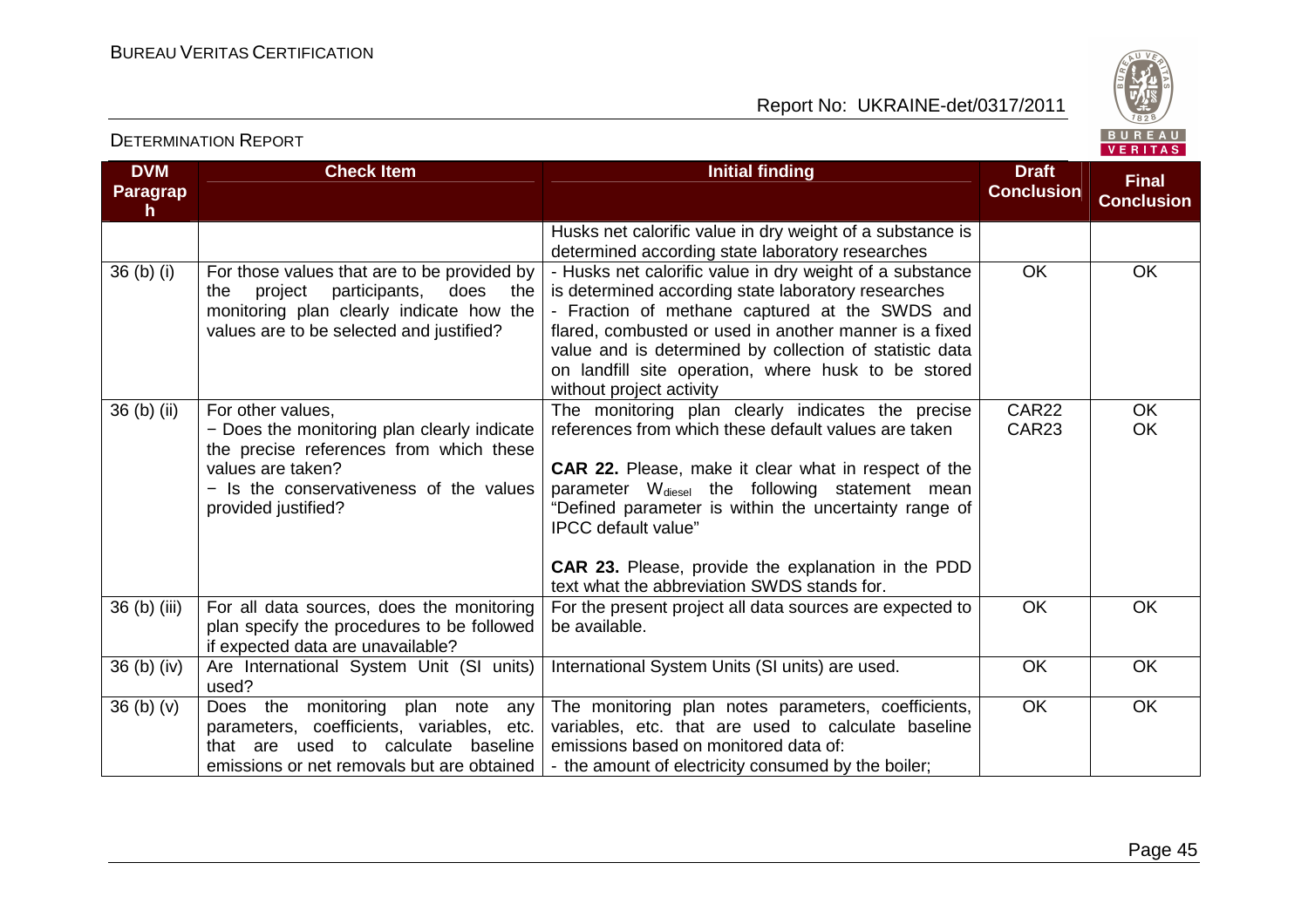

| <b>DVM</b>                       | <b>Check Item</b>                                                                                                                                                                                                                                                                                                                                                                                                                                                                                                                                 | <b>Initial finding</b>                                                                                                                                                                                                                                                                                                                                                                                                                                                                                                                                    | <b>Draft</b>      | <b>Final</b>      |
|----------------------------------|---------------------------------------------------------------------------------------------------------------------------------------------------------------------------------------------------------------------------------------------------------------------------------------------------------------------------------------------------------------------------------------------------------------------------------------------------------------------------------------------------------------------------------------------------|-----------------------------------------------------------------------------------------------------------------------------------------------------------------------------------------------------------------------------------------------------------------------------------------------------------------------------------------------------------------------------------------------------------------------------------------------------------------------------------------------------------------------------------------------------------|-------------------|-------------------|
| Paragrap<br>h.                   |                                                                                                                                                                                                                                                                                                                                                                                                                                                                                                                                                   |                                                                                                                                                                                                                                                                                                                                                                                                                                                                                                                                                           | <b>Conclusion</b> | <b>Conclusion</b> |
|                                  | through monitoring?                                                                                                                                                                                                                                                                                                                                                                                                                                                                                                                               | - total amount of husks to be combusted;<br>- husk net calorific value in dry weight of a substance;<br>- total amount of husks to be transported to disposal<br>site in a year x without project activity;<br>- fraction of methane captured at the SWDS and<br>flared, combusted or used in another manner; and<br>- amount of heat energy produced by the enterprise<br>boiler house per year                                                                                                                                                          |                   |                   |
| 36 <sub>(b)</sub> <sub>(v)</sub> | Is the use of parameters, coefficients,<br>variables, etc. consistent between the<br>baseline and monitoring plan?                                                                                                                                                                                                                                                                                                                                                                                                                                | There is consistency between parameters, coefficients,<br>variables, etc. used in baseline and monitoring plan.                                                                                                                                                                                                                                                                                                                                                                                                                                           | OK                | OK                |
| 36 <sub>(c)</sub>                | Does the monitoring plan draw on the list<br>standard variables<br>contained<br>of<br>in<br>appendix B of "Guidance on criteria for<br>baseline setting and monitoring"?                                                                                                                                                                                                                                                                                                                                                                          | The monitoring plan draws on the list of standard<br>variables contained in appendix B of "Guidance on<br>criteria for baseline setting and monitoring". Please,<br>refer to Section 4.7 of the present Determination report                                                                                                                                                                                                                                                                                                                              | <b>OK</b>         | <b>OK</b>         |
| 36 <sub>(d)</sub>                | Does the monitoring plan explicitly and<br>clearly distinguish:<br>Data and parameters that are not<br>(i)<br>monitored throughout the crediting period,<br>but are determined only once (and thus<br>remain fixed throughout the crediting<br>period), and that are available already at<br>the stage of determination?<br>(ii) Data and parameters that are not<br>monitored throughout the crediting period,<br>but are determined only once (and thus<br>remain fixed throughout the crediting<br>period), but that are not already available | Option (iii) is applicable. All monitoring parameters<br>provided in sector D.2 are subject to monitoring during<br>whole crediting period.<br><b>CL 20.</b> In accordance with Guidelines for users of the<br>JI PDD form version 04, please, explicitly and clearly<br>distinguish:<br>a) Data and parameters that are not monitored<br>throughout the crediting period, but are determined<br>only once (and thus remain fixed throughout the<br>crediting period), and that are available already at the<br>stage of determination regarding the PDD; | <b>CL 20</b>      | OK                |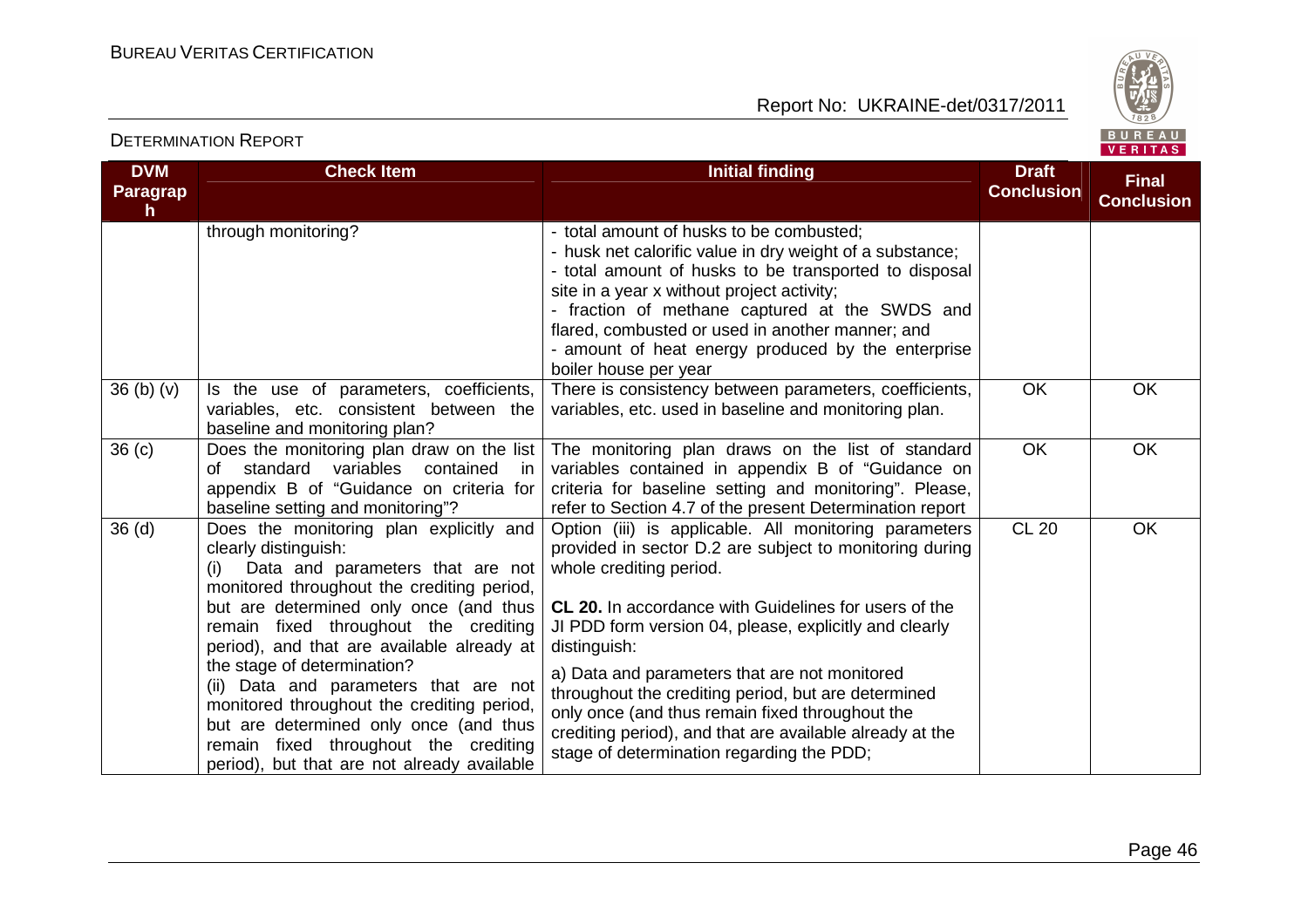

| <b>DVM</b>           | <b>Check Item</b>                                                                                                                                                                                                                                                                     | <b>Initial finding</b>                                                                                                                                                                                                                                                                                                  | <b>Draft</b>      | <b>Final</b>      |
|----------------------|---------------------------------------------------------------------------------------------------------------------------------------------------------------------------------------------------------------------------------------------------------------------------------------|-------------------------------------------------------------------------------------------------------------------------------------------------------------------------------------------------------------------------------------------------------------------------------------------------------------------------|-------------------|-------------------|
| <b>Paragrap</b><br>h |                                                                                                                                                                                                                                                                                       |                                                                                                                                                                                                                                                                                                                         | <b>Conclusion</b> | <b>Conclusion</b> |
|                      | at the stage of determination?<br>(iii) Data and parameters<br>that are<br>monitored throughout the crediting period?                                                                                                                                                                 | b) Data and parameters that are not monitored<br>throughout the crediting period, but are determined<br>only once (and thus remain fixed throughout the<br>crediting period), but that are not already available at<br>the stage of determination regarding the PDD; and                                                |                   |                   |
|                      |                                                                                                                                                                                                                                                                                       | c) Data and parameters that are monitored throughout<br>the crediting period.                                                                                                                                                                                                                                           |                   |                   |
| 36(e)                | Does the monitoring plan describe the<br>methods employed for data monitoring<br>(including its frequency) and recording?                                                                                                                                                             | The monitoring plan describes the methods employed<br>for data, such as electricity meters within the<br>automated system for electricity metering, heat meters,<br>weight measuring equipment, laboratory analyses, as<br>well as data collection frequency (annually or monthly)<br>and recording (electronic/paper). | <b>OK</b>         | OK                |
| 36(f)                | Does the monitoring plan elaborate all<br>algorithms and formulae used for the<br>estimation/calculation<br>baseline<br>of<br>emissions/removals<br>and<br>project<br>emissions/removals or direct monitoring of<br>emission reductions from the project,<br>leakage, as appropriate? | These are Formulae:<br>$D1 - 1.2$ for project emissions,<br>D $2 - 2.2.1$ for baseline emissions<br>Leakage is not calculated,<br>D 3 for emission reduction.                                                                                                                                                           | OK                | <b>OK</b>         |
| 36 (f) (i)           | underlying<br>the<br>rationale<br>for<br>the<br>ls.<br>algorithms/formulae explained?                                                                                                                                                                                                 | The underlying rationale for the formula is explained in<br>the respective sections?                                                                                                                                                                                                                                    |                   |                   |
| 36 (f) (ii)          | Are consistent variables, equation formats,<br>subscripts etc. used?                                                                                                                                                                                                                  | Consistent variables, equation formats, subscripts etc.<br>are used.                                                                                                                                                                                                                                                    | <b>OK</b>         | OK                |
| 36 (f) (iii)         | Are all equations numbered?                                                                                                                                                                                                                                                           | Yes                                                                                                                                                                                                                                                                                                                     | OK                | <b>OK</b>         |
| 36 (f) (iv)          | Are all variables, with units indicated<br>defined?                                                                                                                                                                                                                                   | Yes                                                                                                                                                                                                                                                                                                                     | OK                | <b>OK</b>         |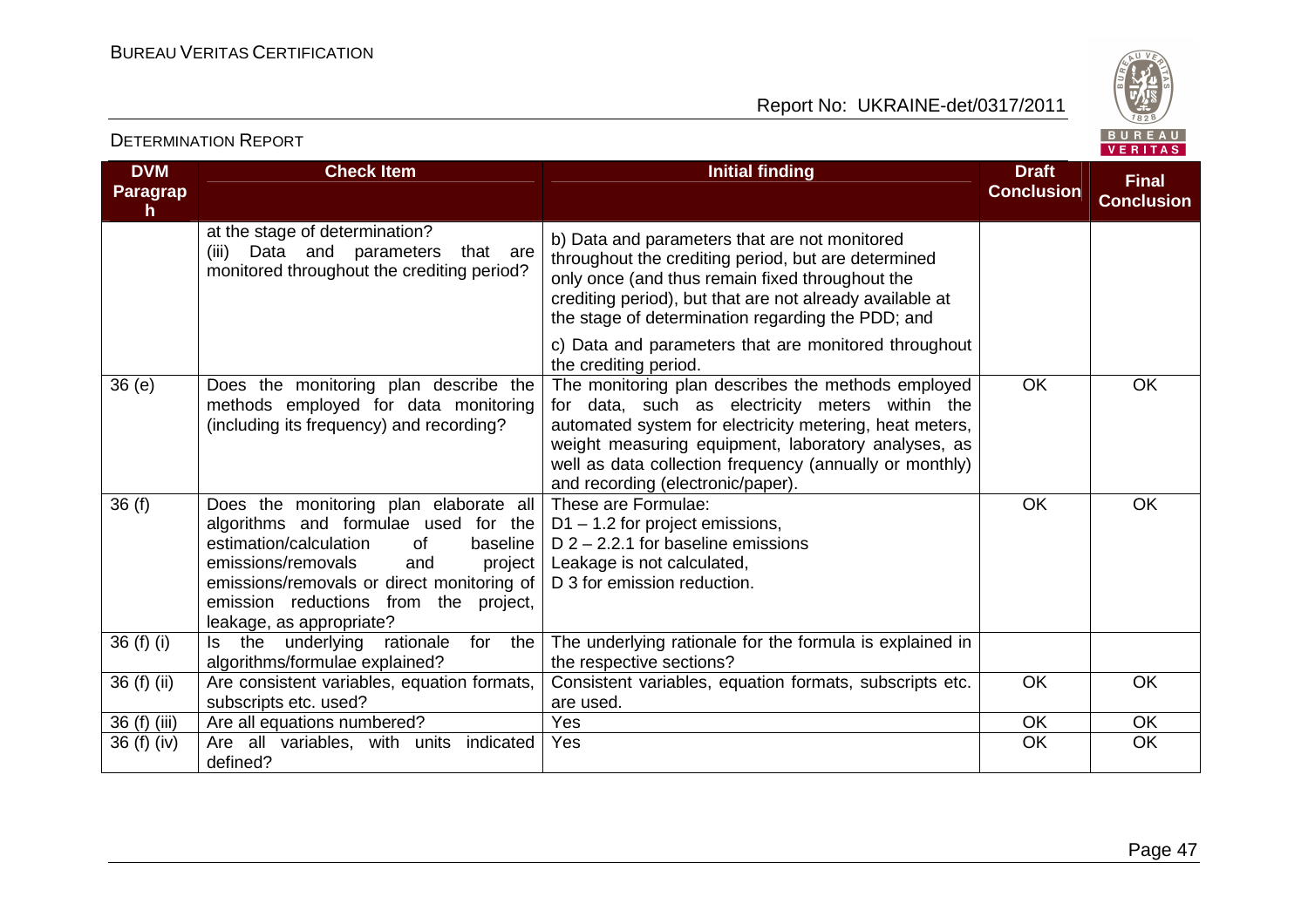Report No: UKRAINE-det/0317/2011



#### **DVM Paragraph**  $36(f)(v)$ **Check Item Initial finding Check Item Initial finding Check Item Initial finding Check Item Initial finding Check Item Initial finding Check Item Initial finding Check Item Initial finding Check Item Initial finding Check Conclusion Final Conclusion**Is the conservativeness of the algorithms/procedures justified? 36 (f)  $(v)$  To the extent possible, are methods to N/AA OK OK quantitatively account for uncertainty in key parameters included? 36 (f) (vi)  $\vert$  is consistency between the elaboration of N/AA OK OK the baseline scenario and the procedure for calculating the emissions or net removals of the baseline ensured? 36 (f) (vii)  $\vert$  Are any parts of the algorithms or formulae There is consistency between the elaboration on the baseline scenario and calculating the baseline emission in the monitoring plan and on spreadsheet.OK OK that are not self-evident explained? 36 (f) (vii)  $\vert$  is it justified that the procedure is All formulae are clearly explained  $\overline{O}$  OK  $\overline{O}$  OK technical consistent with standard procedures in the relevant sector? Are references provided as necessary? The monitoring is in line with current operational routines. OK OK 36 (f) (vii) Are references provided as necessary? **CAR 21.** Specific reference such as paragraph, page, table to the "National Inventory Report of Ukraine"should be provided for the parameters OXID<sub>diesel</sub> and  $W_{\text{diesel}}$  **CAR 27.** Please, provide correct name for the "National Inventory Report of Ukraine" in Table D.1.1.3. of the PDD. All key assumptions are explained in a transparent CAR21 CAR27 OK OK 36 (f) (vii) Are implicit and explicit key assumptions explained in a transparent manner? 36 (f) (vii)  $\vert$  is it clearly stated which assumptions and manner, when applicable. Uncertainty level of methane emission factor for husk is OK OK procedures have significant uncertainty associated with them, and how such uncertainty is to be addressed? determined according to ACM0006 "Consolidated methodology for electricity and heat generation from biomass residues" (version 11.2.0) and is considered to be high. Conservativeness factor was applied to OK OK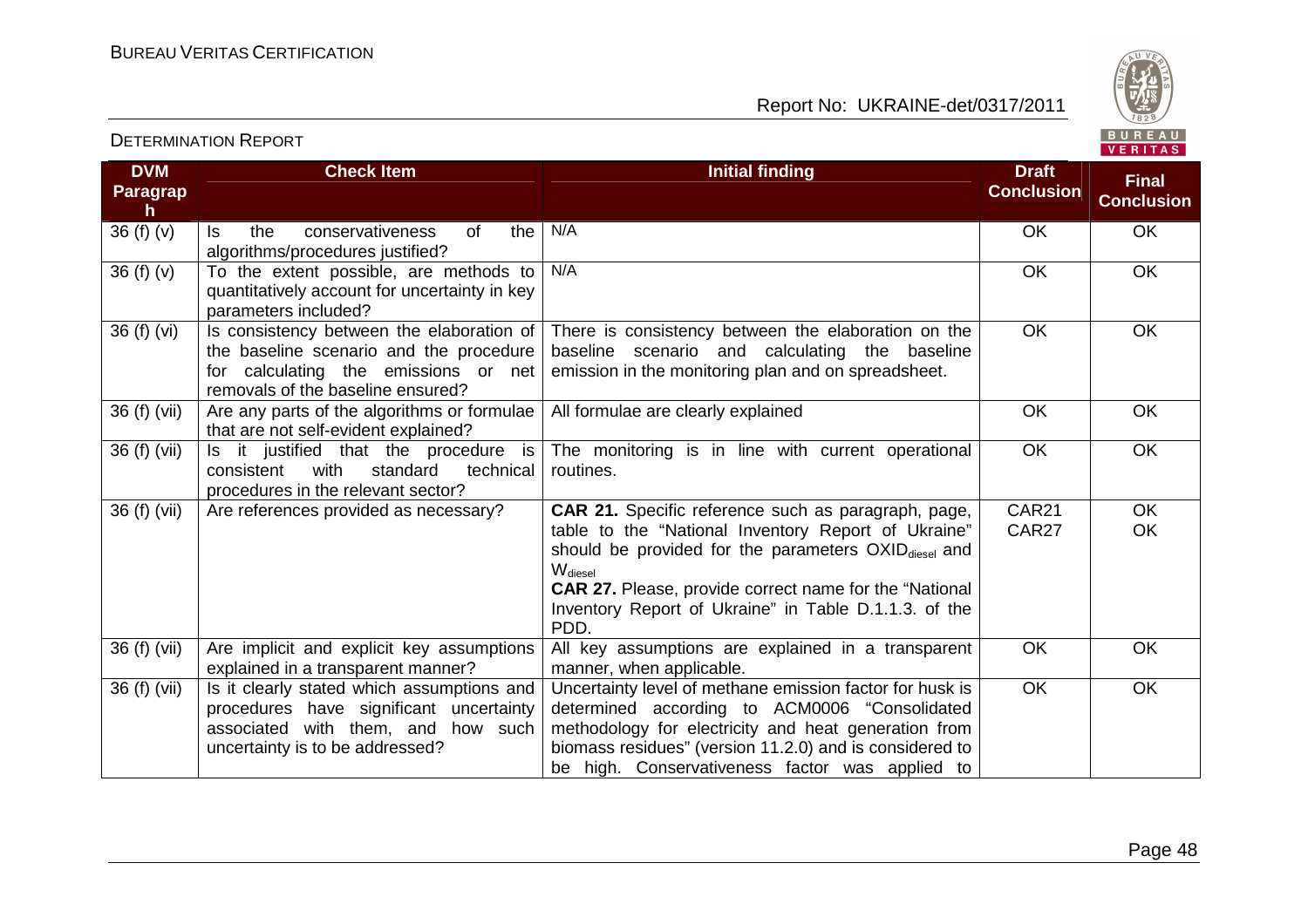Report No: UKRAINE-det/0317/2011



#### **DVM Paragraph Check Item Initial finding Check Item Initial finding Check Item Initial finding Initial finding Draft Conclusion Final Conclusion**determine this parameter in accordance with methodology requirements The low level of uncertainty for measuring key 36 (f) (vii)  $\vert$  is the uncertainty of key parameters described and, where possible, is an uncertainty range at 95% confidence level for key parameters for the calculation of emission reductions or enhancements of net removals provided? parameters and further calculation of emission reductions is stipulated by: - applying the approved methodology and tools to it, - manufactures' passports and certificates for the project equipment, - parameters defined for the materials and resources by their suppliers, - accreditation certificates of the laboratories and metrological organizations involved in the project. Monitoring plan refers to state statistic forms 2-tp-air OK OK  $36$  (g)  $\Box$  Does the monitoring plan identify a national or international monitoring standard if such standard has to be and/or is applied to certain aspects of the project? Does the monitoring plan provide a reference as to where a detailed description of the standard can be found? 36 (h) Does the monitoring plan document and 4 МТP listed in References Section of the present Determination report as Category 2 Documents #109-110. OK OK for statistical techniques, if used monitoring, and that they are used in a conservative manner? 36 (i) Does the monitoring plan present the N/A OK OK OK quality assurance and control procedures for the monitoring process, including, as appropriate, information on calibration and on how records on data and/or method QC/QA procedures are outlined in PDD Section D.2. These are routine enterprise procedures. **CL 03.** Please, present documents for programmable logic controller (Siemens S7) CL<sub>03</sub> CL06 CAR04 **OK**  OK OK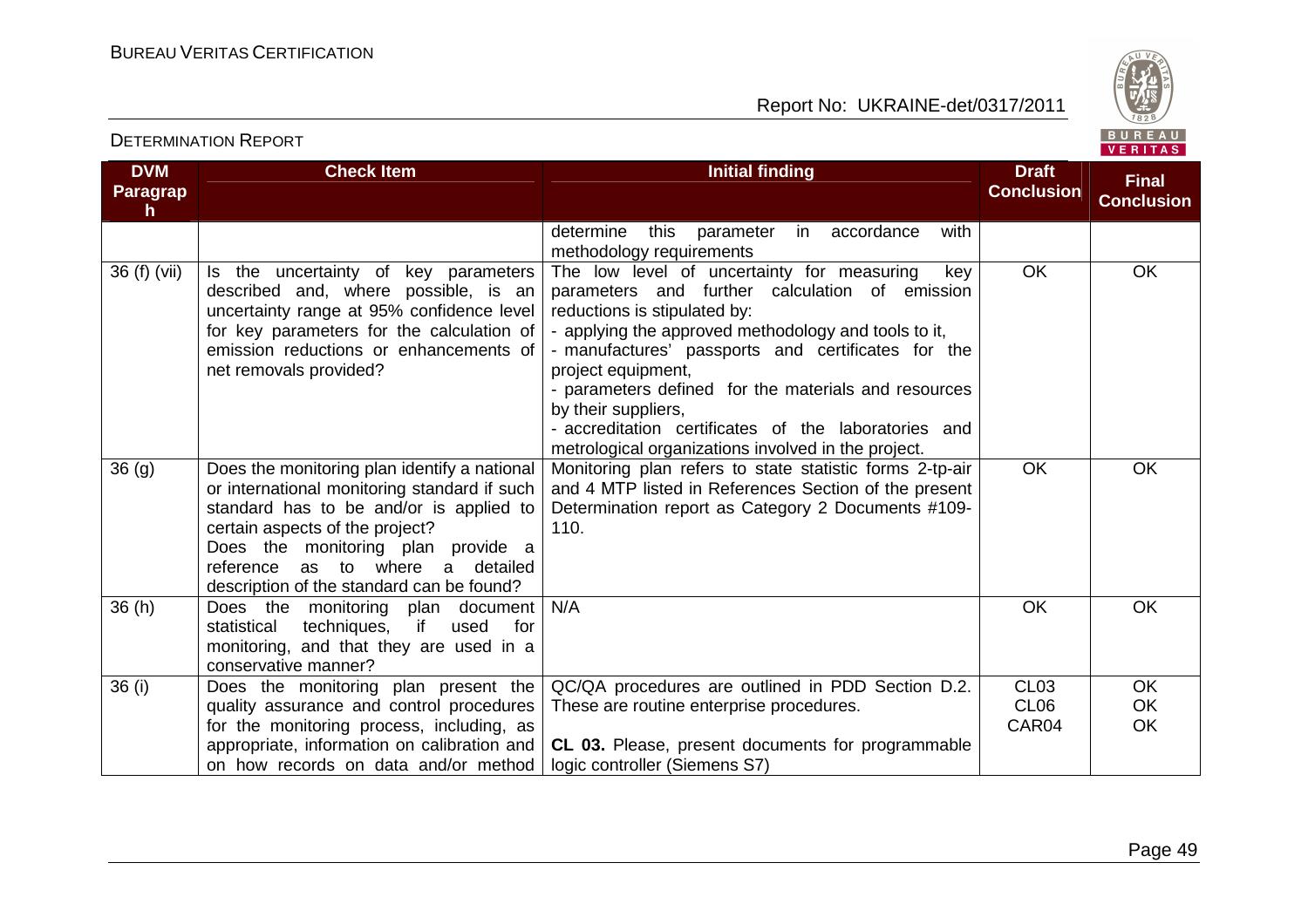

#### **DVM Paragraph Check Item Initial finding Check Item Initial finding Check Item Initial finding Check Item Initial finding Check Item Initial finding Check Item Initial finding Check Item Initial finding Check Item Initial finding Check Conclusion Final Conclusion**validity and accuracy are kept and made available upon request? **CL 06.** Please, submit passports/ certificated for the measuring equipment involved in the project. **CAR 04.** According to the passport of the principal boiler VYNCKE, it model type is JNO/SAS 73. Please,make due corrections to the PDD. The operational and management structure that the 36 (j) Does the monitoring plan clearly identify the responsibilities and the authority regarding the monitoring activities? project participants will implement in order to monitor emission reduction generated by the project is described in sufficient detail in PDD Section D.3. OK OK  $36 (k)$  Does the monitoring plan, on the whole, practices reflect good monitoring appropriate to the project type? If it is a JI LULUCF project, is the good practice guidance developed by IPCC applied? 36 (l) Does the monitoring plan provide, in On the whole, monitoring techniques are in line with current operation routines at the enterprise and reflect good monitoring practices appropriate to the project type. OK OK tabular form, a complete compilation of the data that need to be collected for its application, including data that are measured or sampled and data that are collected from other sources but not including data that are calculated with equations? Tables D.1.1.1 and D.1.1.3 provide compilation of all data needed to monitor project and baseline emissions. **CL 19.** Please, explain what figure 1 in a column 7 (Proportion of data to be monitored) of sections D.1.1.1. and D.1.1.3. stands for. **CAR 28.** Please, give explanations and justifications as for the use of data concerning the  $\text{NCV}_{\text{biomass}}$  parameter provided by "Sater" laboratory. This parameter is not a fixed value and is a subject for CL19 CAR28

### DETERMINATION REPORT

**OK** OK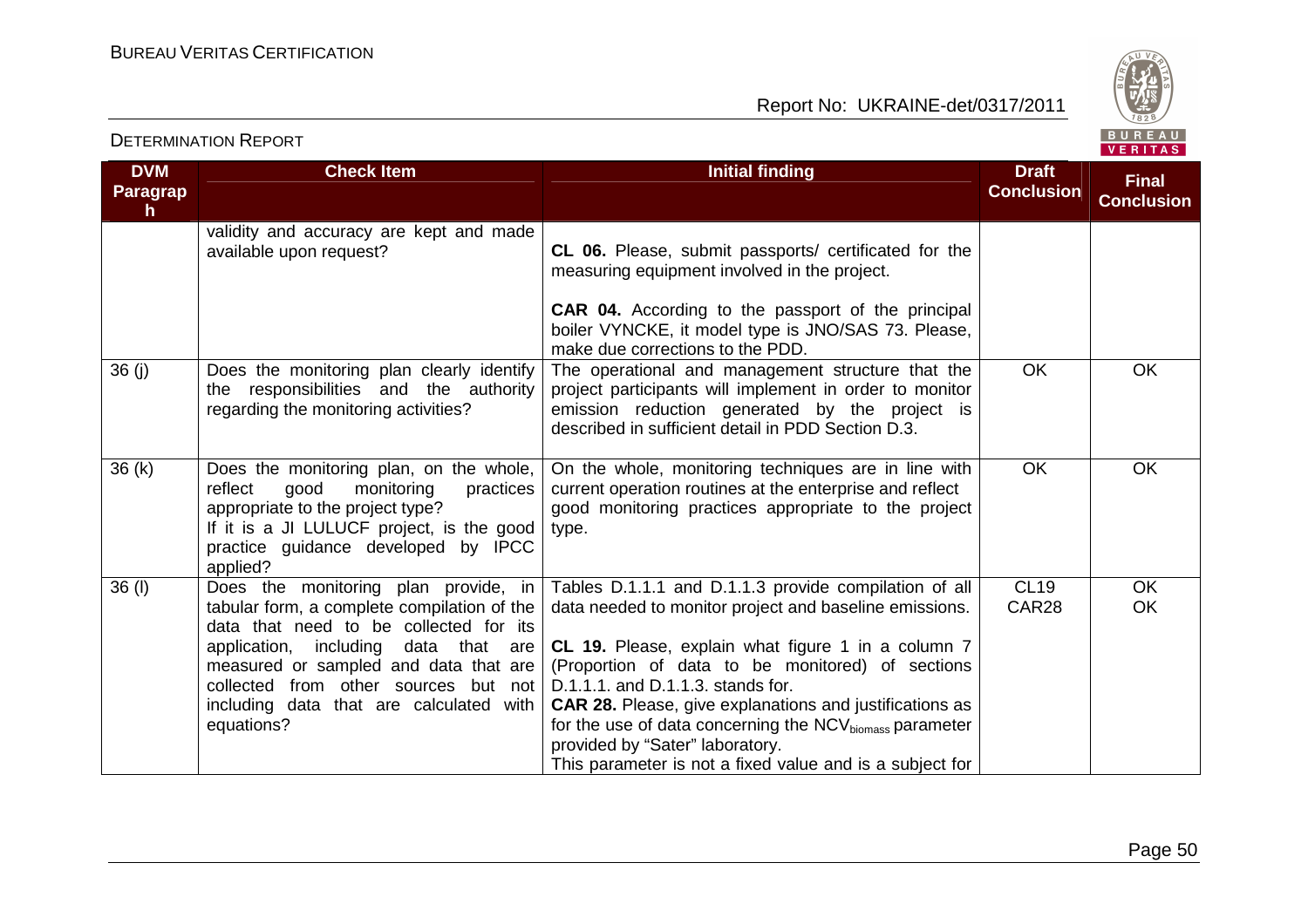

| <b>DVM</b>            | <b>Check Item</b>                                                                                                                                                                                                                                                                                                                             | <b>Initial finding</b>                                                                                                                                                                                                                                                                                | <b>Draft</b>      |                                   |
|-----------------------|-----------------------------------------------------------------------------------------------------------------------------------------------------------------------------------------------------------------------------------------------------------------------------------------------------------------------------------------------|-------------------------------------------------------------------------------------------------------------------------------------------------------------------------------------------------------------------------------------------------------------------------------------------------------|-------------------|-----------------------------------|
| <b>Paragrap</b><br>h. |                                                                                                                                                                                                                                                                                                                                               |                                                                                                                                                                                                                                                                                                       | <b>Conclusion</b> | <b>Final</b><br><b>Conclusion</b> |
|                       |                                                                                                                                                                                                                                                                                                                                               | constant (periodic) monitoring.<br>Please, add needed explanation and justification as for<br>this parameter, define the frequency for its monitoring<br>and explain how the measurements will be taken<br>during the project implementation.                                                         |                   |                                   |
| 36 (m)                | Does the monitoring plan indicate that the<br>data monitored and required for verification<br>are to be kept for two years after the last<br>transfer of ERUs for the project?                                                                                                                                                                | The monitoring plan indicates that all data collected as<br>part of monitoring should be archived electronically and<br>be kept at least for 2 years after the end of the last<br>crediting period.                                                                                                   | <b>OK</b>         | OK                                |
| $\overline{37}$       | If selected elements or combinations of<br><b>CDM</b><br>methodologies<br>approved<br><b>or</b><br>methodological<br>tools<br>are<br>used<br>for<br>establishing the monitoring plan, are the<br>selected elements or combination, together<br>with elements supplementary developed by<br>the project participants in line with 36<br>above? | Selected elements of the applied methodology<br>ACM0006 together with elements supplementary<br>developed by the project participants are in line with 36<br>above                                                                                                                                    | <b>OK</b>         | OK                                |
|                       | Approved CDM methodology approach only_Paragraphs 38(a) - 38(d)_Not applicable                                                                                                                                                                                                                                                                |                                                                                                                                                                                                                                                                                                       |                   |                                   |
| Leakage               |                                                                                                                                                                                                                                                                                                                                               | Applicable to both JI specific approach and approved CDM methodology approach_Paragraph 39_Not applicable                                                                                                                                                                                             |                   |                                   |
|                       | JI specific approach only                                                                                                                                                                                                                                                                                                                     |                                                                                                                                                                                                                                                                                                       |                   |                                   |
| 40(a)                 | Does the PDD appropriately describe an<br>assessment of the potential leakage of the<br>project and appropriately explain which<br>sources of leakage are to be calculated<br>and which can be neglected?                                                                                                                                     | <b>CAR 24.</b> The PDD Section B.3. describing the project<br>boundary should contain an assessment of the<br>potential leakage of the project and appropriate<br>explanation which sources of leakage are to be<br>calculated and which can be neglected. Please, add it<br>to this section as well. | CAR <sub>24</sub> | <b>OK</b>                         |
| 40 <sub>(b)</sub>     | Does the PDD provide a procedure for an                                                                                                                                                                                                                                                                                                       | N/A                                                                                                                                                                                                                                                                                                   | OK                | OK                                |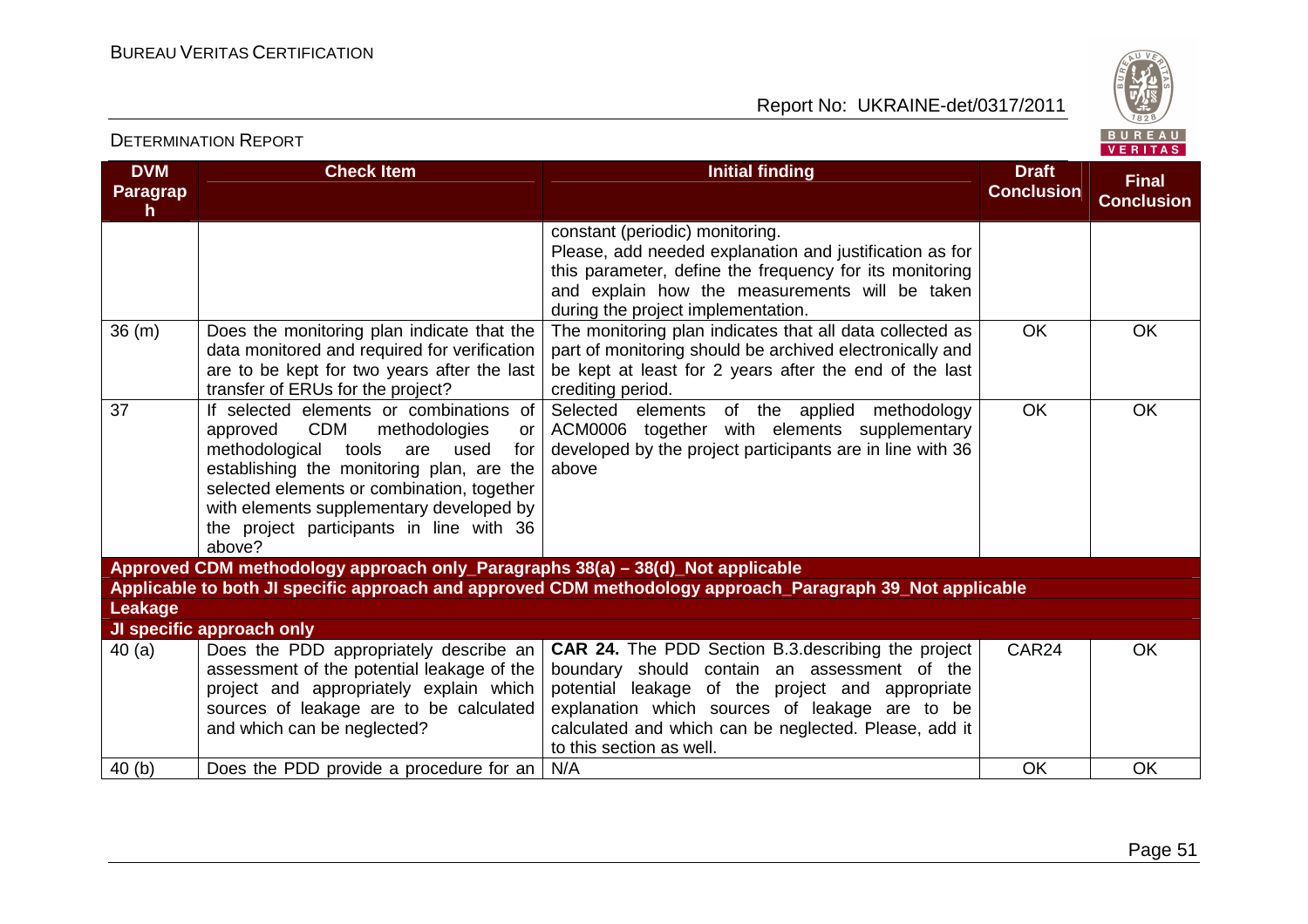

### **DVM Paragraph Check Item Initial finding Check Item Initial finding Check Item Initial finding Check Item Initial finding Check Item Initial finding Check Item Initial finding Check Item Initial finding Check Item Initial finding Check Conclusion Final Conclusion**ex ante estimate of leakage? **Approved CDM methodology approach only\_Paragraph 41\_Not applicable Estimation of emission reductions or enhancements of net removals**  The project activity will use Option (a): assessment of 42 Does the PDD indicate which of the following approaches it chooses? (a) Assessment of emissions or net in the project scenario removals in the baseline scenario and in the project scenario (b) Direct assessment of emission reductions 43 If the approach (a) in 42 is chosen, does emissions or net removals in the baseline scenario and the PDD provide ex ante estimates of: (a) Emissions or net removals for the project scenario (within the project boundary)? (b) Leakage, as applicable? (c) Emissions or net removals for the baseline scenario (within the project boundary)? (d) Emission reductions or enhancements of net removals adjusted by leakage? 44 | If the approach (b) in 42 is chosen, does The estimation of emission reductions were made based on the actual data of the plant operation forDecember 2010 – October 2011. The PDD provides estimates of: (a) Emissions for the project scenario (Section E.1); (b) N/A; (c) Emissions for the baseline scenario (Section E.4); (d) Emission reductions adjusted by leakage (Section E.6). OK OK the PDD provide ex ante estimates of: (a) Emission reductions or enhancements of net removals (within the project boundary)? (b) Leakage, as applicable? (c) Emission reductions or enhancements N/A OK OK OK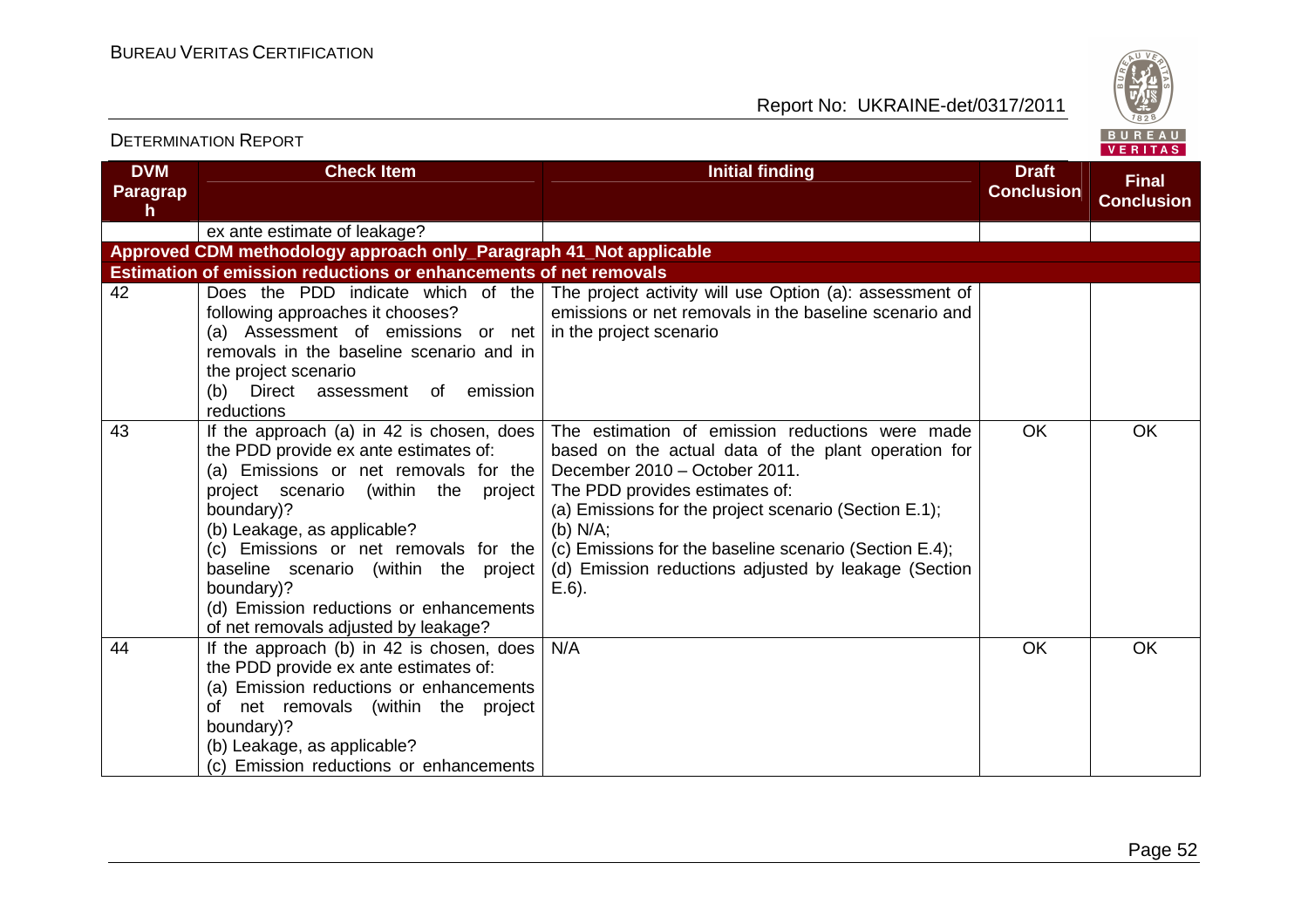Report No: UKRAINE-det/0317/2011



#### **DVM Paragraph Check Item Initial finding Check Item Initial finding Check Item Initial finding Check Item Initial finding Check Item Initial finding Check Item Initial finding Check Item Initial finding Check Item Initial finding Check Conclusion Final Conclusion**of net removals adjusted by leakage? 45 For both approaches in 42 (a) Are the estimates in 43 or 44 given: (i) On a periodic basis? (ii) At least from the beginning until the end of the crediting period? (iii) On a source-by-source/sink-by-sink basis? (iv) For each GHG? (v) In tonnes of CO2 equivalent, using global warming potentials defined by decision 2/CP.3 or as subsequently revised in accordance with Article 5 of the Kyoto Protocol? (b) Are the formula used for calculating the estimates in 43 or 44 consistent throughout the PDD? (c) For calculating estimates in 43 or 44, are key factors influencing the baseline emissions or removals and the activity level of the project and the emissions or net removals as well as risks associated with the project taken into account, as appropriate? (d) Are data sources used for calculating the estimates in 43 or 44 clearly identified, reliable and transparent? (e) Are emission factors (including default **CL 05.** Please, provide the reports on the sunflower (a) Estimates in 43 are given on the periodic basis, from the beginning until the end of the crediting period, in tonnes of CO2 equivalent, on a source-by-source basis, for each GHG. (b) The formulae used in PDD are consistent. (c) Key factors influencing the baseline emissions and the activity level of the project and the project emissions are taken into account, as appropriate. (d) Data sources used for calculating the estimates are clearly identified, reliable and transparent. (e) Default values listed in section 36 (b) above, are taken from identified sources. (f) Estimation in 43 is based on conservative assumptions and the most plausible scenario in a transparent manner. (g) Estimates in 43 are consistent throughout the PDD. The annual average of estimated emission reductions calculated by dividing the total estimated emission reductions over the crediting period by the total months of the crediting period and multiplying by twelve. **CL 04.** Please, make clear whether the emission reductions were calculated for the entire December 2010 or for its part starting with the beginning of the crediting period (15 December 2010)? CL04 CL05 CL08 CL09 CAR06 CAR07 CAR08 CAR09 CL10 CL11 CL12 CAR31 **OK**  OK OK OK OK OK OK OK OK OK OK OK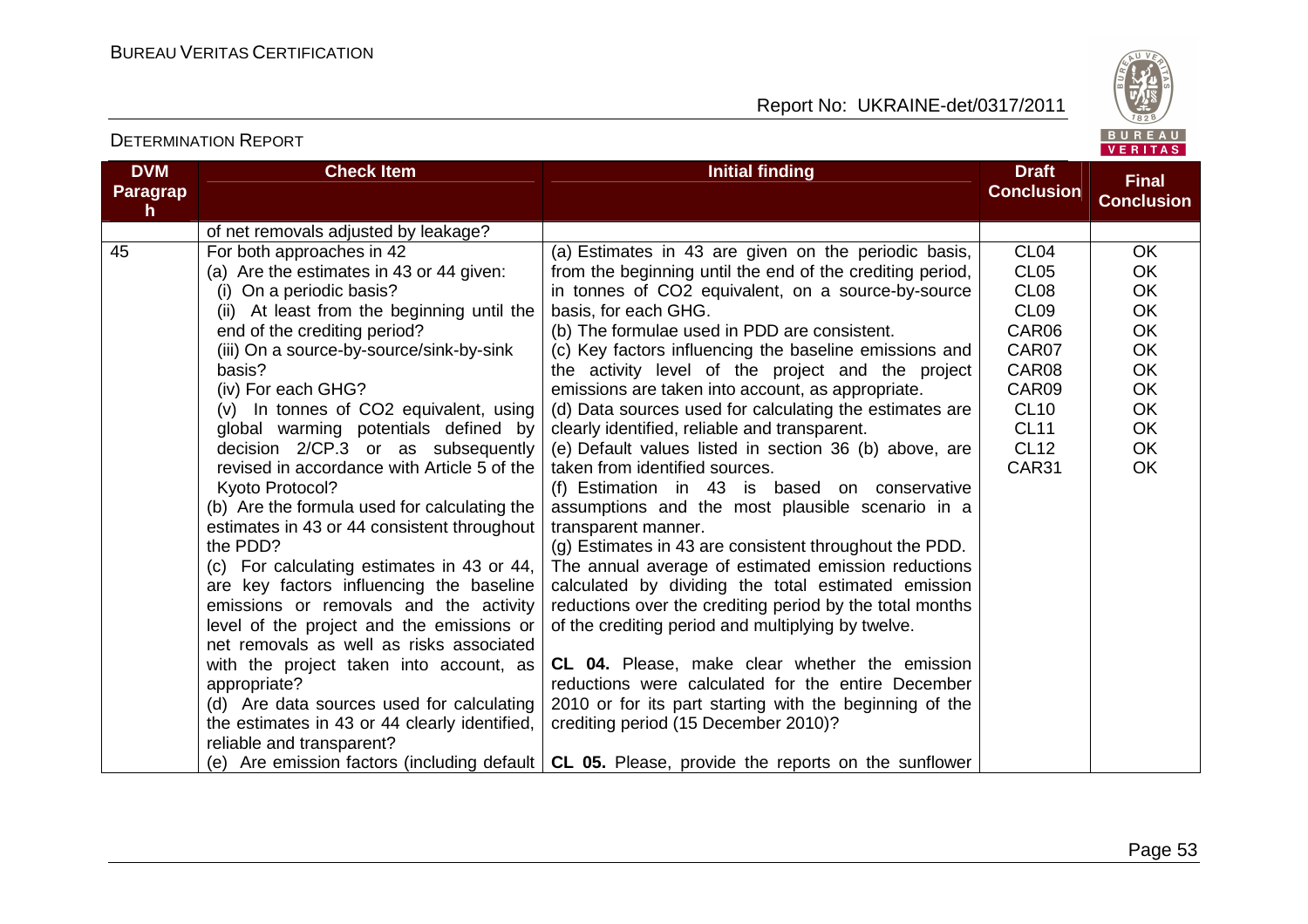

| <b>DETERMINATION REPORT</b>            |                                                                                                                                                                                                                                                                                                                                                                                                                                                                                                                                                                                                                                                                                                                          |                                                                                                                                                                                                                                                                                                                                                                                                                                                                                                                                                                                                                                                                                                                                                                                                                                                                                                                                                                                                                                                                                                                                                                                                                                                                   |                                   | BUREAU<br>VERITAS                 |
|----------------------------------------|--------------------------------------------------------------------------------------------------------------------------------------------------------------------------------------------------------------------------------------------------------------------------------------------------------------------------------------------------------------------------------------------------------------------------------------------------------------------------------------------------------------------------------------------------------------------------------------------------------------------------------------------------------------------------------------------------------------------------|-------------------------------------------------------------------------------------------------------------------------------------------------------------------------------------------------------------------------------------------------------------------------------------------------------------------------------------------------------------------------------------------------------------------------------------------------------------------------------------------------------------------------------------------------------------------------------------------------------------------------------------------------------------------------------------------------------------------------------------------------------------------------------------------------------------------------------------------------------------------------------------------------------------------------------------------------------------------------------------------------------------------------------------------------------------------------------------------------------------------------------------------------------------------------------------------------------------------------------------------------------------------|-----------------------------------|-----------------------------------|
| <b>DVM</b><br>Paragrap<br>$\mathsf{h}$ | <b>Check Item</b>                                                                                                                                                                                                                                                                                                                                                                                                                                                                                                                                                                                                                                                                                                        | <b>Initial finding</b>                                                                                                                                                                                                                                                                                                                                                                                                                                                                                                                                                                                                                                                                                                                                                                                                                                                                                                                                                                                                                                                                                                                                                                                                                                            | <b>Draft</b><br><b>Conclusion</b> | <b>Final</b><br><b>Conclusion</b> |
|                                        | emission factors) if used for calculating the<br>estimates in 43 or 44 selected by carefully<br>balancing accuracy and reasonableness,<br>and appropriately justified of the choice?<br>(f) Is the estimation in 43 or 44 based on<br>conservative assumptions and the most<br>plausible scenarios in a transparent<br>manner?<br>(q)<br>Are the estimates in 43 or 44<br>consistent throughout the PDD?<br>(h) Is the annual average of estimated<br>emission reductions or enhancements of<br>net removals calculated by dividing the<br>total estimated emission reductions or<br>enhancements of net removals over the<br>crediting period by the total months of the<br>crediting period and multiplying by twelve? | husk processed, fossil fuel and electricity power<br>consumed and heat power generated that were used<br>for the emissions reduction calculation<br><b>CL 08.</b> Please, explain why in contrast to the monthly<br>production reports, the monthly fact sheets don't<br>contain data on the heat energy generated by the back-<br>up boiler. Which data on heat generation were used by<br>the project participants for making calculations?<br>CL 09. Please, provide the updated emission reduction<br>calculations<br><b>CAR 06.</b> According to the emission reduction<br>calculations presented in the excel file, the quantity of<br>sunflower husk consumed in 2010 doesn't correspond<br>to the one presented in the production report provided<br>by the plant<br>Please, make it consistent.<br><b>CAR 07.</b> According to the production reports the<br>quantity of the sunflower husk consumed for the 9<br>months in 2011 is 14732,58 t. which differs from the<br>data presented in the calculation spreadsheet<br><b>CAR 08.</b> According to the production reports for 9<br>months in 2011 the quantity of the heat energy<br>generated is about 38 Tkal which doesn't correspond to<br>the data presented in the ER calculation spread sheet |                                   |                                   |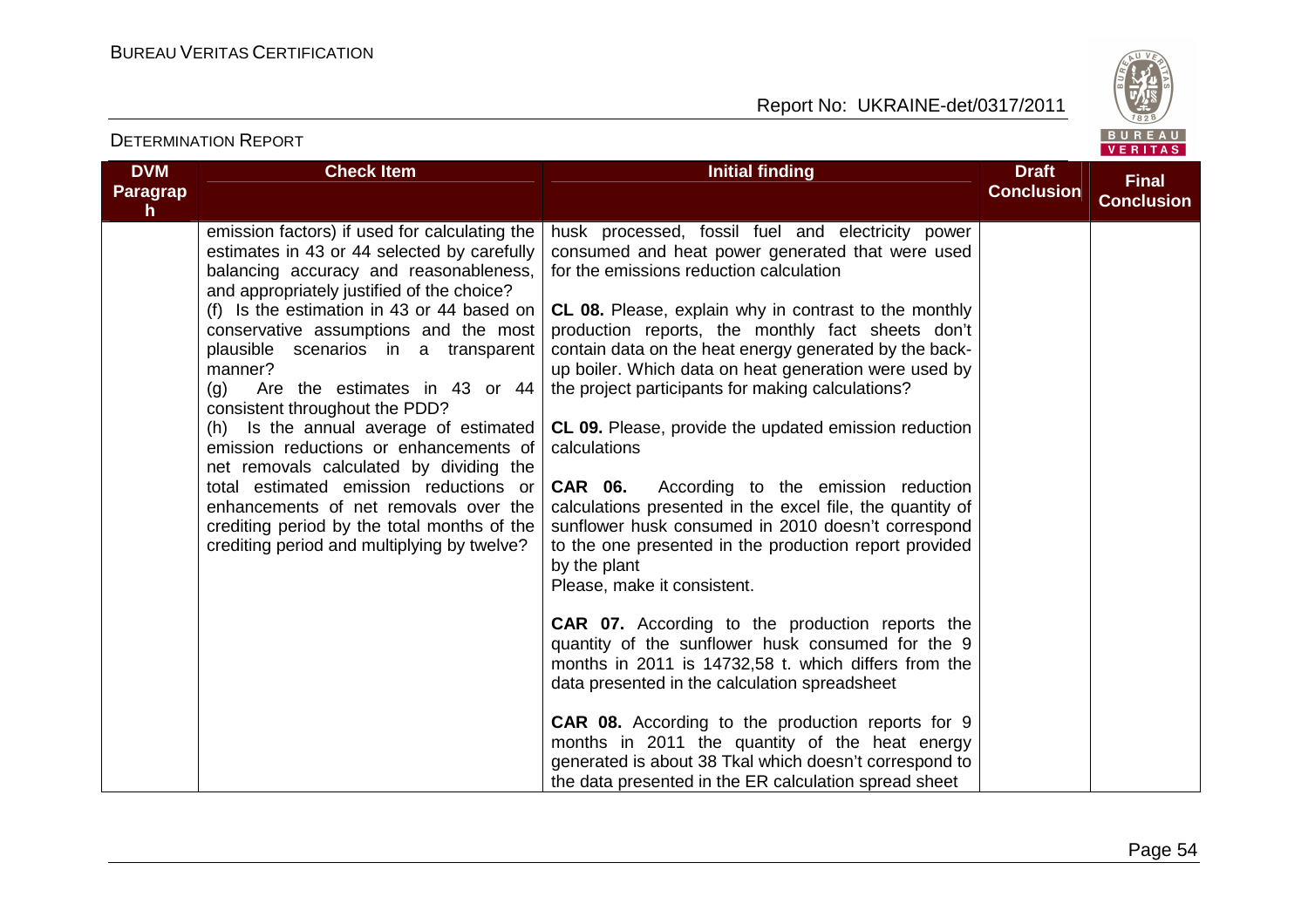

| <b>DVM</b><br><b>Paragrap</b><br>$\mathsf{h}$ | <b>Check Item</b>                                                                                                                                                                                           | <b>Initial finding</b>                                                                                                                                                                                                                                                                                                                                                                                                    | <b>Draft</b><br><b>Conclusion</b> | <b>Final</b><br><b>Conclusion</b> |
|-----------------------------------------------|-------------------------------------------------------------------------------------------------------------------------------------------------------------------------------------------------------------|---------------------------------------------------------------------------------------------------------------------------------------------------------------------------------------------------------------------------------------------------------------------------------------------------------------------------------------------------------------------------------------------------------------------------|-----------------------------------|-----------------------------------|
|                                               |                                                                                                                                                                                                             | <b>CAR 09.</b> There is also inconsistency between the data<br>on electricity consumption presented in the ER<br>calculation spread sheet and the production reports<br>presented to the determination team during the site<br>visit<br><b>CL 10.</b> Please, provide an exemplary calculation of the<br>baseline emissions made for 2010                                                                                 |                                   |                                   |
|                                               |                                                                                                                                                                                                             | <b>CL 11.</b> Please demonstrate in what way the sunflower<br>husk solid residual is determined/recalculated.<br><b>CL 12.</b> Please, explain in what way the NCV of the<br>sunflower husk solid residual is calculated and who will<br>perform those calculations during the project<br>implementation.<br><b>CAR 31.</b> Estimations of baseline and project<br>emissions, as well as the emission reduction should be |                                   |                                   |
|                                               |                                                                                                                                                                                                             | made separately for the Kyoto first commitment and<br>post-Kyoto periods.<br>Please, make respective corrections to Section E of the<br>PDD.                                                                                                                                                                                                                                                                              |                                   |                                   |
| 46                                            | If the calculation of the baseline emissions<br>or net removals is to be performed ex post,<br>does the PDD include an illustrative ex<br>emissions<br>ante<br>net<br>removals<br><b>or</b><br>calculation? | Illustrative estimation of emission reduction is made on<br>the excel spreadsheet and made available to AIE. No<br>calculation errors were observed.                                                                                                                                                                                                                                                                      | <b>OK</b>                         | <b>OK</b>                         |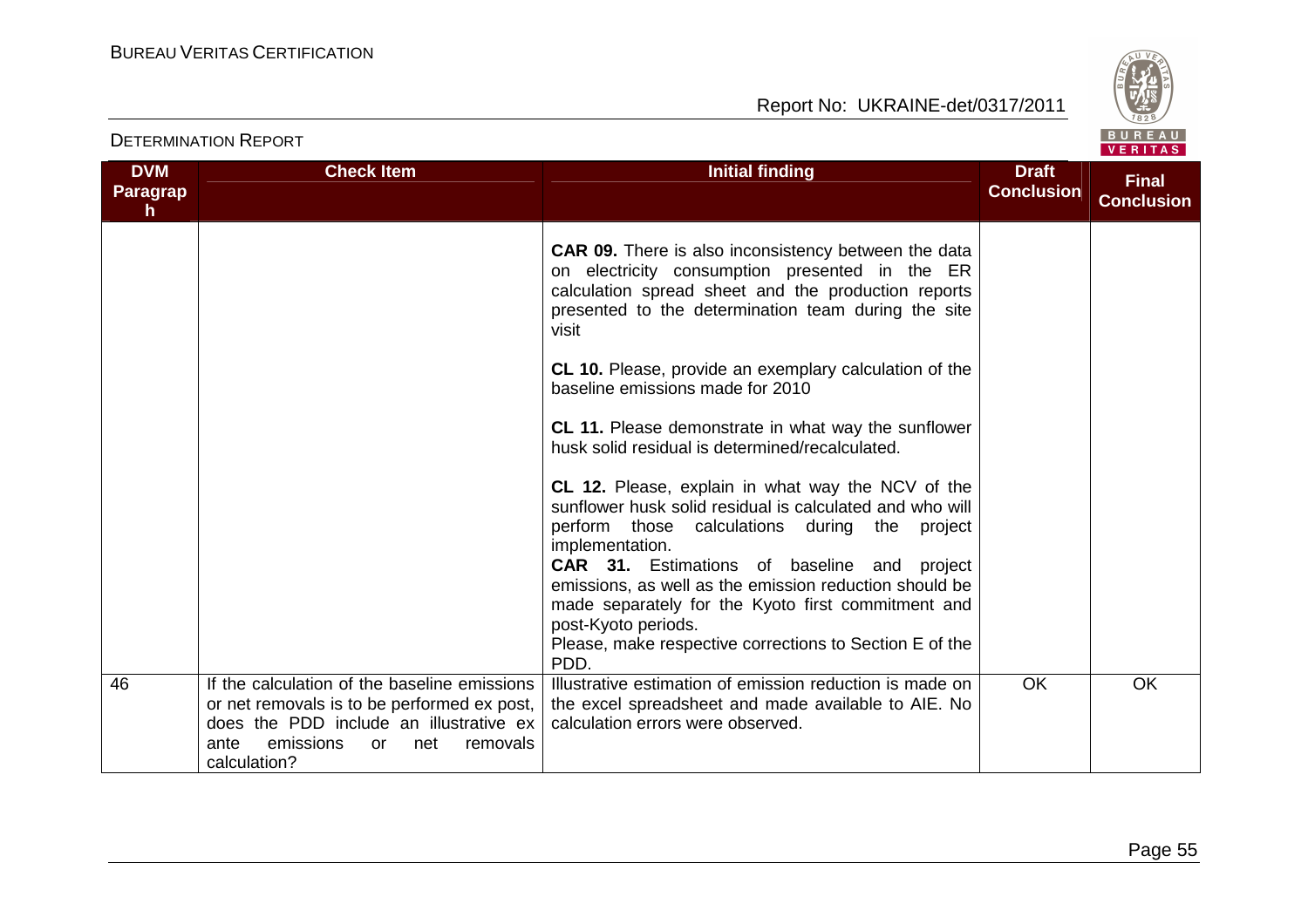

| <b>DVM</b><br><b>Paragrap</b><br>h | <b>Check Item</b>                                                                                                                                                                                                                                                                                                                                                     | <b>Initial finding</b>                                                                                                                                                                                                                                                                                                                                                                         | <b>Draft</b><br><b>Conclusion</b> | <b>Final</b><br><b>Conclusion</b> |
|------------------------------------|-----------------------------------------------------------------------------------------------------------------------------------------------------------------------------------------------------------------------------------------------------------------------------------------------------------------------------------------------------------------------|------------------------------------------------------------------------------------------------------------------------------------------------------------------------------------------------------------------------------------------------------------------------------------------------------------------------------------------------------------------------------------------------|-----------------------------------|-----------------------------------|
|                                    | Approved CDM methodology approach only_Paragraphs 47(a) - 47(b)_Not applicable                                                                                                                                                                                                                                                                                        |                                                                                                                                                                                                                                                                                                                                                                                                |                                   |                                   |
|                                    | <b>Environmental impacts</b>                                                                                                                                                                                                                                                                                                                                          |                                                                                                                                                                                                                                                                                                                                                                                                |                                   |                                   |
| 48 (a)                             | <b>Does</b><br><b>PDD</b><br>attach<br>the<br>list<br>and<br>documentation on the analysis<br>of the<br>environmental impacts of the project,<br>transboundary<br>including<br>$impacts,$ in<br>accordance with procedures as determined<br>by the host Party?                                                                                                        | PDD Section F.2 lists and attaches documentation on<br>the analysis of the environmental impacts of the project<br>in accordance with procedures as determined by the<br>host Party. For more details, please, refer to Section<br>4.10. of the Present determination report.<br><b>CAR 03.</b> Please, provide statistic reports on the<br>atmospheric air protection relating to the project | CAR <sub>03</sub>                 | <b>OK</b>                         |
| 48 (b)                             | If the analysis in 48 (a) indicates that the<br>environmental impacts are considered<br>significant by the project participants or the<br>host Party, does the PDD provide<br>conclusion and all references to supporting<br>documentation of an environmental impact<br>assessment undertaken in accordance with<br>the procedures as required by the host<br>Party? | N/A                                                                                                                                                                                                                                                                                                                                                                                            | N/A                               | N/A                               |
|                                    | <b>Stakeholder consultation</b>                                                                                                                                                                                                                                                                                                                                       |                                                                                                                                                                                                                                                                                                                                                                                                |                                   |                                   |
| 49                                 | If stakeholder consultation was undertaken<br>in accordance with the procedure as<br>required by the host Party, does the PDD<br>provide:<br>A list of stakeholders from whom<br>(a)<br>comments on the projects have been<br>received, if any?                                                                                                                       | The project activities are published in mass media. No<br>negative responses were received.                                                                                                                                                                                                                                                                                                    | <b>OK</b>                         | <b>OK</b>                         |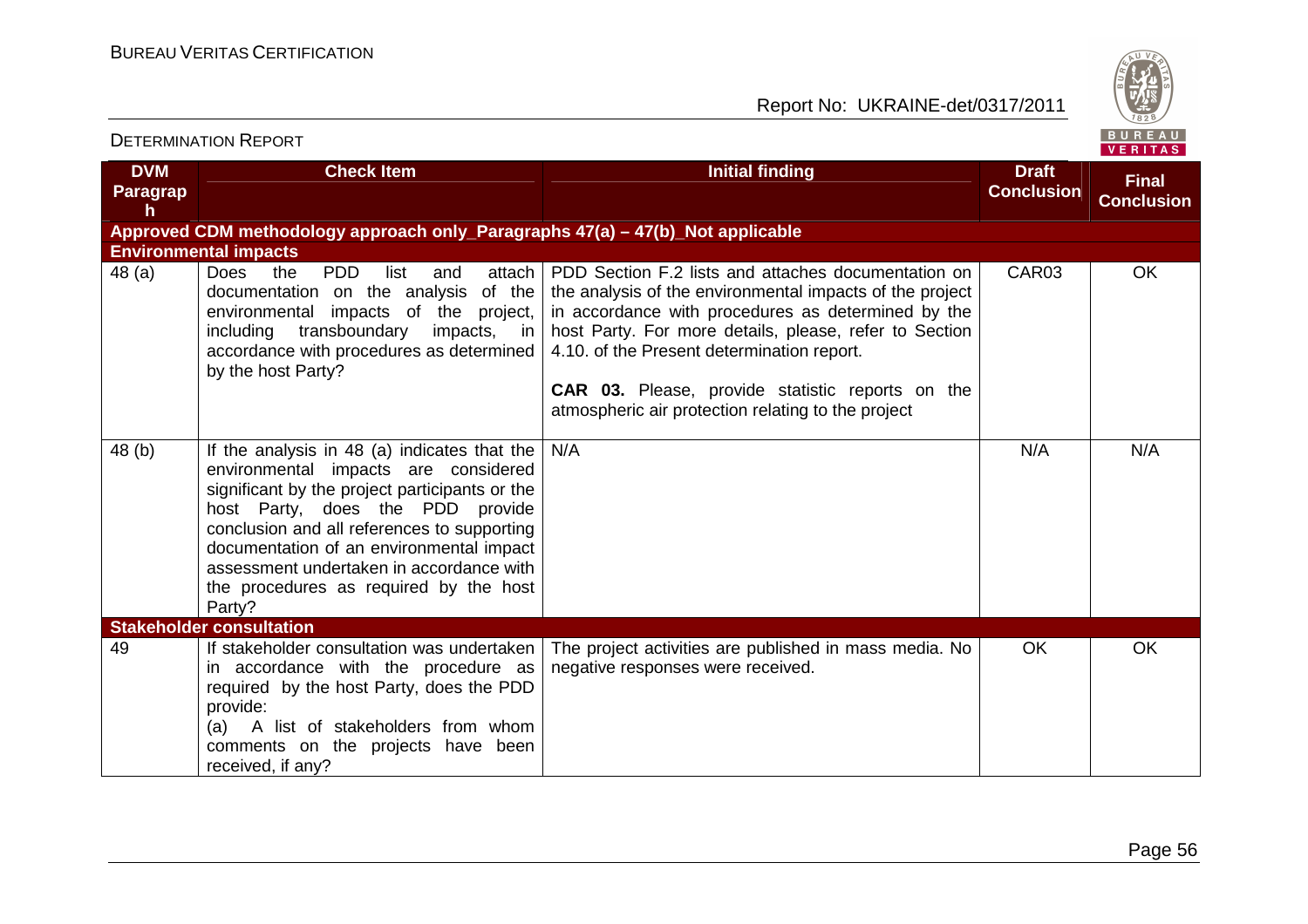Report No: UKRAINE-det/0317/2011



### **DVM Paragraph Check Item Check Item Initial finding Check Item Initial finding Check Item Initial finding Check Item Initial finding Conclusion Final Conclusion**(b) The nature of the comments? (c) A description on whether and how the comments have been addressed? **Determination regarding small-scale projects (additional elements for assessment) \_Paragraphs 50 - 57\_Not applicable Determination regarding land use, land-use change and forestry projects\_Paragraphs 58 – 64(d)\_Not applicable Determination regarding programmes of activities (additional/alternative elements for assessment) \_Paragraphs 66 – 73\_Not**

### **Table 2 Resolution of Corrective Action and Clarification Requests**

| <b>Draft</b><br>report clarifications and<br>corrective<br>action requests by validation team                                                                   | Ref. to<br>checklist<br>question<br>in table 1 | <b>Determination team conclusion</b><br>participant<br>project<br><b>Summary</b><br>Οf<br>response                                                                                                                                                                                     |
|-----------------------------------------------------------------------------------------------------------------------------------------------------------------|------------------------------------------------|----------------------------------------------------------------------------------------------------------------------------------------------------------------------------------------------------------------------------------------------------------------------------------------|
| <b>CAR 01.</b> There's no written project approval by<br>the Host Party                                                                                         | 19                                             | Letters of Approval will be obtained after<br>Pending<br>the determination deemed final                                                                                                                                                                                                |
| CL 01. Please, explain why emissions from the<br>consumption of electricity from the national grid<br>for own needs are excluded from the baseline<br>scenario? | 32 <sub>(d)</sub>                              | The conservative approach according to<br>the ACM0006 methodology (table 1) was<br>used for baseline emissions estimation.<br>CL 01 is closed based on the<br>Pursuant to it emissions from energy<br>provided explanation<br>consumption in a baseline are not taken<br>into account. |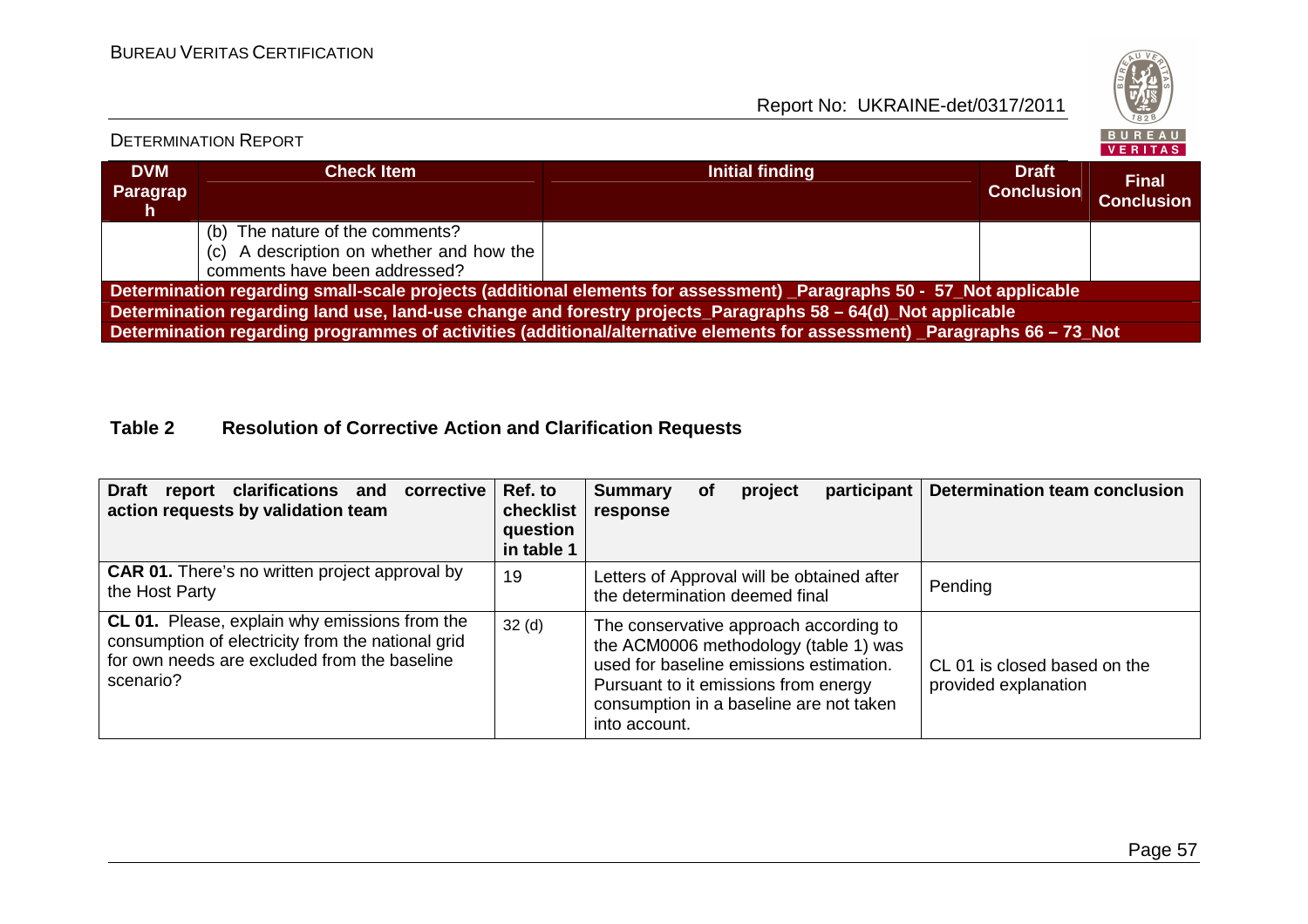

| <b>DETERMINATION REPORT</b>                                                                                                                                                                                                                                                                                                                                                                                                                                                                                                                                                                                                                                                                                                                                                                                            |                   |                                                                                                                                                                                                                                                                                                                                                                                                                                                                                                                                                                                                                                                                                                                                                                                                                                                                                                                                                                                                                                                                                                                                                                 | <b>BUREAU</b><br>VERITAS                             |
|------------------------------------------------------------------------------------------------------------------------------------------------------------------------------------------------------------------------------------------------------------------------------------------------------------------------------------------------------------------------------------------------------------------------------------------------------------------------------------------------------------------------------------------------------------------------------------------------------------------------------------------------------------------------------------------------------------------------------------------------------------------------------------------------------------------------|-------------------|-----------------------------------------------------------------------------------------------------------------------------------------------------------------------------------------------------------------------------------------------------------------------------------------------------------------------------------------------------------------------------------------------------------------------------------------------------------------------------------------------------------------------------------------------------------------------------------------------------------------------------------------------------------------------------------------------------------------------------------------------------------------------------------------------------------------------------------------------------------------------------------------------------------------------------------------------------------------------------------------------------------------------------------------------------------------------------------------------------------------------------------------------------------------|------------------------------------------------------|
| CL 02. It is stated in Section A.1. of the PDD that<br>the enterprise is forced to build a back-up boiler<br>house which will operate on fossil fuel. The<br>necessity of a back-up boiler house construction<br>may be explained by the fact that the boiler house<br>operating on biofuel largely depends on<br>sunflowers harvest in Ukraine. Bad sunflowers<br>harvest may cause a lack of biofuel to satisfy<br>production and heating needs of Bandursky<br>VOEP LLC. In addition to this monthly reports on<br>the boiler house operation submitted to the<br>verifiers demonstrate that the substantive<br>quantities of fossil fuel were consumed for a<br>back-up boiler operation.<br>Please, explain why the emissions from the<br>consumption of fossil fuel are not included in the<br>project scenario? | 32 <sub>(d)</sub> | The aim of the project is the substitution<br>of fossil fuel by the biomass residues for<br>heat generation. According to ACM0006<br>methodology the amount of heat<br>generated from biomass residues is taken<br>into account for emission reduction units<br>calculation.<br>The<br>amount<br>of<br>heat<br>generated from fossil fuel cannot lead to<br>GHG reduction since it is the baseline.<br>According to the ACM0006 methodology<br>the amount of heat generated from fossil<br>fuel combustion and hence the amount of<br>emissions from fossil fuel combustion is<br>not taken into account neither in the<br>baseline nor in the project scenario.<br>According to the production reports diesel<br>fuel combustion by the back-up boiler for<br>July-August 2011 was not taken into<br>account while calculating ERUs. The total<br>amount of diesel fuel combusted for these<br>three months equals to less than 1 ton.<br>According to the paragraph 14 of<br>"Guidance on criteria for baseline setting<br>and monitoring" (version 03) these<br>emissions are insignificant (less than 1%)<br>and may not be included in the<br>calculation. | CL 02 is closed based on the<br>provided explanation |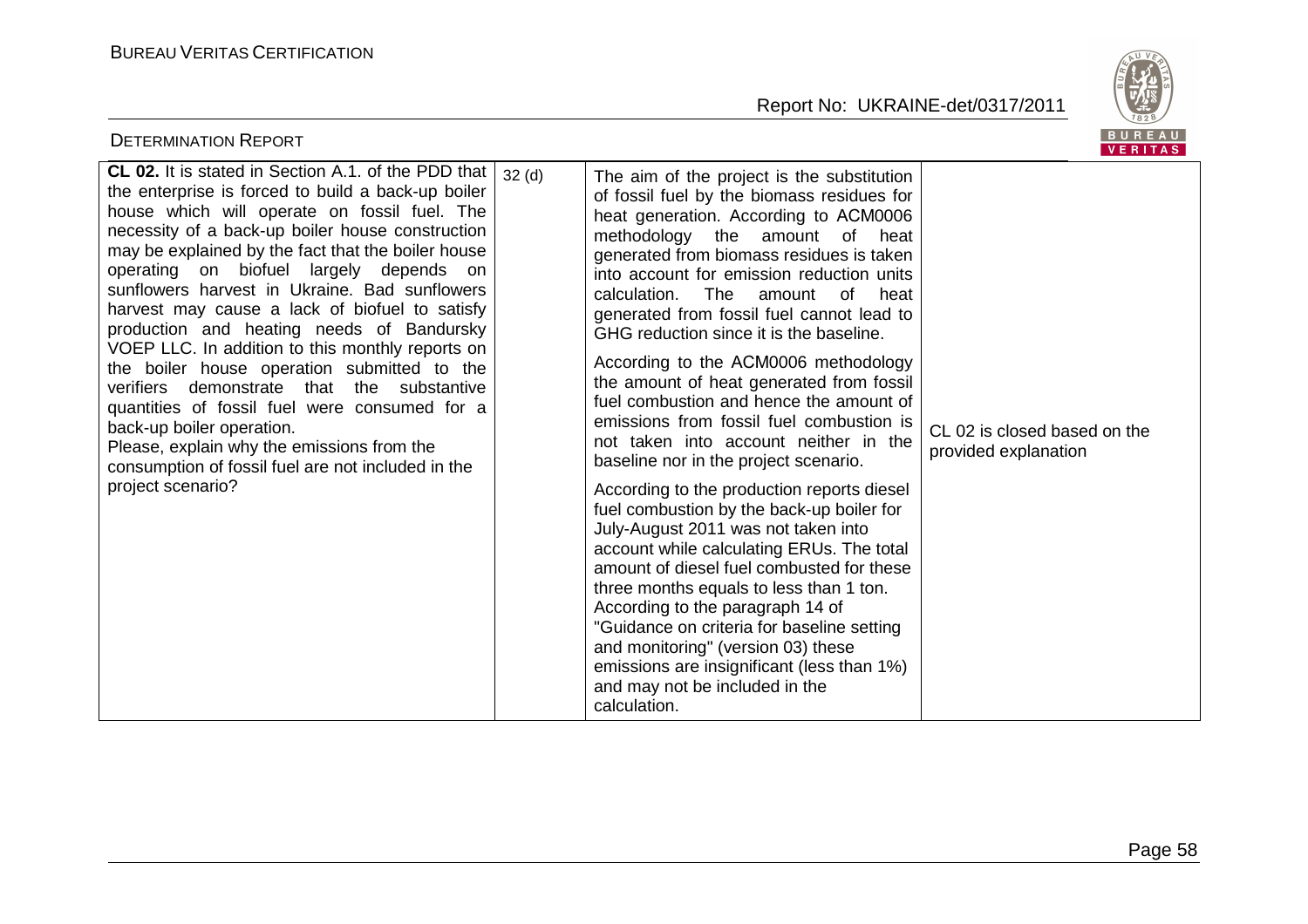

| BUREAU<br><b>DETERMINATION REPORT</b><br>VERITAS                                                       |                   |                                                                                                                                 |                                                                                                                      |  |  |
|--------------------------------------------------------------------------------------------------------|-------------------|---------------------------------------------------------------------------------------------------------------------------------|----------------------------------------------------------------------------------------------------------------------|--|--|
| <b>CL</b><br>Please, present<br>03.<br>documents<br>for<br>programmable logic controller (Siemens S7)  | 36(i)             | Have been submitted during the site visit                                                                                       | CL 03 is closed based on the<br>required documents submitted to<br>the determination group during the<br>site visit  |  |  |
| <b>CAR 02.</b> Please, bring in line the data relating to                                              | 34 <sub>(c)</sub> |                                                                                                                                 | Conclusion on response #1:                                                                                           |  |  |
| the length of the crediting period and the start<br>date of the crediting period.                      |                   | Response #1:<br>All the required changes were made in                                                                           | The Issue is not closed                                                                                              |  |  |
|                                                                                                        |                   | the PDD ver.4                                                                                                                   | Please refer to the verifiers<br>request provided in CAR26                                                           |  |  |
|                                                                                                        |                   | Response #2:                                                                                                                    | Final conclusion:                                                                                                    |  |  |
|                                                                                                        |                   | The required alterations were made to the<br>Section C.3                                                                        | The issue is closed based on the<br>corrections made to the length of<br>the crediting period.                       |  |  |
| CL 04. Please, make clear whether the emission                                                         | 45                | Response #1:                                                                                                                    |                                                                                                                      |  |  |
| reductions were calculated for the<br>entire<br>December 2010 or for its part starting with the        |                   | ERUs calculation has been made since<br>the beginning of the crediting period<br>(December 15, 2010).<br><b>Boiler</b><br>house | Conclusion on response #1:                                                                                           |  |  |
| beginning of the crediting period (15 December                                                         |                   |                                                                                                                                 | The Issue is not closed                                                                                              |  |  |
| 2010)?                                                                                                 |                   | production<br>have<br>been<br>reports<br>documented since December 15, 2010.                                                    | Please refer to the verifiers<br>request provided in CAR26                                                           |  |  |
|                                                                                                        |                   | Response #2:                                                                                                                    | Final conclusion:                                                                                                    |  |  |
|                                                                                                        |                   | The required alterations were made to the<br>Section C.3                                                                        |                                                                                                                      |  |  |
| CAR 03. Please, provide statistic reports on the<br>atmospheric air protection relating to the project | 48(a)             | Have been submitted during the site visit                                                                                       | CAR 03 is closed based on the<br>required documents submitted to<br>the determination group during the<br>site visit |  |  |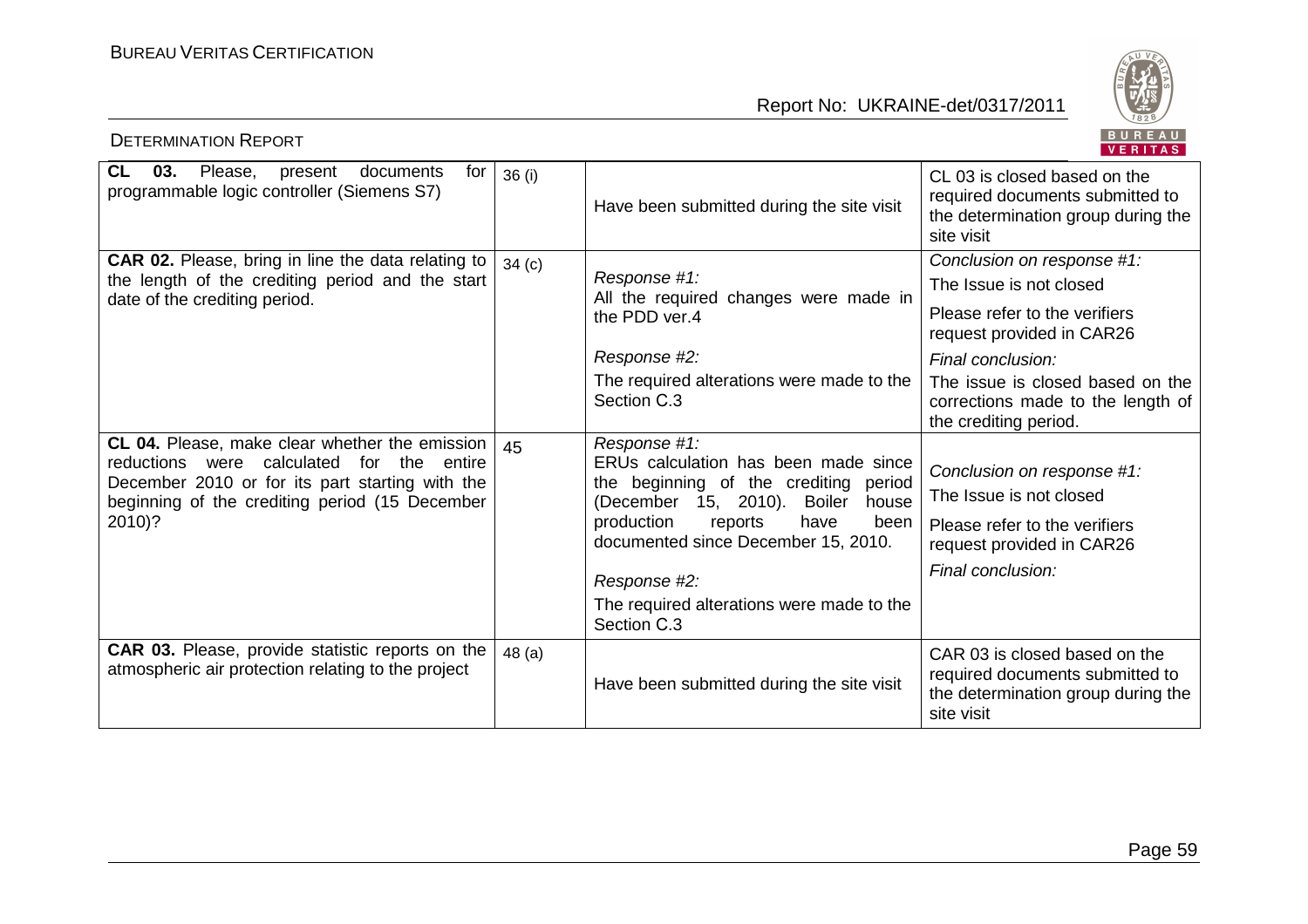

| BUREAU<br><b>DETERMINATION REPORT</b><br><b>VERITAS</b>                                                                                                                                                                                                                                                                                        |       |                                                                                                                                                                                                                                                                                                                                                                                                                                                                             |                                                                                                                                                                                                                                                                                                                                                                                 |  |  |
|------------------------------------------------------------------------------------------------------------------------------------------------------------------------------------------------------------------------------------------------------------------------------------------------------------------------------------------------|-------|-----------------------------------------------------------------------------------------------------------------------------------------------------------------------------------------------------------------------------------------------------------------------------------------------------------------------------------------------------------------------------------------------------------------------------------------------------------------------------|---------------------------------------------------------------------------------------------------------------------------------------------------------------------------------------------------------------------------------------------------------------------------------------------------------------------------------------------------------------------------------|--|--|
| <b>CL 05.</b> Please, provide the reports on the<br>husk processed,<br>fossil fuel and<br>sunflower<br>electricity power consumed and heat power<br>generated that were used for the emissions<br>reduction calculation                                                                                                                        | 45    | ERUs calculation was made according to<br>the estimated data of boiler house<br>operation that were provided by the<br>enterprise at the beginning of 2011 after<br>the commissioning of boiler house.                                                                                                                                                                                                                                                                      | The issue is closed based on the<br>documents provided and further<br>corrections made to the PDD                                                                                                                                                                                                                                                                               |  |  |
| CL 06. Please, submit passports/ certificated for<br>the measuring equipment involved in the project.                                                                                                                                                                                                                                          | 36(i) | Have been submitted during the site visit                                                                                                                                                                                                                                                                                                                                                                                                                                   | CL 06 is closed based on the<br>required documents submitted to<br>the determination group during the<br>site visit                                                                                                                                                                                                                                                             |  |  |
| CAR 04. According to the passport of the<br>principal boiler VYNCKE, it model type is<br>JNO/SAS 73. Please, make due corrections to<br>the PDD.                                                                                                                                                                                               | 36(i) | Have been submitted during the site visit                                                                                                                                                                                                                                                                                                                                                                                                                                   | The issue is closed based on the<br>documents provided and<br>appropriate corrections made to<br>the PDD                                                                                                                                                                                                                                                                        |  |  |
| CAR 05. According to the Guidance on criteria for  <br>baseline setting and monitoring as well as the<br>Guidelines for users of the JI PDD form the<br>choice of approach used by the project<br>participants for a baseline setting, demonstration<br>of additionality and establishing a monitoring plan<br>should be explicitly indicated. | 22    | Response #1:<br>monitoring<br>The choice of<br>plan is<br>described in the section D.1 of the PDD<br><b>ACM0006</b><br>of<br>(Separate<br>elements<br>methodology were used for the choice of<br>MP).<br>The<br>monitoring<br>parameters<br>(including their value and source of data)<br>used for the ERUs calculation are<br>provided in the Annex 3 to the PDD.<br>Response #2:<br>The required alterations were made to the<br>Sections B.1, B.2, D.1, Annex 2, Annex 3 | Conclusion on response #1:<br>The issue is not closed. Please,<br>indicate explicitly whether the JI<br>specific or an approved CDM<br>methodology approach was<br>chosen for a baseline setting,<br>demonstration of additionality and<br>establishing a monitoring plan<br>Final conclusion:<br>Issue is closed based on the<br>explicit indication of the approach<br>chosen |  |  |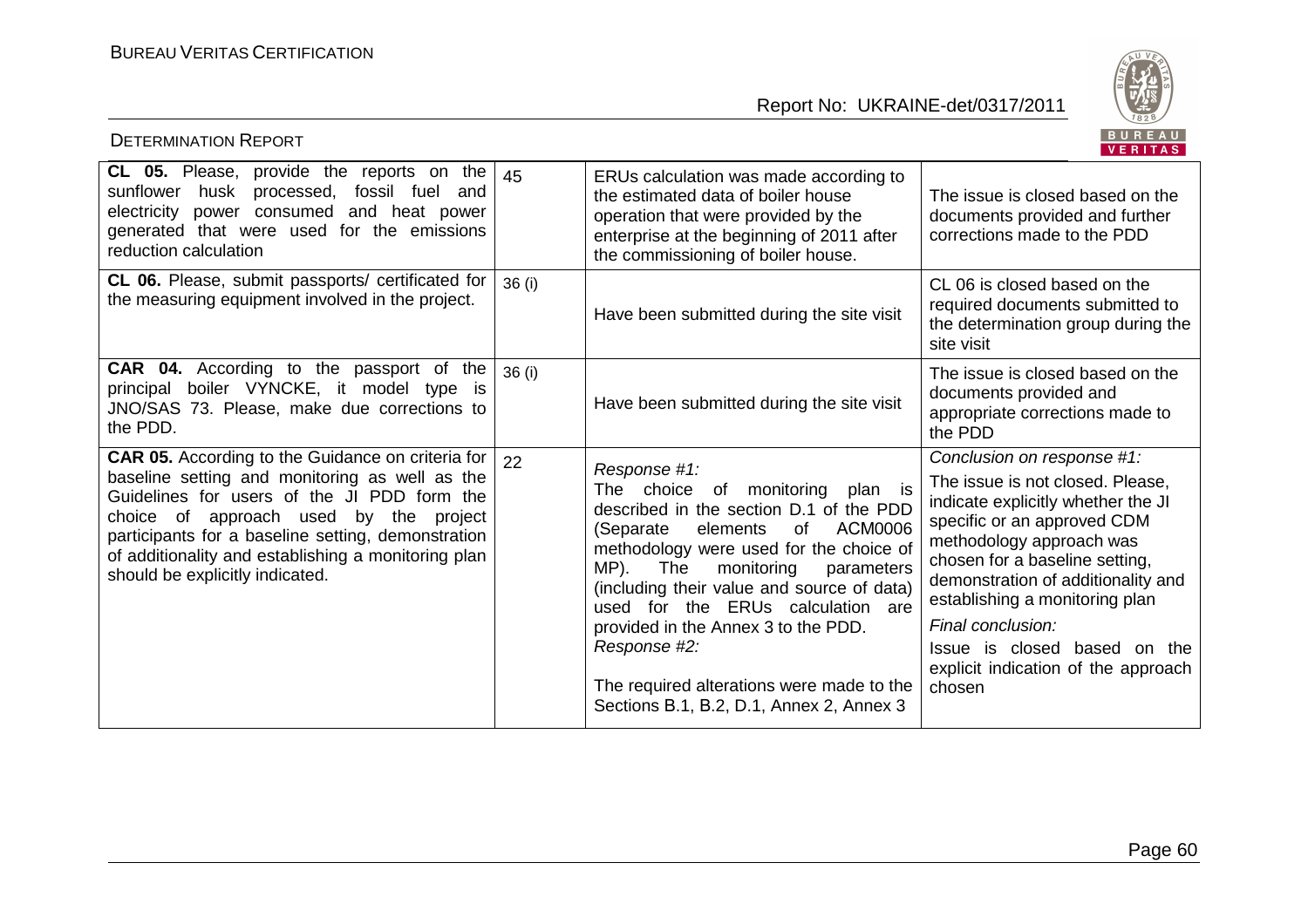

| <b>DETERMINATION REPORT</b>                                                                                                                                                                                                                                                                                                                                                                                                                                                                                                                                                                                      |                                                                                                                                                                                                                                                                                                                                                                                                                                                                                                                                                          | BUREAU<br><b>VERITAS</b>                                                       |
|------------------------------------------------------------------------------------------------------------------------------------------------------------------------------------------------------------------------------------------------------------------------------------------------------------------------------------------------------------------------------------------------------------------------------------------------------------------------------------------------------------------------------------------------------------------------------------------------------------------|----------------------------------------------------------------------------------------------------------------------------------------------------------------------------------------------------------------------------------------------------------------------------------------------------------------------------------------------------------------------------------------------------------------------------------------------------------------------------------------------------------------------------------------------------------|--------------------------------------------------------------------------------|
| CL 07. Please, explain why the among the $ 24 $<br>options for estimation the efficiency of the energy<br>generated system provided by the "Tool to<br>determine the baseline efficiency of thermal or<br>electric energy generation systems" version 01,<br>the project participants chose the use of a default<br>value (90%) whereas there's another option<br>suggested by the Tool, namely option a) use of<br>the manufacturer's load efficiency function that<br>implies using the more specific values provided in<br>the reserve boiler and, thus, to a more accurate<br>value of the boiler efficiency | As it was stated in the PDD, the boiler<br>working on fossil fuel is backup, this<br>means it doesn't work constantly. Energy<br>efficiency assessment of the boiler would<br>not provide the objective estimation. This<br>is because the efficiency evaluation is<br>made under different loads which are<br>hard to arrange because of the boiler<br>working temporary. Boiler start-up and its<br>work off-load is not financially feasible for<br>the enterprise. Off-load work will increase<br>the amount of GHG released into the<br>atmosphere. | CL 07 is closed based on the<br>sufficient explanation provided by<br>the PPs. |
|                                                                                                                                                                                                                                                                                                                                                                                                                                                                                                                                                                                                                  | Based on the mentioned above the<br>conservative approach was chosen for<br>estimating this parameter, according to<br>which the default factor was chosen for<br>the new oil flared boiler.                                                                                                                                                                                                                                                                                                                                                             |                                                                                |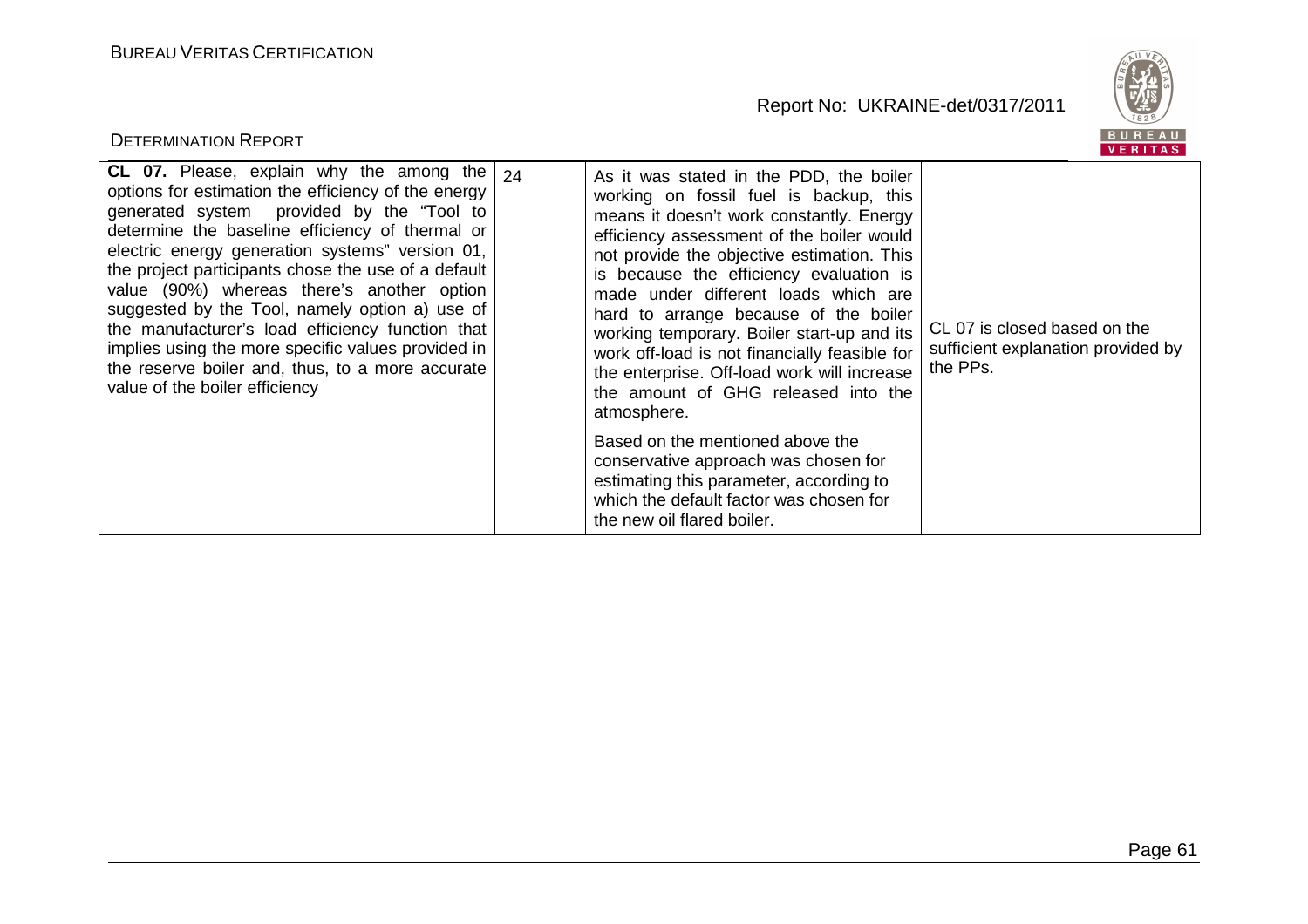

| <b>DETERMINATION REPORT</b>                                                                                                                                                                                                                                                                 |    |                                                                                                                                                                                                                                                                                                                                                                                                                                                                                             | <b>BUREAU</b><br>VERITAS                                                                                                          |
|---------------------------------------------------------------------------------------------------------------------------------------------------------------------------------------------------------------------------------------------------------------------------------------------|----|---------------------------------------------------------------------------------------------------------------------------------------------------------------------------------------------------------------------------------------------------------------------------------------------------------------------------------------------------------------------------------------------------------------------------------------------------------------------------------------------|-----------------------------------------------------------------------------------------------------------------------------------|
| <b>CL 08.</b> Please, explain why in contrast to the<br>monthly production reports, the monthly fact<br>sheets don't contain data on the heat energy<br>generated by the back-up boiler. Which data on<br>heat generation were used by the project<br>participants for making calculations? | 45 | Separate sections for back-up boiler are<br>filled in to the boiler house production<br>report.<br>The production reports data on the boiler<br>house operating on sunflower husks are<br>taken for ERUs calculation.                                                                                                                                                                                                                                                                       |                                                                                                                                   |
|                                                                                                                                                                                                                                                                                             |    | According to the production reports diesel<br>fuel combustion by the back-up boiler for<br>July-August 2011 was not taken into<br>account while calculating ERUs. The total<br>amount of diesel fuel combusted for these<br>three months equals to less than 1 ton.<br>According to the paragraph 14 of<br>"Guidance on criteria for baseline setting<br>and monitoring" (version 03) these<br>emissions are insignificant (less than 1%)<br>and may not be included in the<br>calculation. | CL 08 is closed based on the<br>sufficient explanation provided by<br>the PPs.                                                    |
| <b>CL 09.</b> Please, provide the updated emission<br>reduction calculations                                                                                                                                                                                                                | 45 | The required alterations were made to the<br>PDD based on the boiler house operation<br>ex post data for 10 months of 2011.                                                                                                                                                                                                                                                                                                                                                                 | The issue is closed based on the<br>documents provided and further<br>corrections made to the PDD and<br>calculation spreadsheets |
| <b>CAR 06.</b> According to the emission reduction<br>calculations presented in the excel file, the<br>quantity of sunflower husk consumed in 2010<br>doesn't correspond to the one presented in the<br>production report provided by the plant<br>Please, make it consistent.              | 45 | The required alterations were made to the<br>PDD based on the boiler house operation<br>ex post data for 10 months of 2011.                                                                                                                                                                                                                                                                                                                                                                 | The issue is closed based on the<br>documents provided and further<br>corrections made to the PDD and<br>calculation spreadsheets |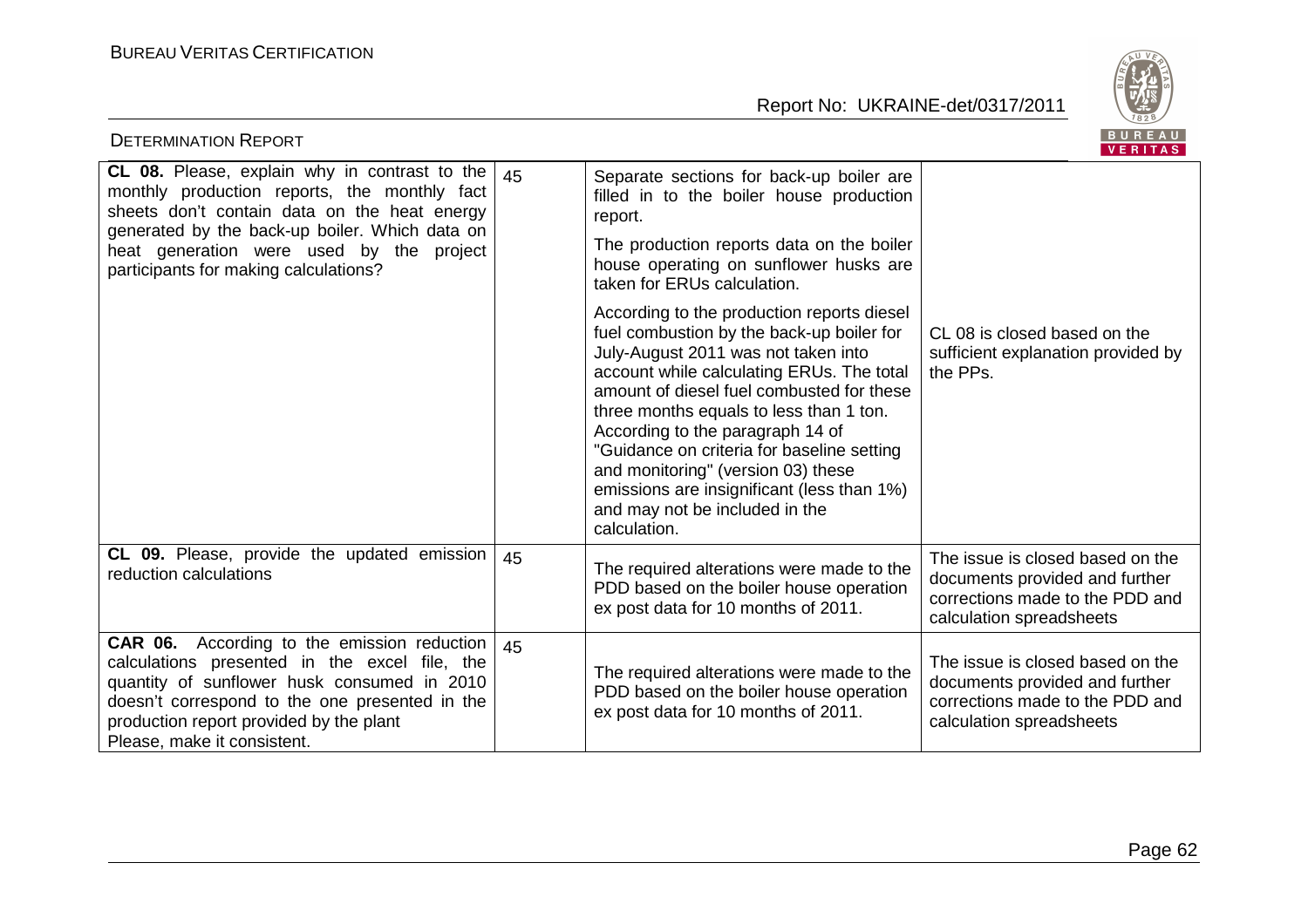

| <b>DETERMINATION REPORT</b>                                                                                                                                                                                                          |    |                                                                                                                                                                          | BUREAU<br><b>VERITAS</b>                                                                                                          |
|--------------------------------------------------------------------------------------------------------------------------------------------------------------------------------------------------------------------------------------|----|--------------------------------------------------------------------------------------------------------------------------------------------------------------------------|-----------------------------------------------------------------------------------------------------------------------------------|
| <b>CAR 07.</b> According to the production reports the<br>quantity of the sunflower husk consumed for the 9<br>months in 2011 is 14732,58 t. which differs from<br>the data presented in the calculation spreadsheet                 | 45 | The required alterations were made to the<br>PDD based on the boiler house operation<br>ex post data for 10 months of 2011.                                              | The issue is closed based on the<br>documents provided and further<br>corrections made to the PDD and<br>calculation spreadsheets |
| <b>CAR 08.</b> According to the production reports for 9<br>months in 2011 the quantity of the heat energy<br>generated is about 38 Tkal which doesn't<br>correspond to the data presented in the ER<br>calculation spread sheet     | 45 | The required alterations were made to the<br>PDD based on the boiler house operation<br>ex post data for 10 months of 2011.                                              | The issue is closed based on the<br>documents provided and further<br>corrections made to the PDD and<br>calculation spreadsheets |
| <b>CAR 09.</b> There is also inconsistency between the<br>data on electricity consumption presented in the<br>ER calculation spread sheet and the production<br>reports presented to the determination team<br>during the site visit | 45 | The required alterations were made to the<br>PDD based on the boiler house operation<br>ex post data for 10 months of 2011.                                              | The issue is closed based on the<br>documents provided and further<br>corrections made to the PDD and<br>calculation spreadsheets |
| CL 10. Please, provide an exemplary calculation<br>of the baseline emissions made for 2010                                                                                                                                           | 45 | The required alterations were made to the<br>PDD based on the boiler house operation<br>ex post data for December, 2010.                                                 | CL 10 is closed based on the<br>documents provided and further<br>corrections made to the PDD and<br>calculation spreadsheets     |
| CL 11. Please demonstrate<br>the<br>in<br>what way<br>sunflower<br>solid<br>residual<br>husk<br>is<br>determined/recalculated.                                                                                                       |    | Sunflower husk solid residual is<br>recalculated according to the GOST<br>27313. Sunflower husk solid residual is<br>indicated in the boiler-house production<br>report. | CL 11 is closed based on the<br>clarification provided                                                                            |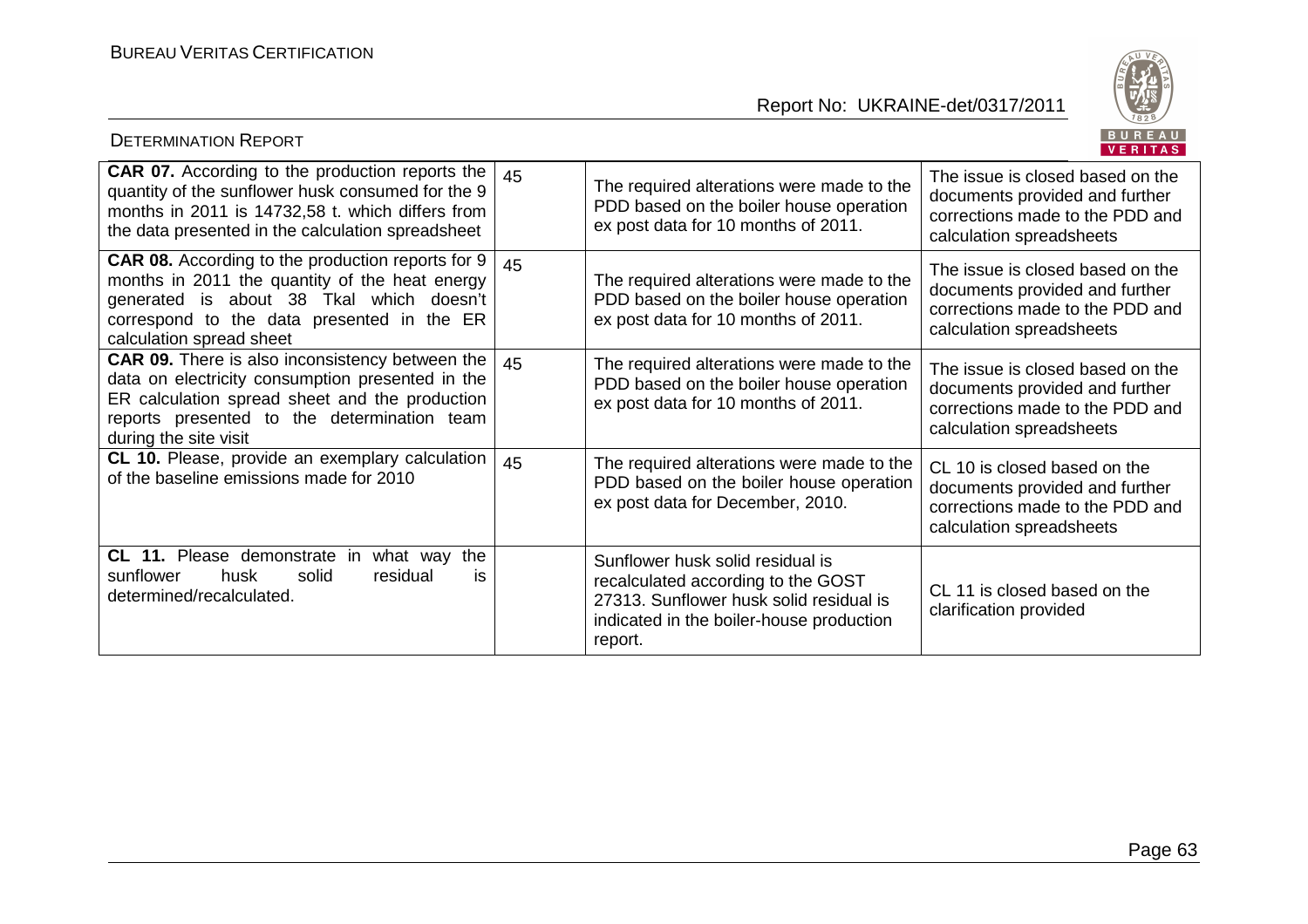

| BUREAU<br><b>DETERMINATION REPORT</b><br><b>VERITAS</b>                                                                                                                                             |  |                                                                                                                                                                                                                                                                                                                                                                  |                                                                                                                                                                                                                                                |  |  |
|-----------------------------------------------------------------------------------------------------------------------------------------------------------------------------------------------------|--|------------------------------------------------------------------------------------------------------------------------------------------------------------------------------------------------------------------------------------------------------------------------------------------------------------------------------------------------------------------|------------------------------------------------------------------------------------------------------------------------------------------------------------------------------------------------------------------------------------------------|--|--|
| <b>CL 12.</b> Please, explain in what way the NCV of $\vert$ 45<br>the sunflower husk solid residual is calculated<br>and who will perform those calculations during the<br>project implementation. |  | Response #1:<br>Sunflower husk solid residual NCV is<br>determined according to the data of the<br>factor estimation research conducted by<br>the SATER state laboratory. The project<br>developers suggest to consider these<br>data as fixed during the whole crediting<br>period.<br>Response #2:<br>The required alterations were made to the<br>Section D.2 | Conclusion on response #1:<br>The issue is not closed. For<br>further comments on this issue,<br>please, refer to CAR 28<br>Final conclusion:<br>The issue is closed based on the<br>explanation and appropriate<br>amendments made to the PDD |  |  |
| <b>CAR 13.</b> Please indicate in the sub-step 2b the   30<br>period during which the annual credit rate in<br>foreign currency according to the National Bank<br>of Ukraine was taken.             |  | The required alterations were made in the<br>financial model and PDD.                                                                                                                                                                                                                                                                                            | OK, the issue is closed.                                                                                                                                                                                                                       |  |  |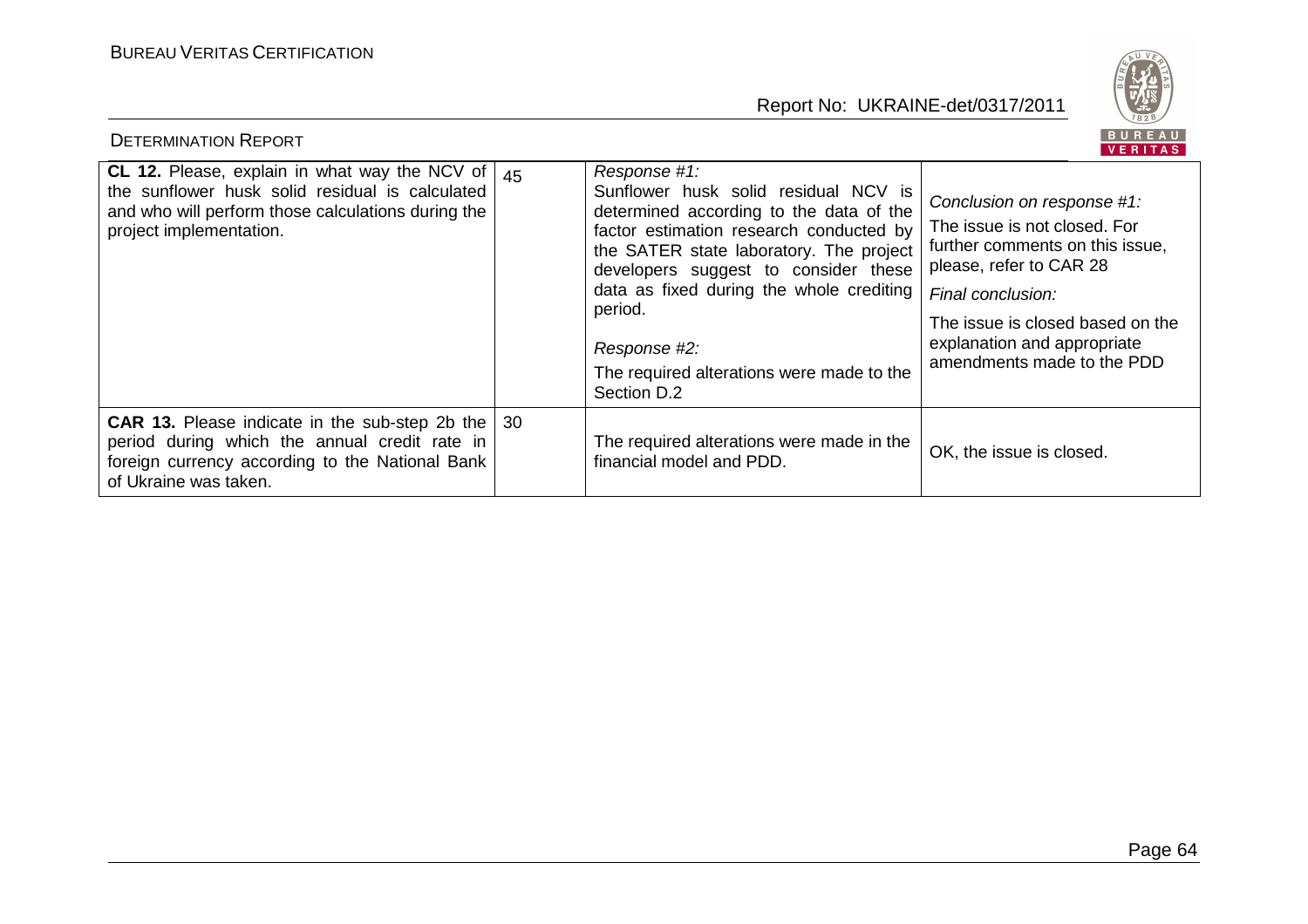

| BUREAU<br><b>DETERMINATION REPORT</b><br><b>VERITAS</b>                                                                                                                                                                                                                                                                                                                                                                                                                                                                                                                                                                                                                                                                                                                                                                                                                                                            |    |                                                                       |                          |  |  |
|--------------------------------------------------------------------------------------------------------------------------------------------------------------------------------------------------------------------------------------------------------------------------------------------------------------------------------------------------------------------------------------------------------------------------------------------------------------------------------------------------------------------------------------------------------------------------------------------------------------------------------------------------------------------------------------------------------------------------------------------------------------------------------------------------------------------------------------------------------------------------------------------------------------------|----|-----------------------------------------------------------------------|--------------------------|--|--|
| <b>CL 14.</b> It is possible, where applicable, to use<br>less conservative benchmark assessed according<br>to the requirements of GUIDELINES ON THE<br>ASSESSMENT OF INVESTMENT ANALYSIS<br>version 5. According to this document in case<br>when the precise financial structure is unknown<br>the average annual financial resources cost might<br>be calculated as arithmetical value of the<br>shareholder's equity and debt. According to the<br>data used by the developer, the cost of debt<br>makes up 10,5%. As to the document algorithm<br>the cost of equity equals to risk free rate, equity<br>risk premium, and risk premium for the host<br>country; = $3,0+6,5+7,5 = 17\%$ , correspondingly.<br>Risk premium for the host country source is<br>http://www.stern.nyu.edu/~adamodar/pc/datasets/<br>ctryprem.xls.<br>The benchmark will correspondingly make up:<br>$10,5^*0,5+17^*0,5=13,75\%$ . | 30 | The required alterations were made in the<br>financial model and PDD. | OK, the issue is closed. |  |  |
| CL 15. Please explain the origin (the value for $\vert$ 30<br>which currency/country and period was taken)<br>and provide the source of inflation rate in the<br>financial model and/or in the PDD.                                                                                                                                                                                                                                                                                                                                                                                                                                                                                                                                                                                                                                                                                                                |    | The required alterations were made in the<br>financial model and PDD. | OK, the issue is closed. |  |  |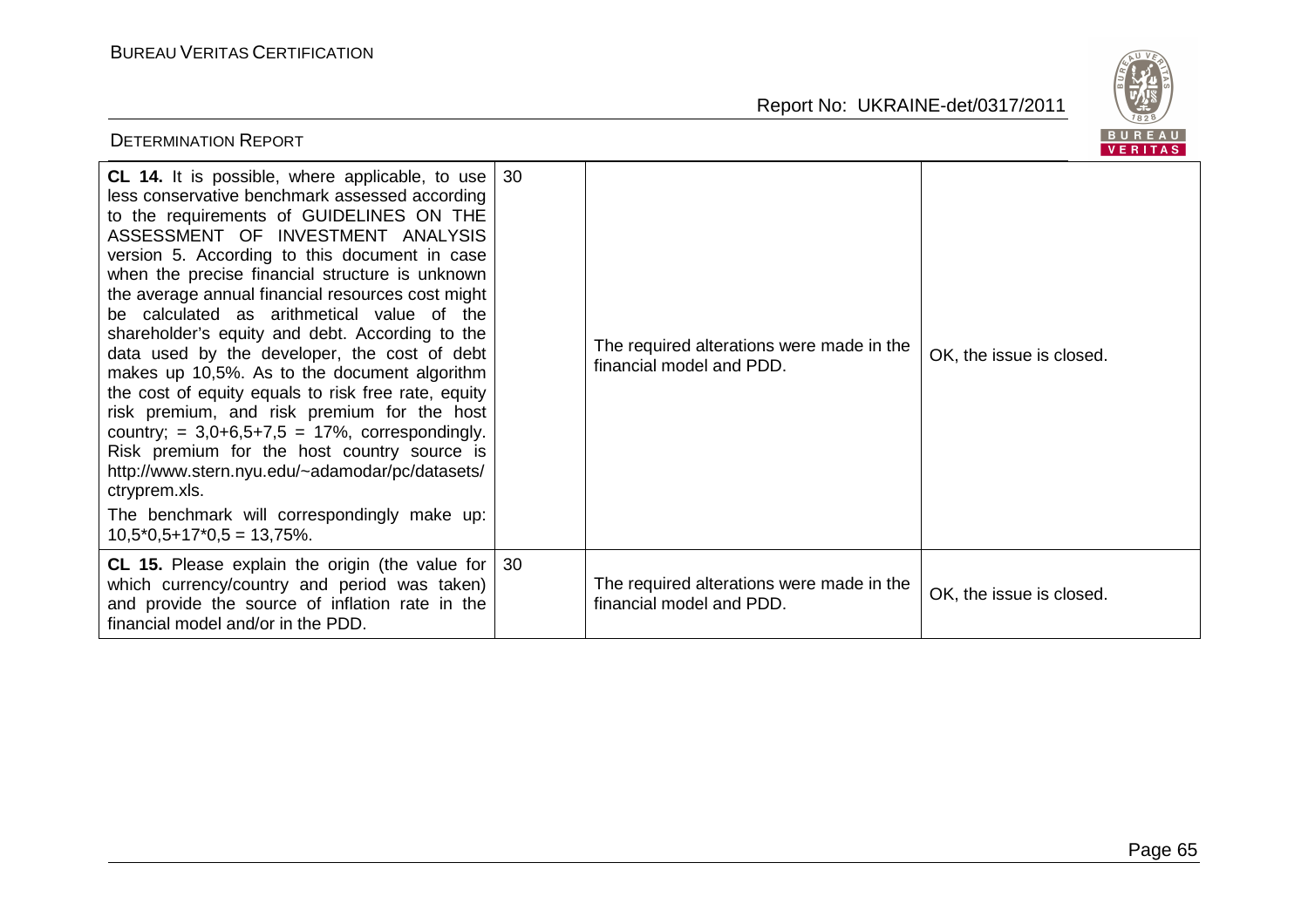

| <b>DETERMINATION REPORT</b>                                                                                                                                                                                                                                                                                                                      |                                                                                                                                                                                                                                                                                                                                                                                                                                                                                                                                            | B U K E A U<br>VERITAS   |
|--------------------------------------------------------------------------------------------------------------------------------------------------------------------------------------------------------------------------------------------------------------------------------------------------------------------------------------------------|--------------------------------------------------------------------------------------------------------------------------------------------------------------------------------------------------------------------------------------------------------------------------------------------------------------------------------------------------------------------------------------------------------------------------------------------------------------------------------------------------------------------------------------------|--------------------------|
| <b>CL 16.</b> Diesel fuel is indicated in the PDD as the   30<br>alternative for the project.<br>Diesel<br>fuel<br>consumption at boiler houses is not a common<br>practice because of the high price on fuel.<br>Besides the indicated fuel prices are much lower<br>than real ones. Maybe heavy fuel oil or any other<br>heavy fuel was meant? | The required alterations were made to the<br>PDD based on the boiler house operation<br>ex post data for 10 months of 2011.<br>Diesel fuel is exactly the baseline fuel and<br>is used for heat generation at the back-up<br>boiler house. Diesel fuel was chosen<br>because diesel fuel NCV is higher than<br>heavy fuel oil NCV, which means that in<br>order to generate the same amount of<br>heat less diesel fuel needs to be<br>combusted than heavy fuel oil. This would<br>lead to less amount of diesel fuel back-up<br>storage. | OK, the issue is closed. |
|                                                                                                                                                                                                                                                                                                                                                  | The financial model provides actual data<br>on diesel fuel cost as of the end of 2010.                                                                                                                                                                                                                                                                                                                                                                                                                                                     |                          |
|                                                                                                                                                                                                                                                                                                                                                  | The required alterations concerning diesel<br>fuel average cost in 2011 were made to<br>the financial model.                                                                                                                                                                                                                                                                                                                                                                                                                               |                          |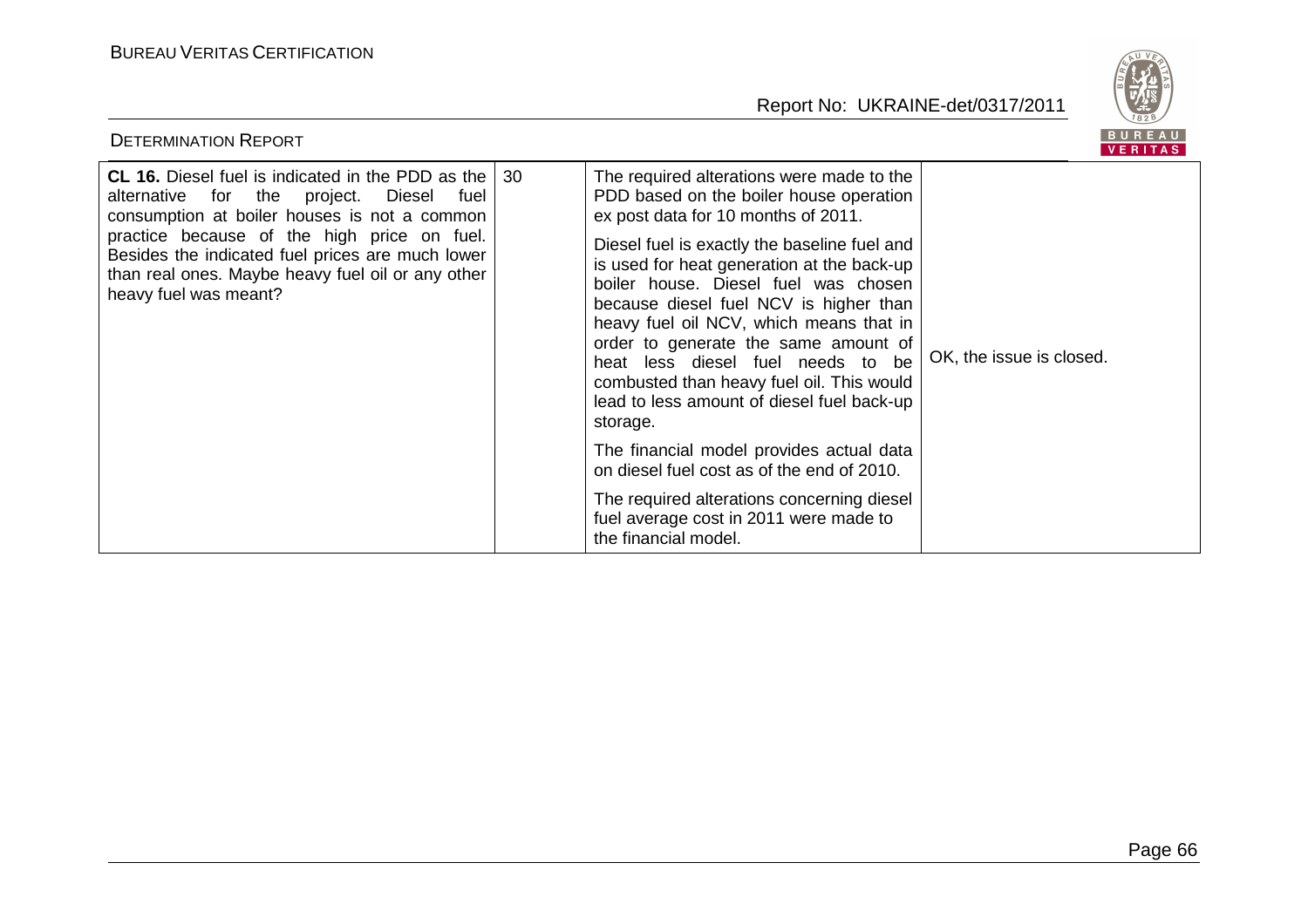

| BUREAU<br><b>DETERMINATION REPORT</b><br><b>VERITAS</b>                                                                                                                                                                                                                                       |    |                                                                                                                                                                                                                                                                                                |                          |
|-----------------------------------------------------------------------------------------------------------------------------------------------------------------------------------------------------------------------------------------------------------------------------------------------|----|------------------------------------------------------------------------------------------------------------------------------------------------------------------------------------------------------------------------------------------------------------------------------------------------|--------------------------|
| CL 17. Please explain the operational costs on<br>the boiler house and back-up fuel storage system.                                                                                                                                                                                           | 30 | Operational costs on boiler houses<br>include annual costs spent on equipment<br>operation and maintenance including<br>repairs and calibration.                                                                                                                                               |                          |
|                                                                                                                                                                                                                                                                                               |    | For both boiler houses it was assumed<br>operational<br>that<br>costs<br>equal<br>to<br>approximately 5% from equipment value.<br>This is a conservative assumption since<br>boiler house equipment working on husks<br>is more expensive and complex.                                         | OK, the issue is closed. |
|                                                                                                                                                                                                                                                                                               |    | There is no serial production of husk<br>boilers in Ukraine. Each boiler is<br>intentionally developed and produced by<br>a relevant enterprise since husk boilers<br>construction and production are more<br>expensive in comparison to fossil fuel<br>boilers that are in serial production. |                          |
|                                                                                                                                                                                                                                                                                               |    | Operational costs for fuel back-up storage<br>were excluded from the project.                                                                                                                                                                                                                  |                          |
| <b>CAR 14.</b> The equipment was commissioned in $\vert$ 30<br>November or December 2010, i. e. being in<br>operation only for a month this year but the<br>operational costs for 2010 are accepted on the<br>same level as for the following years, that can not<br>be true. Please correct. |    | The required alterations were made in the<br>financial model                                                                                                                                                                                                                                   | OK, the issue is closed. |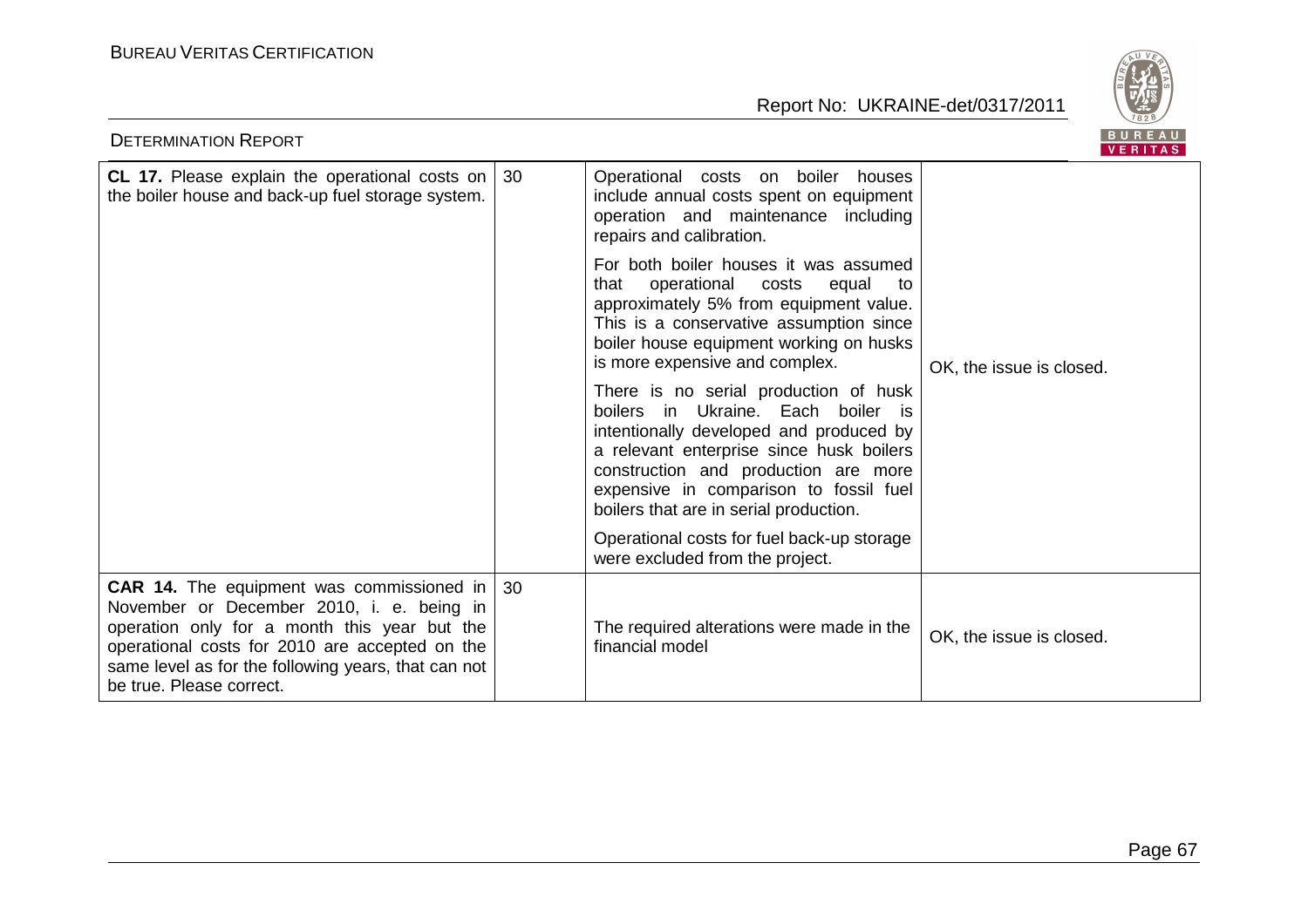

| <b>DETERMINATION REPORT</b>                                                                                                                                                                                                                                                                                                                                                                                                                                                                                                                                                                                                                                            |    |                                                                                                                                                                                                                                                                                              | <b>BUREAU</b><br>VERITAS                                                                                                                                           |
|------------------------------------------------------------------------------------------------------------------------------------------------------------------------------------------------------------------------------------------------------------------------------------------------------------------------------------------------------------------------------------------------------------------------------------------------------------------------------------------------------------------------------------------------------------------------------------------------------------------------------------------------------------------------|----|----------------------------------------------------------------------------------------------------------------------------------------------------------------------------------------------------------------------------------------------------------------------------------------------|--------------------------------------------------------------------------------------------------------------------------------------------------------------------|
| CAR 15. Please include project assets residual<br>value. For this project it can possibly be the cost<br>of equipment according to the metal scrap (in<br>case the operational lifetime does not exceed 15<br>years), and also back-up fuel cost. Please take<br>into account that the residual value must be<br>calculated including inflation rate.                                                                                                                                                                                                                                                                                                                  | 30 | The back-up fuel cost was altered in the<br>financial model taking into account the<br>inflation rate. The maximum cost of metal<br>scrap was defined as €0,5 mln in the last<br>year of the crediting period.<br>The required amendments were made to<br>the financial model (the Revenues) | OK the issue is closed                                                                                                                                             |
| CL 18. Please indicate whether all tariffs,<br>investment articles and operational costs are<br>indicated with VAT included or not                                                                                                                                                                                                                                                                                                                                                                                                                                                                                                                                     | 30 | It has already been stated in the PDD:<br>"The herein costs, rates and investments<br>are listed without value added tax"                                                                                                                                                                    | OK the issue is closed                                                                                                                                             |
| <b>CAR 16.</b> The factor 0,75 was used while<br>calculating the value "income from diesel fuel<br>economy". If the tax on income is also included,<br>than two aspects are needed to be taken into<br>account: 1. Income tax rate for 2011 according to<br>the acting tax legislation makes up 23%, for 2012<br>$-21\%$ , for 2013 $-19\%$ , for 2014 and subsequent<br>years $-16\%$ . 2. According to the Annex 3 to the<br>Tax Code the base for income tax calculation is<br>the value that equals to gross revenues-gross<br>expenses-depreciation. Income tax calculation<br>under the project has to be made taking into<br>account Ukrainian tax legislation. | 30 | The required alterations were made in the<br>financial model                                                                                                                                                                                                                                 | Please note that depreciation shall<br>be deducted from the basis of the<br>tax accounting.                                                                        |
|                                                                                                                                                                                                                                                                                                                                                                                                                                                                                                                                                                                                                                                                        |    |                                                                                                                                                                                                                                                                                              | For example if we have<br>depreciation period of 15 years<br>with the initial value of the<br>equipment at EUR 10 554K, than<br>the depreciation will be EUR 704k. |
|                                                                                                                                                                                                                                                                                                                                                                                                                                                                                                                                                                                                                                                                        |    |                                                                                                                                                                                                                                                                                              | Thereby the tax for 2011 for<br>example shall be calculated<br>correctly in the following manner:<br>(1329-27-704)*0,234.                                          |
|                                                                                                                                                                                                                                                                                                                                                                                                                                                                                                                                                                                                                                                                        |    |                                                                                                                                                                                                                                                                                              | See corrections made to the<br>financial model in attached Excel<br>file. Please apply the same<br>corrections to +-10% variation<br>models as well.               |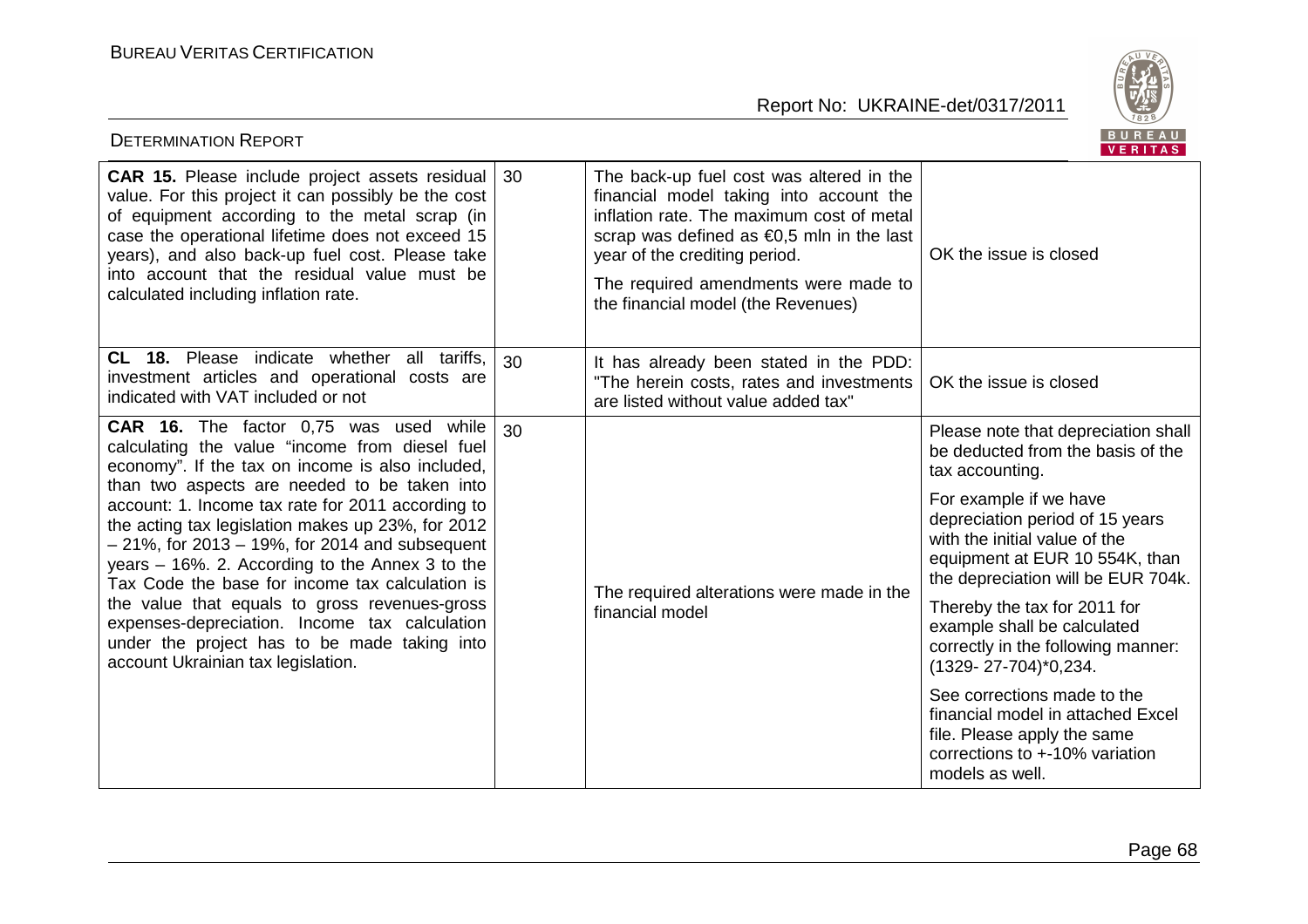

| <b>DETERMINATION REPORT</b>                                                                                                         |                                                                                   | BUREAU<br><b>VERITAS</b>                                                   |
|-------------------------------------------------------------------------------------------------------------------------------------|-----------------------------------------------------------------------------------|----------------------------------------------------------------------------|
| <b>CAR 17.</b> The current version of the PDD should<br>be 03. Please, change it respectively.                                      | After handling all the requests the version<br>of the PDD will be changed onto 04 | The number of the final PDD<br>version has been changed<br>respectively.   |
|                                                                                                                                     |                                                                                   | CAR 17 is closed.                                                          |
| <b>CAR 18.</b> Please, provide the names for all<br>submitted excel files.                                                          | The required changes will be made in<br>excel files                               | The issue is closed based on the<br>amendments made to the<br>spreadsheets |
| <b>CAR 19.</b> Please, indicate from the very outset of  <br>the PDD that VOEP stands for Vegetable Oil<br><b>Extraction Plant.</b> | The required alterations were made to the<br>PDD version 04, Section A.2          | The issue is closed.                                                       |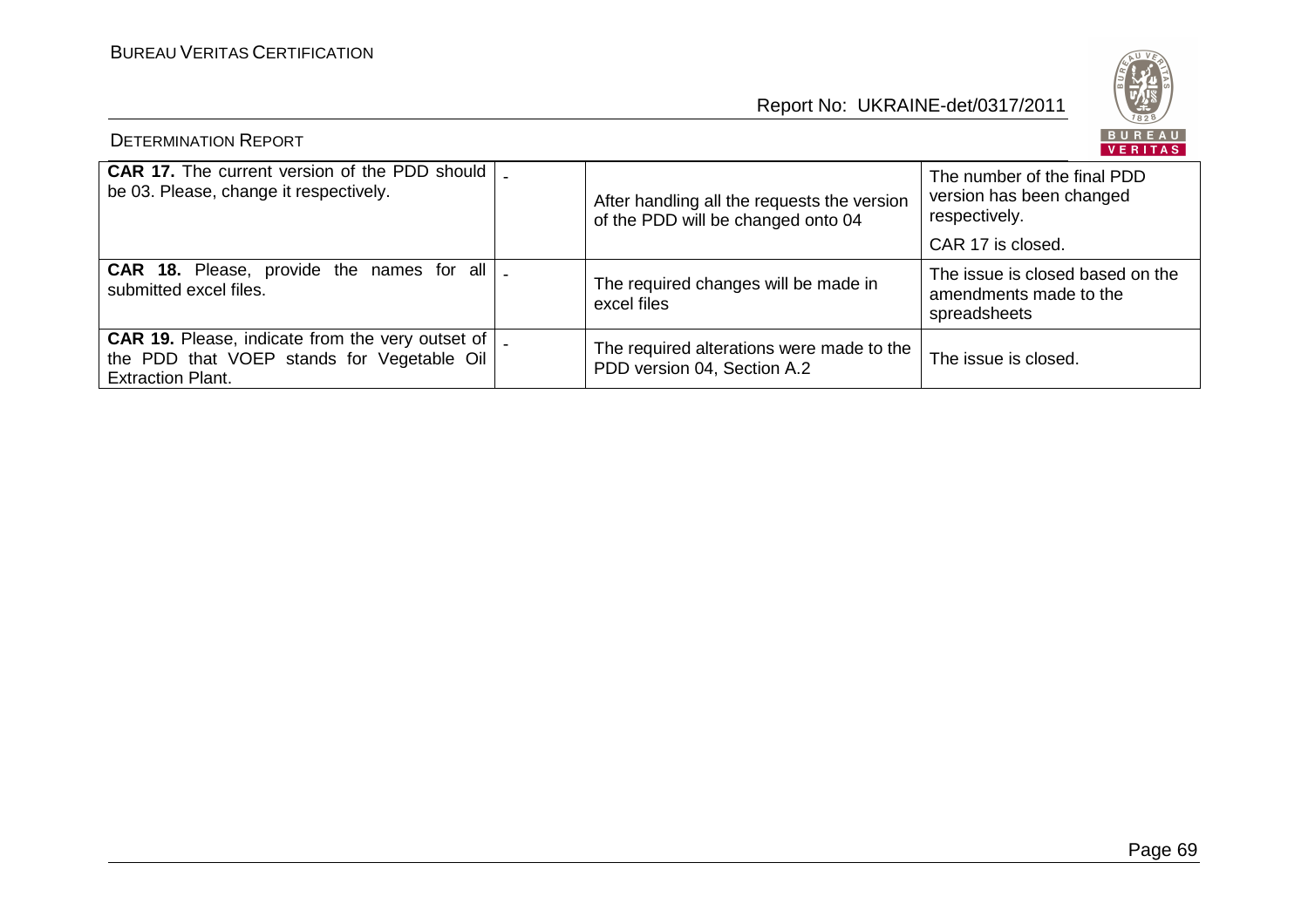

| <b>DETERMINATION REPORT</b>                                                                                                                                                                                                                                                                                                                                                                                |                                                                                                                                                                                                                                                                                                                                                                                                                                                                                                                                                                                                                                                                                                                                                                                                                                                                                                                                                                       | BUREAU<br><b>VERITAS</b>                                                                                                                                                                                                                                                |
|------------------------------------------------------------------------------------------------------------------------------------------------------------------------------------------------------------------------------------------------------------------------------------------------------------------------------------------------------------------------------------------------------------|-----------------------------------------------------------------------------------------------------------------------------------------------------------------------------------------------------------------------------------------------------------------------------------------------------------------------------------------------------------------------------------------------------------------------------------------------------------------------------------------------------------------------------------------------------------------------------------------------------------------------------------------------------------------------------------------------------------------------------------------------------------------------------------------------------------------------------------------------------------------------------------------------------------------------------------------------------------------------|-------------------------------------------------------------------------------------------------------------------------------------------------------------------------------------------------------------------------------------------------------------------------|
| <b>CAR 20.</b> It's not clear from the PDD which $ 22 $<br>approach for baseline setting, additionality<br>demonstration and monitoring was chosen by the<br>project participants. Please, specify it in<br>accordance with the requirements of the applied<br>"Guidance on criteria for baseline setting and<br>monitoring" (version 3) as well as Guidelines for<br>users of the JI PDD form version 04. | Response #1:<br>Baseline setting was justified in Section<br>B.1 of the PDD (Separate elements of<br>ACM0006 methodology were used for<br>baseline setting). Key parameters for<br>baseline setting (including their value and<br>source) used for emissions calculation<br>are provided in Section B.1 of the PDD.<br>The additionality of proposed project is<br>assessed in Section B.2 of the PDD.<br>"Tool for the demonstration<br>and<br>assessment of additionality" was used for<br>assessment of the project additionality.<br>The choice of monitoring plan is<br>described in the Section D.1 of the PDD<br>elements of ACM0006<br>(Separate<br>methodology were used for choosing the<br>monitoring plan). Monitoring parameters<br>(including their value and source) used for<br>emissions calculation are provided in<br>Annex 3 of the PDD.<br>Response #2:<br>The required alterations were made to the<br>Sections B.1, B.2, D.1, Annex 2, Annex 3 | Conclusion on response #1:<br>CAR 20 is not closed as the<br>definition of the approach<br>isincorrect. For further comments,<br>Please, refer to CAR 05.<br>Final conclusion:<br>The issue is closed as the<br>approach chosen by the PPs is<br>now explicitly defined |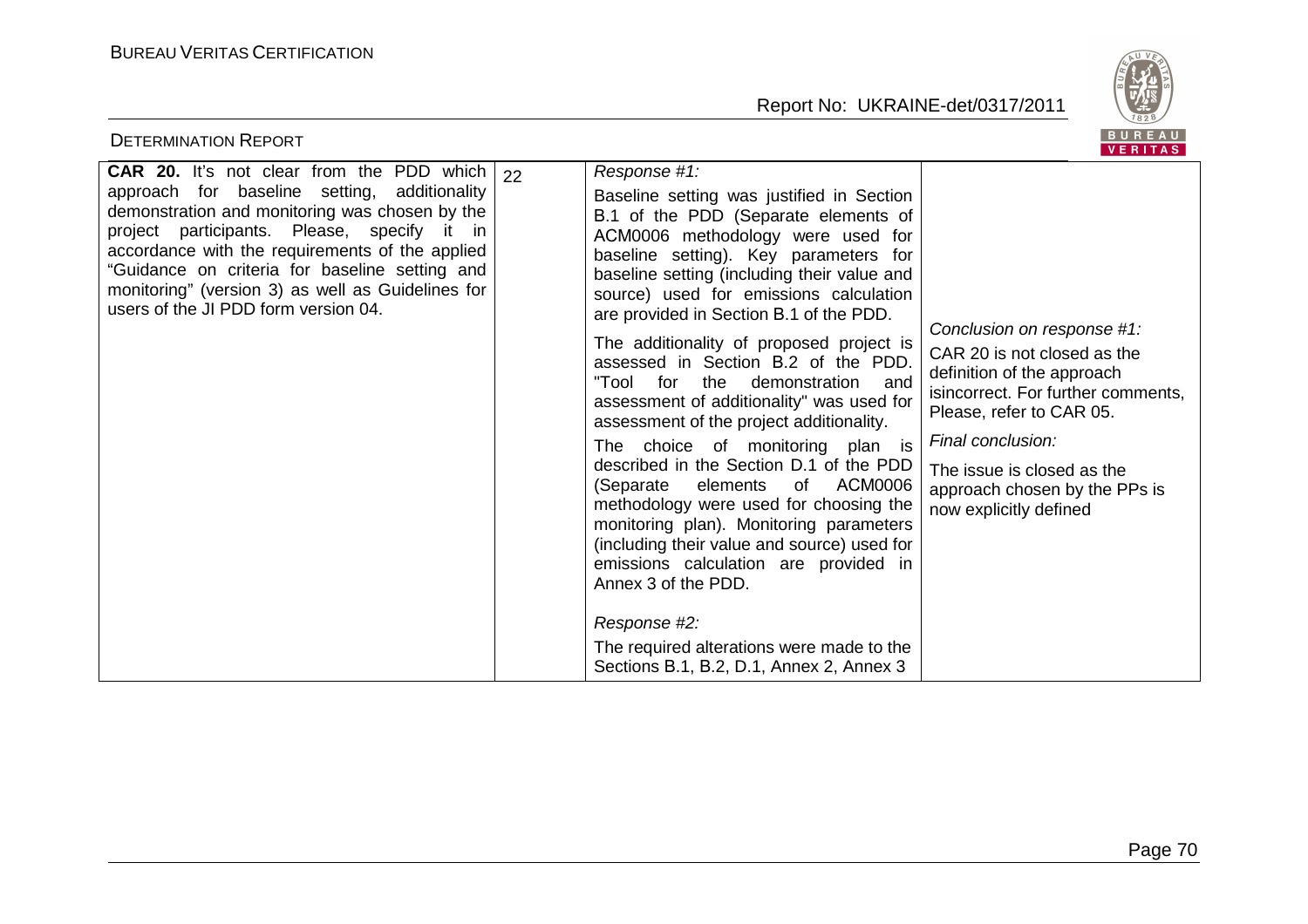

| <b>DETERMINATION REPORT</b>                                                                                                                                                                                                                                                                           |                |                                                                                                                                                               | BUREAU<br><b>VERITAS</b>                                                                                                                                    |
|-------------------------------------------------------------------------------------------------------------------------------------------------------------------------------------------------------------------------------------------------------------------------------------------------------|----------------|---------------------------------------------------------------------------------------------------------------------------------------------------------------|-------------------------------------------------------------------------------------------------------------------------------------------------------------|
| <b>CAR 21.</b> Specific reference such as paragraph,<br>page, table to the "National Inventory Report of<br>Ukraine" should be provided for the parameters<br>$OXID_{\text{diesel}}$ and $W_{\text{diesel}}$                                                                                          | 36(f)<br>(vii) | Response #1:<br>$W_{\text{diesel}}$ – page 370, table $\Pi$ 2.5;<br>OXID <sub>diesel</sub> - page 382, paragraph 2<br>Response #2:                            | Conclusion on response #1:<br>The issue is not closed. Those<br>references should be provided in<br>the respective tables of the PDD.<br>Final conclusion:  |
|                                                                                                                                                                                                                                                                                                       |                | The required alterations were made to the<br>Section B.1, Annex 3                                                                                             | The issue is closed as the due<br>amendments have been made to<br>the PDD                                                                                   |
| <b>CAR 22.</b> Please, make it clear what in respect of<br>the parameter W <sub>diesel</sub> the following statement<br>mean "Defined parameter is within the uncertainty<br>range of IPCC default value"                                                                                             | 36 (b) (ii)    | This phrase was excluded from the PDD<br>version 04                                                                                                           | CAR 22 is closed based on the<br>change made to the PDD.                                                                                                    |
| CAR 23. Please, provide the explanation in the<br>PDD text what the abbreviation SWDS stands for.                                                                                                                                                                                                     | 36 (b) (ii)    | The required alterations were made to the<br>PDD version 04, page 15                                                                                          | CAR 23 is closed as the<br>respective explanation has been<br>added to the PDD.                                                                             |
| <b>CAR 24.</b> The PDD Section B.3. describing the<br>project boundary should contain an assessment<br>of the potential leakage of the project and<br>appropriate explanation which sources of leakage<br>are to be calculated and which can be neglected.<br>Please, add it to this section as well. | 40(a)          | Response #1:<br>No leakages are foreseen according to<br>the ACM0006 methodology.<br>Response #2:<br>The required alterations were made to the<br>Section B.3 | Conclusion on response #1:<br>CAR 24 is not closed as there is<br>no sufficient justification referred<br>to the leakages on the project in<br>Section B.3. |
|                                                                                                                                                                                                                                                                                                       |                |                                                                                                                                                               | Final conclusion:                                                                                                                                           |
|                                                                                                                                                                                                                                                                                                       |                |                                                                                                                                                               | The required amendment has<br>been made to the PDD                                                                                                          |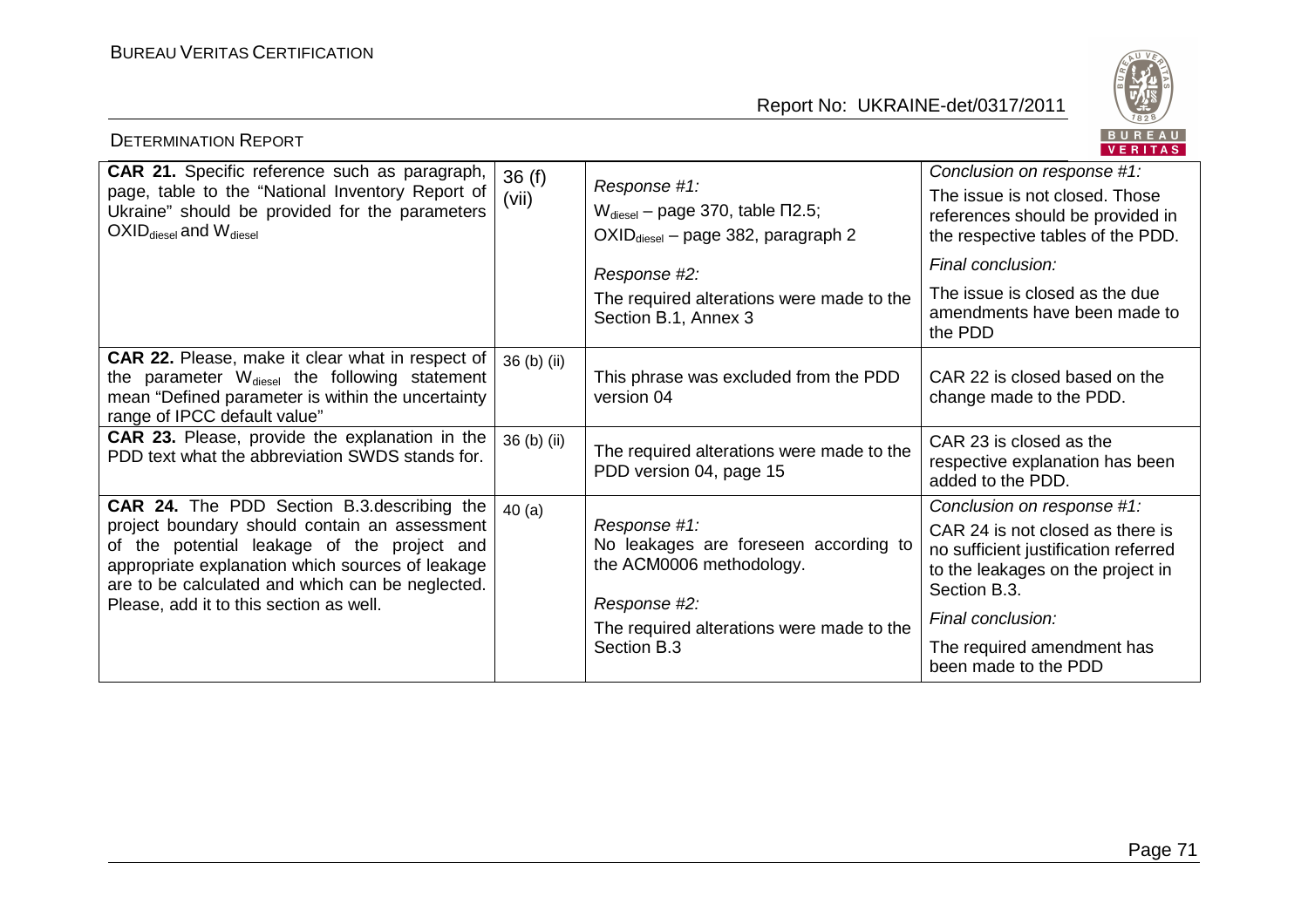

| BUREAU<br><b>DETERMINATION REPORT</b><br>VERITAS                                                                                                                                                                                                                                                |                   |                                                                                                                                                           |                                                                                                                        |  |
|-------------------------------------------------------------------------------------------------------------------------------------------------------------------------------------------------------------------------------------------------------------------------------------------------|-------------------|-----------------------------------------------------------------------------------------------------------------------------------------------------------|------------------------------------------------------------------------------------------------------------------------|--|
| <b>CAR</b><br>25.<br>Pay<br>attention<br>that<br>the<br>your<br>methodologies applied for baseline setting,<br>additionality demonstration and monitoring are<br>approved by the CDM Executive Board. Please,<br>make appropriate corrections to the respective<br>sections of the PDD.         | 22                | The required alterations were made to the<br>Sections B.1, D.1, Annex 2, Annex 3                                                                          | The issue is closed as the<br>required corrections have been<br>made to the respective sections of<br>the PDD.         |  |
| <b>CAR 26.</b> There is a mistake in defining the length<br>of the crediting period. As it is considered to start<br>on the 15 <sup>th</sup> of December, then the PPs should<br>specify it taking in consideration years, months<br>and days as well. Please, make appropriate<br>corrections. | 34 <sub>(c)</sub> |                                                                                                                                                           | Conclusion on response #1:                                                                                             |  |
|                                                                                                                                                                                                                                                                                                 |                   | Response #1:<br>According to the Guidelines for users of<br>the JI PDD form version 04 the amount of<br>years and months is mentioned in the<br>Section C | The issue is not closed as the<br>required corrections have not<br>been made to the respective<br>sections of the PDD. |  |
|                                                                                                                                                                                                                                                                                                 |                   |                                                                                                                                                           | Final conclusion:                                                                                                      |  |
|                                                                                                                                                                                                                                                                                                 |                   | Response #2:<br>The required alterations were made to the<br>Section C.3                                                                                  | The issue is closed as the length<br>of the crediting period has been<br>corrected.                                    |  |
| CL 19. Please, explain what figure 1 in a column<br>7 (Proportion of data to be monitored) of sections<br>D.1.1.1. and D.1.1.3. stands for.                                                                                                                                                     | 36 (I)            | According to JI PDD form the<br>"Proportion of data to be monitored" is<br>indicated in the columns. Proportion 1<br>equals to 100% in percentage rate.   | The issue is closed based on the<br>explanation provided.                                                              |  |
| CAR 27. Please, provide correct name for the<br>"National Inventory Report of Ukraine" in Table<br>D.1.1.3. of the PDD.                                                                                                                                                                         | 36(f)<br>(vii)    | The abbreviation "National Inventory<br>Report of Ukraine" was provided on the<br>page 20 of the PDD                                                      | The issue is closed                                                                                                    |  |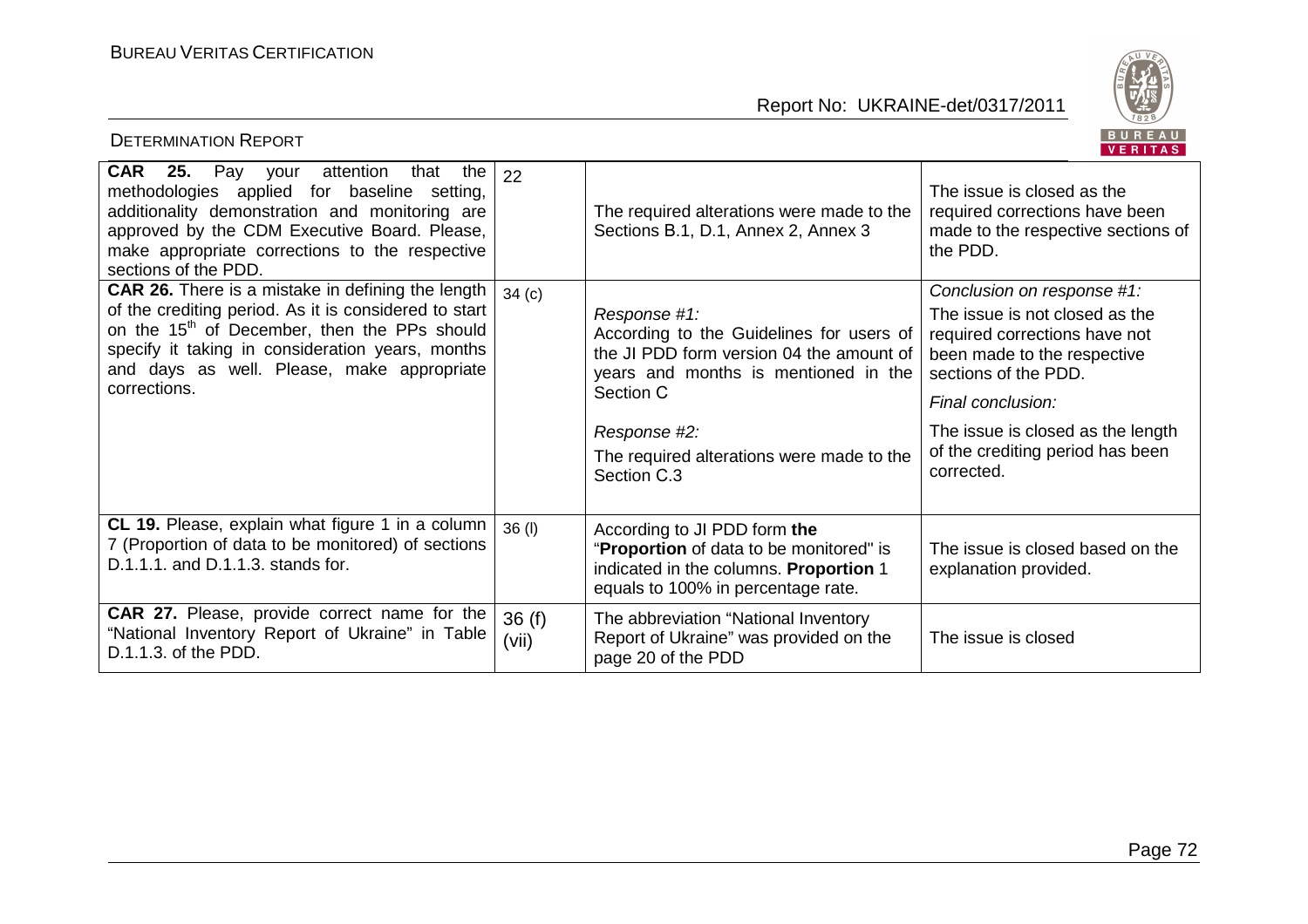

| BUREAU<br><b>DETERMINATION REPORT</b><br>VERITAS                                                                                                                                                                                                                                                                                                                                                                                                                                                     |                                                                                                                                                                                                                                                                                                                                                                                                                                                                                                                                                                                                             |                                                                                                                                                                                                                                                                                                                                                                                                                                 |  |  |  |
|------------------------------------------------------------------------------------------------------------------------------------------------------------------------------------------------------------------------------------------------------------------------------------------------------------------------------------------------------------------------------------------------------------------------------------------------------------------------------------------------------|-------------------------------------------------------------------------------------------------------------------------------------------------------------------------------------------------------------------------------------------------------------------------------------------------------------------------------------------------------------------------------------------------------------------------------------------------------------------------------------------------------------------------------------------------------------------------------------------------------------|---------------------------------------------------------------------------------------------------------------------------------------------------------------------------------------------------------------------------------------------------------------------------------------------------------------------------------------------------------------------------------------------------------------------------------|--|--|--|
| <b>CAR 28.</b> Please, give explanations and<br>36(1)<br>justifications as for the use of data concerning the<br>provided by "Sater"<br>NCV <sub>biomass</sub> parameter<br>laboratory.<br>This parameter is not a fixed value and is a<br>subject for constant (periodic) monitoring.<br>Please, add needed explanation and justification<br>as for this parameter, define the frequency for its<br>monitoring and explain how the measurements<br>will be taken during the project implementation. | Response #1:<br>The official national measurements data<br>provided by the state "Sater" laboratory<br>were taken for choosing the parameter.<br>According to the ACM0006 requirements<br>national data are in priority for setting the<br>parameter.<br>As it was mentioned in the PDD the<br>monitoring of the parameter is conducted<br>on the annual basis. The maximum value<br>of the parameter will be chosen from<br>available sources in order to provide the<br>conservativeness of approach for ERUs<br>calculation.<br>Response #2:<br>The required alterations were made to the<br>Section D.2 | Conclusion on response #1:<br>CAR 28 is not closed. Please,<br>provide justification concerning the<br>use of data provided by the<br>"Sater" laboratory for the current<br>project, as well as the respective<br>references to the information<br>used.<br>Final conclusion:<br>CAR 28 is closed<br>as<br>the<br>comprehensive explanation as for<br>the<br>parameter<br>and<br>its<br>measurements was provided in<br>the PDD |  |  |  |
| CAR 29. In accordance with the JI guidelines, JI<br>PDD form shall be completed and submitted in<br>English.<br>Please make translations for the Figures 5, 6 and<br>7 and provide explanation as for what the<br>abbreviations stand for.                                                                                                                                                                                                                                                           | Response #1:<br>The required alterations were made to the<br>PDD version 04<br>Response #2:<br>The required alterations were made to the<br>pictures                                                                                                                                                                                                                                                                                                                                                                                                                                                        | Conclusion on response #1:<br>CAR 29 is not closed as there are<br>translation mistakes and typos in<br>those figures<br>Final conclusion:<br>CAR 29 is closed as the<br>translation mistakes have been<br>corrected                                                                                                                                                                                                            |  |  |  |
| <b>CAR 30.</b> The format of the table in Section E.6. is<br>altered. Please, correct it in accordance with the<br>required form.                                                                                                                                                                                                                                                                                                                                                                    | The required alterations were made to the<br>PDD version 04                                                                                                                                                                                                                                                                                                                                                                                                                                                                                                                                                 | The format has been corrected.<br>CAR 30 is closed                                                                                                                                                                                                                                                                                                                                                                              |  |  |  |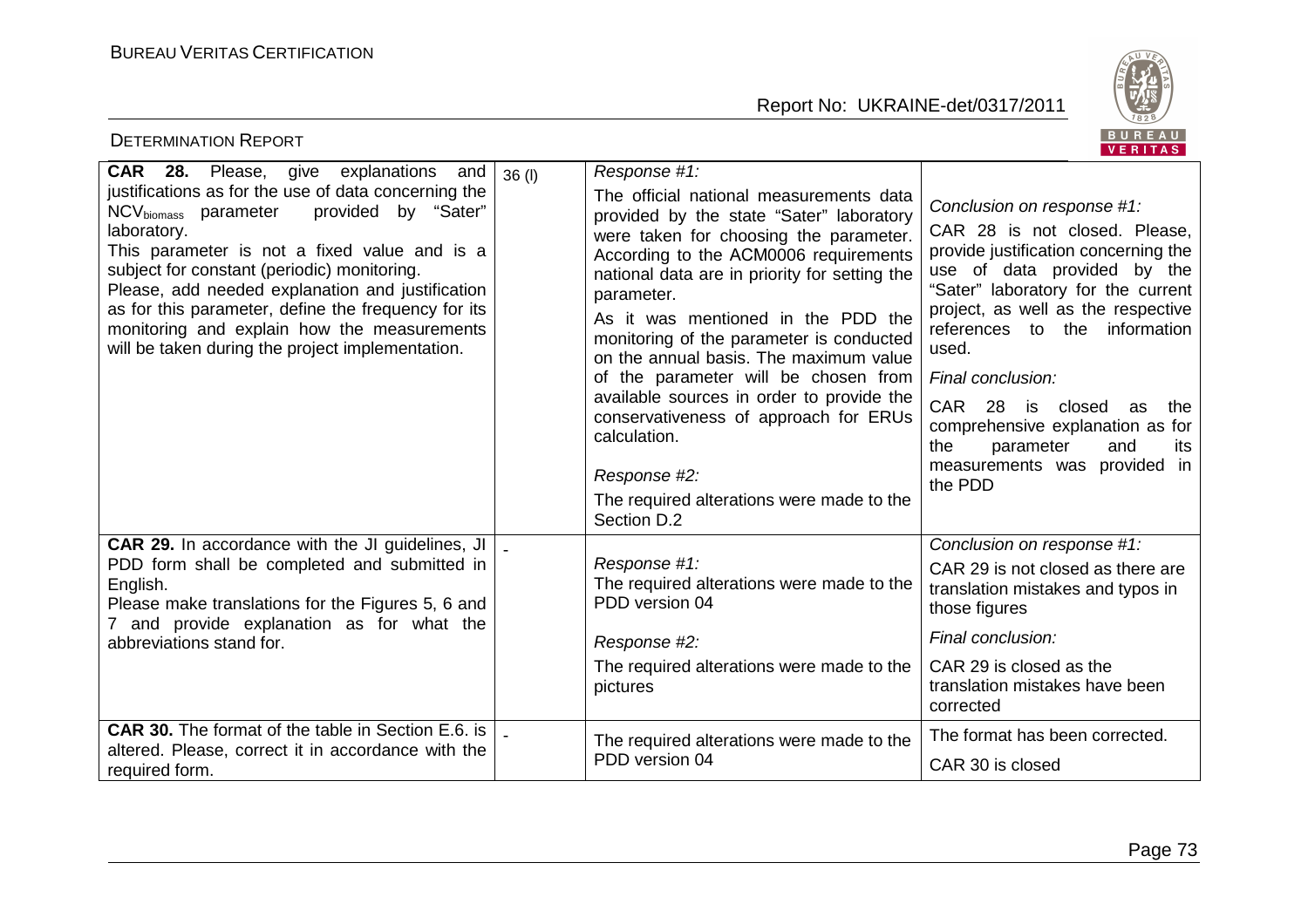

| <b>DETERMINATION REPORT</b>                                                                                                                                                                                                                                                                                                                                                                                                                                                                                                                                                                                                                     |    |                                                                                                                                                           | BUREAU<br>VERITAS                                                                                                                                                                                                                                                                                                                                                          |
|-------------------------------------------------------------------------------------------------------------------------------------------------------------------------------------------------------------------------------------------------------------------------------------------------------------------------------------------------------------------------------------------------------------------------------------------------------------------------------------------------------------------------------------------------------------------------------------------------------------------------------------------------|----|-----------------------------------------------------------------------------------------------------------------------------------------------------------|----------------------------------------------------------------------------------------------------------------------------------------------------------------------------------------------------------------------------------------------------------------------------------------------------------------------------------------------------------------------------|
| <b>CAR 31.</b> Estimations of baseline and project $ 45 $<br>emissions, as well as the emission reduction<br>should be made separately for the Kyoto first<br>commitment and post-Kyoto periods.<br>Please, make respective corrections to Section E<br>of the PDD.                                                                                                                                                                                                                                                                                                                                                                             |    | The required alterations were made to the<br>PDD version 04                                                                                               | CAR 31 is closed based on the<br>corrections made to the PDD                                                                                                                                                                                                                                                                                                               |
| <b>CAR 32.</b> In accordance with paragraph 25 of<br><b>GUIDANCE ON CRITERIA FOR BASELINE</b><br>SETTING AND MONITORING version 03 used<br>by the PPs for the baseline setting, a baseline<br>shall be established taking into account relevant<br>national and/or sectoral policies and<br>circumstances, such as sectoral reform initiatives,<br>local fuel availability, power sector expansion<br>plans, and the economic situation in the project<br>sector.<br>Please, provide description of the key factors that<br>affect a baseline and shall be taken into account<br>in accordance with the requirements of the<br><b>GUIDANCE.</b> | 23 | Response #1:<br>This information is provided in the Section<br>B.1 of the PDD<br>Response #2:<br>The required alterations were made to the<br>Section B.1 | Conclusion on Response #1<br><b>CAR</b><br>32<br>is<br>closed.<br>not<br>Please, define the key factors that<br>affect a baseline in accordance<br>with paragraph 25 of GUIDANCE<br>ON CRITERIA FOR BASELINE<br>SETTING AND<br><b>MONITORING</b><br>version 03<br>Final conclusion:<br>CAR 32 is closed as the required<br>information has been added to the<br><b>PDD</b> |